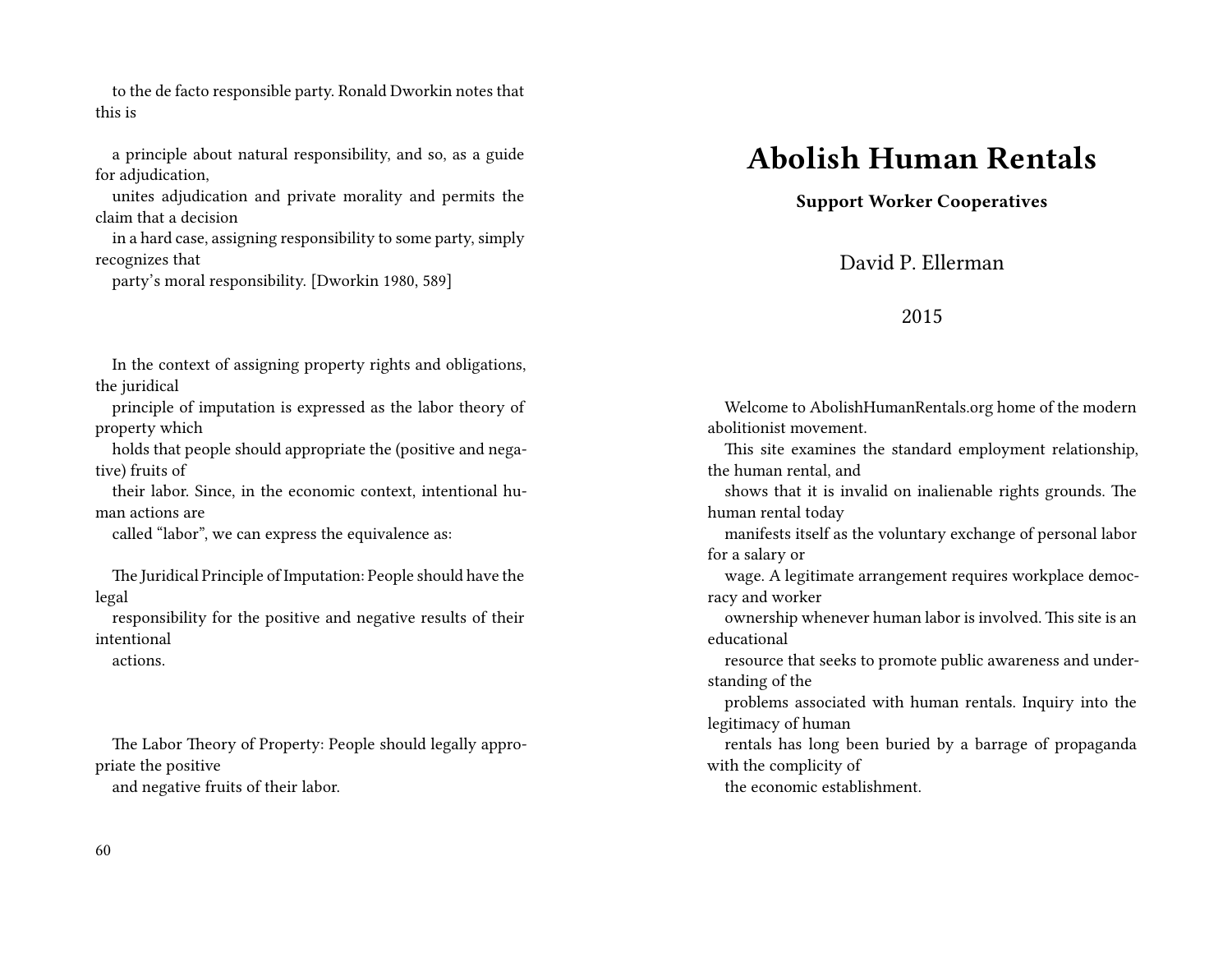Such a fundamental question is notably absent from our education system and

ignored by the mass media. These ideas must be revived in public discourse. The

theory of inalienable rights is only useful to the extent it is widely known

and consistently applied in practice. Inalienable rights are based on the

already broadly held principle of the non-transferability of responsibility for

one's actions. That principle, taken to its logical conclusion, means the

rental of humans have no more legitimacy than their sale. The issue is not one

of coercion, willfully choosing to be rented, or the treatment and compensation

of workers. Humans cannot choose to be rented for the same reason people cannot

choose to sell themselves into slavery or sell their vote, regardless of their

consent or how much they are paid. The abolition of human rentals will be no

small task given their widespread prevalence and firm entrenchment in the

economic system. The modern abolitionist movement must begin by destroying the

false perception of legitimacy that human rentals currently maintain.

Inalienable rights arguments pose a lethal threat to the practice of renting

humans. At stake is nothing less than the employment system, the labor market,

include the negative product in their concept of the "whole product." This

allowed the orthodox caricature, "all the GNP would go to labor and none to

property" [Samuelson 1976, 626], as if there were no liabilities for the

used-up inputs. If Labor appropriated the whole product, that would include

appropriating the liabilities for the property used up in the production

process. Present Labor would have to pay Property (e.g., past Labor) to satisfy

those liabilities.

The classical laborists' development of the labor theory of property was also

hindered by their failure to interpret the theory in terms of the juridical

norm of legal imputation in accordance with (de facto) responsibility. A person

or group of people are said to be de facto or factually responsible for a

certain result if it was the purposeful result of their intentional (joint)

actions. The assignment of de jure or legal responsibility is called

"imputation." The basic juridical principle of imputation is that de jure or

legal responsibility is to be imputed in accordance with de facto or factual

responsibility. For example, the legal responsibility for a civil or criminal

wrong should be assigned to the person or persons who committed the act, i.e.,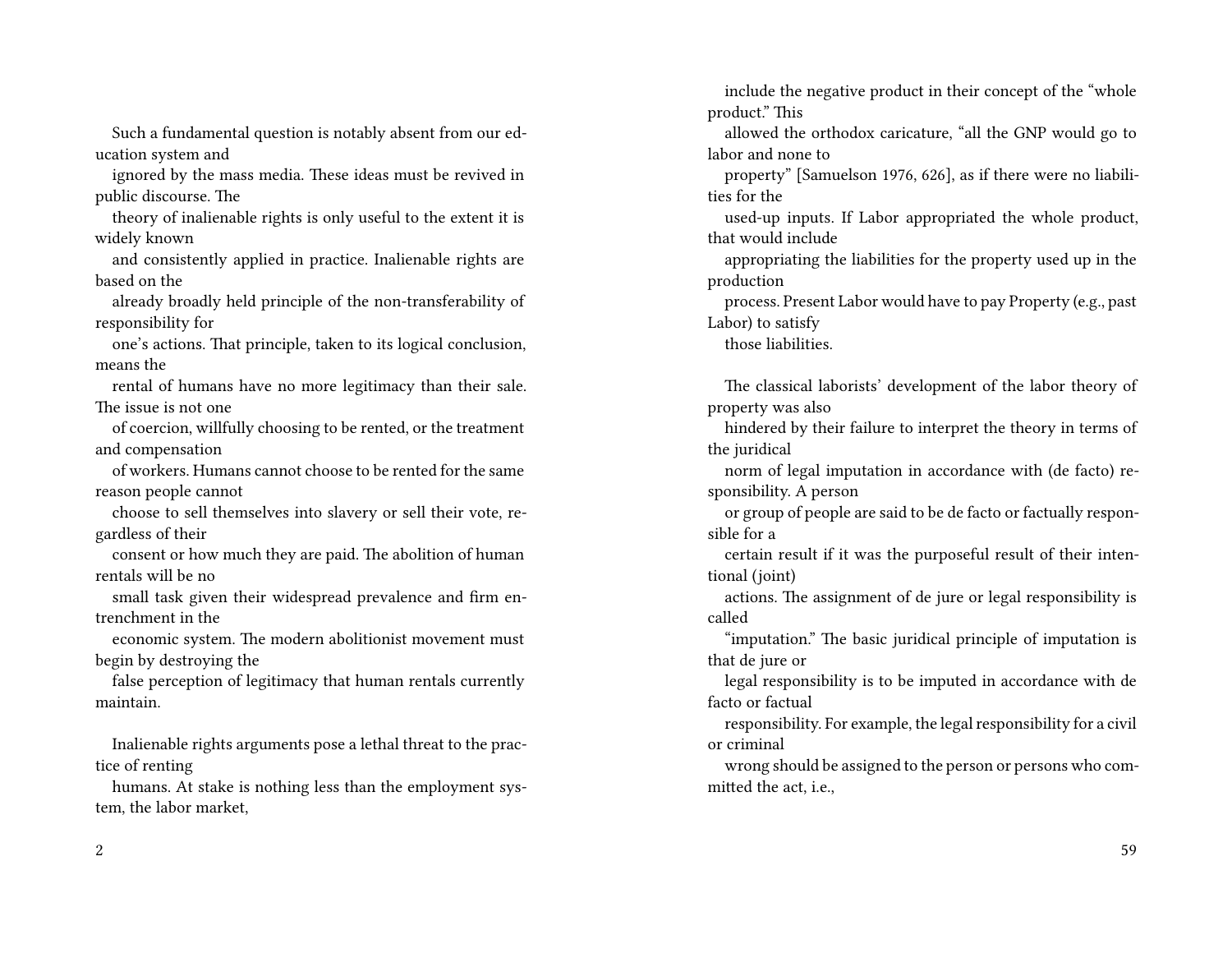in which the principle of causality was not yet emancipated from that of

imputation. [Kelsen 1985, 365]

The natural sciences take no note of responsibility. The notion of

responsibility (as opposed to causality) is not a concept of physics and

engineering. The difference between the responsible actions of persons and the

nonresponsible services of things would not be revealed by a simple engineering

description of the causal consequences of the actions/services. Therefore when

economists choose to restrict their description of the production process to an

engineering production function, they are implicitly or explicitly deciding to

ignore the difference between the actions of persons and the services of things

[see Mirowski 1989 for the use of physics as a model for the human sciences].

The Juridical Principle of Imputation

The pre-Marxian classical laborists ("Ricardian socialists") such as Proudhon,

Thompson, and Hodgskin tried to develop "the labor theory" as the labor theory

of property. The most famous slogan of these classical laborists was "Labour's

Claim to the Whole Product." This claim was hobbled by their failure to clearly

and the stock market through which ownership of human rental contracts are

exchanged. As with slavery, inalienable rights issues cannot be addressed

directly by proponents of human rentals without inviting destruction of the

system. There are only two possible responses: Silence in the hope that

inalienable rights are never widely understood, or vilification and harassment

of the advocates in the event they gain traction. The strategy has thus far

been successful in diverting attention from a profound idea and its

revolutionary implications.

The alternative to human rentals is universal self employment in democratically

managed worker owned businesses, or worker cooperatives. Workplace democracy

eliminates the alienation of decision making power, and worker ownership means

workers appropriate any resulting profits or losses, thus bearing financial

responsibility for their actions.

What is a human rental?

Human rentals describes how most people earn a living, they rent themselves in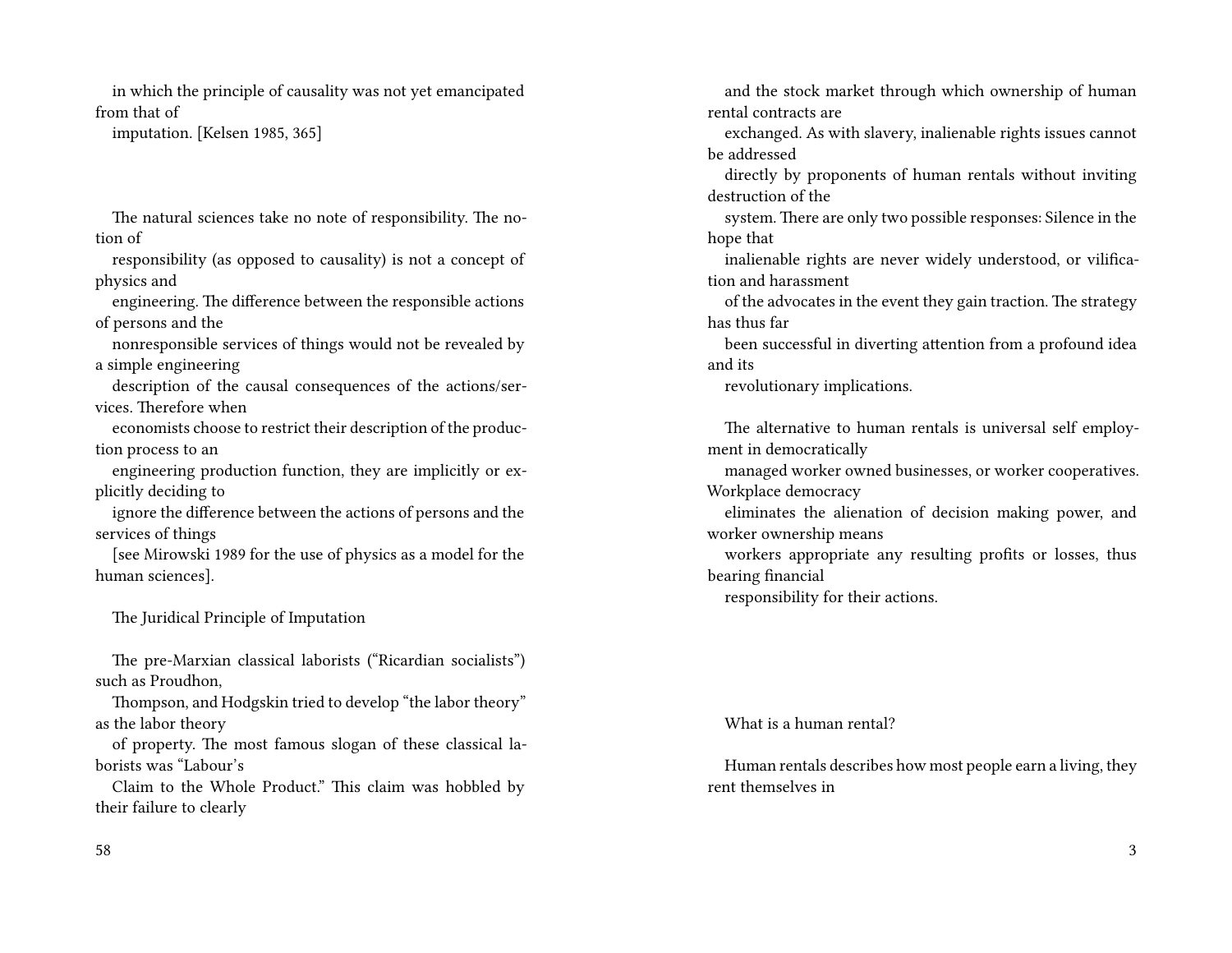exchange for a salary or wage. The self rental typically describes the state of

being employed by a firm. Human rentals involves two key features.

The first aspect is the agreement to follow orders within terms of the rental.

For example some standard orders would be: produce this, provide this service,

design this, or manage these people. The employee generally concedes authority

over how the work is performed and under what conditions. The main issue is the

delegation of positive governing control. The employer has the ability to

command the worker to perform certain actions: work faster, work harder,

produce higher quality parts, etc. Or more commonly today, dump these toxins,

deny these medical claims, issue these predatory loans, or manage public

relations so we can continue doing these things. The rented person must obey,

or risk being fired.

The second aspect of a human rental is the transfer of responsibility for the

actions of the person while at work. The most obvious is the transfer of

responsibility for any profit or loss that results from the worker's actions.

That responsibility is shifted to the owners of the business.

It is important to note that both the alienation of governing control at work

4

describes the labor process as involving people as the uniquely responsible

agents acting through things as mere conductors of responsibility. The

responsibility for the results is imputed back through the instruments to the

human agents using the instruments. Regardless of the "productivity" of the

burglary tools (in the sense of causal efficacy), the responsibility for the

burglary is imputed back through the tools solely to the burglar.

The human actor has the role of the "prime mover" without being a first cause.

Clear thinking in jurisprudence requires differentiating between responsibility

and causality.

If we say that a definite consequence is imputed to a definite condition, for

instance, a reward to a merit, or a punishment to a delict, the condition, that

is to say the human behavior which constitutes the merit or the delict, is the

end point of imputation. But there is no such thing as an end point of

causality. The assumption of a first cause, a prima causa, which is the

analogon to the end point of imputation, is incompatible with the idea of

causality, at least with the idea of causality implied in laws of classical

physics. The idea of a first cause, too, is a relic of that state of thinking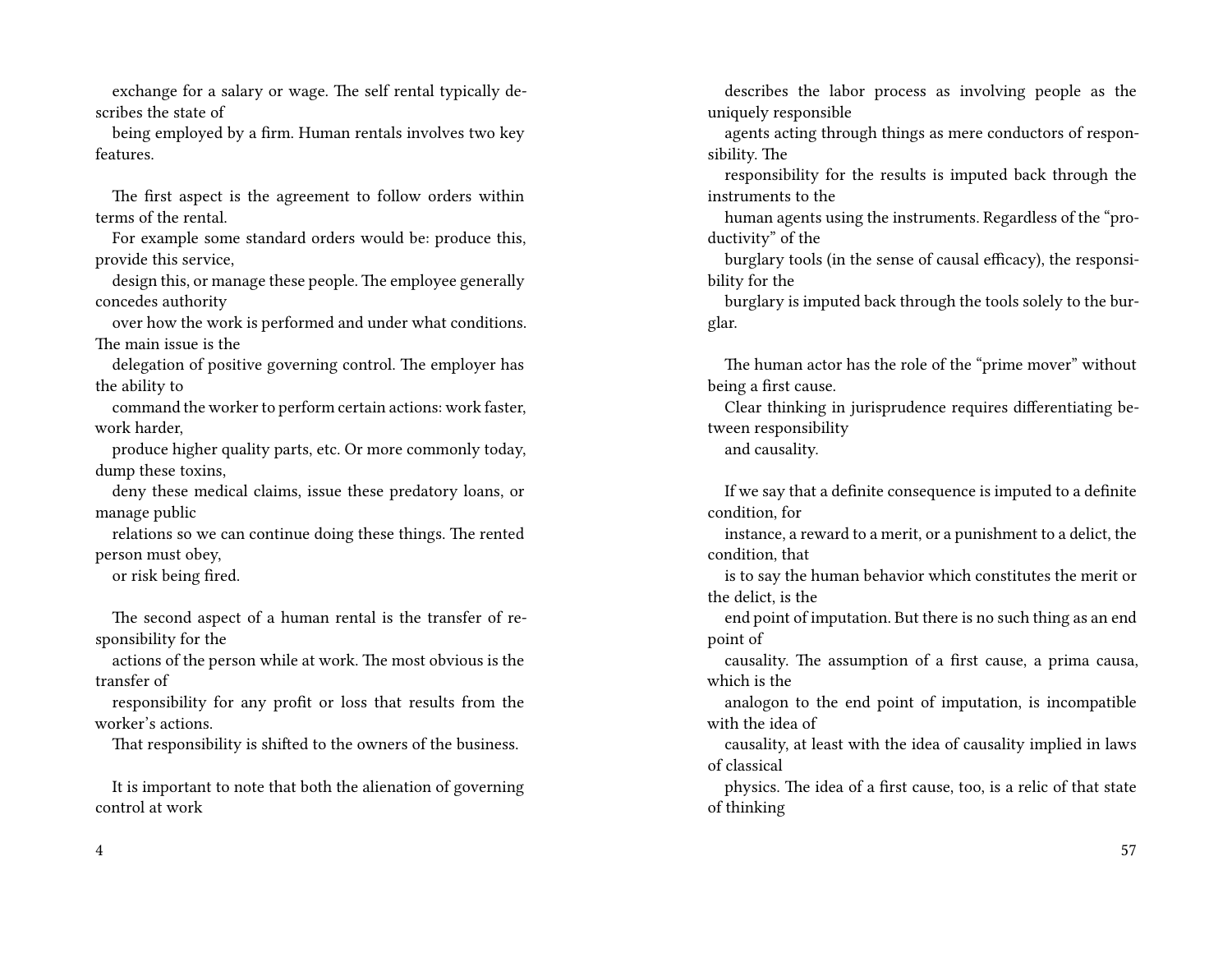fundamental and unique characteristic of labor. Only labor can be de facto

responsible. The responsibility for events may not be imputed or charged

against non-persons or things. The instruments of labor and the means of

production can only serve as conductors of responsibility, never as the source.

An instrument of labour is a thing, or a complex of things, which the worker

interposes between himself and the object of his labour and which serves as a

conductor, directing his activity onto that object. He makes use of the

mechanical, physical and chemical properties of some substances in order to set

them to work on other substances as instruments of his power, and in accordance

with his purposes. [Marx 1977, 285]

Marx did not explicitly use the concept of responsibility or cognate notions

such as intentionality. After Marx died, the genetic code of Marxism was fixed.

Any later attempt to introduce these notions was heresy. Moreover, these

notions would not supply an apologia for state ownership so they were of little

use to Official Marxism.

Nevertheless, while Marx did not use the word "responsibility," he clearly

and the transfer of responsibility cannot in fact take place. A person can not

alienate their authority to a state or firm without a say in the governance, at

least if one believes in inalienable rights and democratic theory. At best a

person can choose to cooperate, which the legal system then pretends is an

actual alienation of authority and fulfillment of the rental contract. This is

precisely what our judicial system does with regard to human rentals today.

The transfer of responsibility for personal actions is clearly inalienable as

illustrated by the commission of a crime. The judicial system correctly traces

criminal responsibility back to all persons involved. It matters little if a

person is "hired" to commit a crime. Being contracted to provide services in a

crime does not shift responsibility and get a hired criminal off the hook.

However, responsibility cannot be transferred in the positive case either, that

of productive labor. In this case the legal system closes its eyes and pretends

that the employment contract actually transfers responsibility between parties.

It thus allows the transfer of profit resulting from labor to be appropriated

by another party not responsible for its creation.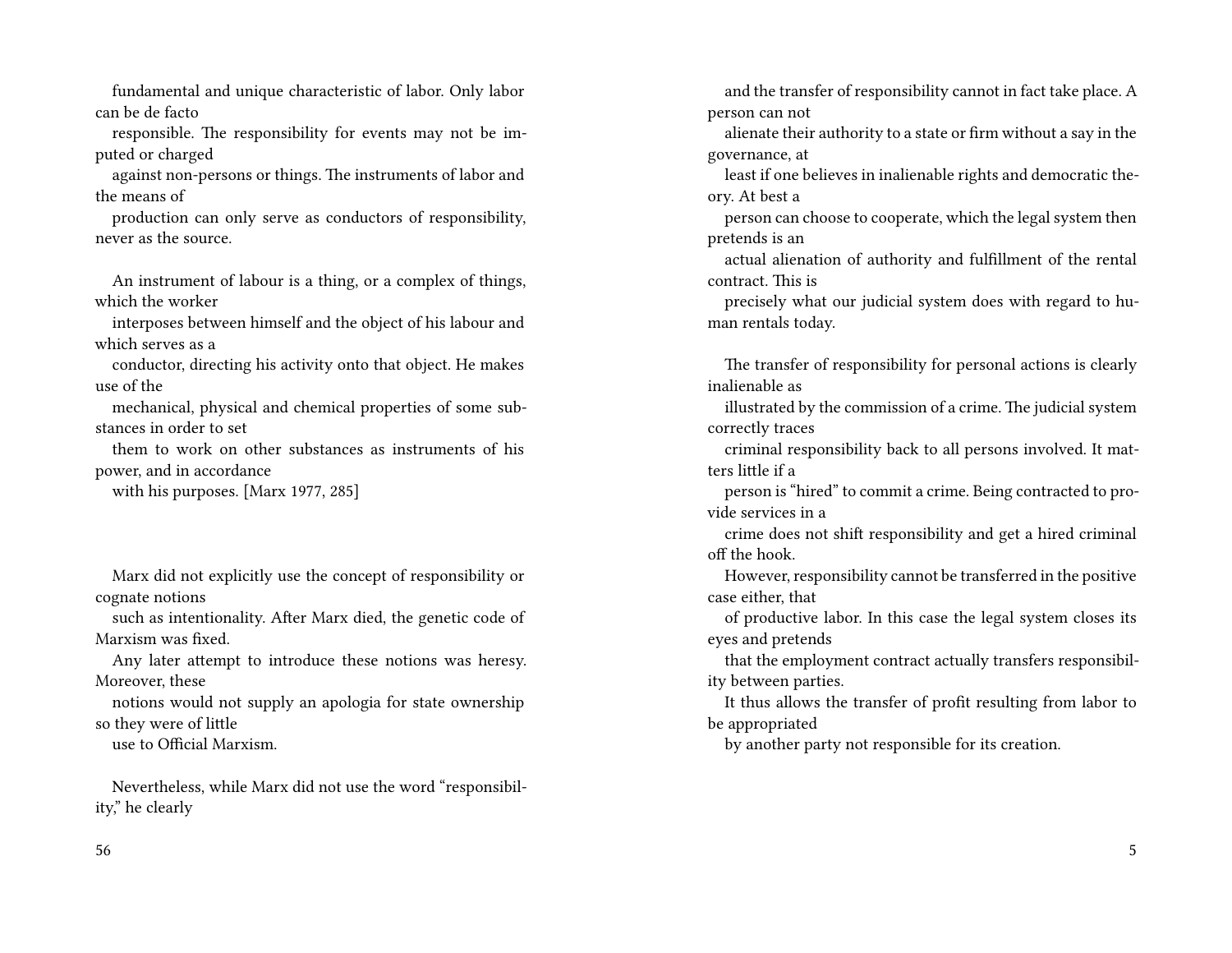### Quotes

While rare, the description of the standard labor relationship as a human

rental is not new. Here's what a few well known economists have said.

Paul Samuelson in Economics 1976 (10th edition).

One can even say that wages are the rentals paid for the use of a man's

personal services for a day or a week or a year. This may seem a strange use of

terms, but on second thought, one recognizes that every agreement to hire labor

is for some limited period of time. By outright purchase, you might avoid ever

renting any kind of land. But in our society, labor is one of the few

productive factors that cannot legally be bought outright. Labor can only be

rented, and the wage rate is really a rental. [p. 569]

Here is the image of the relevant part of that page.

This conscious directedness and purposefulness of human action is part of what

is now called the "intentionality" of human action [see Searle 1983]. This

characterization does has significant import, but Marx failed to connect

intentionality to his labor theory of value and exploitation (or even to his

labor-power/labor-time distinction). This is in part because Marx tried to

develop a labor theory of value as opposed to a labor theory of property.

Other radical political economists of Marx's day such as Pierre-Joseph

Proudhon, William Thompson, and Thomas Hodgskin were less successful at

developing a theoretical superstructure. But they did move in the right

direction by trying to develop the labor theory of property as expressed in the

claim of "Labour's Right to the Whole Product" [see Hodgskin 1832 or Menger

(Anton) 1899].

Only Labor is Responsible

If we move from the artificially delimited field of "Economics" into the

adjacent field of Law and Jurisprudence, then it is easy to recognize a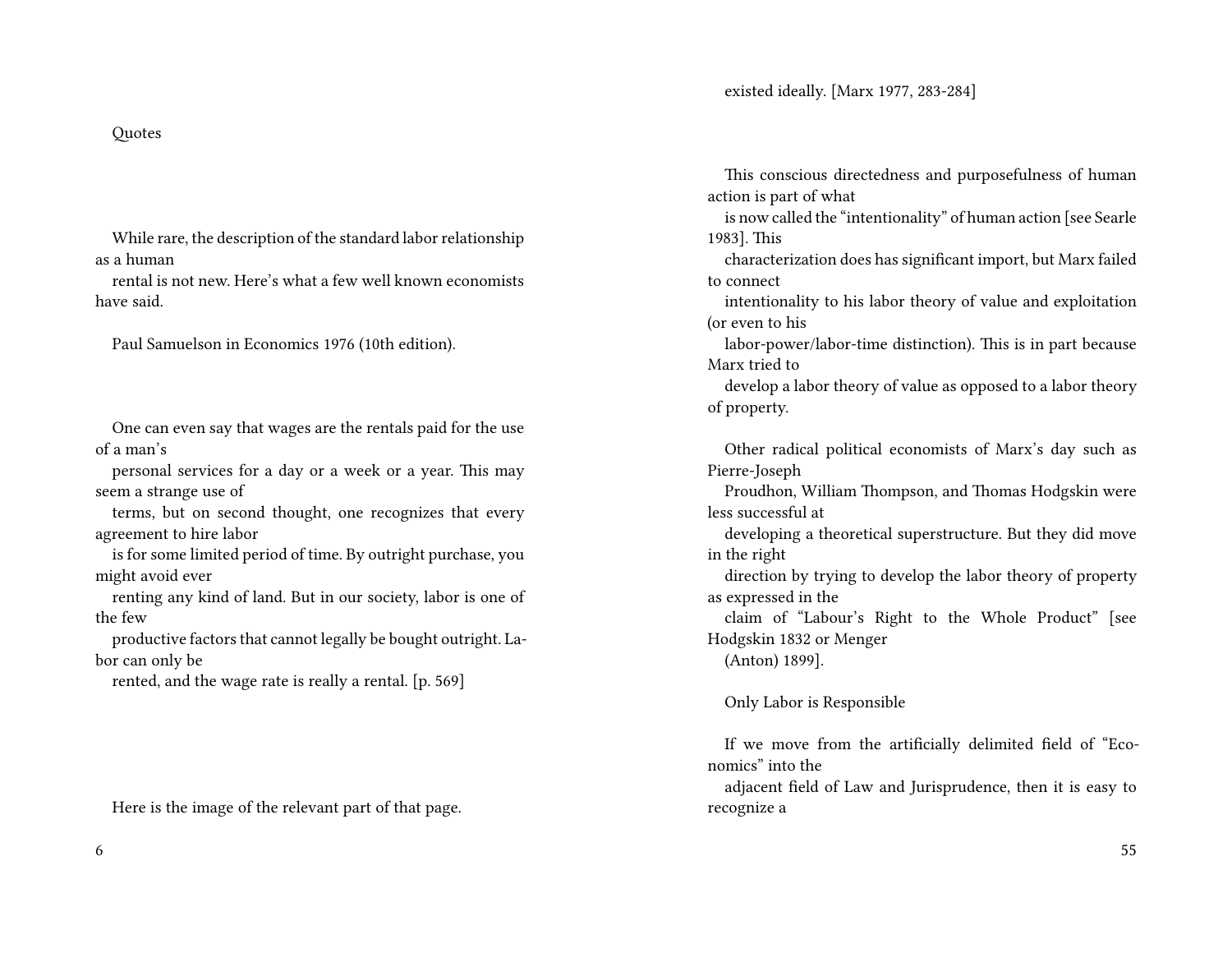labor power and labor time. Yet that distinction is not even unique to labor.

When one rents a car for a day, one buys the right to use the car ("car power")

within certain limits for the day. The actual services extracted from the car

are another matter. The car could be left in a parking lot, or driven

continuously at high speeds. To prevent being "exploited" by heavy users of

"car time," car rental companies typically charge not just a flat day rate but

have also a "piece-rate" based on the intensity of use as measured by mileage.

Marx touched on deeper themes when he differentiated human labor from the

services of the lower animals (and things) in his description of the labor

process.

We presuppose labour in a form in which it is an exclusively human

characteristic. A spider conducts operations which resemble those of the

weaver, and a bee would put many a human architect to shame by the construction

of its honeycomb cells. But what distinguishes the worst architect from the

best of bees is that the architect builds the cell in his mind before he

constructs it in wax. At the end of every labour process, a result emerges

which had already been conceived by the worker at the beginning, hence already

Samuelson's Economics, 10th ed., p. 569

Samuelson also points out:

Interestingly enough most of society's economic income cannot be capitalized

into private property. Since slavery was abolished, human earning power is

forbidden by law to be capitalized. A man is not even free to sell himself: he

must rent himself at a wage. [p. 52, his emphasis]

And here is the direct image.

Samuelson's Economics, 10th ed., p. 52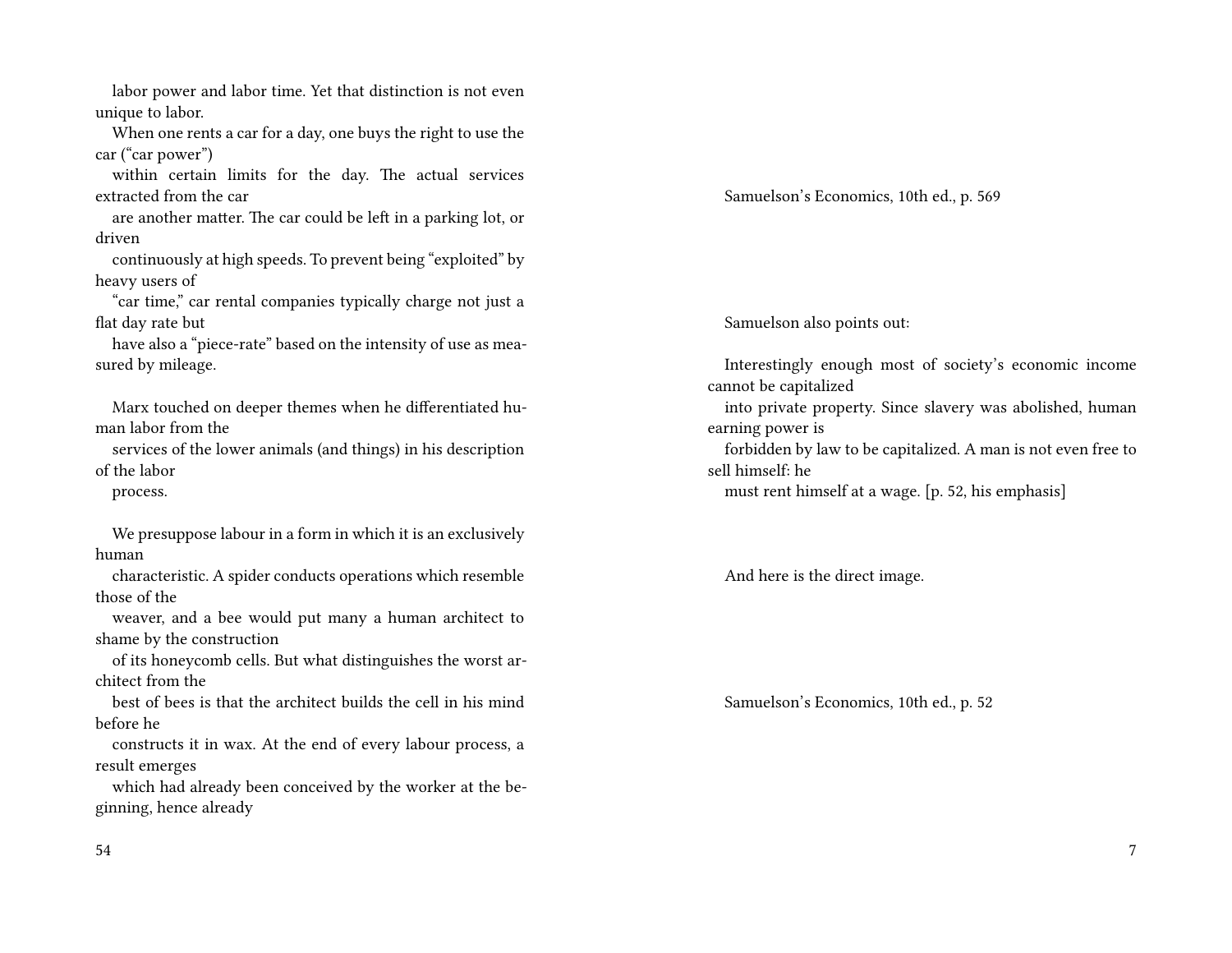The inability to capitalize labor is not strictly correct. The "marvel" of

modern finance is that labor is capitalized whenever businesses are sold for

more than their net asset value (for example a publicly traded firm whose

market value is greater than its net asset value). The value of a firm in

excess of its net asset value represents the capitalized value of the labor of

future employees. It is the prearranged theft of the profits of future workers.

A similar scheme in the past may have involved trading shares of a slave owning

firm, a deceptive way to deprive slaves of their inalienable rights by

packaging the transaction as the sale of a firm in a free market. It is an old

trick with continued application.

James Mill in Elements of Political Economy 1844.

The labourer, who receives wages, sells his labour for a day, a week, a month,

a year, as the case may be. The manufacturer, who pays these wages, buys the

labour, for the day, the year, or whatever period it may be. He is equally well

the owner of labour, with the manufacturer who operates with slaves. The only

difference is, in the mode of purchasing. The owner of the slave purchases, at

once, the whole of the labour, which the man can ever perform: he, who pays

The third, fourth, and fifth "peculiarities,"

that labor is perishable,

that labor-owners are often at a bargaining dis advantage, and

that specialized labor requires long preparation time,

are not really unique to labor at all (as Marshall even indicates).

The inability of capitalist economics to recognize any unique and relevant

characteristic of labor is an ideological blind-spot based on the desire to

theoretically reflect the symmetrical fact that both labor services and the

services of land and capital are salable commodities in the employment system.

Any fundamental differentiation of labor from the other factor services would

threaten that symmetry.

Radical economists have also attempted to find a unique and relevant

characteristic of labor ("Only labor is creative") that would differentiate it

from the other factor services. These attempts have not been particularly

fruitful.

Marx attached great importance to his "discovery" of the distinction between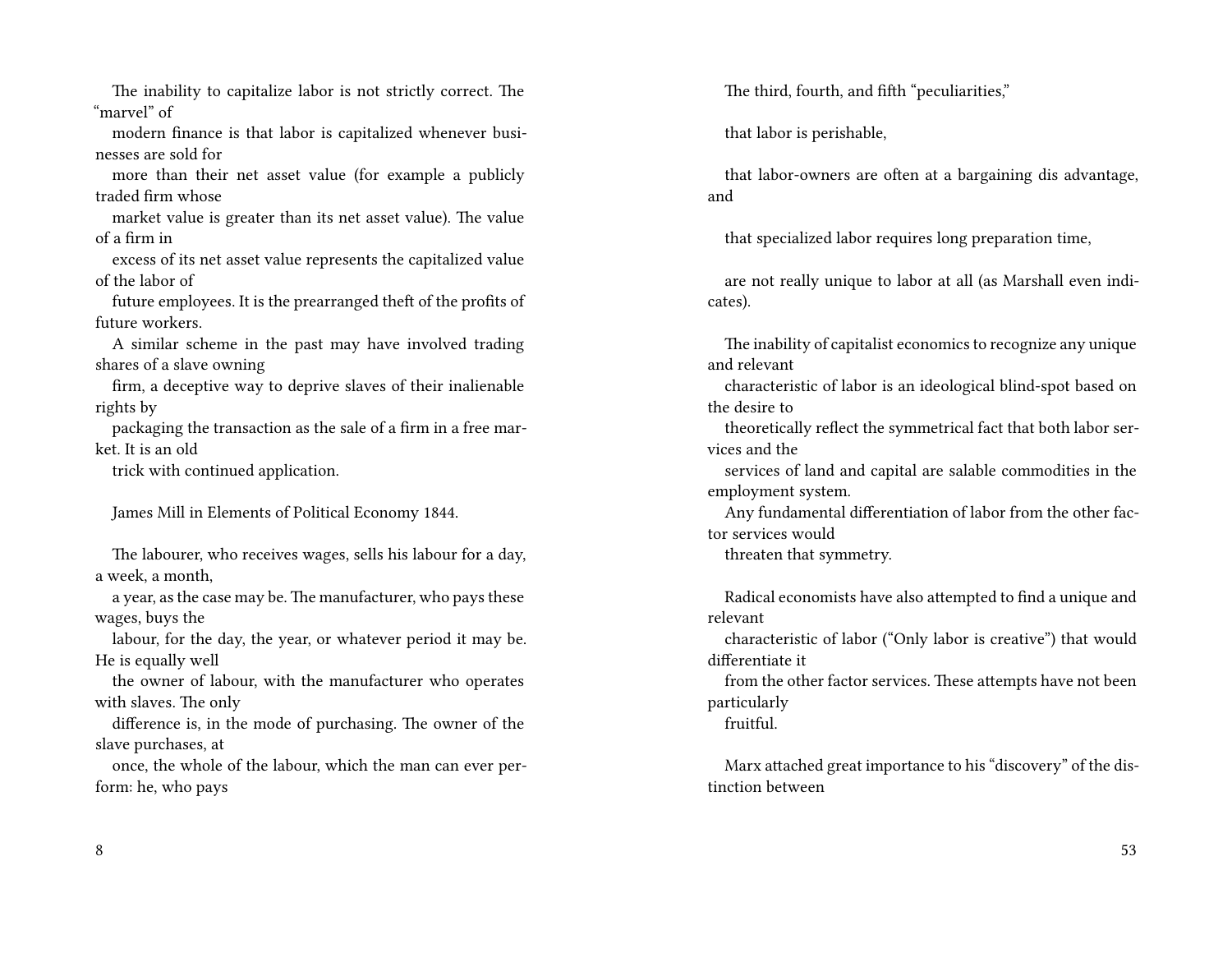of labor, modern economics bases one of its proudest achievements ("A

competitive equilibrium is allocatively efficient") on the assumption that the

perfectly competitive capitalist model incorporates what is essentially a

voluntary contractual form of slavery [see Philmore 1982].

The second peculiarity of labor, that the seller must personally deliver the

services, has no profound import. The employee plays two roles: the owner of

the entity being hired out, and the entity which is hired out. Thus the

services of the entity are the services of the owner of the entity. Marshall

notes how this peculiarity makes the laborowner particularly concerned with the

conditions under which the labor is employed. Moreover, the mobility of labor

is thereby as limited as the mobility of the laborer. But neither of these

consequences is of great importance. In addition, this peculiarity does not

even hold when there is a resale market for labor as in the ancient practice of

laborgang contracting–which in modern times is called "employee leasing." The

ultimate employer contracts not with the workers but with the intermediate

agency or contractor who, in turn, hires the workers. The contractor selling

the labor to the employer does not personally deliver the services.

wages, purchase only so much of a man's labour as he can perform in a day, or

any other stipulated time. Being equally, however, the owner of the labour, so

purchased, as the owner of the slave is that of the slave, the produce, which

is the result of this labour, combined with his capital, is all equally his

own. In the state of society, in which we at present exist, it is in these

circumstance that almost all production is effected: the capitalist is the

owner of both instruments of production: and the whole of the product is his.

Fischer, Dornbusch, and Schmalensee in Economics 1988.

The commodity that is traded in the labor market is labor services, or hours of

labor. The corresponding price is the wage per hour. We can think of the wage

per hour as the price at which the firm rents the services of a worker, or the

rental rate for labor. We do not have asset prices in the labor market because

workers cannot be bought or sold in modern societies; they can only be rented.

(In a society with slavery, the asset price would be the price of a slave.) [p.

323]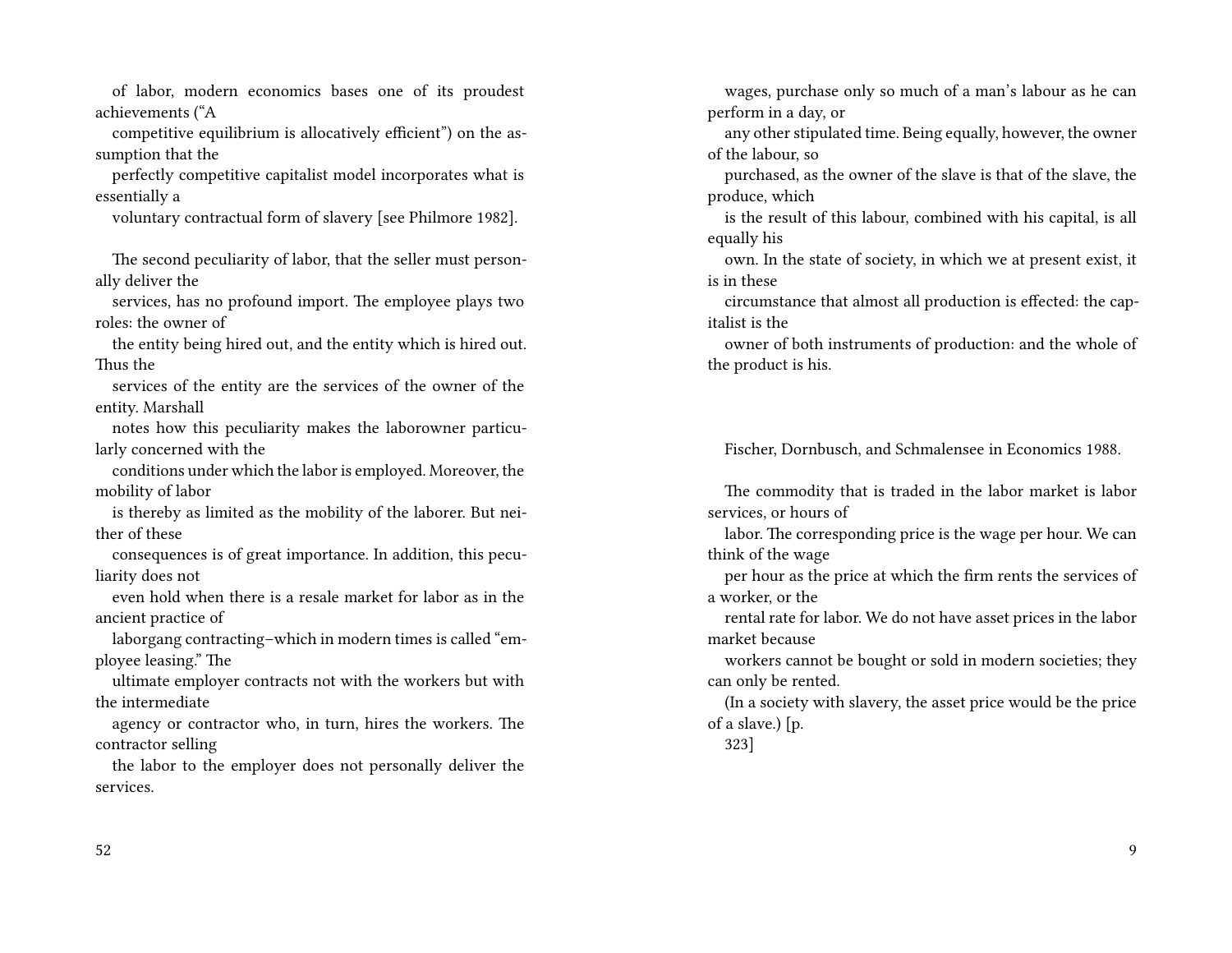Fischer, Dornbusch, and Schmalensee included a useful table.

Note that none of them, as well as most academics, can find anything wrong with

the rental of humans. As John Kenneth Galbraith said in The New Industrial

State 1967:

One of the small but rewarding vocations of a free society is the provision of

needed conclusions, properly supported by statistics and moral indignation, for

those in a position to pay.

A perceptive comment which certainly applies to the economic establishment, and

to which volumes of literature attest. Why question something as fundamental as

the validity of human rentals, when the foundation of the entire framework is

at stake.

As David Ellerman says

The "beauty" of an institutionalized fraud like the employment contract is that

there is no de facto transfer that fulfills the contract. The pseudotransfer of

give an observation about present-day legal institutions; it did not hold a

century and a quarter ago [see Philmore 1982]. Neither Marshall nor Samuelson

offer any basic institution-free differentiation of labor from machine services

which would account for why the services of a person may not (now) be sold all

at once. Quite to the contrary, the (first) "fundamental theorem of welfare

economics," the theorem that a competitive equilibrium is allocatively

efficient ("Pareto optimal"), must assume away the first peculiarity by

presupposing that labor can be sold all at once. Complete future markets must

be assumed for all commodities to yield the optimality of competitive

equilibrium, and "labor is a commodity."

Now it is time to state the conditions under which private property and free

contract will lead to an optimal allocation of resources…. The institution of

private property and free contract as we know it is modified to permit

individuals to sell or mortgage their persons in return for present and/or

future benefits. [Christ 1975, 334; quoted in Philmore 1982, 52].

Far from providing any analysis or rationale for Marshall's first peculiarity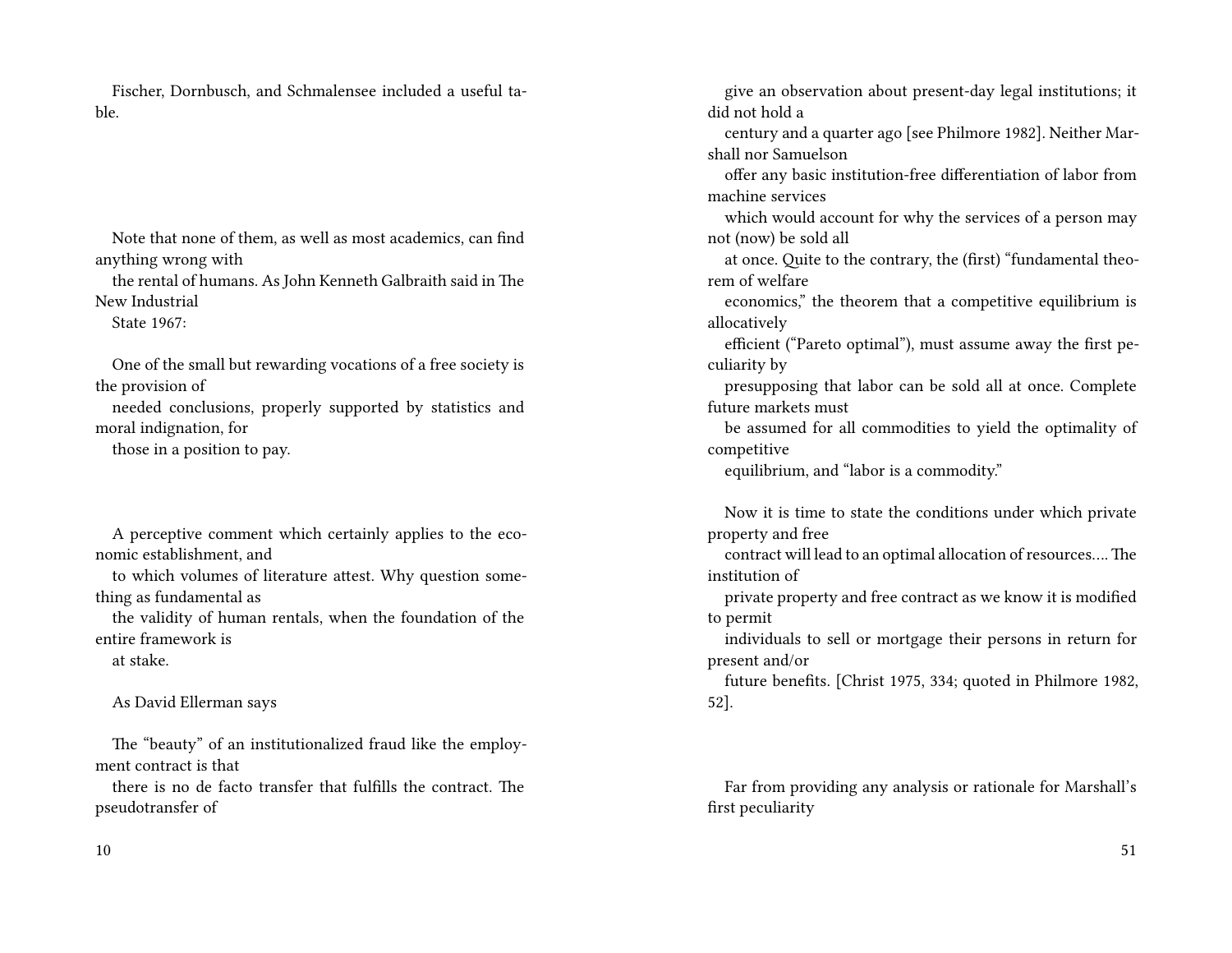It is remarkable that the human science of "Economics" has not been able to

find or recognize any fundamental difference between the actions of human

beings (i.e., "labor") and the services of things. Attempts by economists to

recognize the "peculiarities" of labor have been noticeably barren. For

instance, Alfred Marshall [1920, Chapter IV and V of Bk. VI] noted a number of

peculiarities:

1. workers may not be bought and sold; only rented or hired,

2. the seller must deliver the service himself,

3. labor is perishable,

4. labor-owners are often at a bargaining disadvantage, and

5. specialized labor requires long preparation time.

Professor Samuelson has also recognized the first peculiarity.

Since slavery was abolished, human earning power is forbidden by law to be

capitalized. A man is not even free to sell himself; he must rent himself at a

wage. [1976, 52 (emphasis in the original)]

Instead of being a characteristic of labor itself, Marshall and Samuelson only

50

labor (i.e., voluntary co-operation with the employer) has been accepted for

centuries by the legal authorities themselves as fulfilling the contract. The

"discovery" of the fraud thus requires extensive analysis to see that labor is

not de facto transferable after all. And any responsible scholar and respected

businessperson–being embedded in the institutions of the employment system–has

every incentive not to make that discovery.

The Great Debate

David Ellerman

The Great Debate between Capitalism and Socialism is at last over. The free

market and private property have decisively won. Does that mean the "end of

ideology" or the "end of history"? Can we rest assured that there are no

fundamental structural flaws in the western-style economy? Our legal system is

structured to forbid discrimination on the basis of race, but racism persists.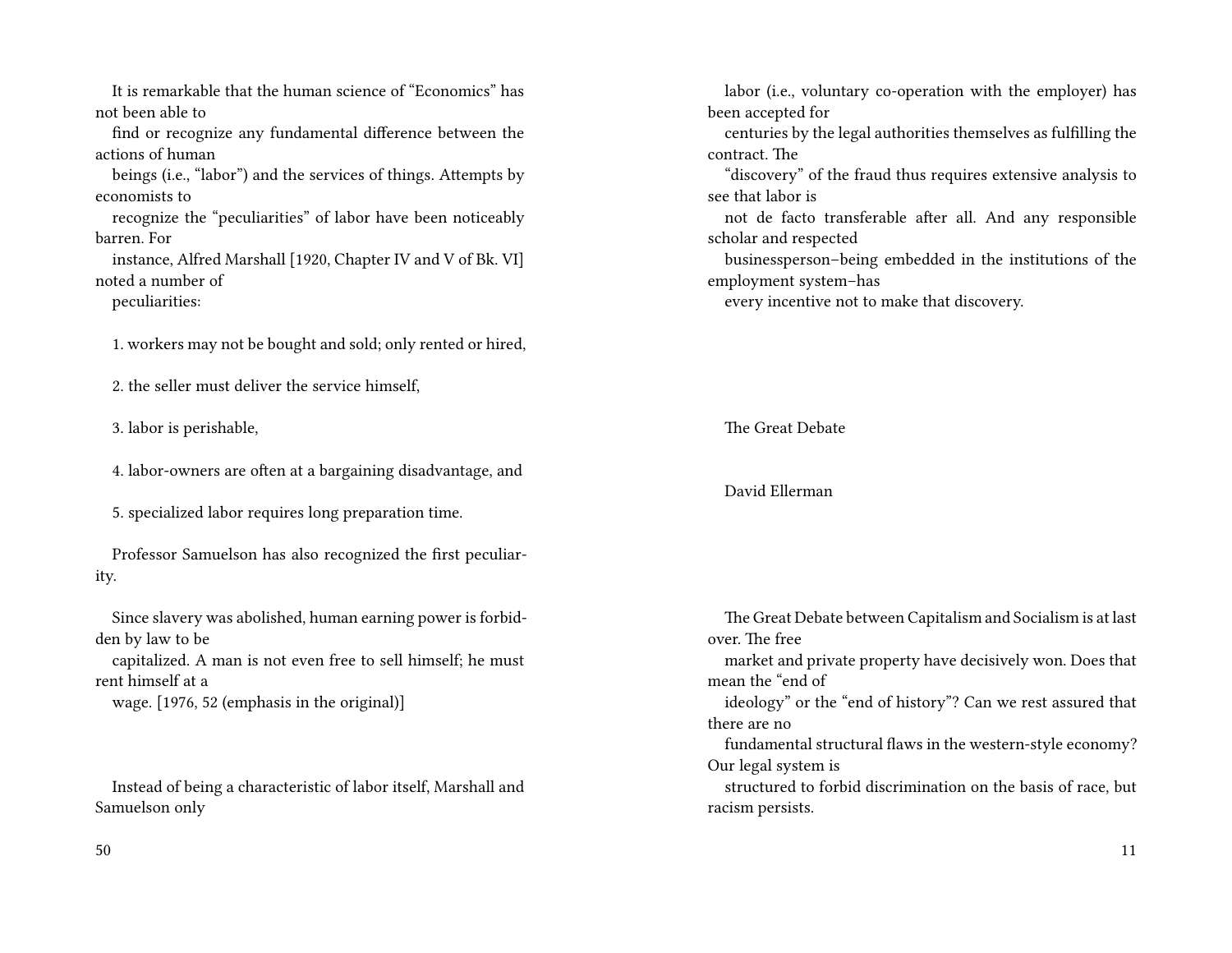Is that the only type of social problem that remains—where the structure is

correct in principle but the implementation is flawed?

We shall argue that the current western-style economic system is fundamentally

and structurally flawed. The problems are not just in the implementation of

sound principles. Moreover, we shall argue that the system is flawed because it

violates the principles of the institutions that are usually associated with

capitalism. That is, it violates the basic principles of both private property

and democracy. From the conventional point of view, this will seem to be a

strange position. Isn't capitalism usually identified with private property and

democracy? That identification has been based on the Great Capitalism-Socialism

Debate, on assuming that "the alternative" to capitalism is state ownership of

businesses and one-party dictatorships. But that debate is over, and

accordingly capitalism can now be evaluated in a new light.

Since "capitalism" is so often definitionally identified with a private

property market economy, we must give a more precise definition of "capitalism"

so that we are not just arguing about definitions. By "capitalism" we mean

who hires what or whom in the markets for inputs. The "firm" is the legal party

which hires or already owns all the inputs to be consumed in production and

which bears those costs as the inputs are used up. Another party could take

over that contractual role through contract reversals (e.g., Labor hiring

capital) without having to "buy the firm."

Traditional democratic theory and property theory have both been distorted by

the uncritical acceptance of the fundamental myth that residual claimancy was a

property right. There is in fact no structural conflict between private

property rights in capital and democratic principles.The conflict is between

the employment contract and democratic principles.

The Labor Theory of Property

Is Labor Peculiar?

## David Ellerman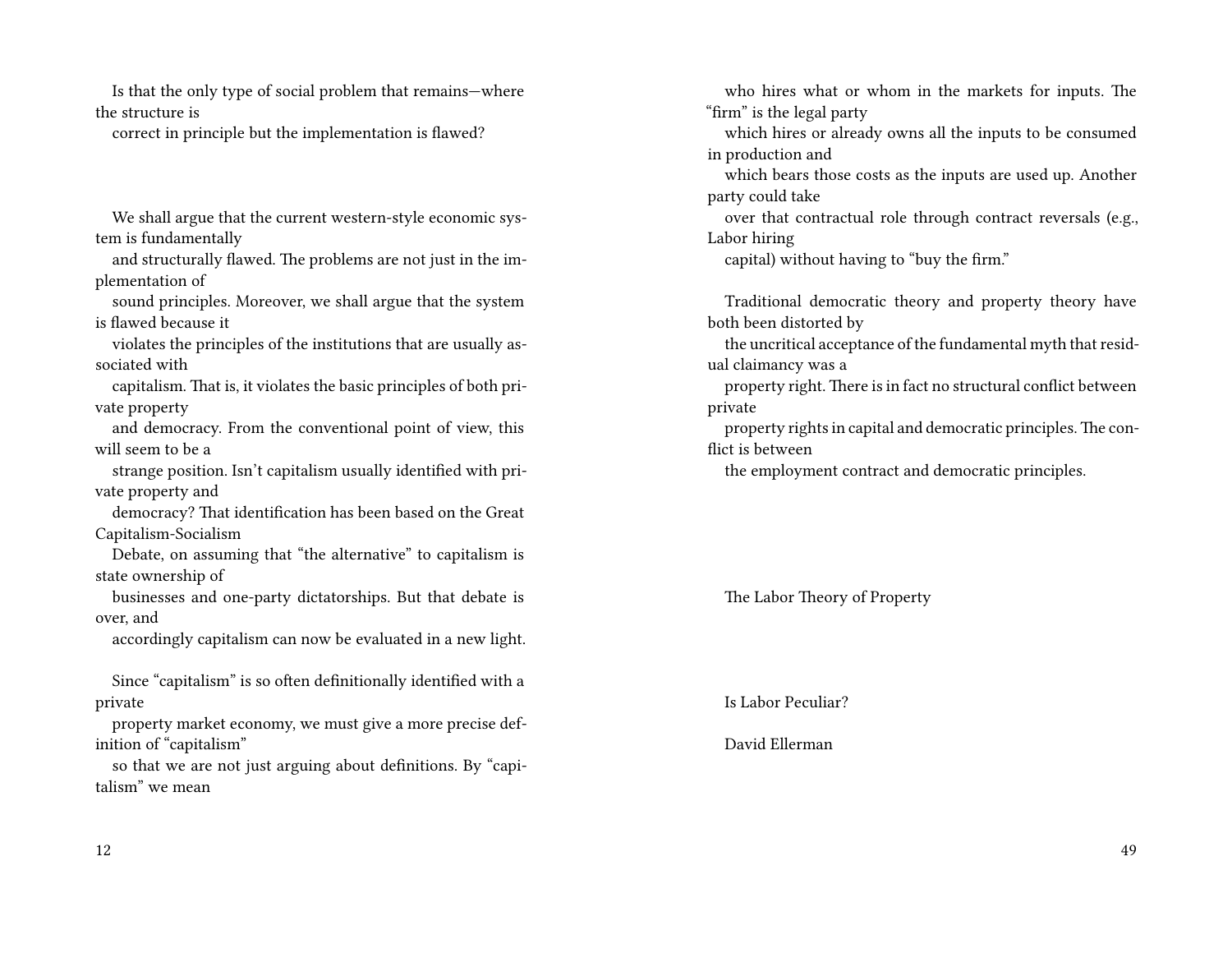widget-maker and to produce widgets–or the widget-maker could be hired out to

some other party to produce widgets.

Now suppose the same individual incorporates a company and issues all the stock

to himself in return for the widgetmaker. Instead of directly owning the

widget-maker, he is the sole owner of a corporation that owns the widgetmaker.

Clearly this legal repackaging changes nothing in the argument about separating

capital ownership and residual claimancy. The corporation has the

capital-owner's role and–depending on the direction of the hiring contracts–may

or may not have the residual claimant's role in the production process using

the widget-maker. The corporation (instead of the individual) could hire in

workers to use the widget-maker to manufacture widgets, or the corporation

could lease out the widget-maker to some other party. The process of

incorporation does not miraculously trans-substantiate the ownership of a

capital asset into the ownership of the (net) products produced using the

capital asset.

The residual claimant's role is a contractual role, not a property right. The

identity of the "firm" (in the sense of the residual claimant) is determined by

production organized on the basis of the employer-employee relationship. We

shall also use "the employment system" or "employeremployee system" as more

accurate but less known names of the system based on the employer-employee

relation. The alternative is a private property market economy where everyone

is self-employed (individually or jointly) in their workplace. A firm where the

managers and workers are jointly working for themselves will be called a

"self-employment firm," a "worker-owned firm" (where "worker" always includes

all who work in the business enterprise), or a "democratic firm" in contrast to

the conventional "capitalist firm" or "employment firm." The basis question is

this—the employer-employee relation or universal selfemployment in the

workplace?

We shall have more that one occasion to use a slavery analogy. Consider a

private property market economy where the workers were largely privately owned

slaves, like the American economy before the Civil War. Suppose the defenders

of such a system managed to restrict consideration of an alternative to a

system of state businesses with state or socially owned slaves. The "Great

Debate" would be between the "Athenian" model of privately owned slaves and the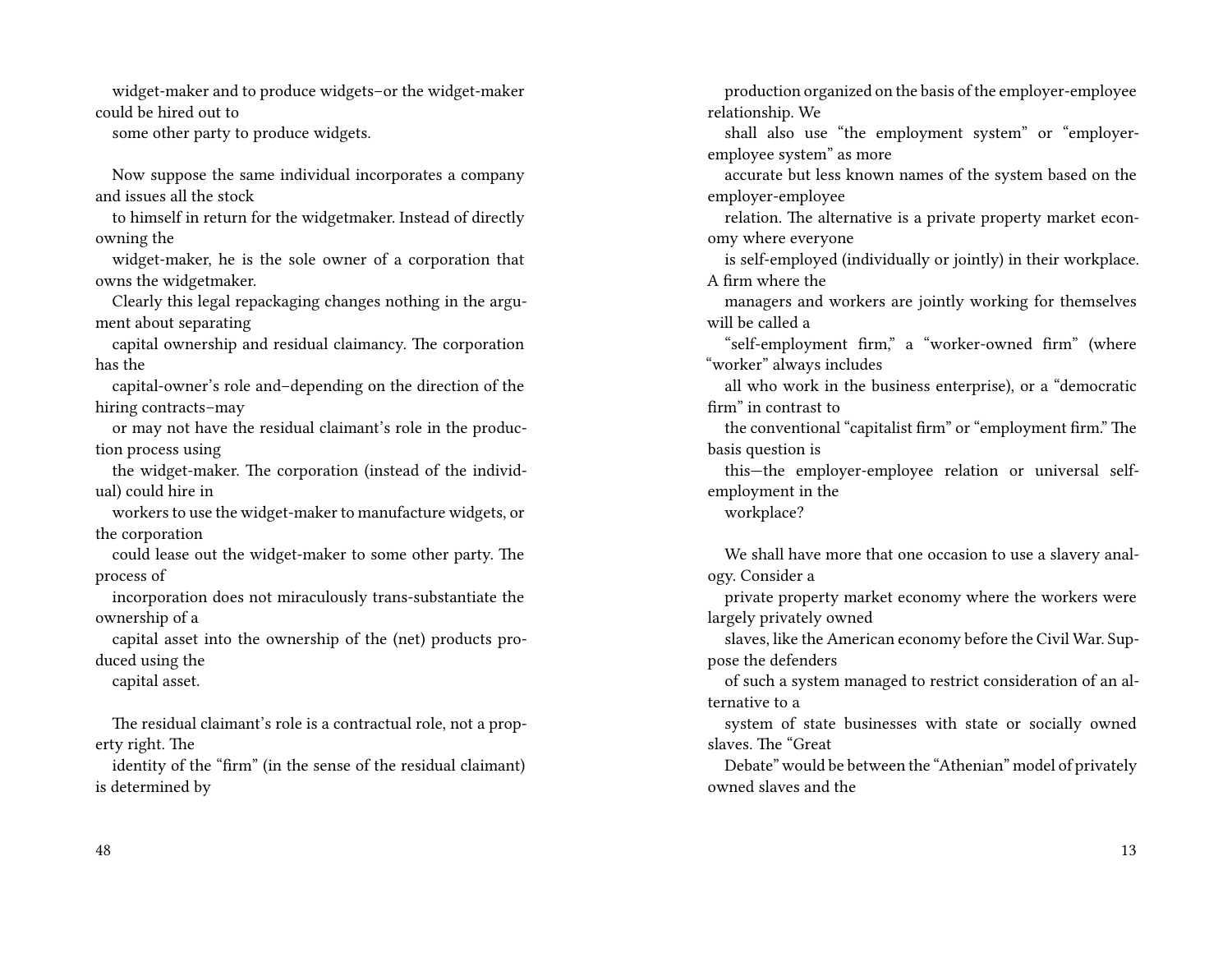"Spartian" model of publicly owned slaves. The Athenian model would most likely

be more efficient. Over the years, it would demonstrate its superior efficiency

while the Spartian model might eventually collapse under its own weight. Would

the victory of the Athenian model of private slave ownership signal the "end of

history"? Would the victory mean that the Athenian model contained no

structural flaws, only problems of implementing otherwise correct principles?

The Great Debate of our day has been similar except that the question has been

the voluntary private or public hiring (or renting) of workers instead of the

private or public ownership of workers. In spite of its political importance,

the public-private debate has been conceptually wrongheaded from the

beginning. The real question about slavery is not the public or private

ownership of slaves but whether the master-slave relationship should be allowed

(involuntarily or voluntarily) or should people always be self-owning (which

implies that the right of self-determination should be inalienable even with

consent). Today, the real question is not about the public or private

employment of workers (as it was in the capitalismsocialism debate). The

question is: should the hiring or renting of people be allowed at all or should

capital-owner's role, i.e., part of the ownership of the means of production.

It is simple to show that the two roles of residual claimant and capital-owner

can be separated without changing the ownership of the means of production.

Rent out the capital assets. If the means of production such as the plant and

equipment are leased out to another legal party, then the leasor retains the

ownership of the means of production (the capital-owner role) but the leasee

renting the assets would then have the residual claimant's role for the

production process using those capital assets. The leasee would then bear the

costs of the used-up capital services (which are paid for in the lease

payments) and the other input costs, and that part would own the produced

outputs. Thus the residual claimant's role is not part of the ownership of the

means of production.

This "rent out the capital" argument is very easy to understand. But it is

astonishing how difficult the argument is to understand when the capital-owner

is a corporation. If an individual owns a machine, a "widgetmaker," then that

ownership is independent of the residual claimant's role in production using

the widget-maker. The capital owner could hire in the workers to operate the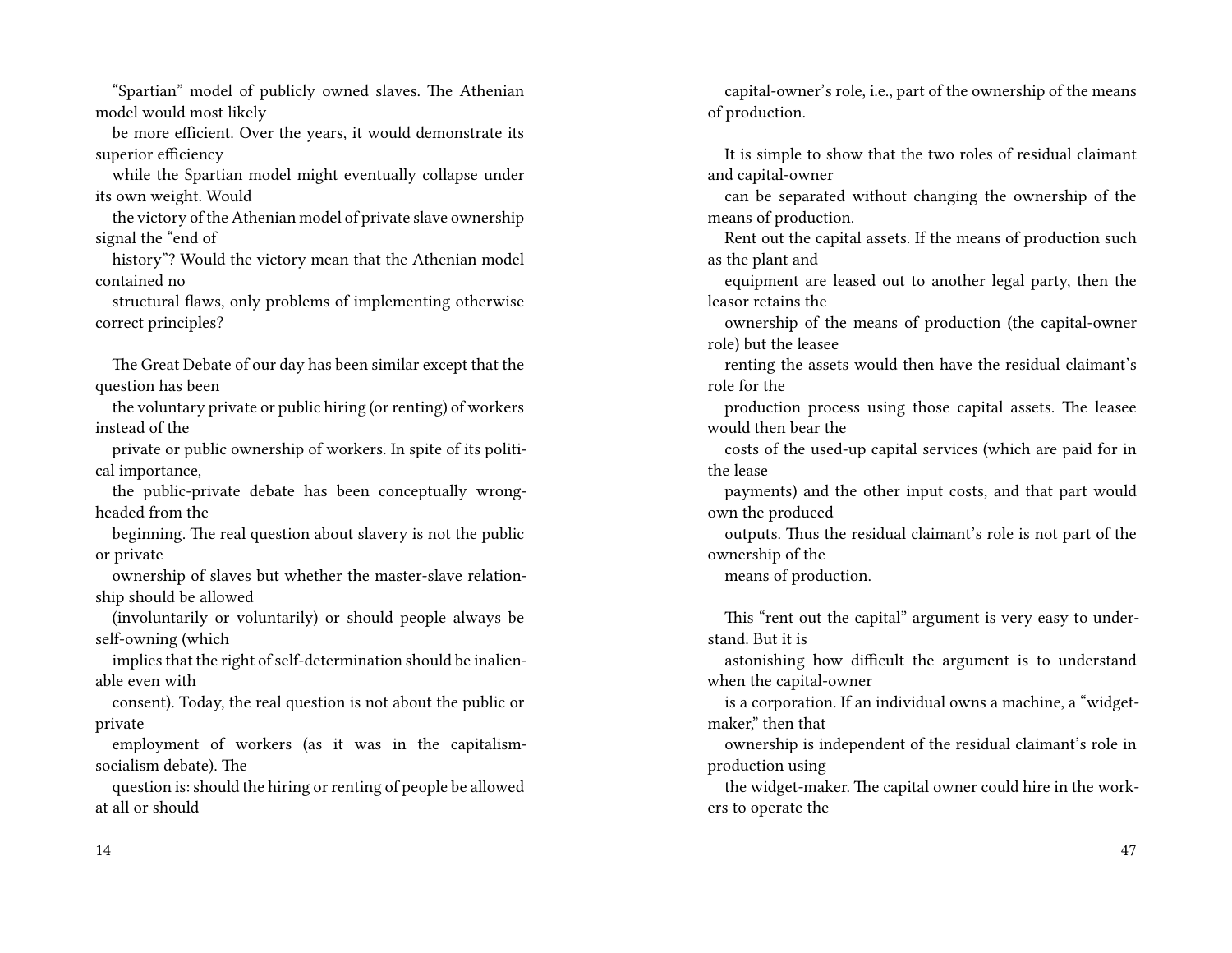The discussion here is a prelude to show how the recognition that the

"ownership of the firm" is a myth opened up the intellectual space for the

analysis of appropriation.

### Summary

There is a "fundamental myth" accepted by both side in the Great Debate between

capitalism and socialism. The myth can be crudely stated as the belief that

"being the firm" is part of the bundle of property rights referred to as

"ownership of the means of production." Any legal party that operates as a

conventional capitalist firm actually plays two distinct roles:

· the capital-owner role of owning the means of production (the capital assets

such as the equipment and plant) used in the production process; and

· the residual claimant role of bearing the costs of the inputs used up in the

production process (e.g., the material inputs, the labor costs, and used-up

services of the capital assets) and owning the producing outputs

The fundamental myth can now be stated in more precise terms as the myth that

the residual claimant's role is part of the property rights owned in the

46

people always be self-employed in the their place of work?

Some would say that the universal self-employment system should be presented as

a variant of capitalism rather than an alternative. That may be; there is no

need to argue only about words. But there are conceptual and historical reasons

to use the word "capitalism" exclusively to represent the employer-employee

system so long as one is clear, precise, and explicit about that usage. When

people are self-employed in their firms, then the suppliers of capital are not

hiring the workers. Labor (in the sense of all the people, managers and

blue-collar workers, who work in the firm) is hiring capital. Since Labor would

then be the "residual claimant" (the party receiving the profits left from the

revenues after the costs are covered), it would be odd to call that arrangement

a variant of "capital-ism."

In any case, the reader has been forewarned; "capitalism" herein refers to the

use of the employer-employee system. The alternative is a private property

market economy based on universal self-employment.

Intimations of Structural Flaws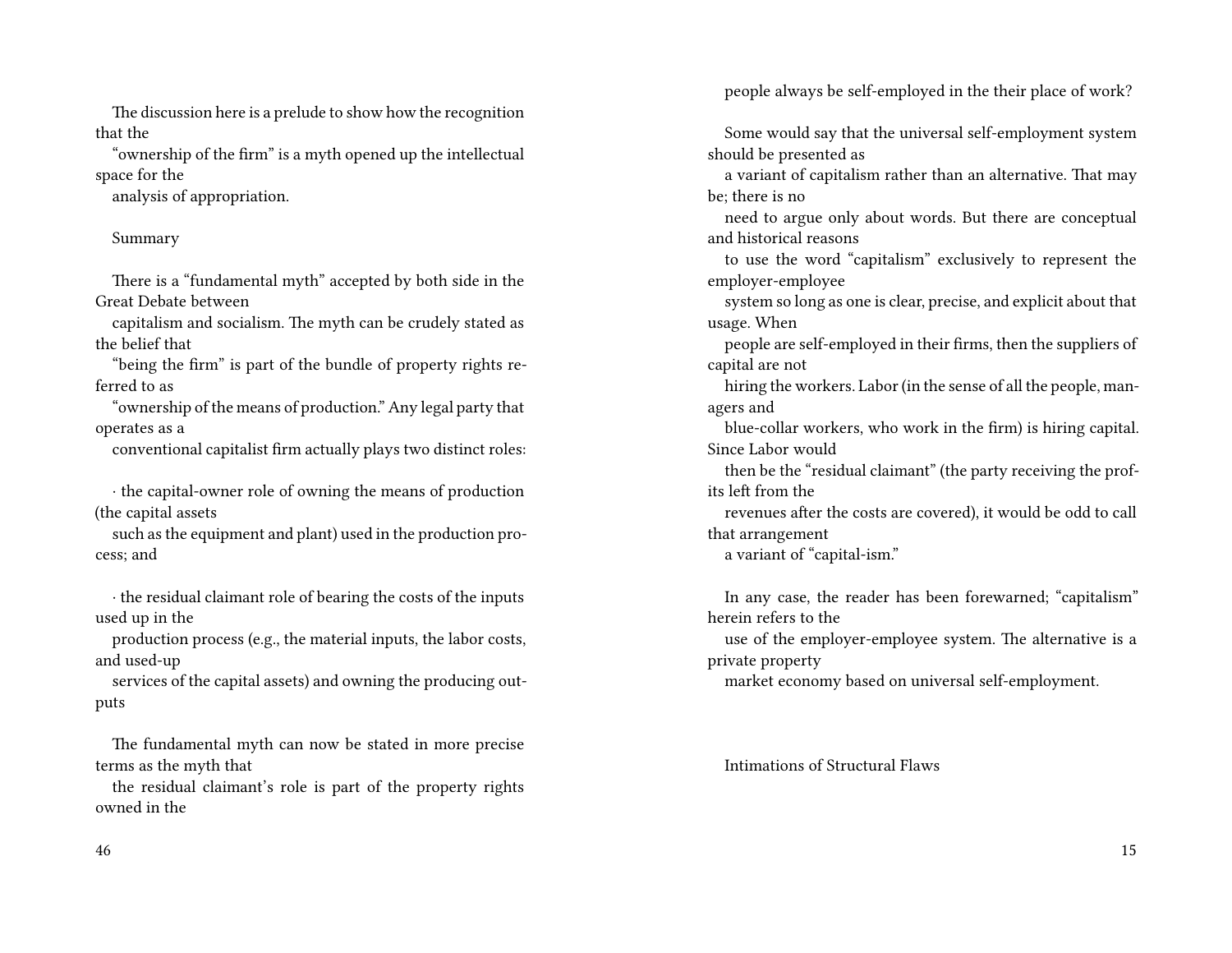The end of the capitalism/socialism debate also signals the triumph of

neo-classical economics over Marxian economics. Neoclassical economics now

reigns as a self-contained and virtually unchallenged scientific theory. How

could there be any deep-lying structural flaws in the capitalist (employment)

system without neo-classical economic theory discovering them? The answer is

that basic flaws in the paradigm have always been fairly clear but that

neo-classical economics has simply decided not to investigate them.

Take for example the simplest and most fundamental of insights in economics,

the mutual gains of voluntary trade between two or more parties. In the absence

of externalities that violate the rights of others, economics finds no reason

to prohibit a voluntary exchange between knowledgeable and consenting adults.

Yet no capitalist economy allows citizens to sell or buy their political votes.

Why not? There are certainly willing buyers and willing sellers so there would

be mutual gains from a voluntary exchange. It is easy to understand why

representatives are not allowed to sell their votes (since it would violate

their representative function). But why shouldn't the ultimate primary citizens

be allowed to sell their votes?

recognition that normal day-to-day production is a site of appropriation. That

recognition changes the debate. It means traditional theories of appropriation

such as the labor theory of property can be applied to normal production, not

just to some original Lockean state of nature.

Why don't the workers have the labor claim on the produced outputs (as well as

the symmetrical claim against them for the used-up inputs)? The firm ownership

myth is only the first line of defense. The real defense is the employment

contract which puts the employees in a non-responsible position of a hired

factor "employed" by the employer. But the labor theory of property is the

property theoretic expression of the usual juridical canon of assigning legal

responsibility in accordance with de facto responsibility. We shall see in an

intuitive example of the criminous employee how de facto responsibility is not

transferable and how the law only pretends that labor has been alienated (until

a crime has been committed). Thus the capitalist appropriation of the product

(including the liabilities for the used-up inputs) is based not on the "private

ownership of the means of production" but upon the legal validation of an

inherently invalid contract which pretends that human actions are transferable

like the services of things.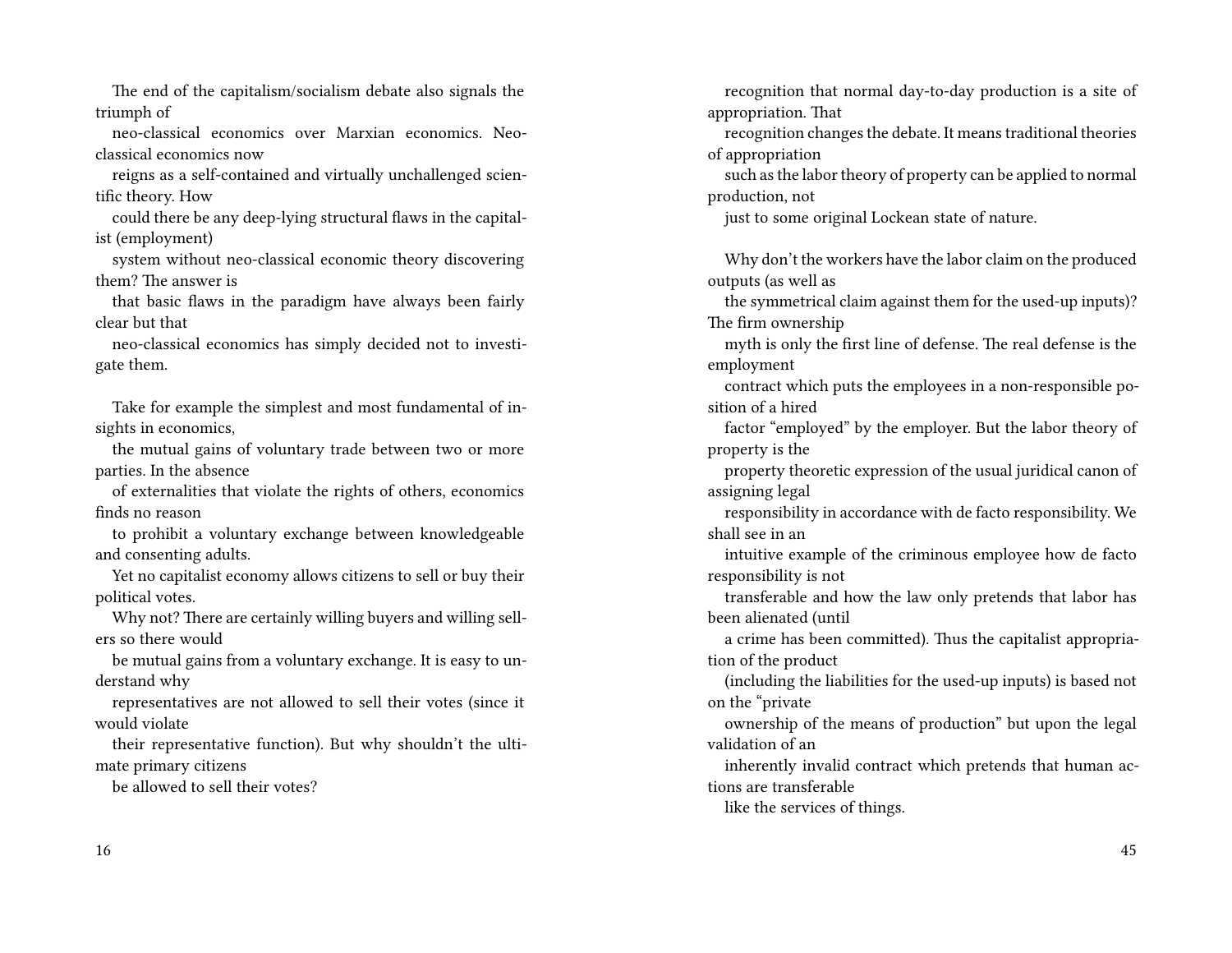the property. Philosophical treatments of appropriation (e.g., John Locke's

treatment) are usually set in some rather mythical original state of nature

when property was first privately appropriated from the common patrimony of

Nature. There is also the symmetrical matter of terminating property rights,

but that is ignored in the philosophical treatments which tend to be

non-technical and elementary.

That is the conventional story which begins by holding that the ownership of

the produced outputs is part of the "ownership of the firm." But the "ownership

of the firm" is a myth. In the previous example, the widgets produced by the

same workers using the same machines and raw materials would be owned by

another party if there had been a prior rearrangement of the hiring contracts.

The product is owned by the party with the contractual role of the hiring

party. So how did the hiring party get the ownership of the outputs? Did that

party buy the outputs from a prior owner? No, there was no previous owner of

the outputs. The hiring party is the first owner. In other words, the hiring

party appropriated the outputs.

Thus the recognition that there is no "ownership of the firm" leads to the

The prohibition of vote selling is in direct contradiction with the simplest

recommendation of economic theory. Is the prohibition just an arcane practice

that should be removed in the interests of greater efficiency, or does it hint

at some deeper flaw in economic theory? What is the position of economics on

this conflict between received theory and the legal system? Does economics give

an uncontrived explanation of this prohibition as an "exception" to the

efficiency rule, or does economics recommend that citizens be allowed to sell

their votes? The reader is invited to inspect the economics texts of our day to

answer the question. We fear the reader will find little or no discussion of

vote selling. Economics tends to duck the issue.

Consider the voluntary contract to sell labor by the lifetime. The usual

employer-employee contract is a short-term contract to buy and sell labor. The

employer is hiring, renting, or employing the employee for some limited time

period. But just as one can rent or buy a car or an apartment, why can't we

have the same choice with people? Buying a car is essentially buying all the

services the car can provide (like rental for the lifetime of the car) instead

of buying only a certain segment of services. Applying the same option to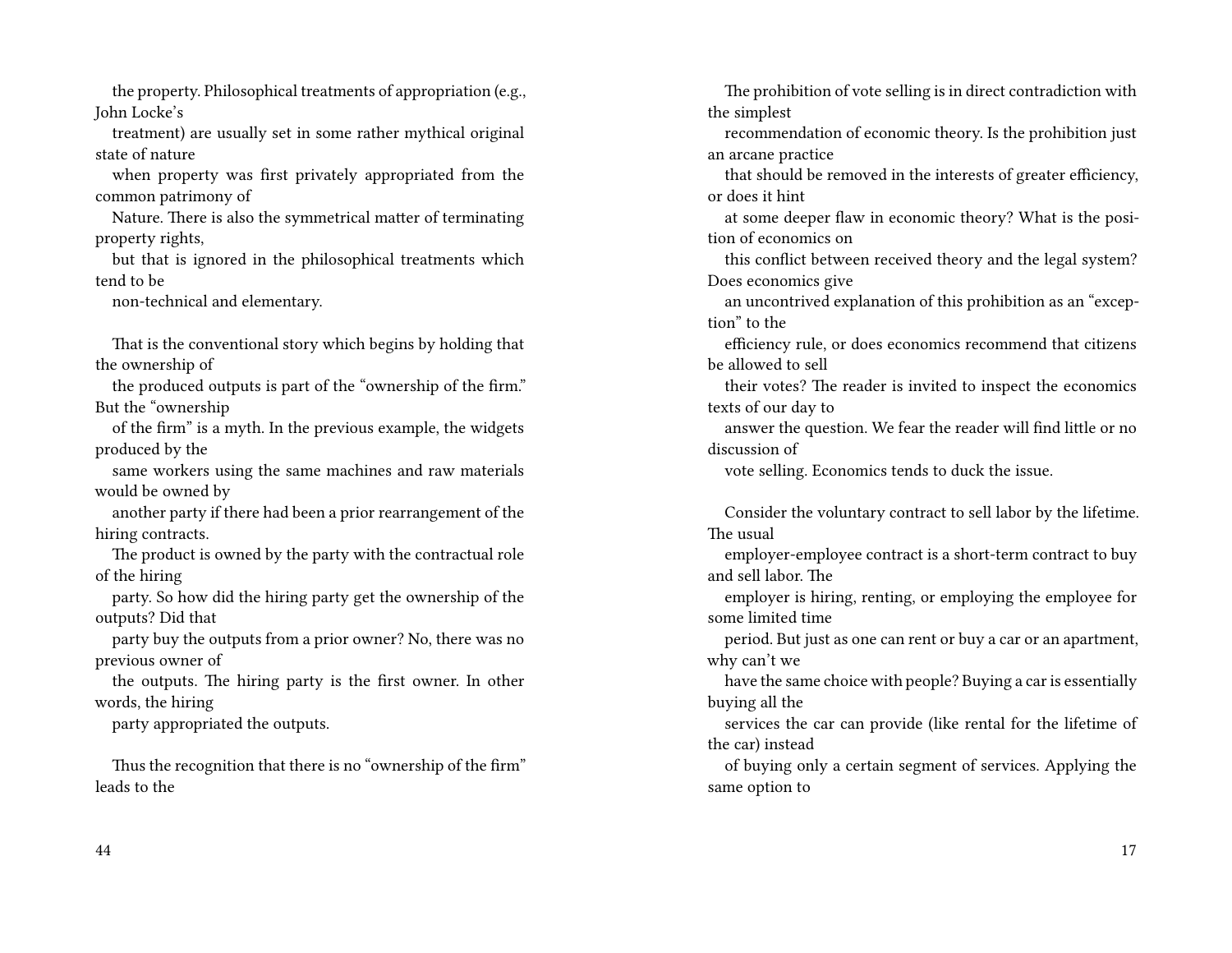workers, there could be a voluntary contract to "buy" a worker in the sense of

buying all the services (within the scope of the contract) the worker could

provide over his or her working lifetime. That would be a modern civilized form

of the old voluntary self-sale or self-enslavement contract. Yet such a

contract between knowledgeable and consenting adults is forbidden in all

capitalist economies.

Here again, does economic theory give any coherent account of the drastically

different treatment of short-term and long-term rental contracts (applied to

people)? Why is the long-term contract strictly forbidden when the short-term

contract is the foundation of the system? Do economists recommend consistently

with free market principles that lifetime labor contracts be allowed [like

Nozick 1974 and Philmore 1982], or do they give a coherent and uncontrived

explanation of this "exception"? The reader is again invited to consult the

economics books of our day, but we fear that economics again ducks the issue.

Or consider the voluntary collective contract for a people to give up and

transfer their right to govern themselves to an emperor or autocrat. In the

employment contract, the employees give up and transfer their right to manage

The Fundamental Myth also distorted thought about property rights. It

influenced not only the "answers" but the way in which questions were posed, or rather, ill-posed.

The basic property question about production is about the ownership of the product.

How is it that one legal party rather than another owns the outputs of a

production process?

Where the firm ownership myth holds sway, the answer is simple; the "owner of

the firm" owns the product. The product ownership rights are part of the

ownership of the firm. That answer detours inquiry off in the direction of "How

is the ownership of the firm acquired?" And the standard answer is that the

owners bought it, inherited it, or started the firm from scratch. Even firms

which were bought or inherited must have been previously created. And thus all

questions about property ownership in products or firms are traced back to the

initial creation of property rights.

The creation or initiation of a property right is called the appropriation of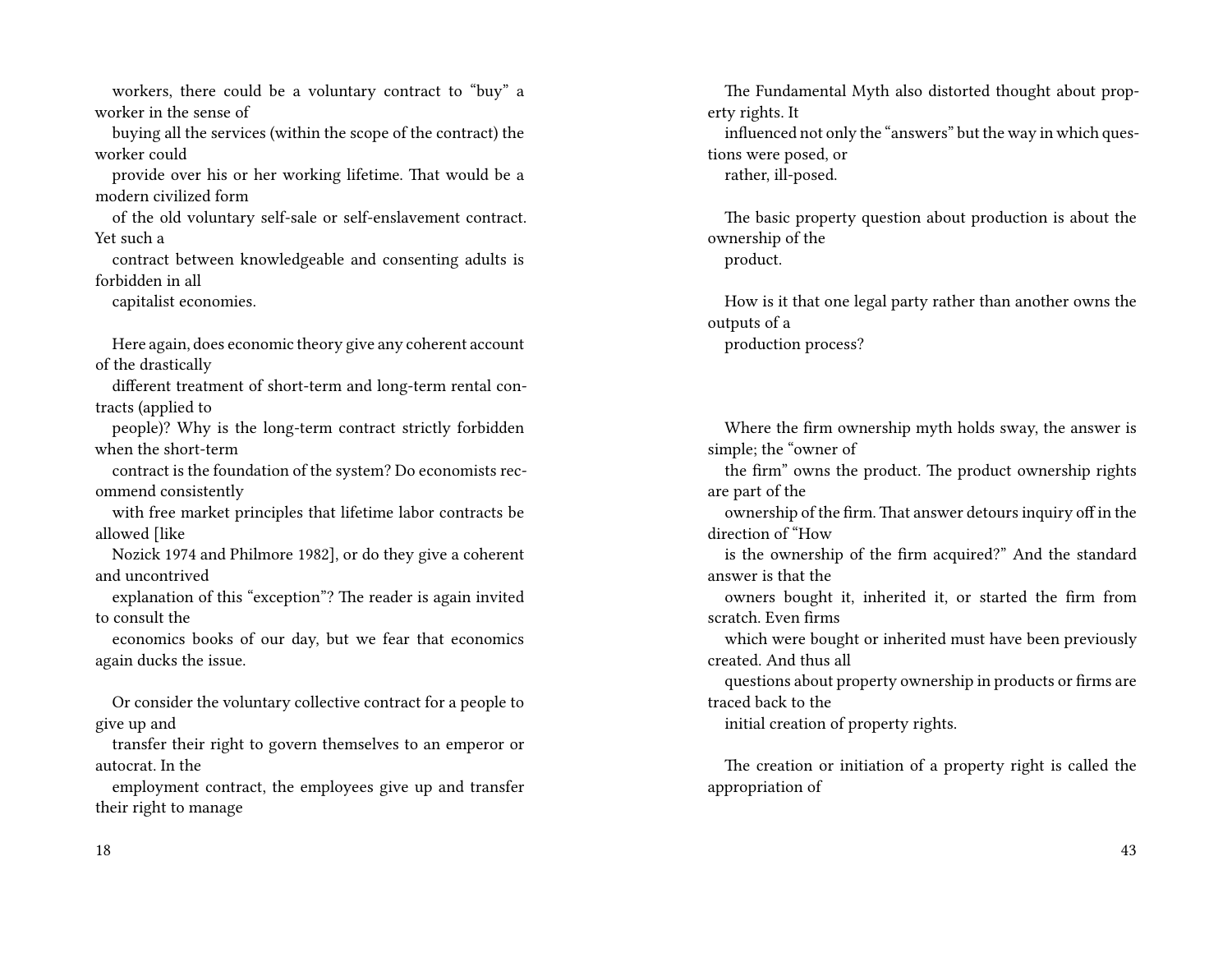"tantamount" to owning the positive control rights.

Returning to democratic theory, we find no structural conflict between

democratic principles and the negative control rights which are part of private

property ownership. In an economy run entirely on democratic principles,

consent would of course be required as usual to use other people's property.

The alleged conflict between democracy and property is really a conflict

between democracy and the employment relationship.

Democracy is at war with the renting of human beings, not with private

property. In the mythical picture painted by capitalist ideology, private

property rights are the center of the capitalist universe. Our analysis shows

that the actual center of the capitalist universe is the employment contract.

The economic application of democratic theory (and the labor theory of

property) presented here is based on the Copernican paradigm shift to seeing

capitalism as revolving around the employment contract instead of around the

"private ownership of the means of production."

The Firm Ownership Myth in Property Theory

their activities within the scope of their employment to the employer or

"master" (the original legal name was "master-servant relation"). Why not allow

the same sort of collective contract in the political sphere? Indeed the

postulation of such a pactum subjectionis (pact of subjugation) was the

traditional sophisticated justification offered for nondemocratic governments

[e.g., Thomas Hobbes].

In the western political democracies, the right of political self-government is

considered to be inalienable (cannot be alienated even with consent) and is

vouchsafed in the political constitutions. If the analogous right was

considered inalienable in the workplace, then it would imply the adoption of

the system of universal self-employment. Collective selfemployment in the firm

is the economic analogue of political self-government or democracy. Yet the

same societies consider it quite routine for the citizen-asworker to alienate

that right in the workplace (the employer is not the representative or delegate

of the employees). Does economics give any coherent and uncontrived explanation

of how society can be partitioned into "spheres" [e.g., the political sphere

and the economic sphere] so the right to self-determination is inalienable in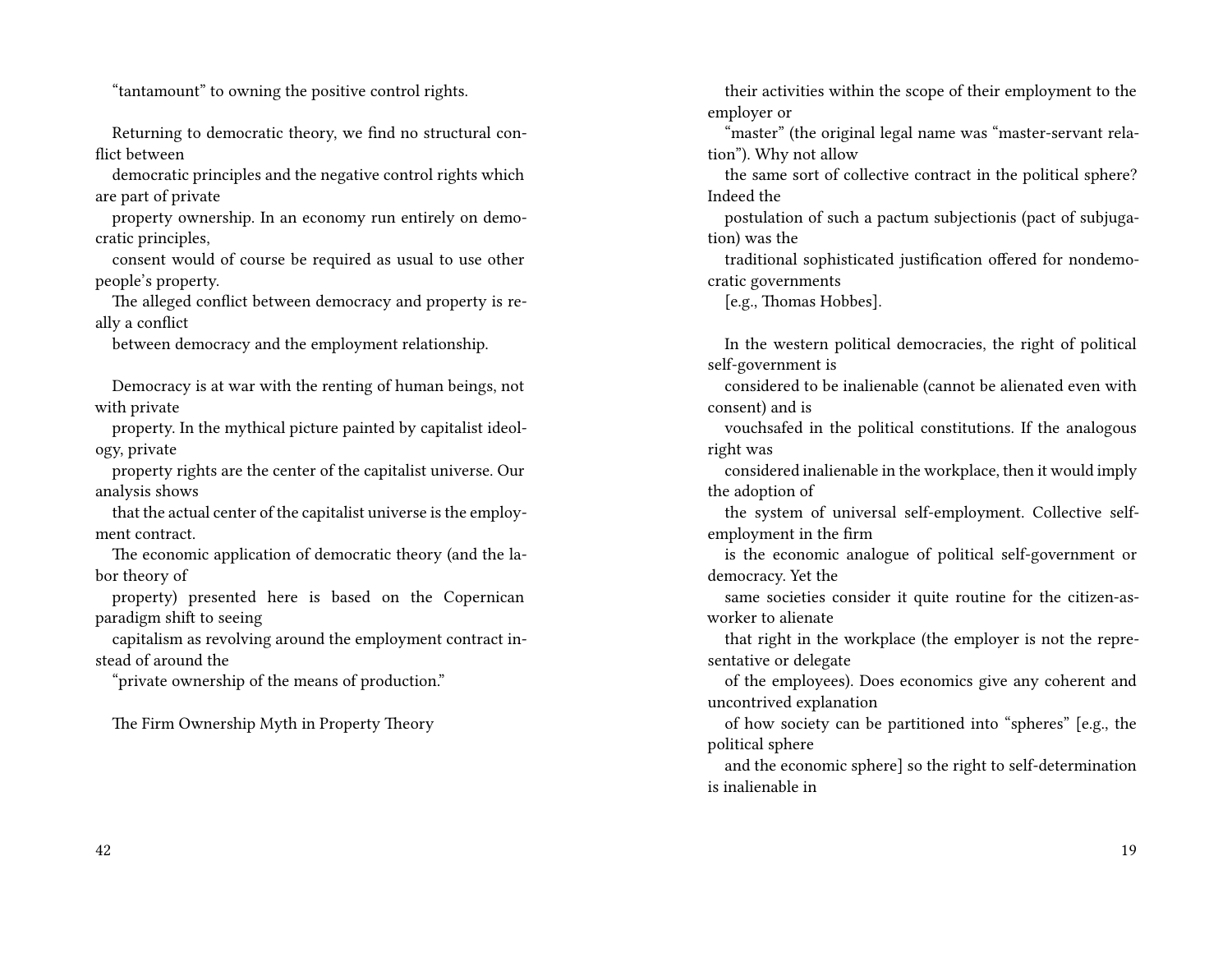one sphere while being routinely alienated in another sphere? Or does economics

consistently advocate that citizens be allowed the same latitude in "collective

bargaining" as workers? The reader is again invited to consult the texts of our

day to see whether or not economics avoids the issue.

Or consider the position of economics on the distinction between persons and

things. Economics recognizes no theoretically relevant distinction between the

actions of persons (namely, "labor") and the services of things such as capital

goods and natural resources. Microeconomic models routinely do not even

recognize the distinction in their notation [e.g., in a production function

notation  $y = f(x1,...,xn)$ ; much less in the substance of the models. The

services of humans and the services of things are both causally efficacious;

both have a "marginal productivity" in the sense that production would decrease

if the services were withdrawn. Thus contemporary economics has dismissed as

misguided the earlier theoreticans who reserved a special place for the actions

of persons [e.g., in "the labor theory "].

Yet it is quite simple to differentiate human actions from the services of

things. Look at a court of law. The "tools" used in a crime are of course

of one of the factors by itself give management rights over the production

process mixing the factors.

Or consider a factory owner who issues orders to the people working in the

factory. What is the legal basis for his positive control rights over the

workers' actions? Absent an employment contract, the ownership of the factory

gives the factory owner the right to make the workers into trespassers by

denying consent. It does not automatically make the workers into servants or

employees; that requires the employment contract. The positive control rights

over the workers are not an attribute of capital; the employer buys those

rights in the employment contract.

Here again, many social theorists are mislead by hastily evoking that universal

explanatory factor, "power relations." The ownership of the factory may well

give the factory owner the bargaining power to hire in labor. The sequence is:

factory ownership => bargaining power => positive control via employment

contract.

Some theorists collapse the sequence and infer that factory ownership is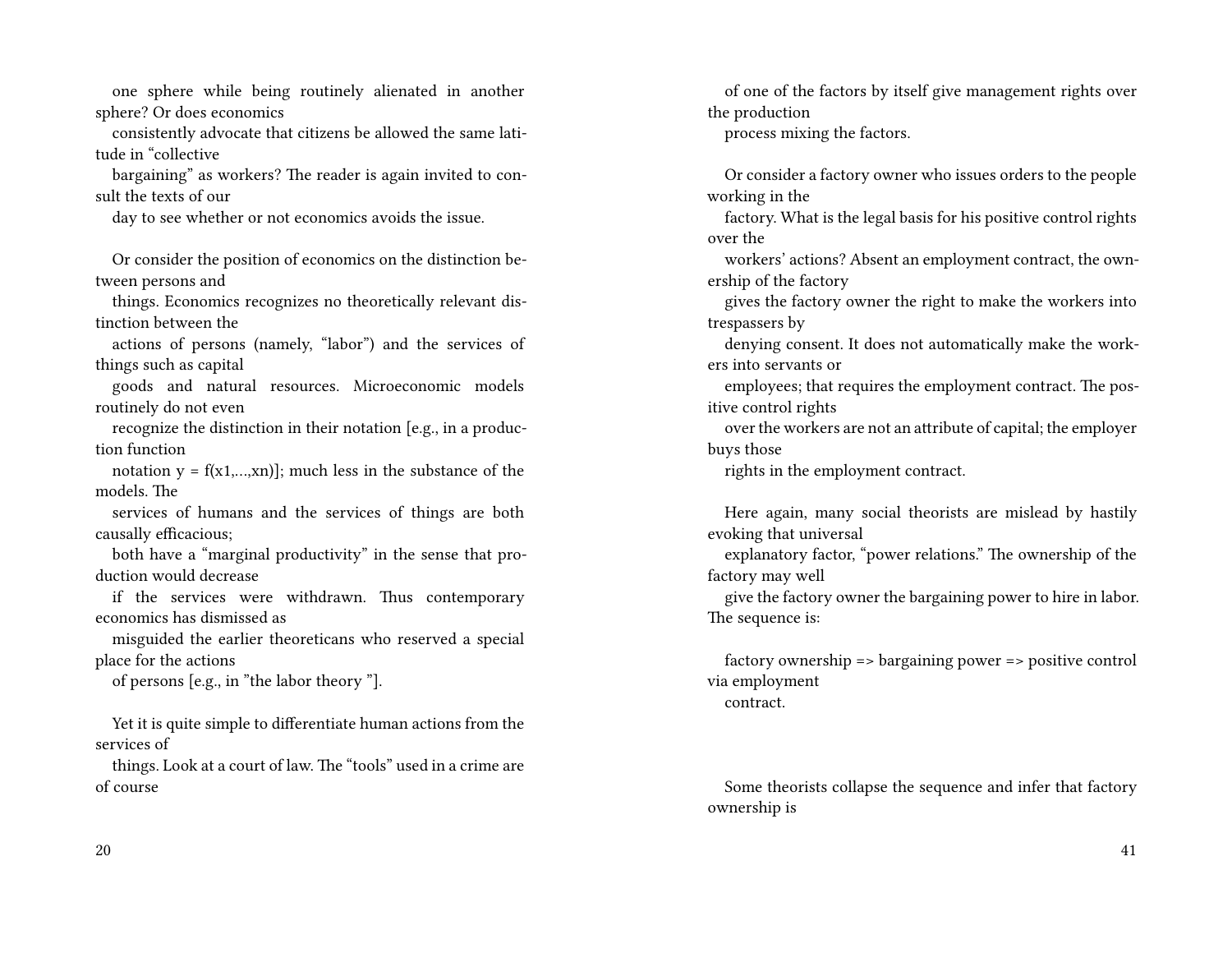management right. The negative control right over other's activities is a part

of property ownership, but the positive control right to tell others what to do

is not a part of property ownership. How does one acquire the positive control

right over another person's behavior–the right to tell them what to do? The

employment contract. Hire them.

If labor and land are to be mixed in productive work, there is no pre-existing

property right which specifies whether the labor-owner or land-owner directly

controls the process. Absent any contracts or agreements between the two

parties, the land-owner's negative control rights can make the worker into a

trespasser if he tries to use the land without consent. But symmetrically, the

worker can make the land-owner into a kidnapper if he tries to force the worker

to work the fields without consent. Thus when the labor and land are mixed,

there must be a hiring contract one way or the other to determine positive

control of the process. If the worker rents the land, he manages the work

process. If the land-owner hires the worker, the land-owner manages the work.

In either case, it is the hiring party which controls the use of the

commodities in the production process. In neither case does the prior ownership

causally efficacious. They have a "productivity"; otherwise there would be no

reason to use them in the commission of crimes. But the responsibility for the

crime is traced back through the tools to the human being who used them to

commit the crime. Only humans can be eligible for responsibility; not things.

The court of law attempts to insure that the legal responsibility for a crime

is imputed to the correct people, to the people who were de facto responsible

for the crime. No liability attaches to the tools, regardless of their

productivity. The people who commit crimes are to be made liable for the

negative fruits of their labor. This principle at the root of juridical

imputation is also at the root of private property. People should also have the

rights to the positive fruits of their labor. In this form, the principle is

called the "labor theory of property" and it is associated with John Locke, not

Karl Marx.

The "labor theory" is a standard topic in the history of economic thought, and

the question of "imputation" is part of the subject matter in the economic

theory of the firm. Yet the reader is invited to scan the entire corpus of

contemporary economics texts to find one which even mentions the basic legal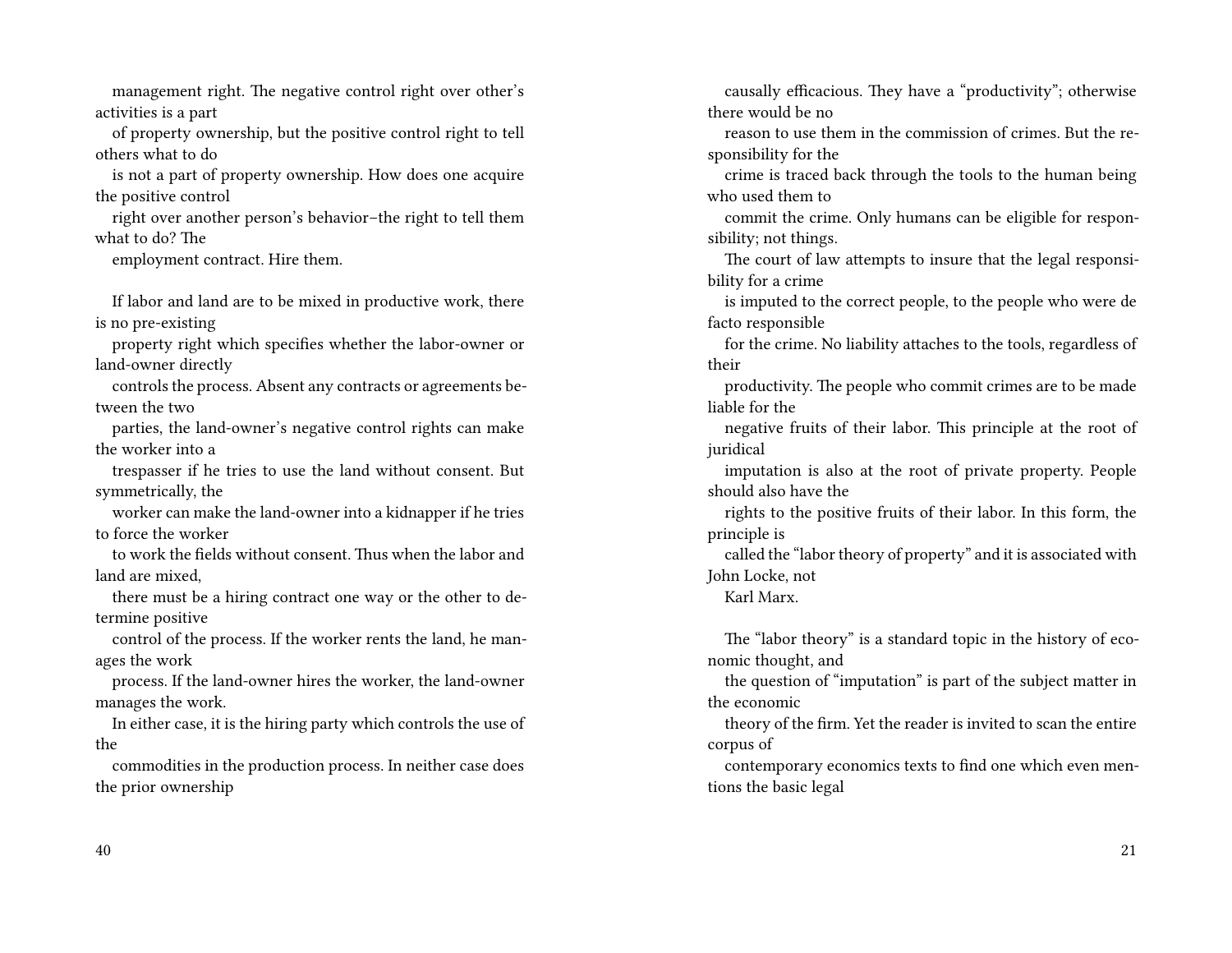distinction between the actions of persons and the services of things–which

even mentions that only persons, never things, can be responsible for anything.

Responsibility seems to be the R-word which cannot be uttered (except perhaps

metaphorically). We have considered a number of areas where conventional

economics is directly at odds with the legal structure of the western

democracies. Modern legal systems

· prohibit vote-selling by citizens,

· prohibit voluntary self-sale contracts between adults,

· take basic political rights of self-determination to be inalienable,

· would not recognize any political pactum subjectionis, and

· impute responsibility only to persons (never to things regardless of their

"productivity").

All these practices are in direct conflict with the most fundamental

recommendations of conventional economics. On the one hand, economics does not

advocate that these practices be changed to be consistent with economic theory

and, on the other hand, it does not give a coherent and uncontrived explanation

of why these practices should be considered as "exceptions." In short,

That analysis takes a contractual role as a property right. The firm ownership

myth includes the idea that the management rights (rulership) over the people

using capital goods are part of the ownership of the capital. But those

positive control rights over people are not included in capital ownership. The

negative control rights to exclude other people from using the property are

part of the property rights so we must digress on the distinction between

positive and negative control rights.

Another person may not use one's property without the owner's consent. Thus

ownership does give a right of negative control over other people's actions,

the right to withhold consent and thus to specify how they will not use the

property. The owner can decide what others will not do with his or her

property. But that is quite different from the right to control what others

will do. They may have many other options not involving that property, and

those property rights give the owner no control rights over which of those

options the others will choose.

The right to tell others what not to do with one's property is a negative

control right. The right to tell others what to do is a positive control or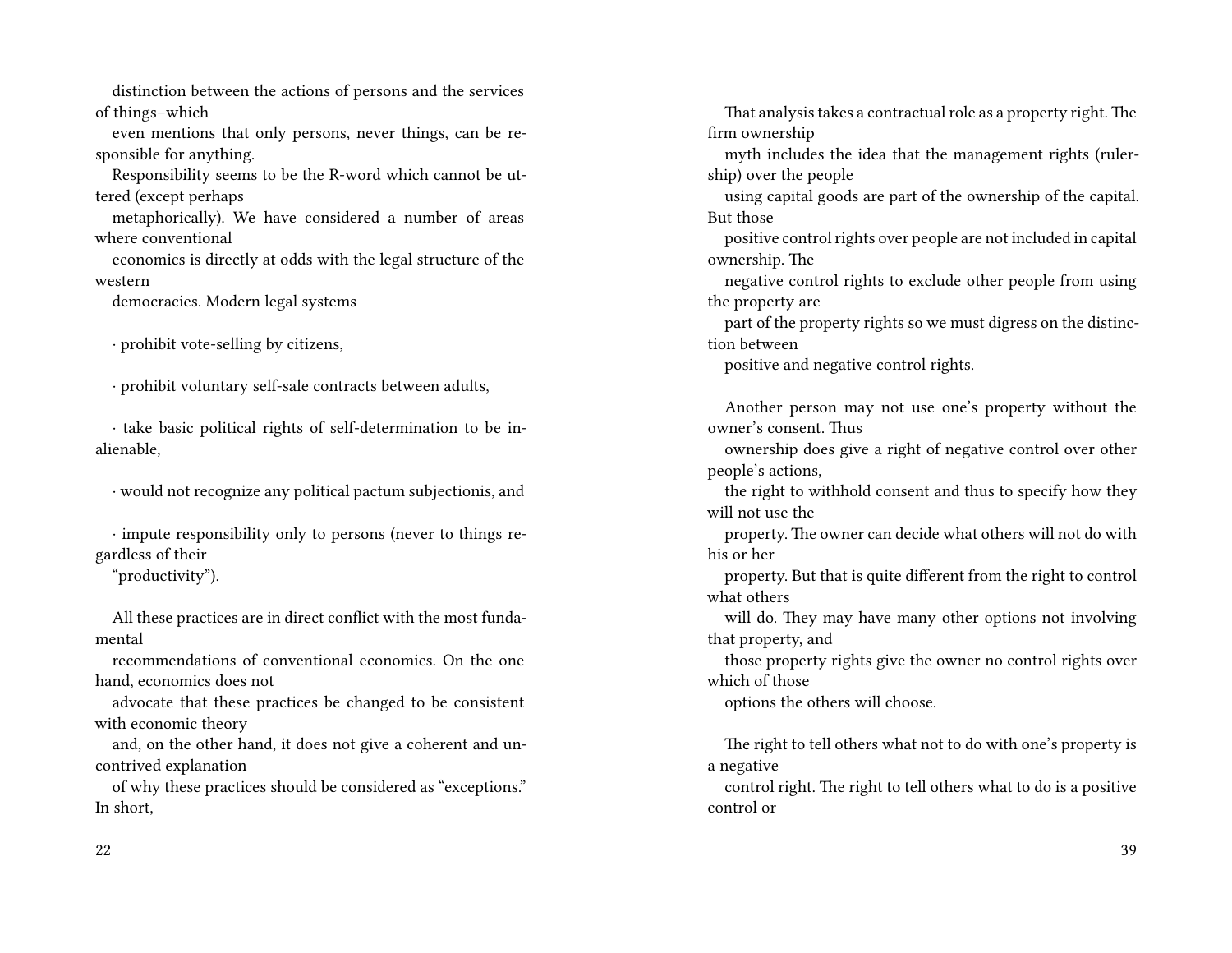Those political theoris ts who take democratic principles seriously enough to

apply them to the firm still tend to misinterpret property rights by accepting

the firm ownership myth.

The owner of capital resources, or the agent who acts on behalf of the owner or

a number of associated owners, controls and determines, in virtue of such

ownership, the process of production and the action of the workers who are

engaged in the process. In its unqualified form, capitalistic organization is a

form of autocracy or absolutism. In practice it is never unqualified. . . We

may call it … a limited absolutism, which naturally seeks to escape its limits,

and on which (so long as it exists) combinations of workers will as naturally

seek to impose new limits. [Barker 1967, 105-106, emphasis added]

The preeminent democratic theorist, Robert Dahl, presented essentially this

analysis of democracy in conflict with the "ownership of the enterprise" in his

otherwise excellent book Preface to Economic Democracy [1985]. In this

conflict, Dahl holds that democratic principles should take precedence over

property rights, and thus he develops the case for economic democracy.

38

economics tends to duck these basic issues. There have always been these

intimations of structural shortcomings, lacuna, and flaws in conventional

economics. Economics has only seemed to be coherent and complete theory because

it chooses to ignore the paradigm-threatening discrepancies between the theory

and the legal structure of the modern western democracies.

The Fundamental Myth of Ownership of the Firm

## David Ellerman

We are presenting an analysis of economic organization quite different from the

perspective of the Great Debate between capitalism and socialism. The Great

Debate has focused on whether workers should be rented privately for profit or

should always be rented by the government and employed for the public good. The

view that people should not be rented at all was not a topic in the classic

capitalism/socialism debate.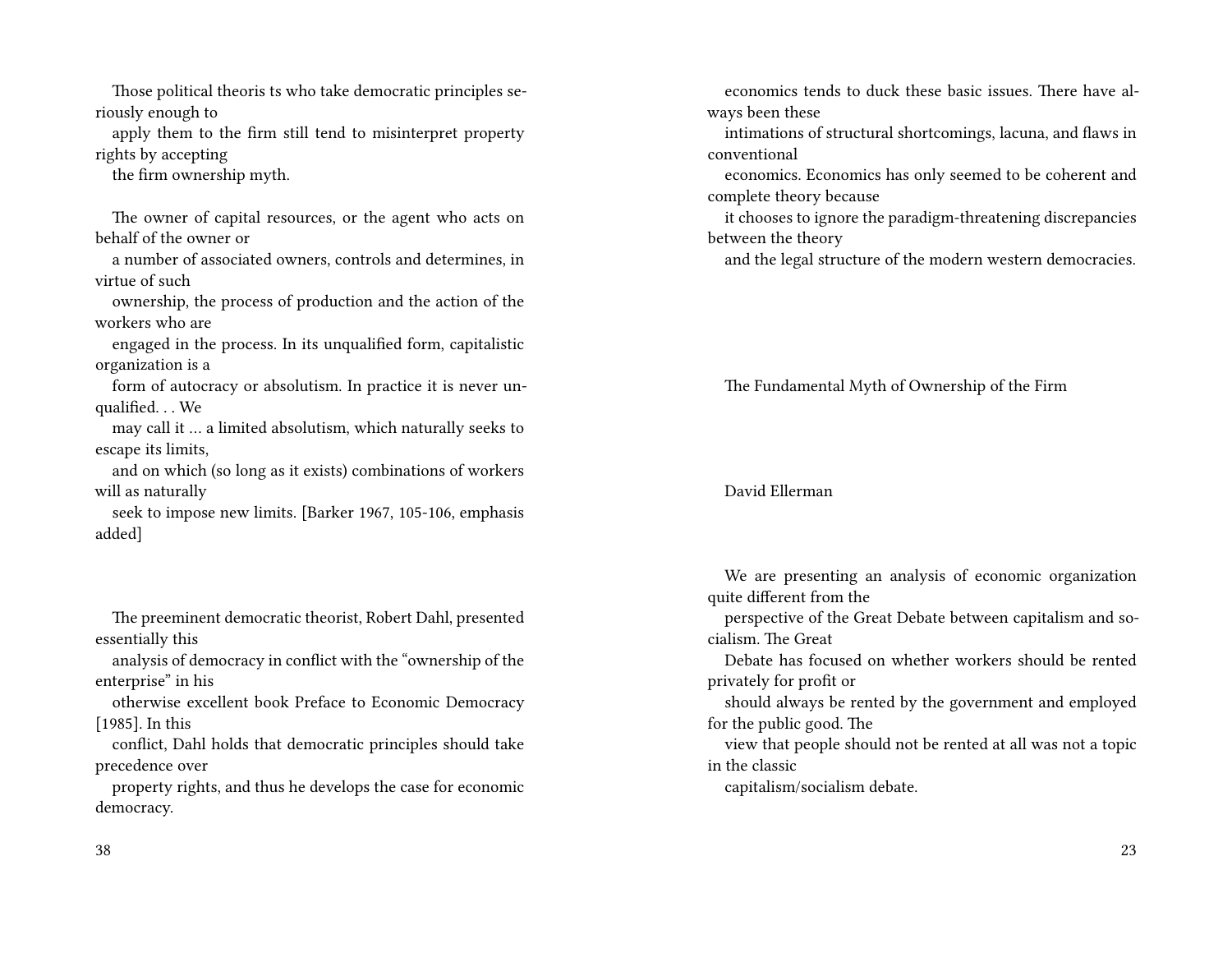We present an alternative analysis that juxtaposes employment in a private

capitalist or government-owned firm to membership in a democratic firm. There

are powerful barriers to this conceptual reconfiguration. There are fundamental

but flawed presuppositions shared by both sides in the classic

capitalism/socialism debate. Thus there has been little pressure to overthrow

those common assumptions. But it is only by moving beyond the shared myths of

the Great Debate that the ground can be cleared for a fresh start.

The Fundamental Myth is that the identity of the legal party undertaking a

given production opportunity is determined by a property right called

"ownership of the firm" or, in the Marxist tradition, "ownership of the means

of production."

Both sides to the Great Debate shared the assumption that "firmhood" (the

identity of the firm) is determined by the "ownership of the firm." The firm is

a "piece of property." The difference of opinion was over who should own that

property. State socialists argued that only the government should own the

firms, while capitalists defended the private ownership of firms. Today, that

debate is replaced by the "privatization debate" [see Ellerman, Vahcic, and

in democratic firms.

The Firm Ownership Myth in Democratic Theory

The argument for democratic worker ownership rests on two legs, democratic

theory and property theory. Our purpose here is to foreshadow how the firm

ownership myth has previously distorted both democratic theory and property

theory by shutting off certain avenues of investigation and shunting the debate

into irrelevant detours. The idea of applying democratic principles to the

economic enterprise is hardly a new idea. What principles behind the capitalist

firm must be changed in order to apply democratic principles? Where is the

conflict? If "rulership and ownership are blent" in the capitalist firm, then

replacing capitalist rulership with workplace democracy entails eliminating the

capitalist "ownership of the firm." Thus democracy is perceived to be at war

with property rights in the capitalist firm.

Most modern political theorists ignore the question of applying democratic

principles to the firm. They are intellectually placated by being told that the

firm is "private" whereas democracy is "public." The inalienable human rights

at the foundation of our political democracy do not reach the "private sphere."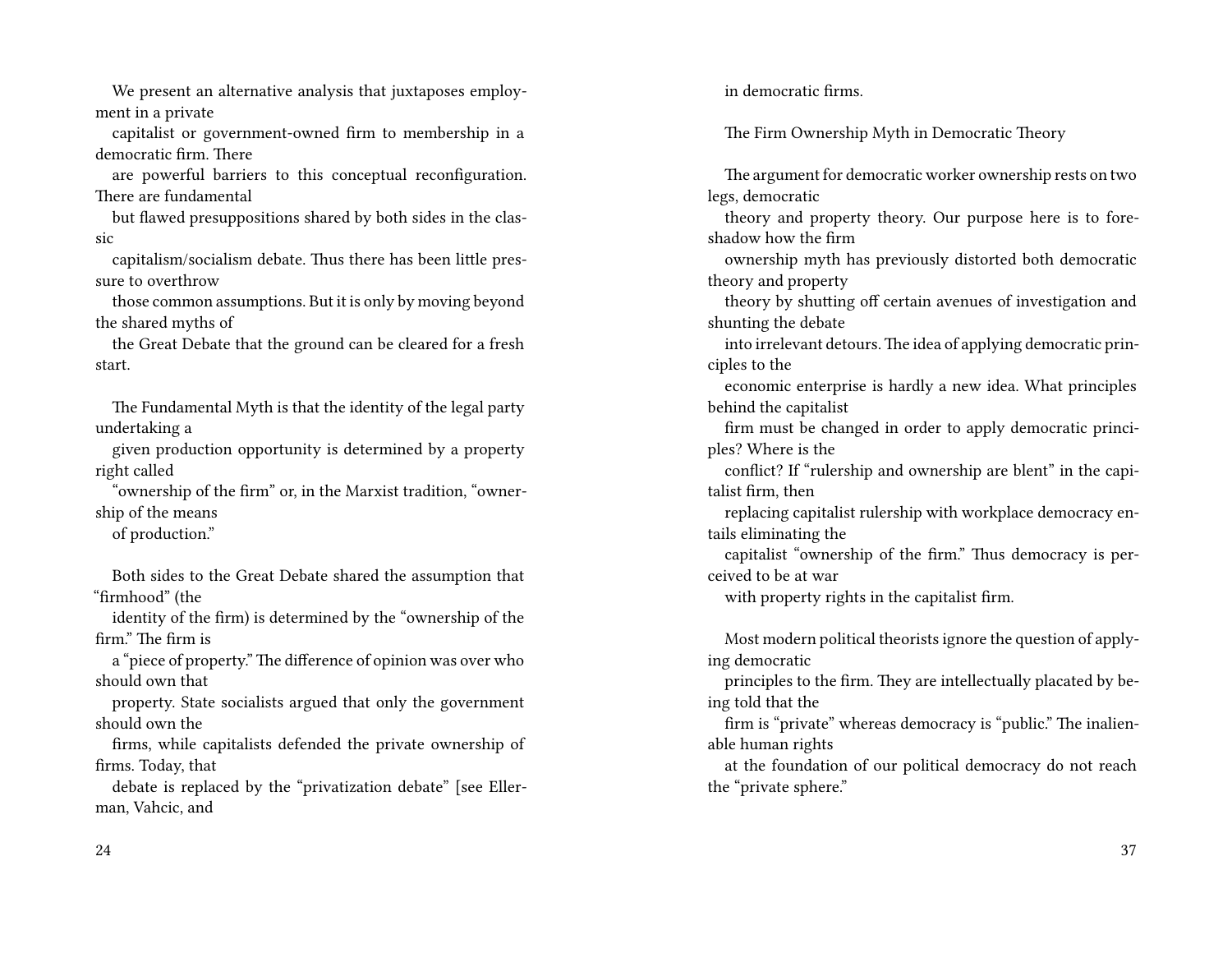perfect symbiotic partner and the ideal foil for capitalist ideology. Then the

battle could rage without touching on the shared but mistaken assumption about

the nature of the capitalist system. Like Voltaire's god, if Marxism didn't

exist, capitalism would have to invent something like it as an ideological

foil. Autocrats find real or imagined bugbears to justify their power, and the

same psychological dynamic operates in the realm of ideology.

Marxism, which in governments means Marxist-Leninism, has been the perfect foil

for capitalism for other reasons as well. Perhaps another slavery analogy will

illustrate the point. The present-day capitalism/socialism debate is analogous

to a debate over slavery where the alternative proposed by the "abolitionists"

was the public ownership of the slaves. That would be a debate with real stakes

since the nationalization of the slave plantations would break the social power

of the private slave-owners. But this "Great Debate" over the private or public

ownership of the slaves would nevertheless miss the point; the real alternative

is for the slaves to be free and self-determining. Similarly, the current Great

Debate over whether workers should be privately or publicly rented misses the

point; the real alternative is for people to be jointly working for themselves

Petrin, 1991] over how best to establish private ownership of the firms.

But firmhood is not determined by a property right; it is determined by the

pattern of contracts between factor suppliers. Being the firm is a contractual

role, not a property right.

Here again, there are many ways to misinterpret the argument. The assertion is

quite sensitive to the meaning of words and phrases such as "firm," "company,"

"corporation," "means of production," "capital," and so forth. The word "firm"

has a specific technical meaning in the assertion "There is no such property

right as the ownership of the firm." The assertion would be nonsense if by

"firm" one meant "corporation" since clearly corporations are owned by their

shareholders.

A Corporation is Not Necessarily a Firm

Corporations are owned; that is no myth. But corporate capital can be hired out

just as labor and other factors can be hired in, so the corporation is not

necessarily the firm (i.e., the party undertaking production) even with respect

to its own plant and equipment. It is the pattern of those hiring contracts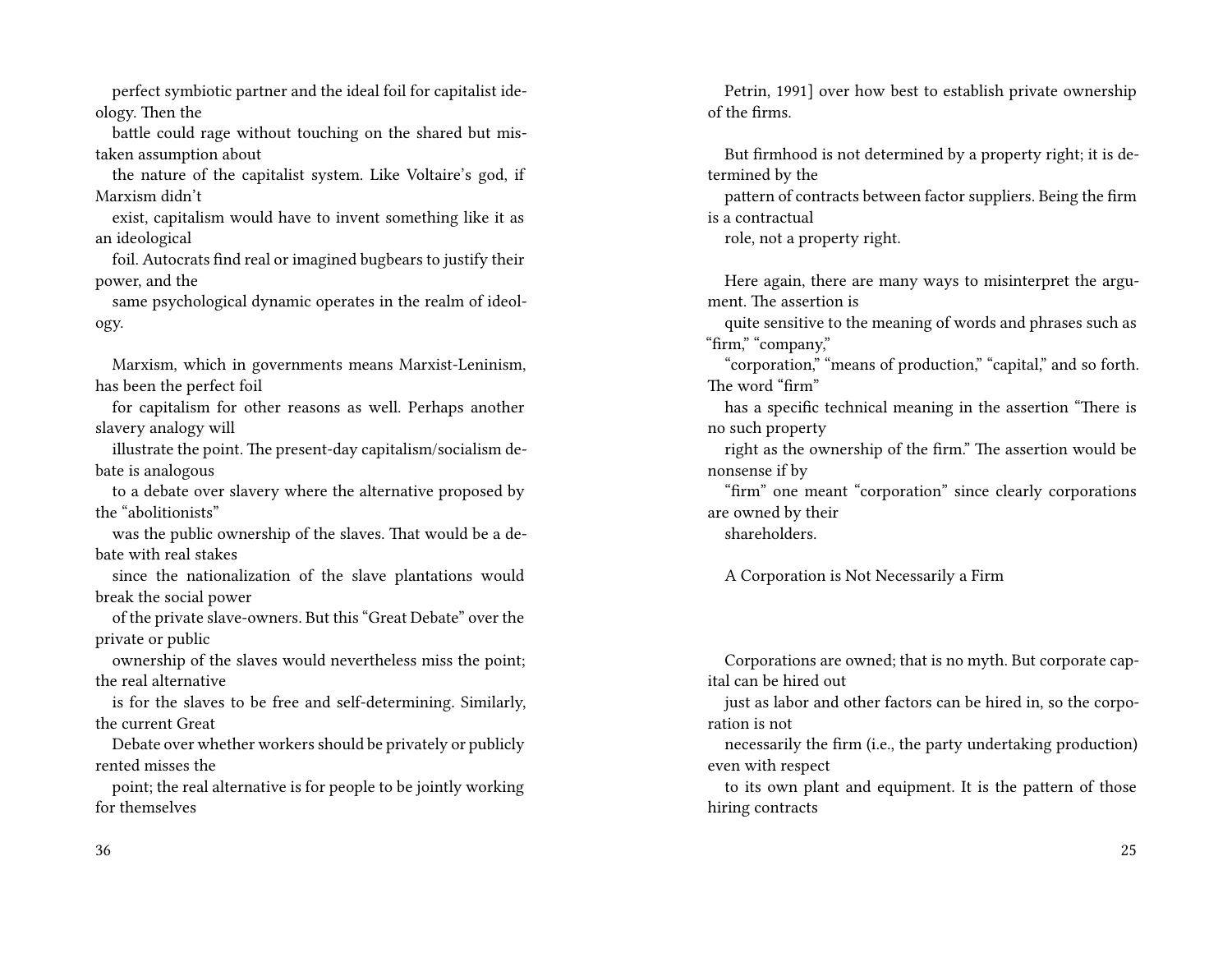that determines who is the firm.

Consider a production process for manufacturing widgets. The process is

currently being undertaken by a corporation, Widgets Unlimited, which owns the

land, factory building, and machinery. Finance is borrowed from a bank, raw

materials and subcomponents are purchased from suppliers, and labor services

are purchased from the employees. By the "firm" we mean the legal party

undertaking this widget production process. Widgets Unlimited is undoubtedly

the firm in the example. But why? Because of the ownership of the corporation

or because of the company's contractual role of hiring (or already owning) the

requisite inputs to the widget production process?

The question is easily answered by considering a rearrangement or reversal of

the input contracts without any sale in Widgets Unlimited shares. Suppose the

workers (including managers) get together, borrow the money, lease the

production facilities for Widgets Unlimited, purchase the other inputs from the

suppliers, and undertake the widget production process. Then the firm (= widget

producer) changed hands from Widgets Unlimited to the new legal party of the

associated workers without any sale of corporate shares. The Widgets Unlimited

Marx's "capital" = "means of labor" + "contractual role of being the firm."

If one wishes to use the word "capital" in that sense, then not all of what is

included in "capital" can be owned. There is the ownership of the means of

labor (financial and physical capital goods directly owned or indirectly owned

through the legal shell of a corporation), but there is no "ownership" of the

residual claimant's contractual role of being the firm.

By agreeing that there is the ownership of "capital" (which includes being the

firm), Marx swallowed the Fundamental Myth of capitalist ideology even though

he took great pride and joy in exposing other aspects of capitalist mythology.

It should be carefully noted that this analysis of the "ownership of the firm"

is entirely descriptive; it is not normative. The point is not that the

"ownership of the firm" should not exist; the point is that it does not exist.

Marx accepted that the "private ownership of the firm" does exist as a part of

the capitalist system, and he argued that it should not exist.

By accepting the Fundamental Myth as a point of fact, Marxism becomes the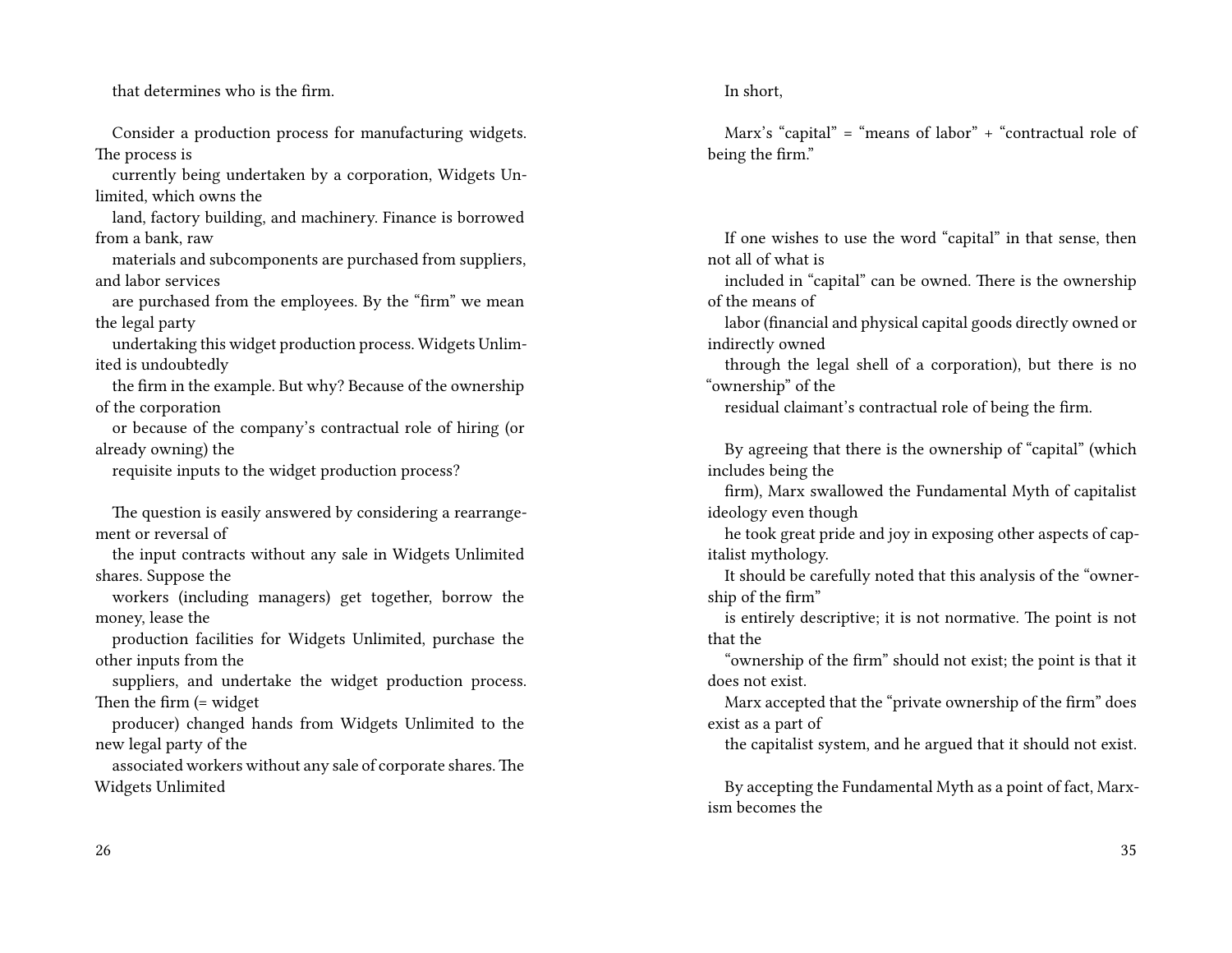increased its credibility by giving his imprimatur. In feudal times, the

governance of people living on land was taken has an attribute of the ownership

of that land. The landlord was Lord of the land. As Gierke put it, "Rulership

and Ownership were blent" [1958, 88]. Marx mistakenly carried over that idea to

capital. The command over the production process was taken as part of the

bundle of capital ownership rights.

It is not because he is a leader of industry that a man is a capitalist; on the

contrary, he is a leader of industry because he is a capitalist. The leadership

of industry is an attribute of capital, just as in feudal times the functions

of general and judge were attributes of landed property. [Marx 1977, 450-451]

Marx bought the myth.

Marx's "ownership of the means of production," indeed Marx's notion of

"capital," involves the mythical "ownership of the firm." By "capital" Marx did

not simply mean financial or physical capital goods; he meant those goods used

by wage labor in capitalist production. Outside of capitalist production,

"capital" becomes just the "means of labor."

still own the same shares, but the corporation is no longer the firm (= the

widget producer). It is a factor supplier to the firm. Thus the ownership of

the corporation Widgets Unlimited was not the "ownership of the firm."

Firmhood as a Contractual Role, Not a Property Right

There is no "ownership of the firm." Being the firm (e.g., the widget producer)

is a contractual role, not a property right. What is the contractual role that

is equivalent to firmhood? It is being the party that has hired or already

owned all the factor services used up in production so that party bears those

costs and thus has the defensible claim on any appropriable products (e.g.,

widgets) produced in the process. That contractual role is called the role of

the hiring party (since it hires the other factors) or the residual claimant

(since it nets the value of the appropriable products minus the costs of the

inputs).

In a private property free enterprise market economy, firmhood is determined by

the outcome of the contest or conflict–the "hiring conflict"– over who hires

what or whom in the factor markets. In abstract terms, if Capital (= the

capital-owners) hires Labor (= the workers including the managers), then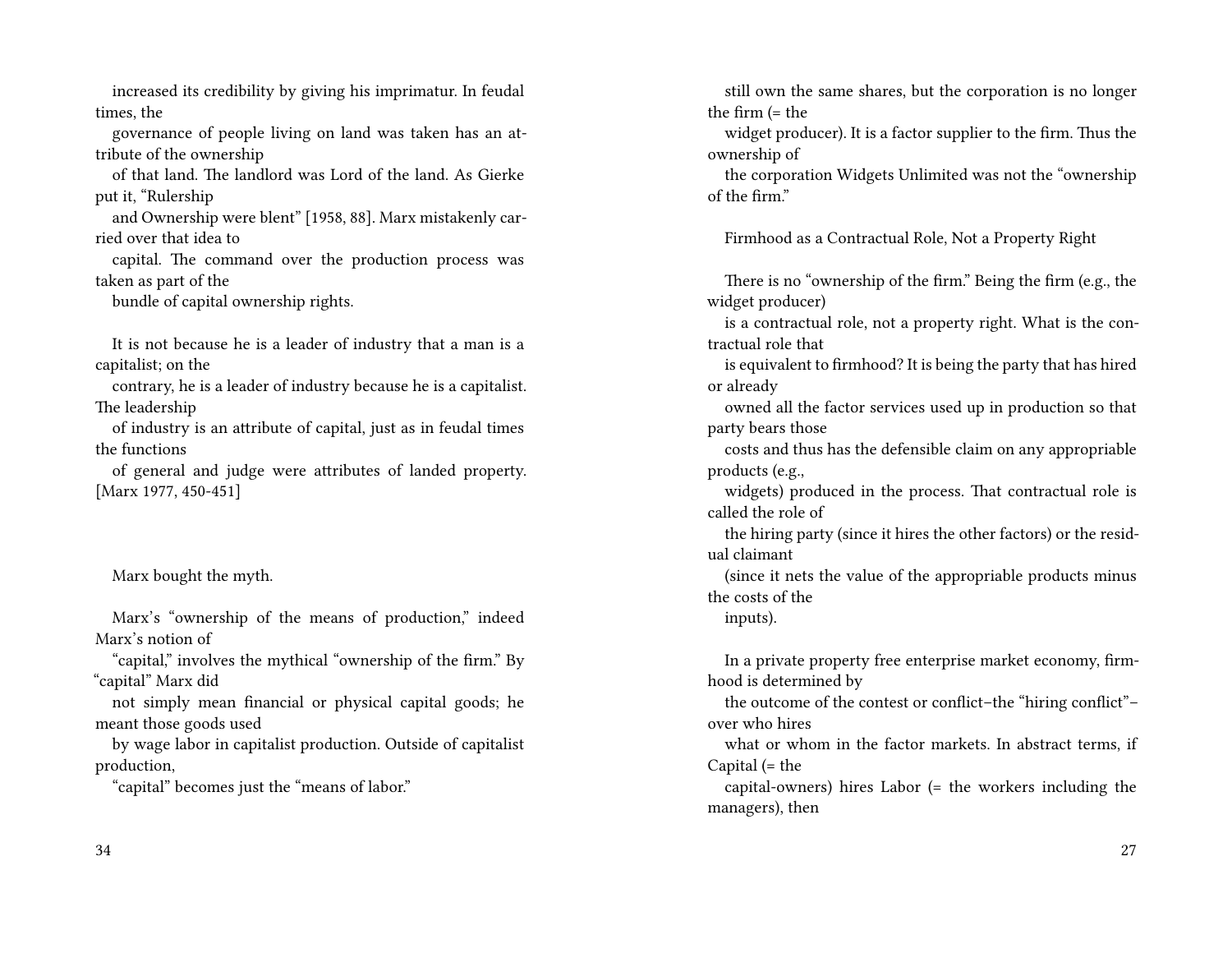Capital is the firm. If Labor hires capital, then Labor is the firm. A contract

reversal between Capital and Labor reverses who is the firm. There is no need

for Labor to "buy the firm"; it suffices to rent the capital. And if some third

party, an entrepreneur or the state, hires both the capital and the workers,

that party is the firm.

The winner of the hiring conflict is the hiring party, the party which becomes

the firm. If not already a corporation, the hiring party will organize the

"spoils of victory" by forming a corporation which it owns. For example, if the

widget workers successfully hired the other factors to undertake production,

they would legally encapsulate their operation in a corporation of some type.

If the workers lost the hiring conflict and remained employees, they would most

likely not form a corporation. In a free market economy, one tends to find a

one-to-one correlation between being the firm and ownership of a corporation

just as there is a perfect correlation between winning an Olympic event and

owning an Olympic gold medal. But it would be a mistake to think that someone

won the event because they own a gold medal. The causality was the reverse.

Examples of Contract Reversals

rights." They are accustomed to their contractual role as the firm so, like the

dominant classes of the past, they see it as their right, their "ownership of

the firm." Capital is the firm because Capital "owns the firm." Any change in

Capital's role as the firm would violate "sacred private property rights."

The ownership-of-the-firm myth has a fundamental role in capitalist ideology;

it transfigures a mere contractual role into a "sacred property right." That,

in turn, allows a most miraculous transformation of capitalism into the

defender of the principles of private property. The natural basis for private

property appropriation is labor. Yet the employment system is founded on

denying people the right to the fruits of their labor by virtue of the

employment contract. The ownership-of-the-firm myth allows the system founded

on denying the labor basis for private property appropriation to present itself

as the embodiment of private property.

The Symbiotic Role of Marxism

Since the firm-ownership myth can be exposed by a simple contract reversal

argument, how has it been such a stable part of capitalist ideology? As if the

social power of Capital was insufficient to vouchsafe the myth, Marx vastly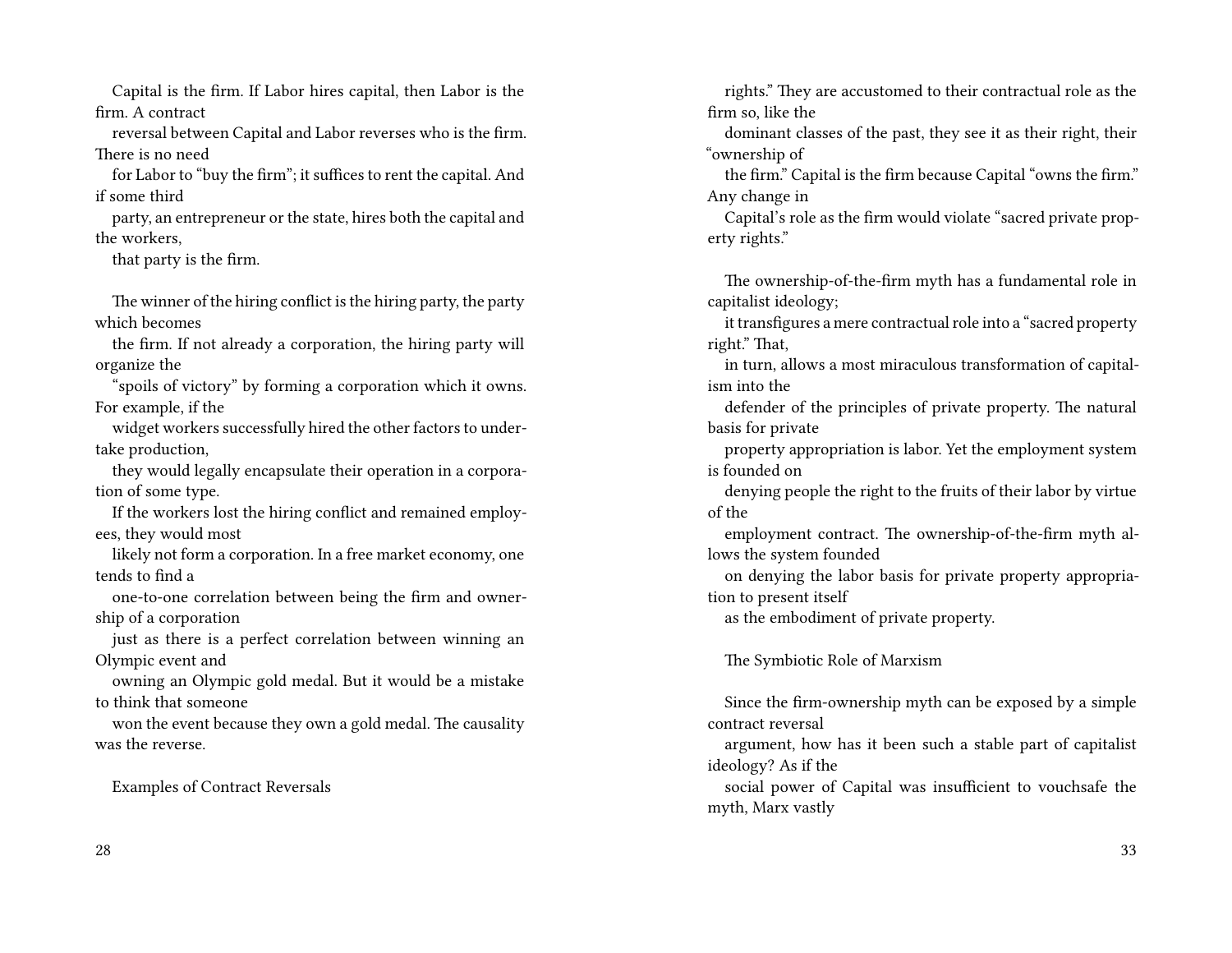having successfully indoctrinated workers and the workers' trade union

representatives that "their role" is to hire out labor, not to hire in capital

and go into business. Thus the capital owners are the firm, but "being the

firm" is not an attribute of capital. The accumulation of capital and the

social conditioning give capital owners the power to win the hiring conflict

(which Labor rarely contests) by hiring in labor and becoming the firm.

Having a position of market power is not itself a property right. Parties often

lose positions of market dominance. This is the free play of market forces, not

a violation or confiscation of property rights. Capital's actual property

rights (as opposed to imagined property rights) would not be violated if the

capital owners lost the market power to hire in the other factors, and thus

they had to hire out their capital in order to secure an economic return.

We are now in a position to appreciate the powerful ideological role of the

ownership-of-the-firm myth. Capital owners quite naturally do not want their

dominant social role as being the firms to be perceived as the result of mere

market power which could well be otherwise without violating their "property

A major oil company might own the facilities of a gas station but not operate

the station as a business. The gas station facilities would be leased to an

individual who would run the station as an independent operator. In other

cases, an oil corporation might operate the station by hiring in the people to

run it. Following the Mideastern oil crisis of a few years back, gas prices

escalated and the profit potential of gas station operation increased. Some

major oil companies which had previously leased out their stations decided to

reverse the contracts and hire in the labor. The independent operators were

notified that their leases would not be renewed when they expired. However, the

oil company would be happy to hire them as employees to continue running the

gas stations.

One independent operator in the Southwest staged a protest that made national

television news. He barricaded himself into the station with a shotgun and

issued statements to the press. He said the oil company was "stealing my

business." It couldn't "just hire me"; it had to "buy me out." The poor fellow

had bought the myth; he thought he "owned the firm." In fact, he only had the

contractual role of being the firm, and more powerful market participants could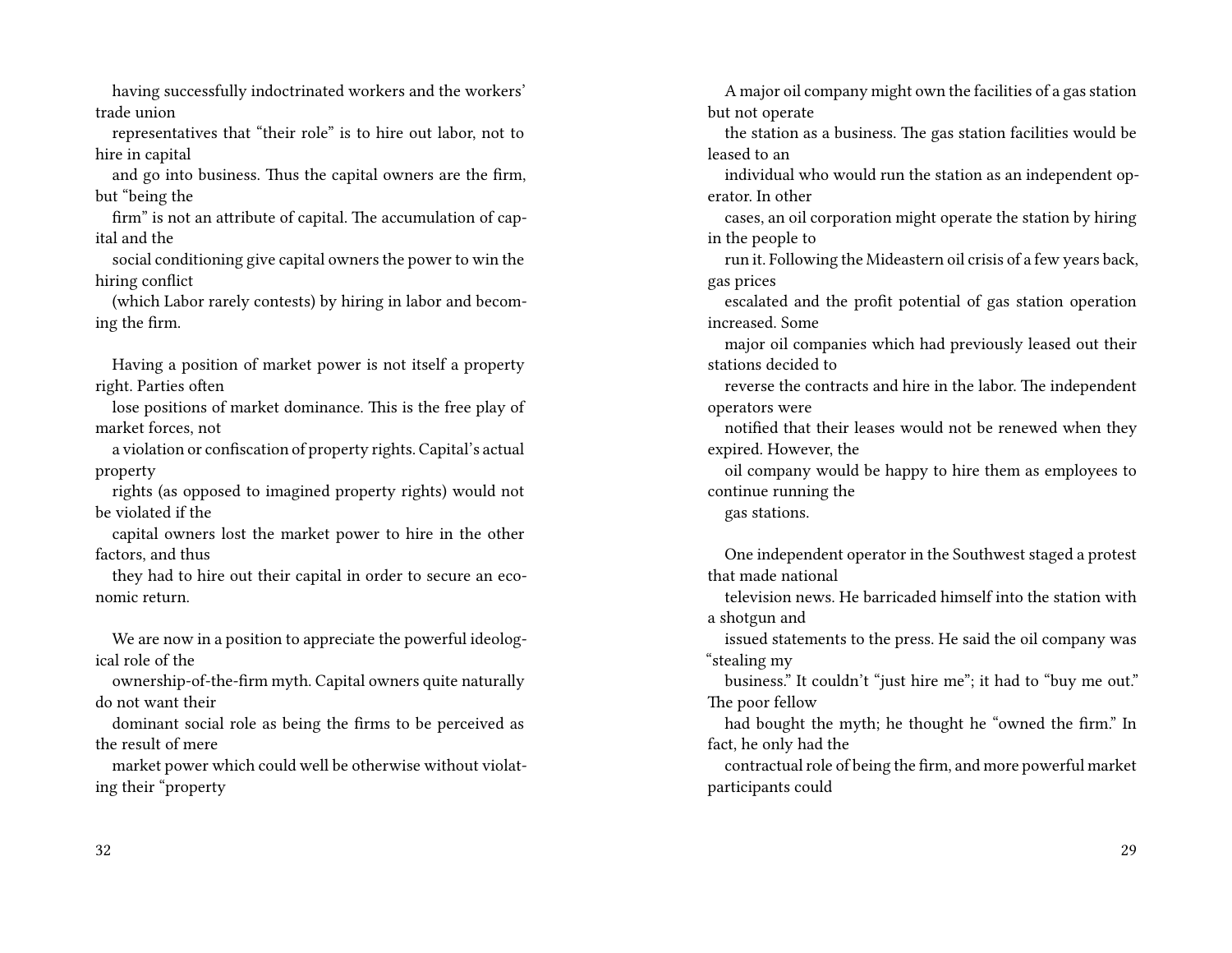change that contractual role when they pleased. The oil company correctly

pointed out it didn't need to "buy the firm" to take over the operation of the

station; it only needed to hire in the labor.

In another example, the owner of a department store chain decided to endow his

employees with "ownership." But his shares were already locked into trusts for

his family and heirs. Thus he set up another corporation which was 100%

employee owned through an employee share ownership plan (ESOP). Then he leased

all the fixed assets of his company and sold the inventory to the new employee

owned company. All the employees switched over to the new corporation which

also acquired the contractual right to do business under the original

tradename. By these contractual rearrangements, the firm changed hands but the

original corporation didn't. The shares were still in the family trusts. The

original corporation changed from being the firm (= the department store

operation) to being a factor supplier to the firm.

Yet another example is the leasing movement in the Soviet Union and some other

socialist countries [see Ellerman 1990]. Over a thousand state sector

enterprises in the USSR have leased their fixed assets to be operated by the

collectivity of workers from the original enterprise. The new legal entity with

the workers as its members takes over the role of being the residual claimant

(i.e., is the firm) even though the state still holds the ideological fetish of

the "ownership of the means of production." The contract reversals in both

capitalist and socialist countries reveal the falsity of the common assumption

that "being the firm" is part and parcel of the ownership of the means of

production.

The Role of Bargaining Power

The argument that firmhood is determined by the contractual role does not

assume that factor suppliers actually have enough market power to change the

direction of the contracts. The argument is about the structure of the legal

institutions. It makes no assumption whatever about the respective bargaining

power of the market participants. That is entirely another question.

Typically large accumulations of capital have the market power to hire in labor

whenever desired. Democratic worker ownership within capitalist society is

often restricted to the nooks, crannies, and backwaters of the economy. The

bargaining power of the capital-owning class includes the social power of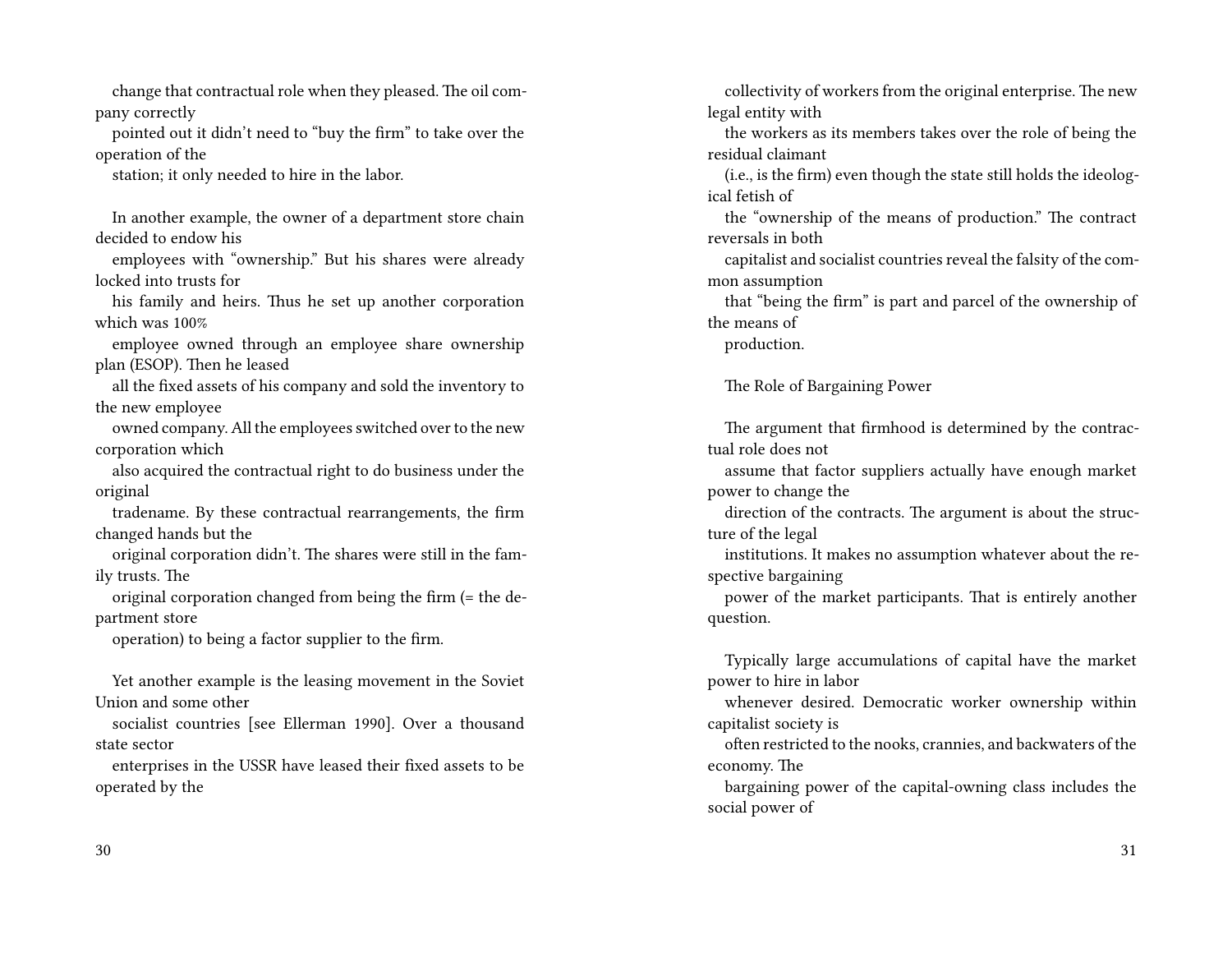(even with consent) if the contract to alienate the right is inherently

invalid. The self-enslavement or self-sale contract is an old example of such a

contract, while the self-rental or employment contract is a current example. In

general, any contract to take on the legal role of a thing or non-person is

inherently invalid because a person cannot in fact voluntarily give up and

alienate his or her factual status as a person. I can in fact give up and

transfer my use of this pen (or computer) to another person, but I cannot do

the same with my own human actions—not for a lifetime and not for eight hours a

day. The "square peg" can consent to fit into the "round hole" but it

nevertheless does not fit. Yet a legal system can "validate" a contract

treating human activity as an alienable commodity, and the system can also

pretend that obedient co-operating workers "fulfill" the contract—until the

revealing moment of unlawful activity. That is, the legal system can pretend

that the "square peg" fits into the "round hole." This argument is called the

de facto inalienability argument since it is based on the factual

inalienability of essential human characteristic such as responsibility and

decision-making.

The Case of the Tortious Servant

120

In other words, the juridical principle of imputation is the labor theory of

property applied in the context of civil and criminal trials, and the labor

theory of property is the juridical principle applied in the context of

property appropriation.

Some individuals, such as infants or the insane, are not capable of de facto

responsible actions.

The statement that an individual is zurechnungfähig ("responsible") means that

a sanction can be inflicted upon him if he commits a delict. The statement that

an individual is unzurechnungsfähig ("irresponsible")– because, for instance,

he is a child or insane–means that a sanction cannot be inflicted upon him if

he commits a delict. … The idea of imputation (Zurechnung) as the specific

connection of the delict with the sanction is implied in the juristic judgment

that an individual is, or is not, legally responsible (zurechnungsfähig) for

his behavior. [Kelsen 1985, 364]

Regardless of their causal efficacy, things are, a fortiori, unzurechnungsfähig.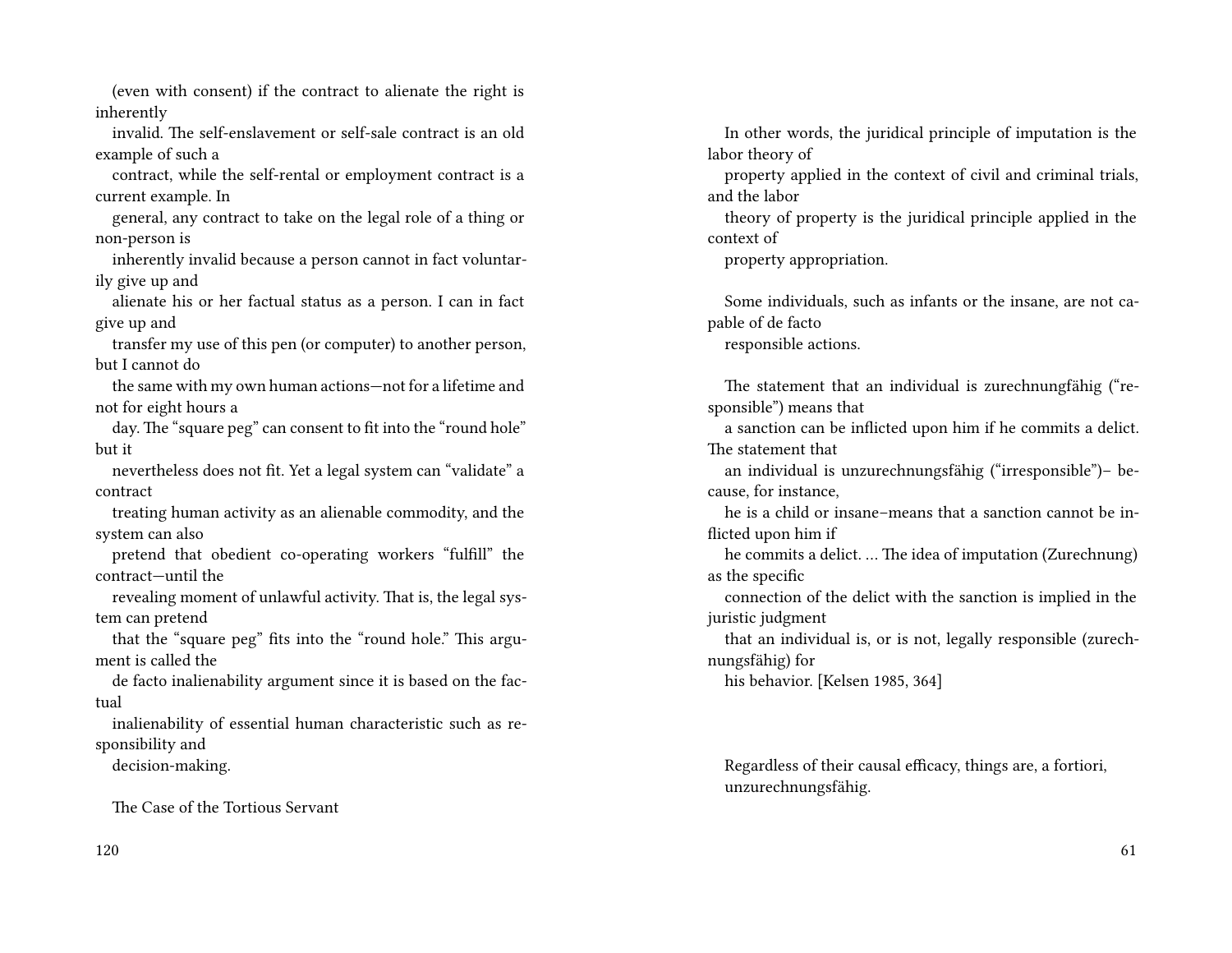De facto responsibility is not a normative notion; it is a descriptive factual

notion. The juridical principle of imputation is a normative principle which

states that legal or de jure responsibility should be assigned in accordance

with de facto responsibility. In the jury system, the jury is assigned the

factual question of "officially" determining whether or not the accused was de

facto responsible for the deed as charged. If "Guilty" then legal

responsibility is imputed accordingly.

Economics is always on "jury duty" to determine "the facts" about human

activities. These are not value judgments (where social scientists have no

particular expertise). The economist-as-juror is only required to make factual

descriptive judgments about de facto responsibility. In this chapter we are not

concerned with the normative principle of juridical imputation (i.e., the labor

theory of property applied in the courtroom), only the descriptive question of

responsibility. The normative and descriptive questions should be kept

conceptually distinct. That separation is difficult since, given the juridical

principle, de facto responsibility implies de jure responsibility.

In a given productive enterprise, the descriptive question asks what set of

62

one's own interests will tend to have the most credibility. In the case of the

criminous slave, the legal system of slavery revealed the bankruptcy of its own

juridical foundations; it acknowledged that the slave was in fact a responsible

person in spite of the slave's usual legal role as a thing. Sir Henry Maine

asserts that "the movement of the progressive societies has hitherto been a

movement from Status to Contract." [1861, reprinted 1972, p. 100], so let us

progress to the case where the slave's legal role resulted from a

self-enslavement or self-sale contract. That would not change the essentials of

the case. The voluntary contractual slave, like the involuntary slave, would

still be legally treated as a person when charged with a crime, and would still

embody the fundamental contradiction between the legal role of the

non-criminous (contractual) slave and the slave's factual status as a person.

Outline of the Theory of Inalienability

Here is the core of the theory of inalienability. A person cannot in fact by

consent transform himself or herself into a thing, so any contract to that

legal effect is juridically invalid—even though it might be "validated" by a

system of positive law (e.g., the antebellum South). A right is inalienable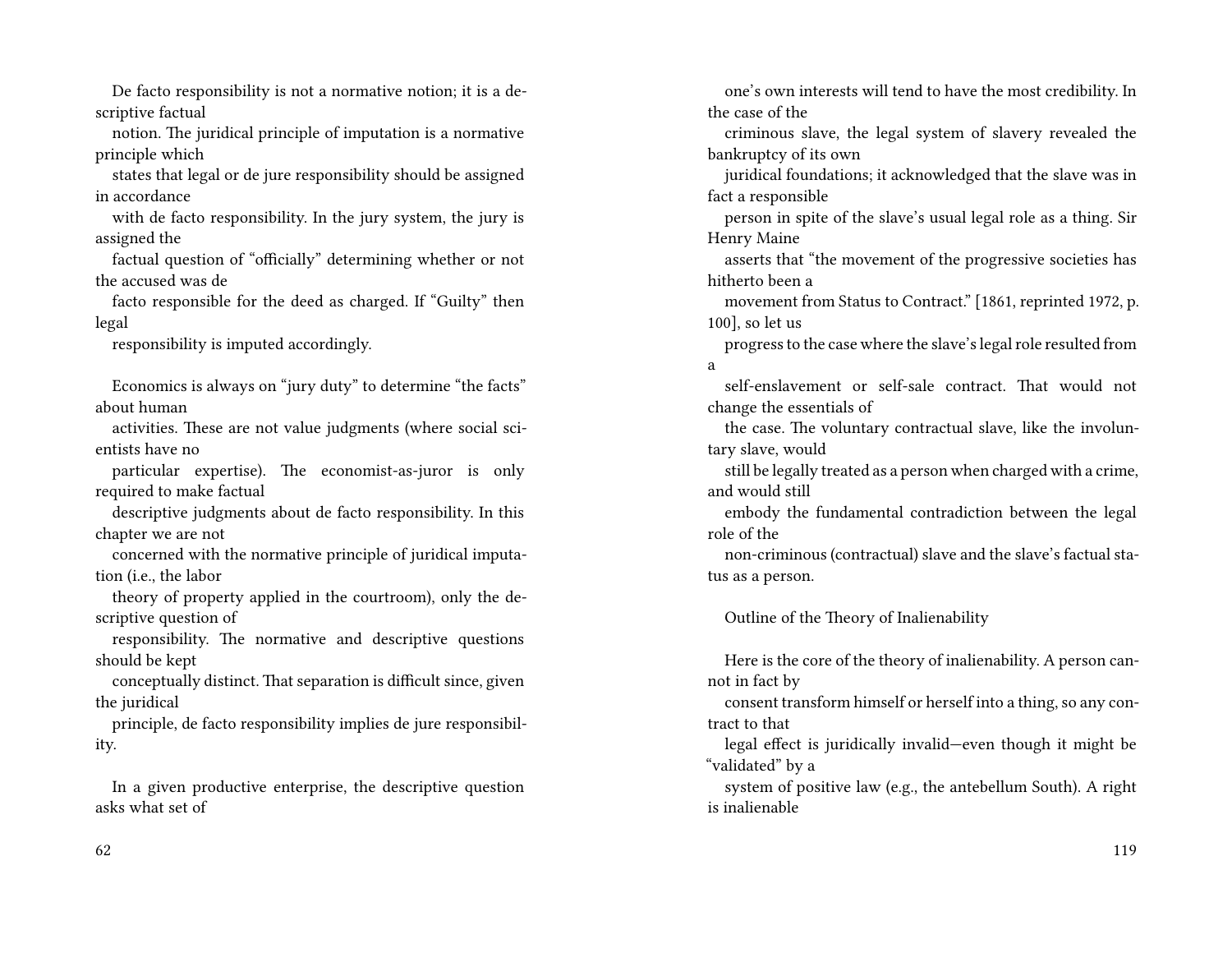The "talking instrument" in work becomes the person in crime. There are two

contradictions here which should not be confused: (1) the formal

"inconsistency" in a legal system that treats the same individual legally as a

thing in normal work and legally as a person when committing a crime (in the

diagram, the formal inconsistency is trying to fit the same peg in both a round

hole and a square hole), and (2) the substantive contradiction in a legal

system that accepts a de facto person as fulfilling the de jure role of a thing

(in the diagram, the substantive contradiction of trying to fit the square peg

in the round hole). The merely formal inconsistency could be resolved by always

legally treating a slave as a thing, e.g., by treating a criminous slave like

an errant beast of burden that caused an injury. The problem of the two

contrasting legal roles for the self-same slave is different from the

substantive inconsistency between the legal role of the noncriminous slave and

the factual status of the slave as a person. The legal-role/ legal-role contrast

is highlighted not to register any moral complaint but to point out the

system's selfincriminating testimony about the factualstatus/legal-role

mismatch for the non-criminous slave. In a court of law, testimony against

people are de facto responsible for producing the product by using up the

various inputs? The economist-as-juror faces that question. The marginal

productivity of tools (machine tools or burglary tools) is not relevant to this

factual question of responsibility either inside or outside the courtroom. Only

human actions can be responsible; the services provided by things cannot be

responsible (no matter how causally efficacious). The original question

includes the question of who is responsible for using up those casually

efficacious or productive services of the tools .

The question of de facto responsibility, whether posed in a courtroom or

outside, presupposes the understanding that persons act and things don't. Yet

it is precisely the presupposition that is "overlooked" in economic theory

which treats both the services of human beings and the services of capital and

land symmetrically as "input services." Economists choose to limit their

description of the human activity of production to an engineering description

of the causally efficacy of the various types of input services. The unique

responsible agency of human activities is not acknowledged.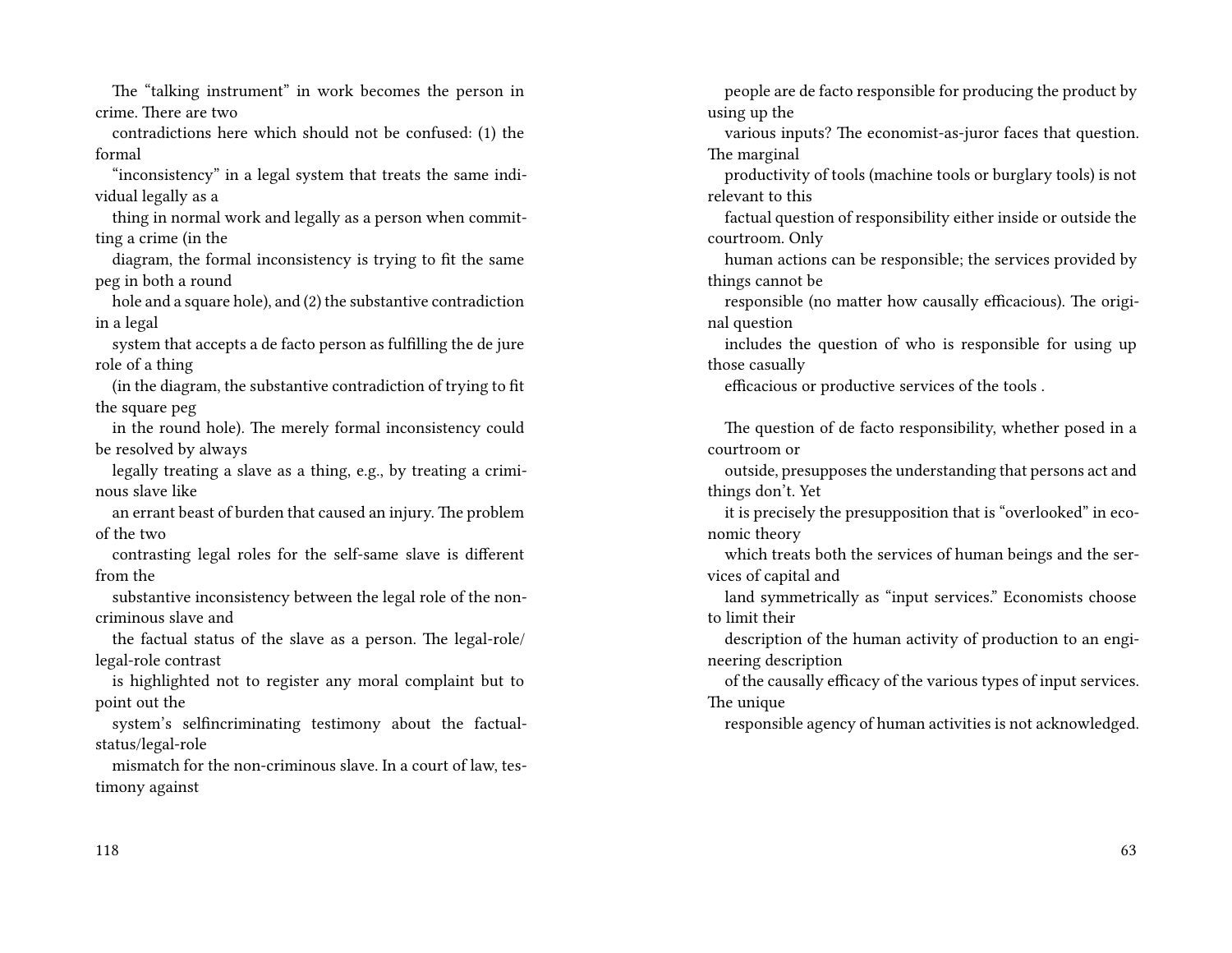### **Contract**

What is the Employer-Employee Relationship?

David Ellerman

Since we contend that the whole capitalism/socialism debate has been

wrong-headed, it is incumbent on us to answer the questions:

(1) what is the root problem in both capitalism and socialism, and

(2) how would the third alternative variously called economic democracy,

democratic worker ownership, or universal self-employment solve that problem?

The problem is the employer-employee relationship itself. Both capitalism and

socialism (as public enterprise capitalism) have assumed that basic

relationship and have debated whether workers should all be employed by the

government for "the Public Good" or whether they could also be privately

64

and the underlying fact of the slave's personhood. Did the legal system really

believe that slaves were in fact not persons, or was it an official pretense or

fiction?The fraudulent nature of the legal system was openly realized when the

slaves committed criminal wrongs. For instance, an antebellum Alabama court

asserted that slaves

are rational beings, they are capable of committing crimes; and in reference to

acts which are crimes, are regarded as persons. Because they are slaves, they

are … incapable of performing civil acts, and, in reference to all such, they

are things, not persons. [Catterall 1926, 247]

The pretense of the slave's thinghood was the basis for the economic system of

slavery. But that pretense served no purpose when slaves stepped outside the

appointed role and committed crimes.

The slave, who is but 'a chattel' on all other occasions, with not one solitary

attribute of personality accorded to him, becomes 'a person' whenever he is to

be punished! [Goodell 1853, 309]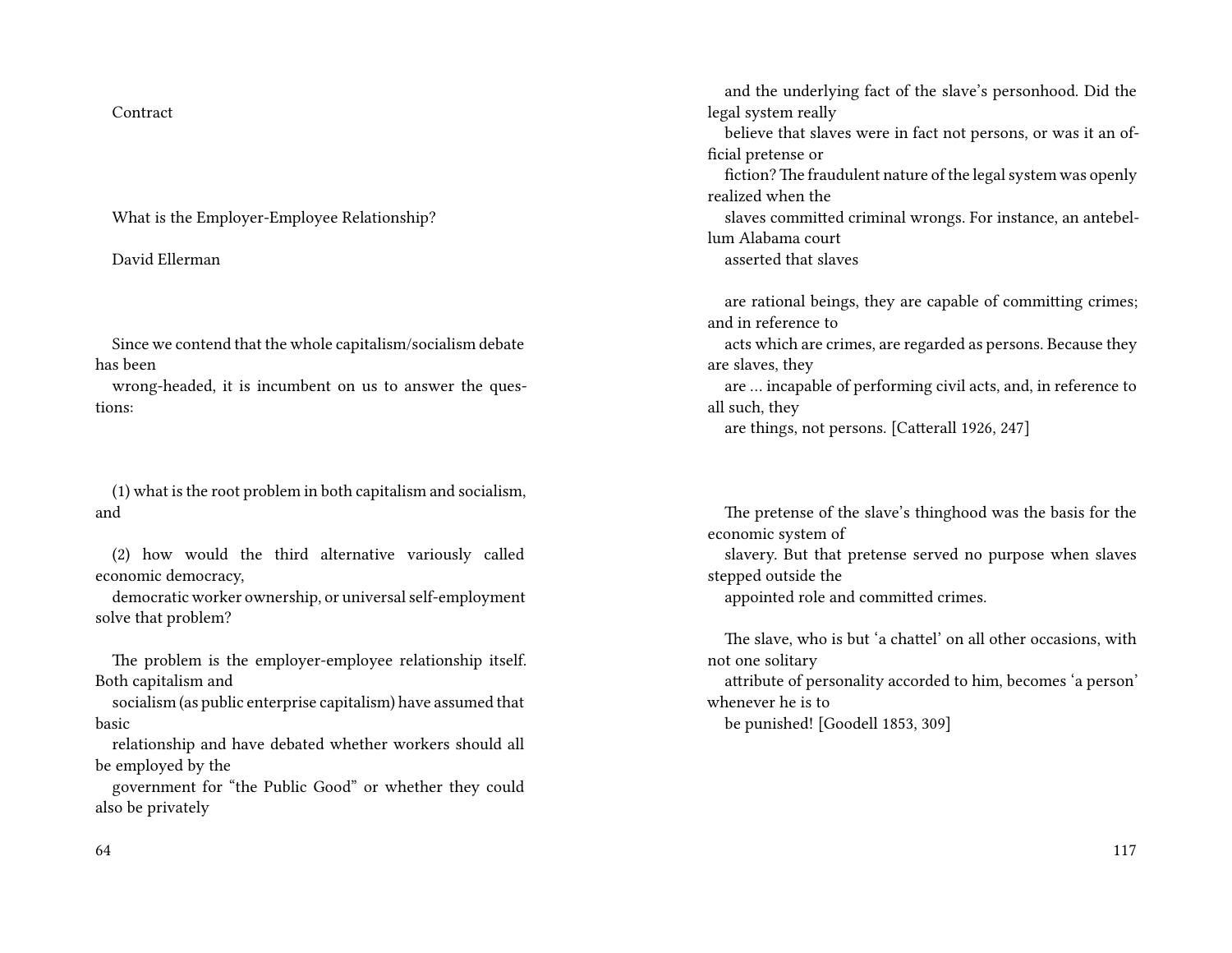away without the consent of the bearer would hardly qualify as a "right" at

all; it would only be a privilege granted and removable by others. In what

follows, "inalienable rights" will, unless otherwise indicated, always mean

rights which may not be alienated even with the consent of the holder of the

rights.

The Case of the Criminous Slave: An Example of Inalienability

The theory of inalienability presented here will be illustrated with several

intuitive examples of inalienability. Examples that illustrate a point in an

intuitive and paradigmatic fashion are called "intuition pumps." When analyzing

the employment system, analogies with slavery can provide powerful intuition

pumps. We have not been socialized into accepting slavery as part of the

furniture of the social universe so we should be able to see it dispassionately

and objectively. A legal system of chattel slavery is but one example of a

legal system of a system that legally treated persons as nonpersons or things.

The ethical condemnation of the system should be based not on utilitarian

considerations about how well or poorly the slaves were treated but on that

fundamental contradiction or mismatch between the slave's legal role as a thing

the negative appraisal of both capitalism and socialism, this chapter gives a

preliminary analysis of the employment relation.

The basic normative distinction is between:

(1) the democratic worker-owned firm (or self-employment firm) where labor

hires capital and the workers are jointly working for themselves, and

(2) the employment firm where capital hires labor using the employer-employee

relationship and where the equity capital can be privately owned (including

employee-owned) or publicly owned by the government.

The difference is the hiring relationship, capital hiring labor or labor hiring

capital. Capitalism is capital-ist not because it is private enterprise or free

enterprise, but because capital hires labor rather than viceversa. Thus the

quintessential capital-ist aspect of our economy is neither private property

nor free markets but is that legal relationship wherein capital hires labor,

namely the employer-employee relationship. There is astonishing false

consciousness concerning the employment relationship in our society. This can

be illustrated by an experiment conducted with beginning Economics students.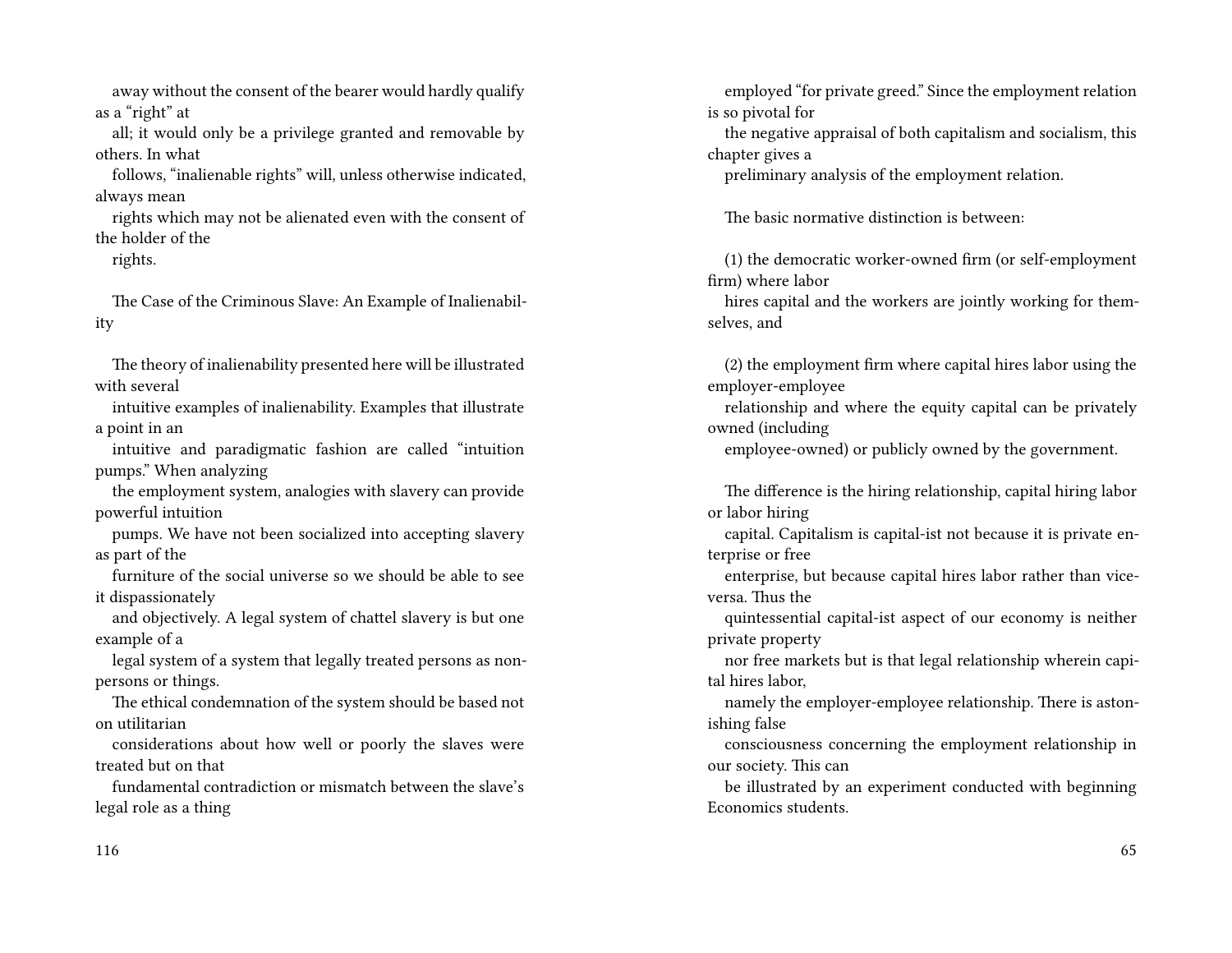First the students are told about the system of chattel slavery where workers

are bought and sold as movable property. But just as a house or a car can be

bought and sold, so one can also rent a house or car. Now instead of buying

workers as in a slavery system, suppose we consider a system of renting

workers. The students are asked if anyone knows an economic system based on the

renting of workers. There is usually a puzzled silence. A Black student points

out that during slack times, plantation slaves were rented out to work as

stevedores, as hands in factories (for example, turpentine or sugar mills), or

as common laborers. The Professor agrees that this happened but notes that it

was the exception rather than the rule. We need an example of a whole economic

system based on renting people. After another pause, some students offer,

"Well, what about feudalism?" The Professor responds that feudalism was a

system of indirect ownership of workers. Instead of being owned as chattel or

movable property, serfs had the security of being attached to the landed estate

which was then owned as real property. Thus we still need an example of a

system of renting people. After more embarrassed silence and shuffling feet,

finally a student, by the process of elimination if by no other logic, offers

the groundwork for slavery and autocracy.

And as Rousseau shrewdly observed, Pufendorf had argued that a man might

alienate his liberty just as he transferred his property by contract; and

Grotius had said that since individuals could alienate their liberty by

becoming slaves, a whole people could do the same, and become the subjects of a

king. Here, then, was the fatal flaw in the traditional theories of natural

rights. [Davis 1966, 413]

In our own time, Robert Nozick's opening proclamation, Individuals have rights,

and there are things no person or group may do to them (without violating their

rights) [Nozick 1974, ix] is often taken as a declaration of inalienable

natural rights. But the significance is just the opposite as Nozick goes on to

condone both voluntary slavery [331] and voluntarily alienating the right of

self-determination to a nondemocratic "dominant protective association" [e.g.,

15]. Nozick has no notion of rights that are inalienable in spite of consent. A

right which requires consent to be alienated is not an "inalienable right"; it

is a right as opposed to a privilege. Any legal capacity which could be taken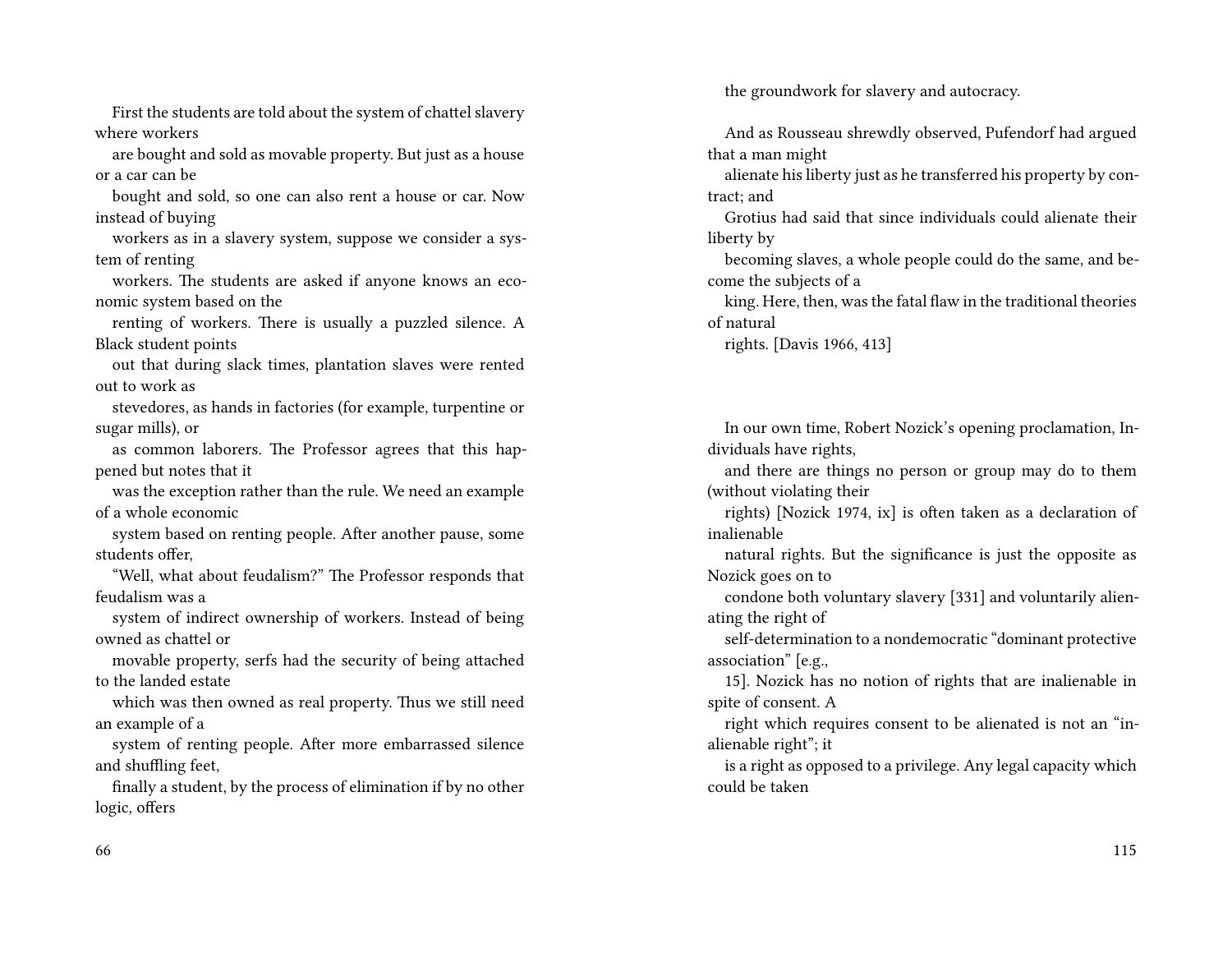## Consent

"Inalienable" Means Inalienable Even With Consent

David Ellerman

Many political theorists have taken natural rights to be alienable. The last

chapter sketched an intellectual history of the nondemocratic alienist liberal

tradition which emphasized the transferability of natural rights. That

pervasive tradition has tried to reinterpret and appropriate the phrase

"inalienable rights" to mean rights which cannot be taken without the consent

of the owner.

If rights were viewed as property, then inalienability might mean only that a

man must consent to what is done with them. [Lynd 1968, p. 45]

Thus theorists professing "inalienable natural rights" could actually be laying

Yes, the system of renting people is our system, the employer-employee system.

Of course, we do not say people are rented; we say people are "hired." The

students would have had no difficulty thinking of an economic system where

workers are hired. The difference a word makes! When applied to things rather

than persons, the words "rent" and "hire" are synonyms. One could say either

"rent a car" or "hire a car" with the only difference being that Americans

favor "rent a car" while the British will tend to "hire a car." But American

and British usage agrees that when people are rented, one says "people are

hired."

From an abstract economic-legal viewpoint, the employeremployee relation is

the rental relation applied to persons. What do you buy when you rent

something? You buy its services, the right to employ or use the entity within

certain limits for a given time period. In terms of the stockflow distinction

in economics, to rent the stock is to buy a flow of services from the stock.

When one rents an apartment or a car, one buys not the apartment or car itself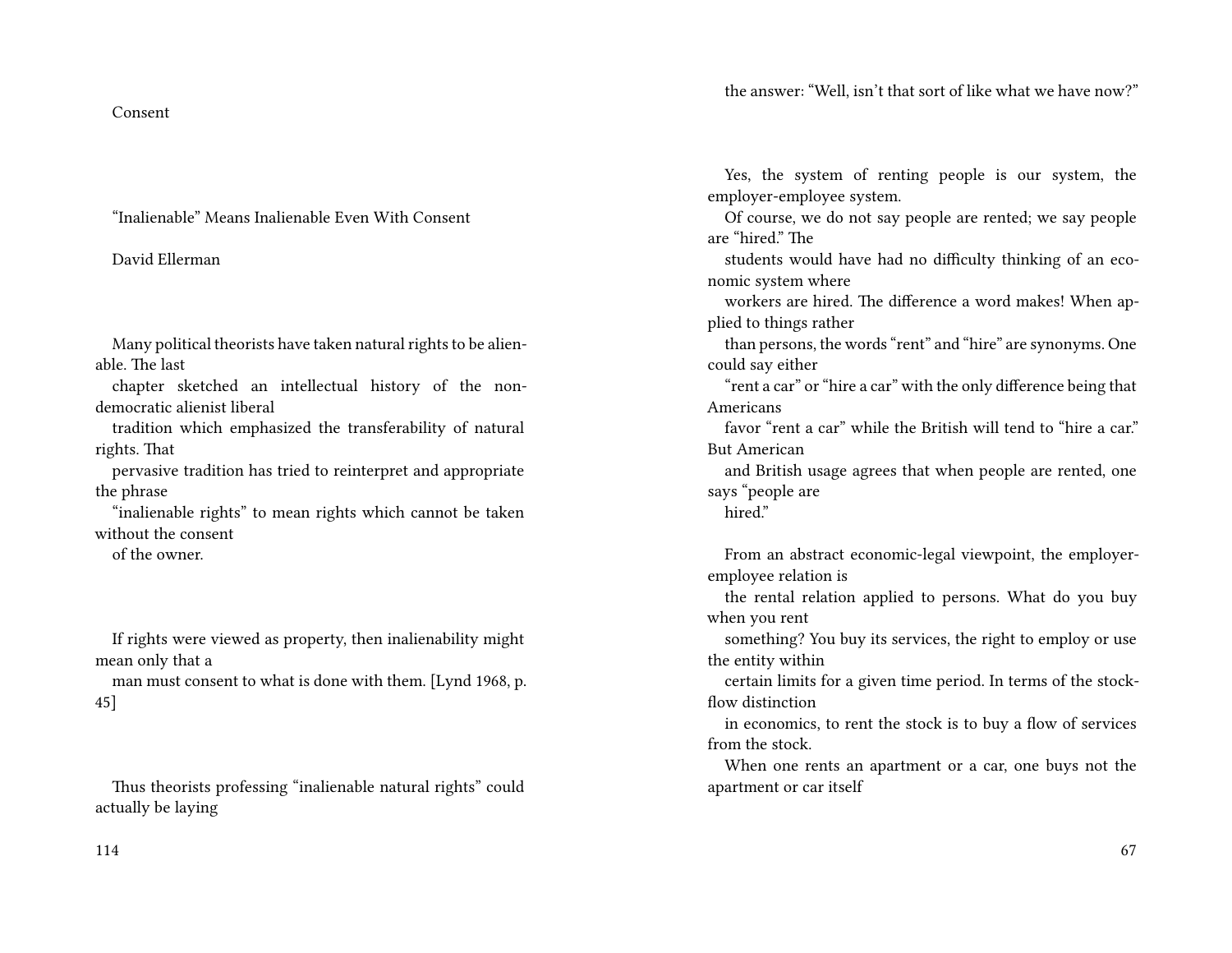but some of its services. If one rents a car for three days, one buys three

car-days. If one rents an apartment for six months, one buys the services, six

apartment-months. Similarly when one rents a person for eight hours, one buys

the labor services of eight man-hours (or person-hours), i.e., the right to

employ or use the person within the limits of the contract for an eight hour

period.

The labor market is the market for the renting of human beings. Of all rental

contracts, the employment contract has been the most modified and attenuated by

social constraints. Labor legislation and the countervailing power of unions

have both worked to mitigate the commodity nature of labor services and to

insure that people are rented in a manner as "human" as possible. But all of

these socially mitigating circumstances should not be taken as an excuse to

obfuscate the basic fact that the employment contract to buy labor by the day,

the week, or the year is the contract to hire or rent the person by the day,

the week, or the year.

Wages as Rentals

We say that employees are "rented" rather than "hired" to awaken people (like

responsibility for the action of things are imputed to their human user. To

transfer responsibility from a person would be to make them less than human.

The legal system clearly recognized this principle in the prosecution of

crimes. All participants in a crime are held responsible. The law does not

excuse a hired criminal because they were following orders. Hiring contracts

cannot negate responsibility for participating in a crime because a human

cannot alienate control of their actions, at best they can choose to cooperate.

The inalienability of responsibility for ones actions does not disappear when a

crime is not being committed. It holds in all cases where human action is

involved. In particular it applies to productive labor. However, the legal

system pretends otherwise when production is involved. It allows financial

responsibility for profits or losses resulting from labor to be contractually

transferred violating a principle it readily acknowledges in the commission of

a crime. It is a massive institutional fraud on par with the judicial support

of slavery. With regard to human rentals the fraud is much more extensive,

being truly global in scope.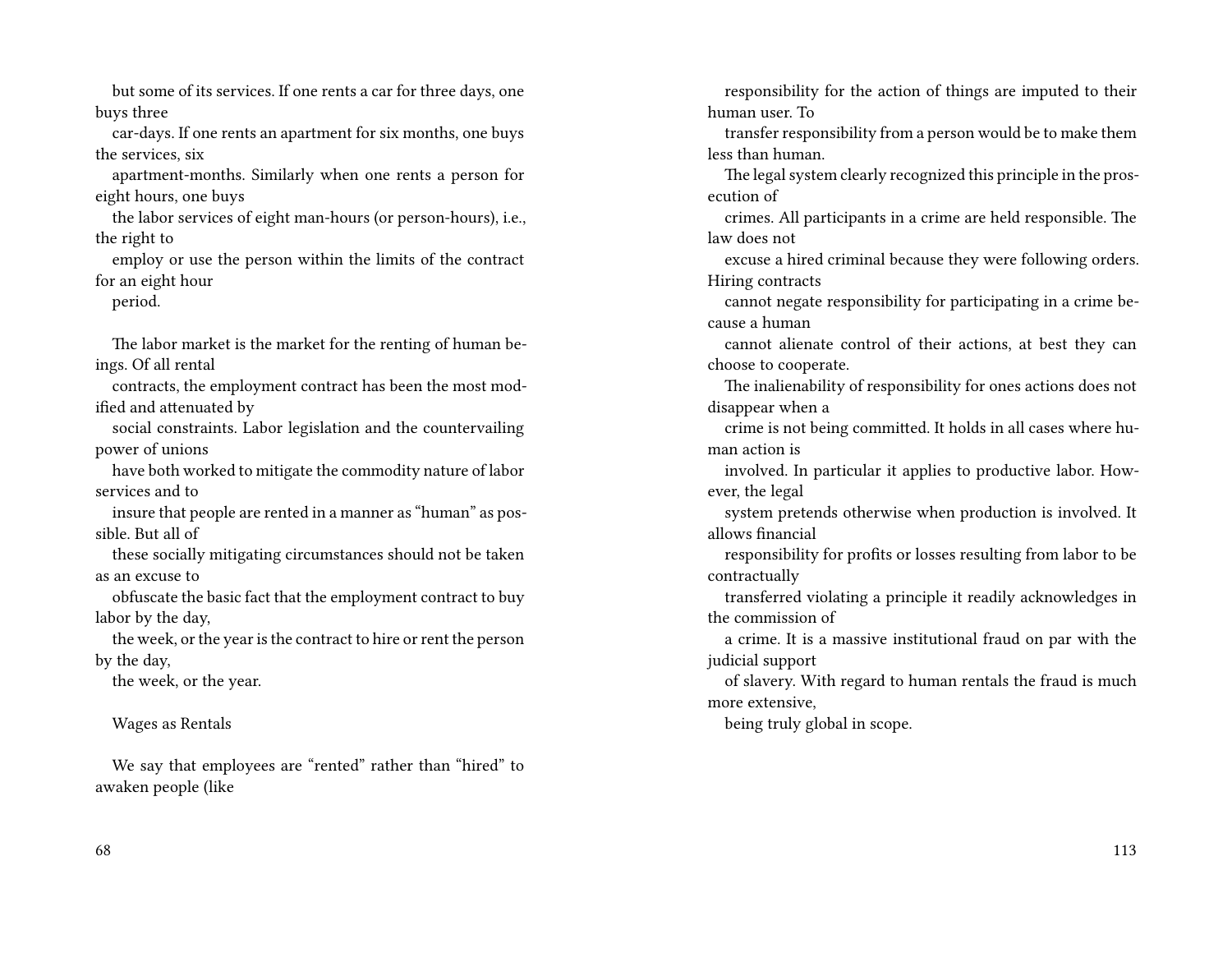future profits were earned, i.e., were realized as present property rights.

However, one should not expect conceptual clarity in the standard literature on

this issue anytime soon. It is not just an issue about accounting for goodwill.

As we have noted, the issue involves very basic ideas about just what is owned

in the ownership of an asset or a corporation, and the confusion is embedded in

the standard asset capitalization formulas of finance theory.

References

Personal Responsibility

The inalienability of personal responsibility is the foundation of the

abolitionist argument from which all else follows. If one believes in the

principle of personal responsibility the rest can be deduced in a

straightforward manner. The basic idea is that responsibility for a person'

actions cannot be transferred to another party. This distinguishes humans who

have personal responsibility for their actions from things which don't. The

112

the Economics students) from the dogmatic slumber in which they do not realize

they live in an economic system based on the renting of human beings. Often

this statement is intentionally or unintentionally misinterpreted as being

hyperbole. For instance, the statement might be "embraced" as follows:

Yes, employees are rented and, indeed, we all sell our souls in this system of

wage slavery.

This misinterprets the rental assertion as an example of hyperbole like

"selling our souls" or "wage slavery." But by the standard economic notion of a

rental contract, the rental assertion is only a statement of fact couched in

jarring language so one might see an old reality from a different perspective.

When capital hires labor, the wage or salary payment is the rental payment.

One can even say that wages are the rentals paid for the use of a man's

personal services for a day or a week or a year. This may seem a strange use of

terms, but on second thought, one recognizes that every agreement to hire labor

is really for some limited period of time. By outright purchase, you might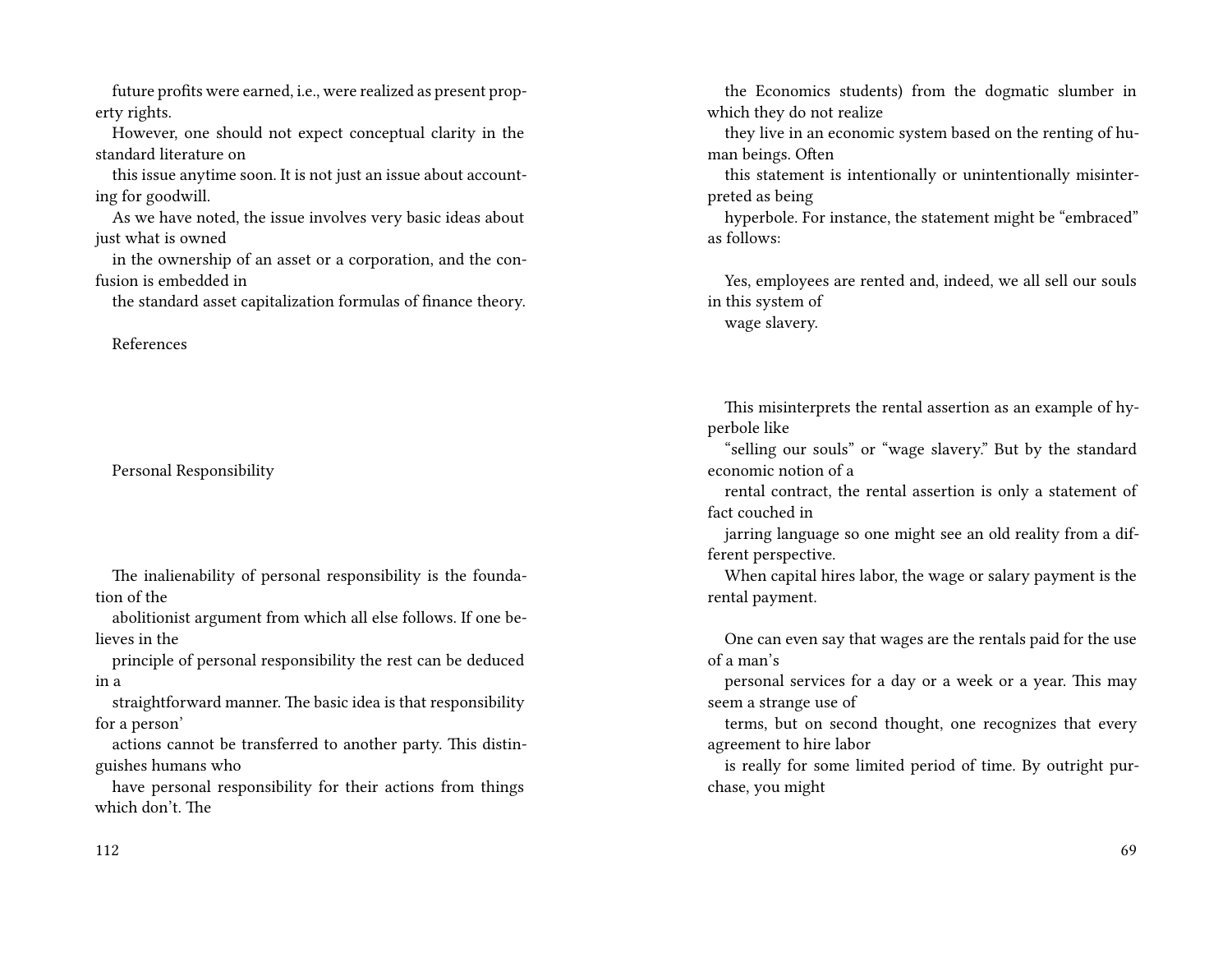avoid ever renting any kind of land. But in our society, labor is one of the

few productive factors that cannot legally be bought outright. Labor can only

be rented, and the wage rate is really a rental. [Samuelson 1976, 569]

Much of the traditional criticism of the wage contract has centered on the size

of the wage payments or human rentals. However, the amount of the wages will

play no role whatsoever in our analysis. Indeed, one could imagine an equally

dehumanizing relationship where the payment would go from the employees to the

employer. That is, apply the idea of the employment contract to consumption

rather than production.

A "Consumption Employment Relationship"

Workers take inputs and add value to produce the outputs. Consumers do the

opposite; they take their consumer goods, consume them, and thereby produce

scrap or used goods of lower market value. Ordinarily consumptive labor is

self-managed; the consumers buy the inputs, make their own consumption

decisions, and own the outputs (scrap or used goods). Consumption could be

organized using the employment relationship. Since consumptive labor reduces

accounting rules rather mysteriously allow "purchased goodwill" to be recorded

as an asset. This is reminiscent of the old joke about a country bumpkin who

comes to New York where a con man sells him the Brooklyn Bridge. Can the buyer

then put the Brooklyn Bridge on his balance sheet since he "purchased those

rights"? Surely the point is that the buyer cannot purchase a right which the

seller does not own in the first place. Hence "purchased goodwill" is no more a

present property right than unpurchased goodwill since the seller had no such

property right to sell. Capital expended to "purchase" such a non-right should

not be recorded as an owned asset but as a debit to equity. Some accountants

have courageously argued for this correct procedure, e.g., George Catlett and

Norman Olson in Accounting for Goodwill.

The amount assigned to purchased goodwill represents a disbursement of existing

resources, or of proceeds of stock issued to effect the business combination,

in anticipation of future earnings. The expenditure should be accounted for as

a reduction of stockholders' equity. [Catlett and Olson 1968, 106]

The debit to equity would then be replenished if and when the anticipated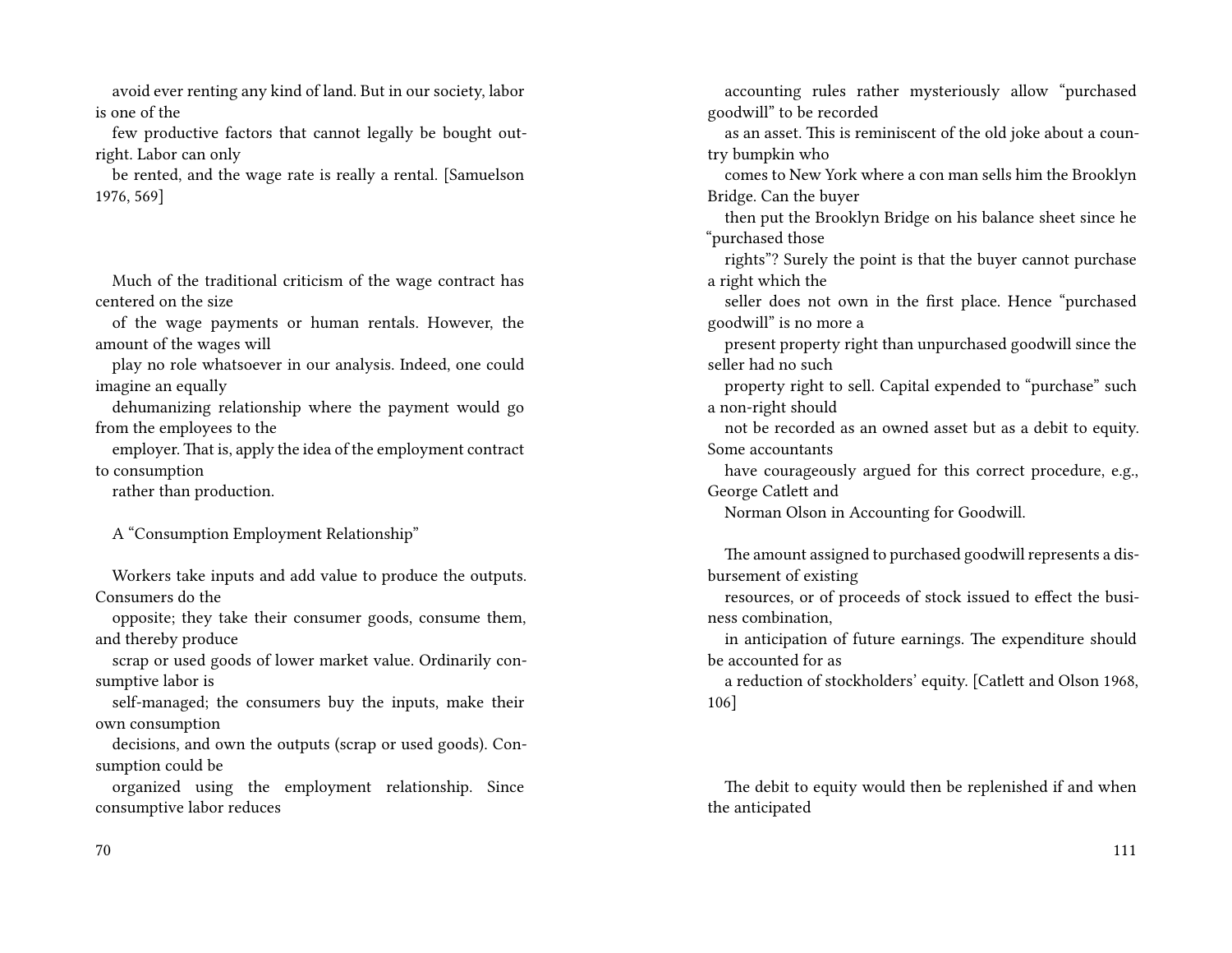interest the stream of cash receipts generated by the machine; plus any scrap

or terminal value of the machine; and minus the stream of cash outlays for

direct labor, materials, repairs, and capital additions. The same approach, of

course, can also be applied to the firm as a whole which may be thought of in

this context as simply a large, composite machine. [Miller and Modigliani 1961,

415]

Miller and Modigliani [1961] give four equivalent formulas for corporate

valuation. The formulas can be shown equivalent [Ellerman 1982, 154-5] to a

fifth formula that gives the parsing of the capitalized value into the value of

the property rights in the underlying assets plus the goodwill (present value

of assumed future profits). The essentials of the proof are captured in the

simple example used here.

Accounting for goodwill

Accounting rules typically do not allow "unpurchased" goodwill to be listed on

the balance sheet as an asset, and our analysis indicates this is correct if

the balance sheet is to give the value of present property rights. But some

value, the consumers would have to pay someone to employ them to consume goods.

Instead of buying a turkey, consuming it, and owning the scraps, a family unit

would pay someone to employ them to consume a turkey. The family would not buy

the turkey or own the scraps. The analysis and critique developed here of the

employment relation in production can be applied, mutatus mutandis, to this

hypothetical consumption employment relation. The essence of the analysis is

the role of human beings in the relationship, not the money payments one way or

the other.

Human Leverage

Some of the implications of the employment relation can be appreciated by

considering the notion of capital "leverage." If the owner of \$5,000 can hire

or borrow \$10,000 and put it all to work in an enterprise, the original \$5,000

is called "equity capital" while the borrowed \$10,000 is "debt capital" or

"loan capital." The borrowing amplifies or magnifies the effects of the equity

capital. With only \$5,000 invested, \$15,000 is put to work. The equity holder

gets the profits and losses from three times the equity capital. Suppose the

net income before 10% interest on the loan capital is \$2,000. Subtracting the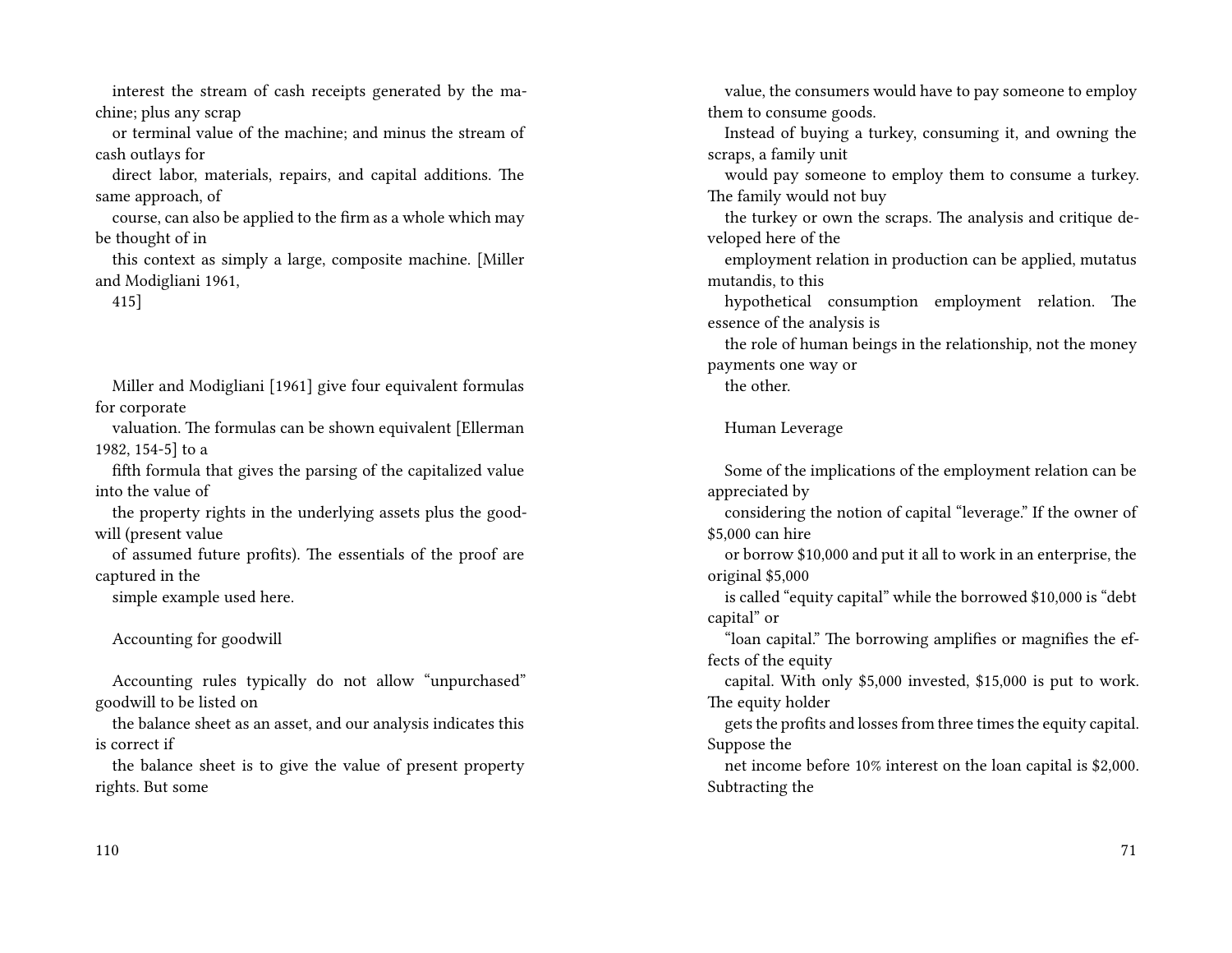\$1,000 interest (10% of \$10,000) leaves a \$1,000 profit on \$5,000 equity for a

20% rate of return. If there was no leverage (i.e., all the \$15,000 capital was

equity capital), then the \$2,000 return on the \$15,000 capital would be only a

13.3% rate of return (rather than 20%).

This amplification due to using hired capital is called "financial leverage"

(or "gearing" in England). It should be noted that losses are also amplified by

leverage. With less leverage, there are less interest expenses and the

remaining losses are thinned out over more equity capital. Who's in, and who's

out? Loan capital, like equity capital, is being used in an enterprise, but the

suppliers of the loan capital are outsiders to the enterprise. They are

creditors of the enterprise, while the suppliers of equity capital are the

"insiders" (from the legal or de jure viewpoint).

The same considerations can be applied to any resources including "human

resources" (to use a popular and telling expression from modern business

jargon). Since human beings may also be rented, there is the phenomenon of

anticipated but presently not owned future profits.

Examples in the literature

The confusions about capitalized value are also expressed in the rather muddled

idea that these anticipated future profits are somehow "attached" to the

physical assets or the "business."

When a man buys an investment or capital-asset, he purchases the right to the

series of prospective returns, which he expects to obtain from selling its

output, after deducting the running expenses of obtaining that output, during

the life of the asset. [Keynes 1936, 135]

But the buyer of the asset buys no such right against the customers and

suppliers who may freely decide not to continue the past contracts and thus to

change the "series of prospective returns" which the asset owner "expects to

obtain". Unfortunately these confusions about the property rights involved in

owning a capital asset are carried over in modern corporate finance theory to

the valuation of an entire going-concern business as an "asset".

There, in valuing any specific machine we discount at the market rate of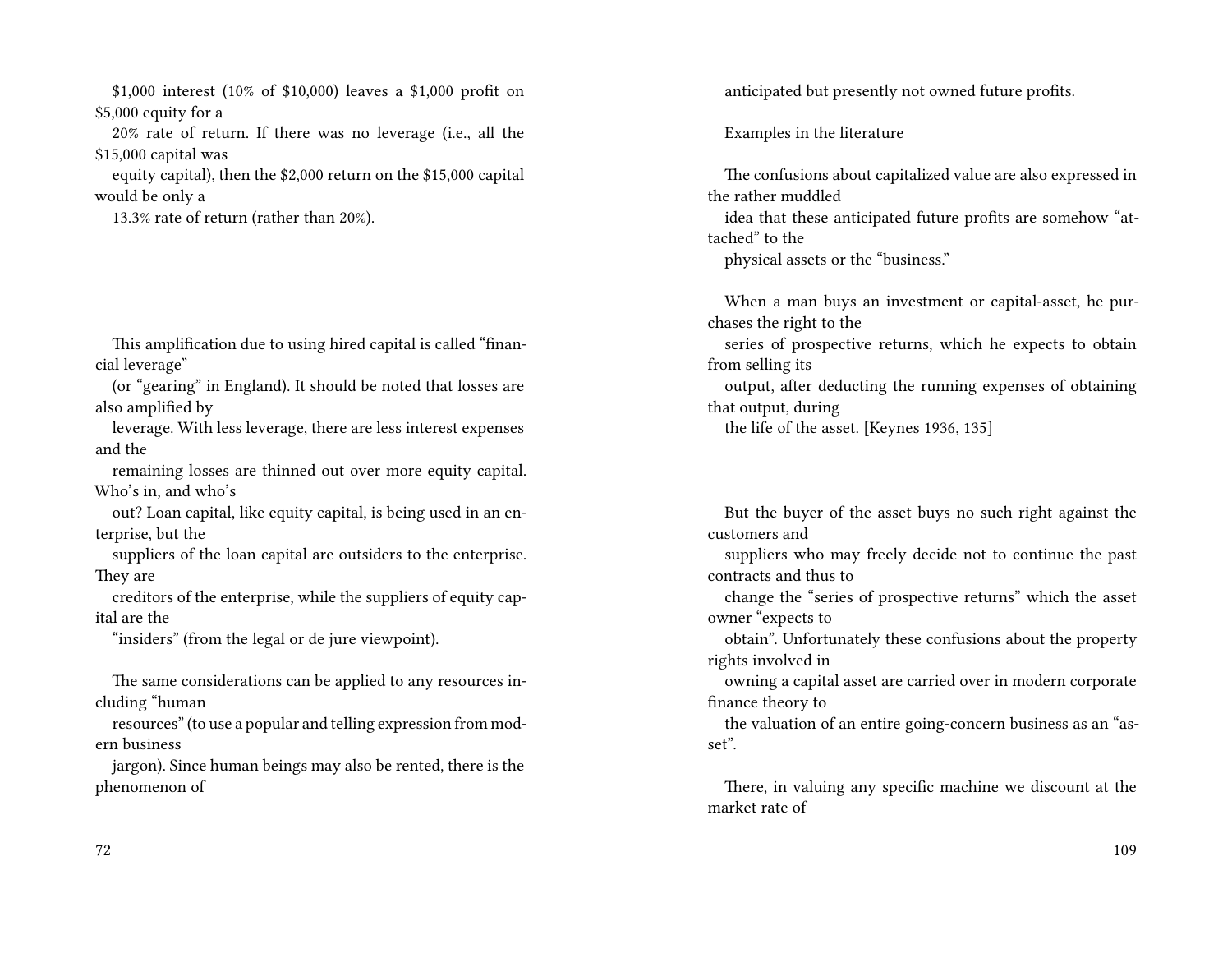assumed "going concern" continuation of beneficial supplier and customer

contracts, i.e., the goodwill. In our simple example, the profit each period

is:

Anticipated profit per period

so the discounted present value of the profit, namely the goodwill, is:

Goodwill = Present value of future anticipated profits

Then since  $pQ - wL = rK +$ , the capitalized value V is easily parsed into the

sum of the asset's market value C plus the goodwill GW:

"Capitalized value of asset" = market value of asset + goodwill. Thus the

standard capitalized value formulas for business assets or businesses are not

just the value of present property rights but include the value of certain

human leverage. The net results of many peoples' efforts can count as the

results of one person's effort if the one hires the many. The employment

relation allows one or a small number of people to "leverage" their enterprise

by hiring tens, hundreds, or thousands of other people. The results of human

leverage show up in the income distribution. Some researchers found the income

distribution of the highest 1% of the population distinctly shooting off with a

different trend than the other 99%.

No one would dispute the fact that the wealthy differ from the lower 99% in the

manner that they accumulate income. While most people are paid by the hour, or

the number of widgets they produce, the wealthy frequently accumulate their

extra wealth by some amplification process; that process varying from case to

case. … Perhaps one of the most common lower-level modes of amplification is

for an individual to organize an operation with others working for him so that

his income is amplified through the efforts of others (a modest-sized business,

for example). [Montroll 1987, 16-17]

Using income data for 1935-36, the average amplification factor was estimated at 16.8.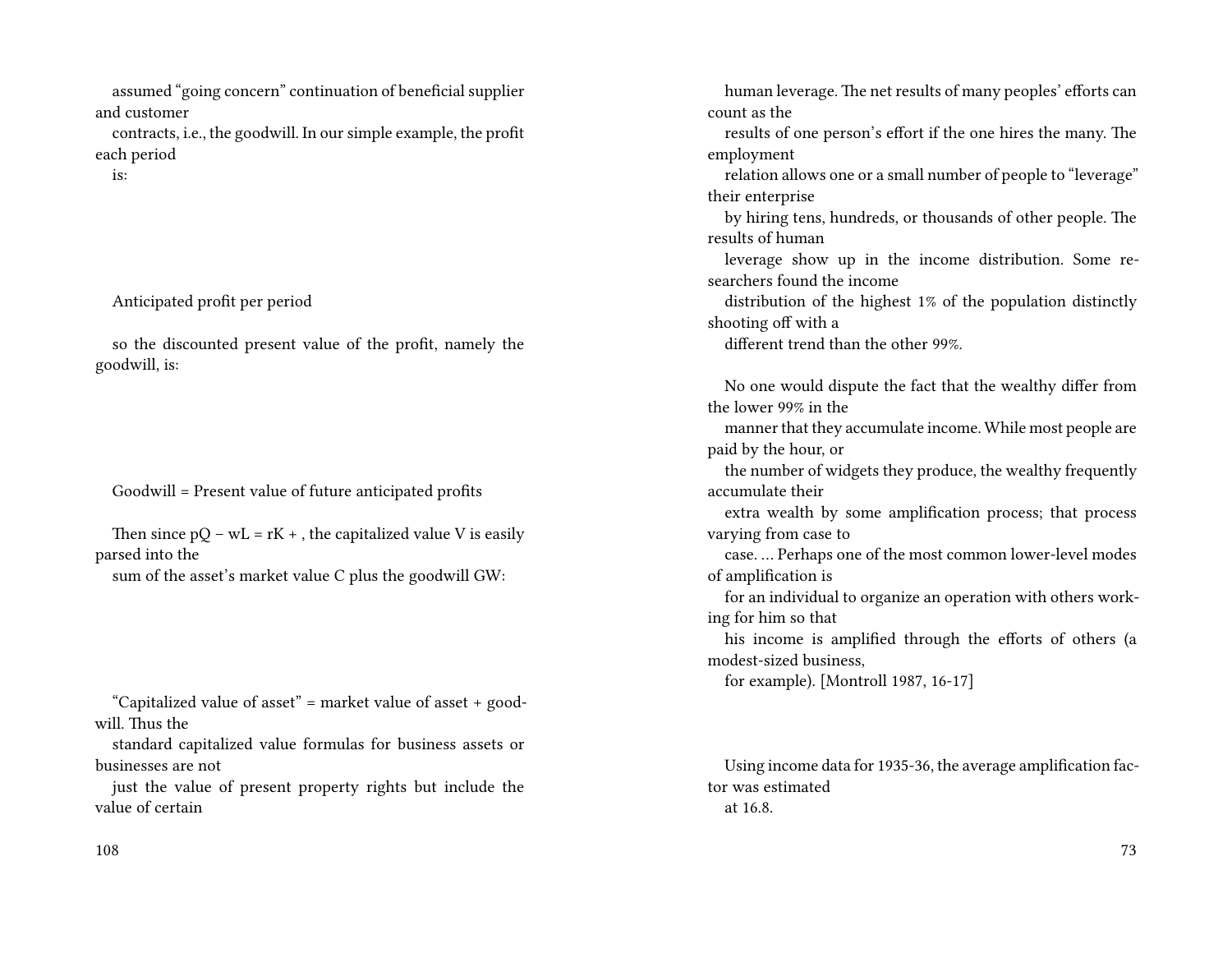This number is not surprising since one of the most common modes of significant

income amplification is to organize a modest-sized business with the order of

15-20 employees. [Montroll 1987, 18]

In fact, the business is carried out by all the people working there, but in

law it is the enterprise of only the employer. The employees have a legal role

like that of an instrument, indeed that of a human lever, working as a means to

leverage or amplify the ends of the employer. The employees are not part of the

ends of the enterprise. The employer does not act as the representative of the

whole group of people working in the firm. The employer acts only in his own

name, and the employees are "employed" to that end. The possibility of human

leverage also supplies the simplest and most direct explanation for the

prevalence of employment firms in a free enterprise economy which allows the

employment relation and where there is a sufficient supply of labor willing to

accept the employee's role. The choice of firm structure is exercised by the

entrepreneur or entrepreneurial group who organizes the firm. Since (by

hypothesis) the firm is expected to be profitable, it is in the self-interest

outputs of Q per period at the unit price p. Then the net revenue accruing to

the business operator per period is  $pQ - wL$ . Assuming the continuation of these

supplier and customer contracts for n periods, the net present value accruing

to the business operator is:

Present value of anticipated business operation to asset owner

So far the analysis is straightforward and unproblematic. But now a subtle

error creeps into the standard treatment in capital theory and finance theory.

The present value V is characterized as the "capitalized value of the asset" as

if the combined results of using the asset's services K per period and the

assumed supplier and customer contracts were all part of the property rights of

the asset owner. The standard formulas for capitalized asset values and

business valuation are all more complex versions of this simple formula. To

make the point explicit, one has to parse the formula into the two parts: the

present value representing (the future recovery of the value of) present

property rights plus the present value of future profits resulting from the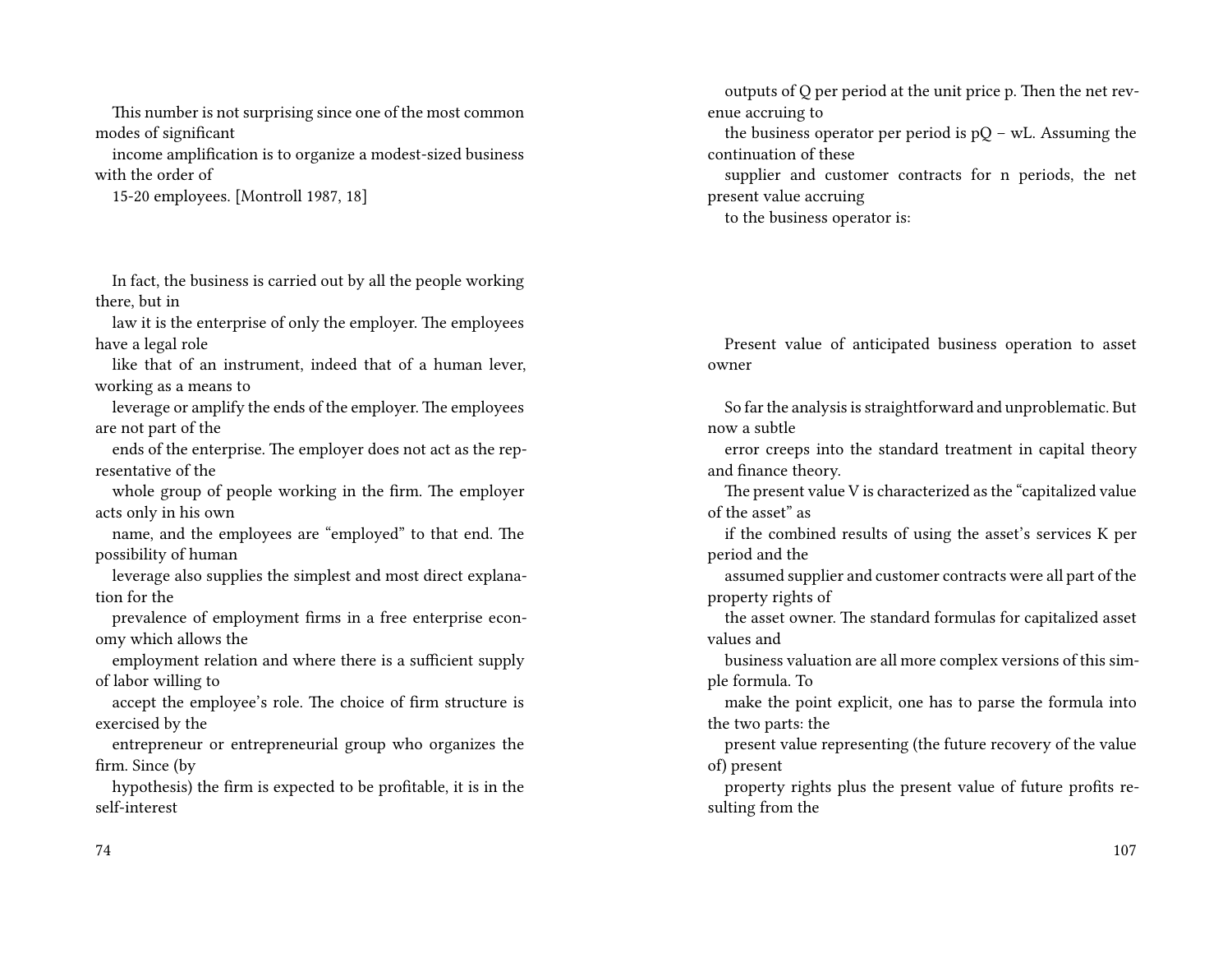services for n periods with no maintenance required and then is finished with

no salvage value. Let r be the competitive rental rate per unit of capital

service so rK would be the competitive rental for the asset's services per

period. Anyone desiring to use the asset's stream of capital services, K, K,…,

K, for n periods would have the market choice to rent or buy. Competitive

arbitrage would equate the present value of the rentals and the market cost C

of the asset. If is the interest or discount rate per period, then the equation

of the market cost and the discount present value of the rentals is:

Market cost of the asset = Present value of rentals (no salvage value)

What is the "value" of such a machine to the its owner? If no other contracts

were available, then the owner might have to rent out the machine at its rental

rate and then the value C would accrue to the owner. But suppose the machine

owner, for whatever reason, is able to make another set of market contracts,

namely to hire in the labor L per period at the wage rate w, and to sell the

of the organizers to leverage the other people involved in the firm by employing them.

The Comparison with Slavery: Voluntariness

It is crucial to understand the similarities and differences between the

employment system and slavery. When the details are stripped away, there are

two important differences (in spite of the rhetoric about "wage slavery"): the

voluntariness and the duration of the relationship.

In the conventional understanding, slavery was involuntary and the employment

relation is voluntary. We accept this standard understanding of the historical

facts. However, it is important to see how both assertions have been challenged

in various ways. One the one hand, there is a whole school of liberal thinkers

who argued that slavery was or could be considered as deriving from voluntary

contractual arrangements [viz. Philmore 1982]. One the other hand, there is an

old tradition prominently including Karl Marx which argued that the worker's

"choice" to sell his or her labor was a Hobson's choice, and that the

employment contract was "socially involuntary." But the claim that slavery was

voluntary as a matter of historical fact is absurd. And the argument that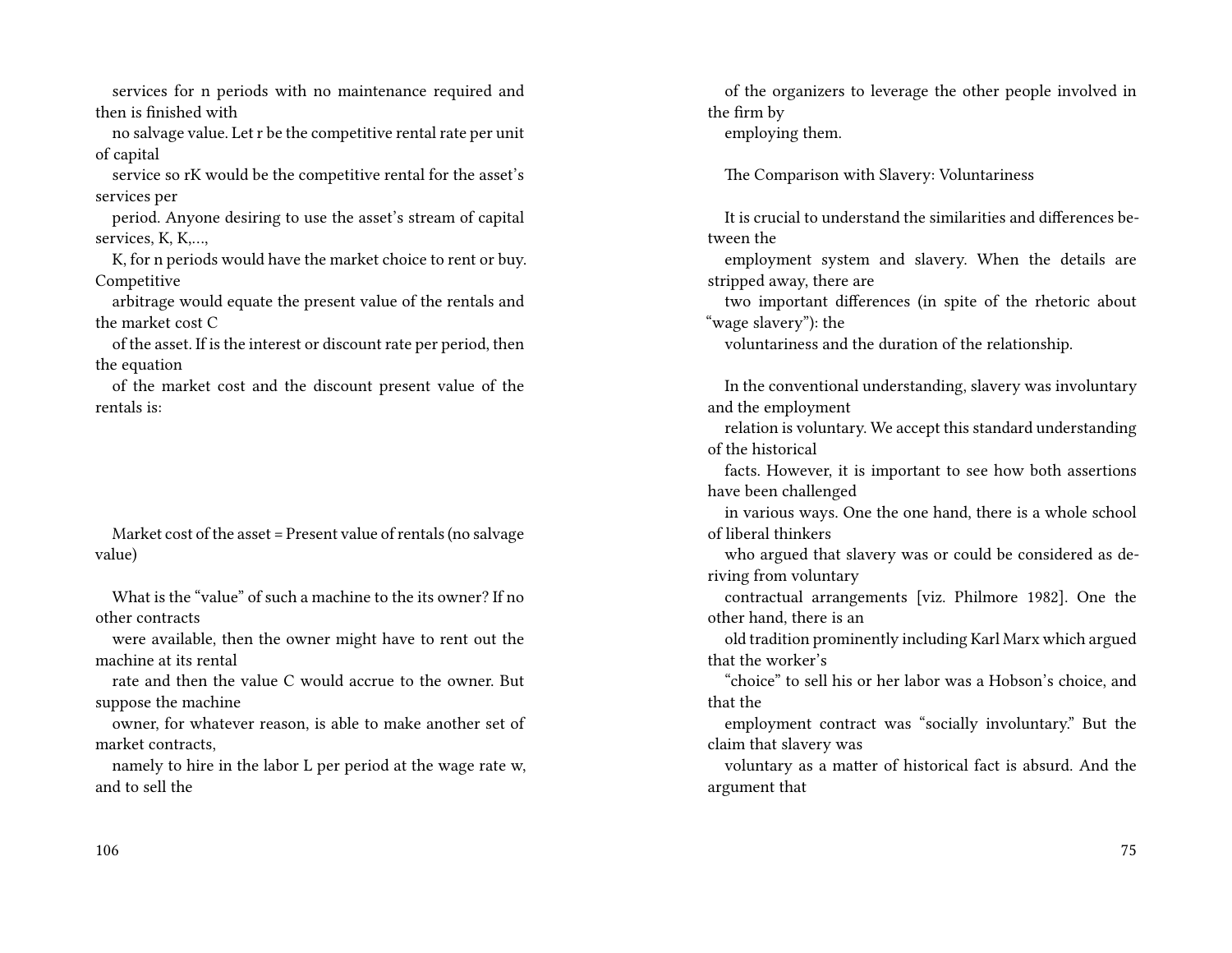employment is "socially involuntary" is a rather weak special plea. The labor

contract would satisfy any workable juridical notion of voluntariness. The

worker, particularly the unionized worker, has considerably more bargaining

power than, say, the unorganized consumer who must take price as given.

The involuntariness argument is also not necessary for a critique of the

employment contract because voluntariness is a necessary but not a sufficient

condition for the juridical validity of a contract. Indeed, if slavery was

wrong because it was involuntary, then what about a system of voluntary

contractual slavery? In the years prior to the Civil War, there was explicit

legislation in six states "to permit a free Negro to become a slave

voluntarily" [Gray 1958, 527; quoted in Philmore 1982, 47]. But when slavery

was abolished, both involuntary and voluntary slavery was prohibited. The

contract to voluntarily sell oneself is no longer considered a juridically

valid contract.

We shall argue that the contract to voluntarily rent oneself out, i.e., the

employment contract, should also be considered a juridically invalid contract.

The immediate retort is that the abolition of renting people would violate the

Unfortunately the confusion has been "canonized" into the basic capitalization

formulas of finance theory. The standard formulas for the capitalized value of

a capital asset routinely capitalize into the value of the asset the possible

future profits that depend on a "non-owned" contractual position of the

residual claimant in some productive opportunity. Hence our task to tease apart

the two parts of the so-called "capitalized value" into:

the part that does represent present property rights, and

the part representing anticipated but not presently owned future profits.

It is this latter part, the capitalized value of anticipated future profits,

that is called goodwill.

The capitalized value of an asset

Consider a simple example of a capital asset, e.g., a widgetmaker machine,

providing capital services K per period with which the labor services L will

produce Q units of the product per period. Assume the asset provides these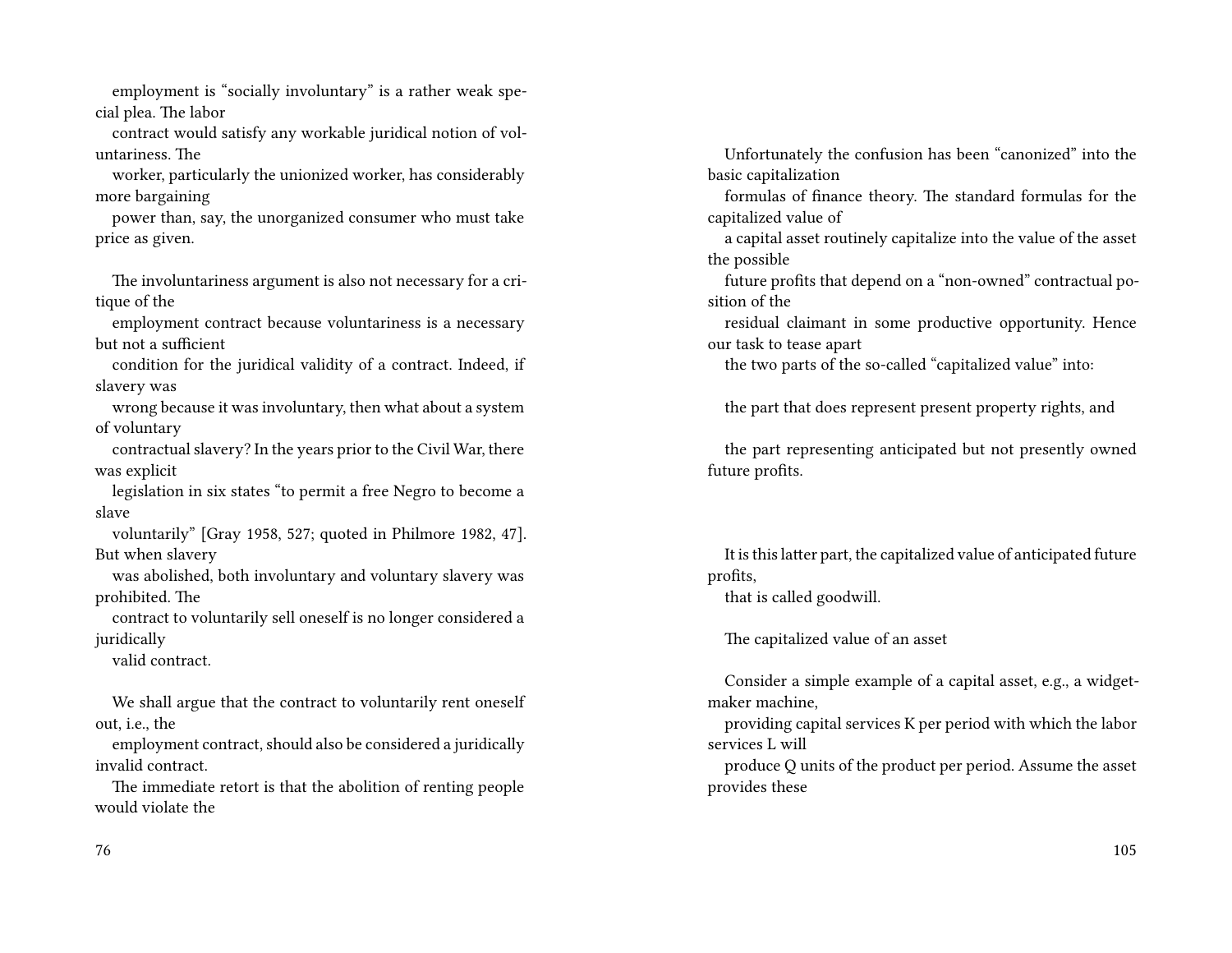David Ellerman A basic characteristic of a property right is that it may not

rightfully be taken away from a person without the person's consent. A

going-concern business is typically at the center of a nexus of market

contracts which have a rather limited duration. When a current contract

expires, then a customer or supplier may decide for whatever reason to

terminate the contract and take their business elsewhere. This does not require

the consent of the business operator. The business operator has no property

right to force customers and suppliers to continually renew past contracts.

Future profits may have been anticipated from the continuation of the old

contracts, but no rights were violated if the customers or suppliers decided

not to renew the contracts. The anticipated future property rights that would

result from the continued contracts, e.g., future profits, might not

materialize but that is quite different from some present property right of the

business operator being violated. The root of the controversy about "goodwill"

is this basic distinction between:

presently owned property rights, and

possible future rights (presently not owned) resulting from a contractual position.

104

"freedom of contract." When one thus hears the rhetoric of liberal capitalism,

it is important to remember the invalidity of the self-sale contract. For

example, there is Sir Henry Maine's high-minded dictum that the movement of

progressive societies has hitherto been a movement from Status to

Contract[1861, reprinted 1972, 100]. Yet the abolition of the self-sale

contract means precisely that one's social position as a free person unowned by

another person is a matter of status and is not a question of contract. Do free

marketeers consider the invalidation of the self-enslavement contract as being

retrogressive rather than progressive because it moved personal freedom from

the realm of Contract to the realm of Status?

Or consider the oft-heard rhetoric about "free enterprise." Several centuries

ago, enterprise was based on the freedom to own other human beings. And workers

even enjoyed the freedom to sell themselves.Those freedoms have now been

abolished. Enterprise isn't as free as it used to be.

Since slavery was abolished, human earning power is forbidden by law to be

capitalized. A man is not even free to sell himself: he must rent himself at a

wage. [Samuelson 1976, 52 (his italics)]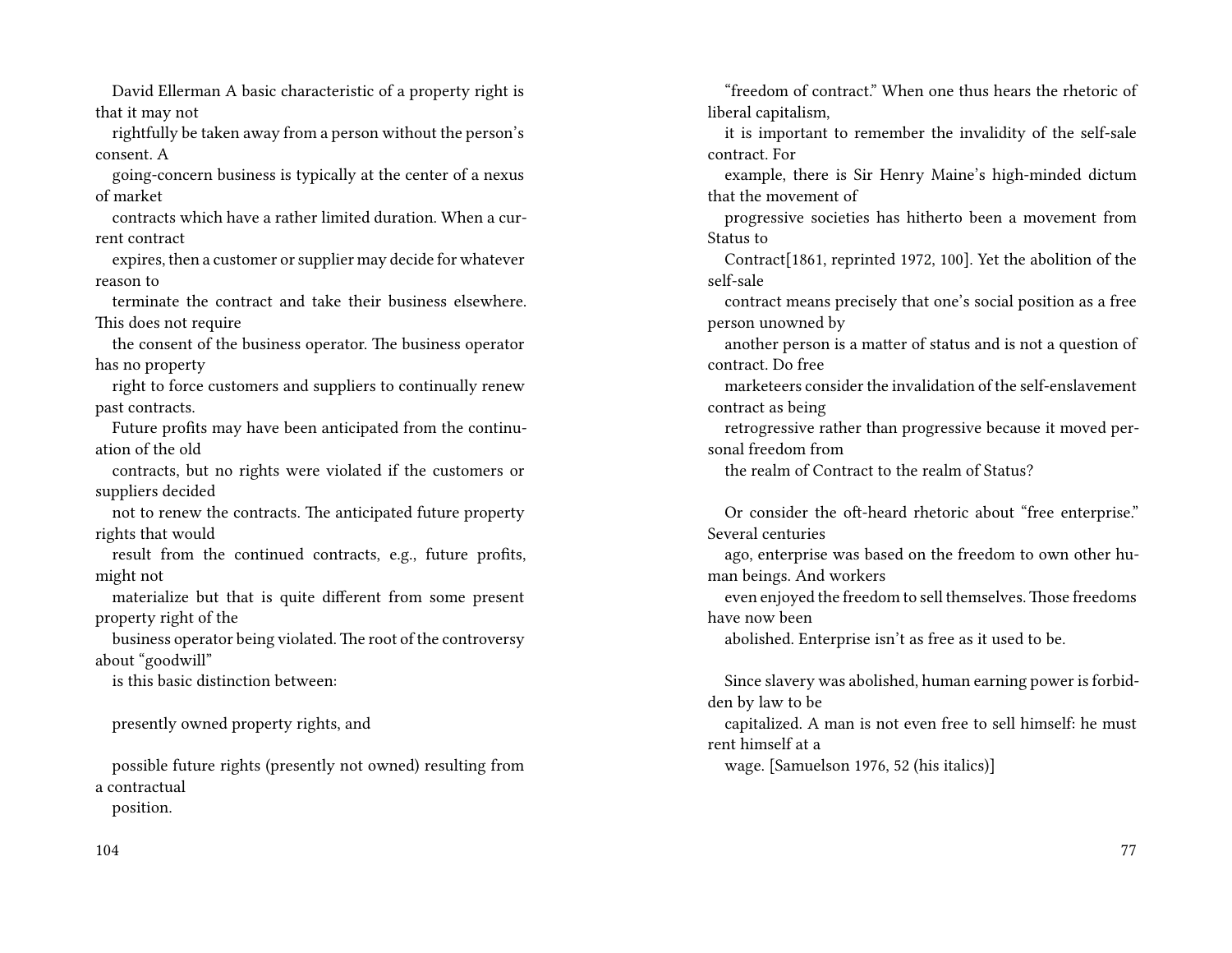This quotation from the predominant liberal capitalist economist of our time is

important for several reasons. Samuelson acknowledges a major limitation on the

"free enterprise" rhetoric, and he forthrightly recognizes that a person rents

himself out in the employment relation. Testimony against one's own interest is

particularly valuable. Samuelson is not attacking the employment relation in

favor of democratic worker ownership. He is simply giving a no-nonsense

description of the employer-employee relation without the usual linguistic

sugar-coating involved in saying employees are "hired," "employed," "given a

job," or "invited to join the firm. Given the conventional enthusiasm for the

freedom of enterprise to rent human beings, one might expect capitalist

philosophers and economists to promote extending these freedoms by revalidating

the self-sale contract. Robert Nozick of Harvard University, a leading moral

philosopher, has argued on libertarian grounds to allow all "capitalist acts

between consenting adults." This includes the contract of political

subjugation, the Hobbesian pactum subjectionis, wherein people renounce their

democratic rights and voluntarily become the subjects of a ruler or ruling

association. A group of people might sell the right to selfgovernment to a

78

their firm under the current valuation methods based on the expected future

stream of profits. After the sale the sole proprietor (also the sole employee)

decides to quit. The firm's value immediately collapses to the net asset value

since there are no longer any expected future earning. Adding employees and

wrapping the firm in a formal legal entity has allowed the underlying

transactions to be obscured. The inalienable rights arguments dictate that

future earnings must be appropriated by the current workers, so the value of

all legitimate (worker owned democratically managed) businesses should be their

net asset value. Were inalienable rights of workers to be protected, the value

of common stock would be converted to debt equal to the net asset value of the

businesses and stripped of voting rights. Of course enormous reparations to

past workers should also be paid.

Goodwill Accounting II

Property rights versus going-concern contractual roles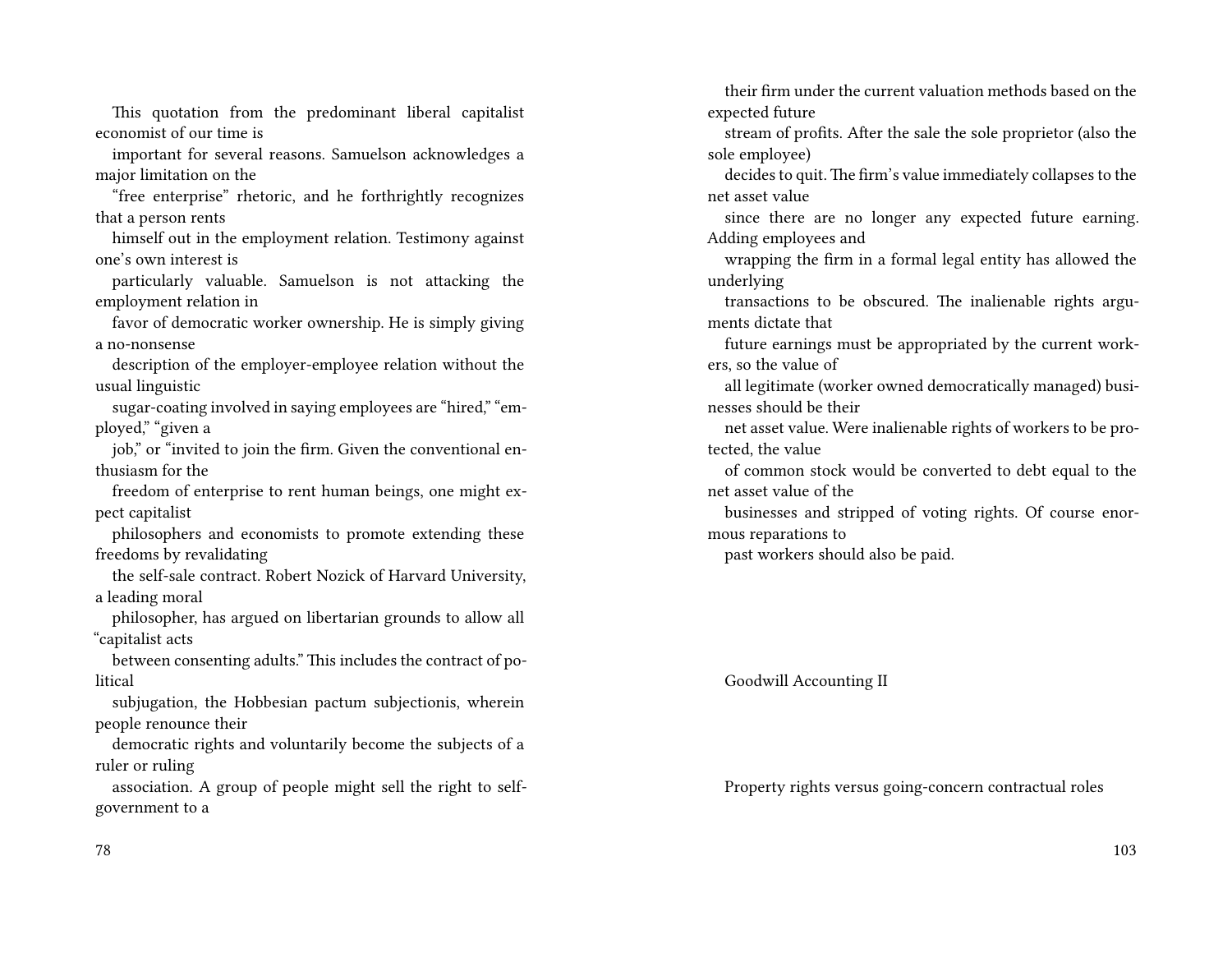value of a firm for accounting purposes. The supposed value of a firm above its

net asset value is called goodwill. Goodwill is an intangible asset, and as we

have seen it can't actually exist if member are to appropriate profit.

Generally goodwill is linked to the reputation of the firm, its brand name, or

customer loyalty which is assumed to enhance future profits. Whether these

profits materialize is uncertain and in any case cannot be appropriated in the

present before they are earned. In our "market" economy the sale of goodwill

through equity trading is actually the prearranged theft of the labor of future

workers, in violation of their inalienable rights. Accounting practices are

inconsistent on the issue of goodwill. Earned goodwill is not permitted as an

asset on a firm's the balance sheet. This makes sense because a firm can't

record its future expected profits as a current asset. Yet purchased goodwill

(when another firm is acquired for more than its net asset value) is counted as

an asset. Something than cannot be earned in the first place obviously can't be

sold, but this is exactly what the accounting permits. For illustrative

purposes, take the example of a sole proprietorship, a single person firm.

Let's say the sole proprietor built up a good reputation and decided to sell

"dominant protective association" and an individual might do likewise.

The comparable question about an individual is whether a free system will allow

him to sell himself into slavery. I believe that it would. [Nozick 1974, 331]

Conventional economists constantly make social recommendations based on a

utilitarian social philosophy that views all rights actually or potentially as

marketable property rights (ignoring inalienable personal or human rights) and

that views the efficiency gained from market exchange as the primary criterion

of institutional choice. As Nobel laureate James Tobin has noted:

Any good second year graduate student in economics could write a short

examination paper proving that voluntary transactions in votes would increase

the welfare of the sellers as well as the buyers. [Tobin 1970, 269]

Indeed, conventional economic philosophy implies: (1) that people should be

allowed to sell their political votes, (2) that people should further be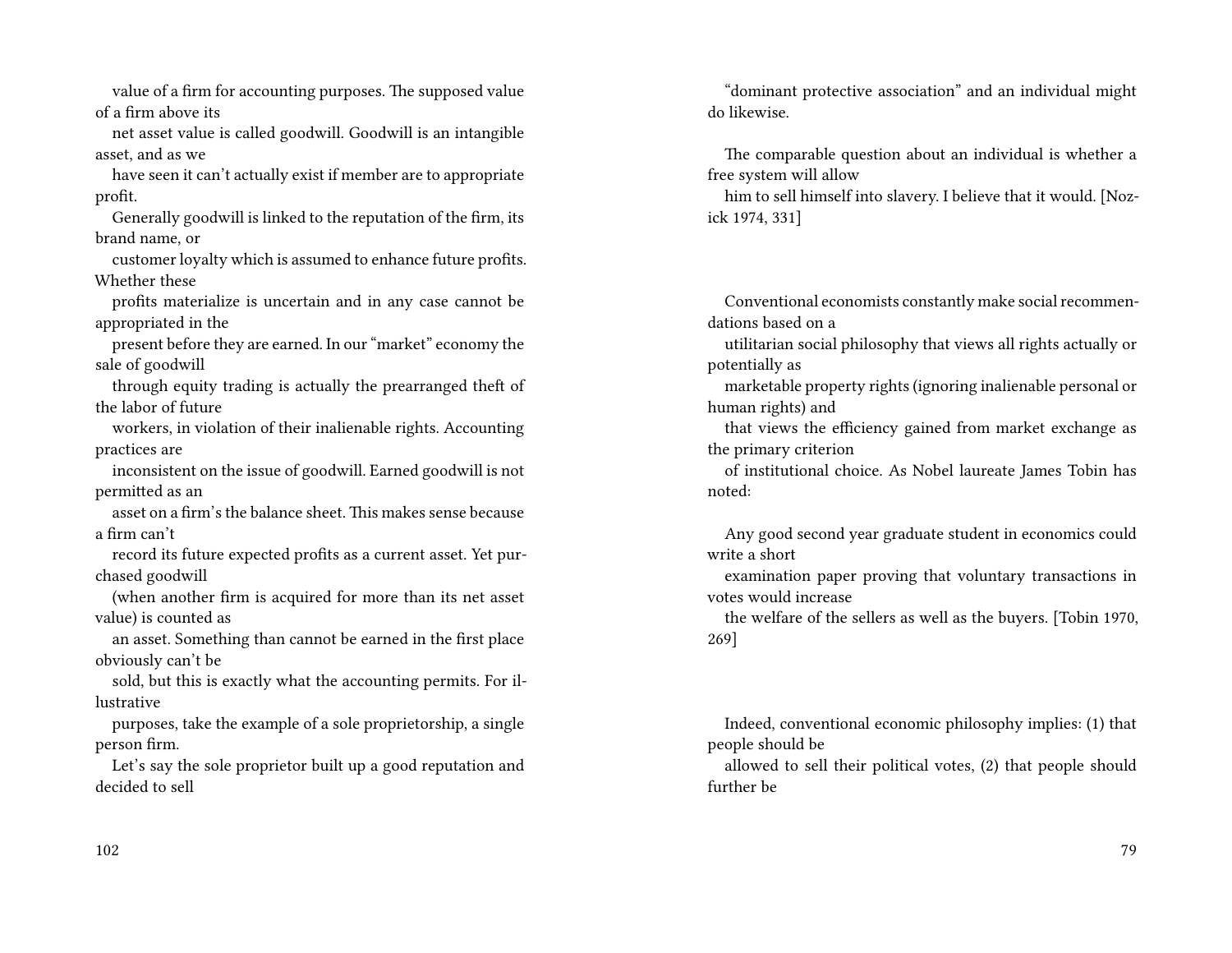allowed to individually or collectively sell all their democratic rights in a

pactum subjectionis, and (3) that people should be allowed to sell all their

labor in a voluntary self-enslavement contract. All of these contracts could

find willing buyers and sellers among fully informed adults so they should be

permitted according to capitalist social philosophy. Yet there is enough social

acceptance of the natural rights philosophy descending from the political

democratic revolutions of the past that capitalist economists and philosophers

usually refrain from actually making such recommendations. Robert Nozick is the

exception either because he is more intellectually forthright or perhaps just

more fashionably naughty.

The Comparison with Slavery: Duration and Extent

In addition to voluntariness, the employment relation is distinguished from the

historical master-slave relation by the duration and extent of the

relationship. The difference is essentially the difference between renting and

buying. Buying a house gives one the right to the entire future stream of

services provided by the house, while renting only procures the housing

services for a discrete time period. The slave owner owned all of the slave's

value of the slaves would already account for the expected future value of labor over their lifetime.

Goodwill Accounting I

The implications from applying simple inalienable rights arguments are far

reaching. Take for example the requirement of worker profit appropriation. In a

firm, only the current workers (members) are allowed to appropriate the profit.

This has dramatic implications regarding the valuation of businesses. Standard

finance theory teaches that the present value of a business equals the

discounted future stream of profits. But this assumes the current "owners" are

going to appropriate the future profits, not the current members at that time.

Clearly the profits from the future labor of workers cannot be owned in the

present, so the standard valuation method is not correct. If the future profits

cannot be owned in the present, then what is the value of a business? The only

possible answer is that a firm is worth its net asset value, or the value of

its assets minus its liabilities. This is sometime approximated at the book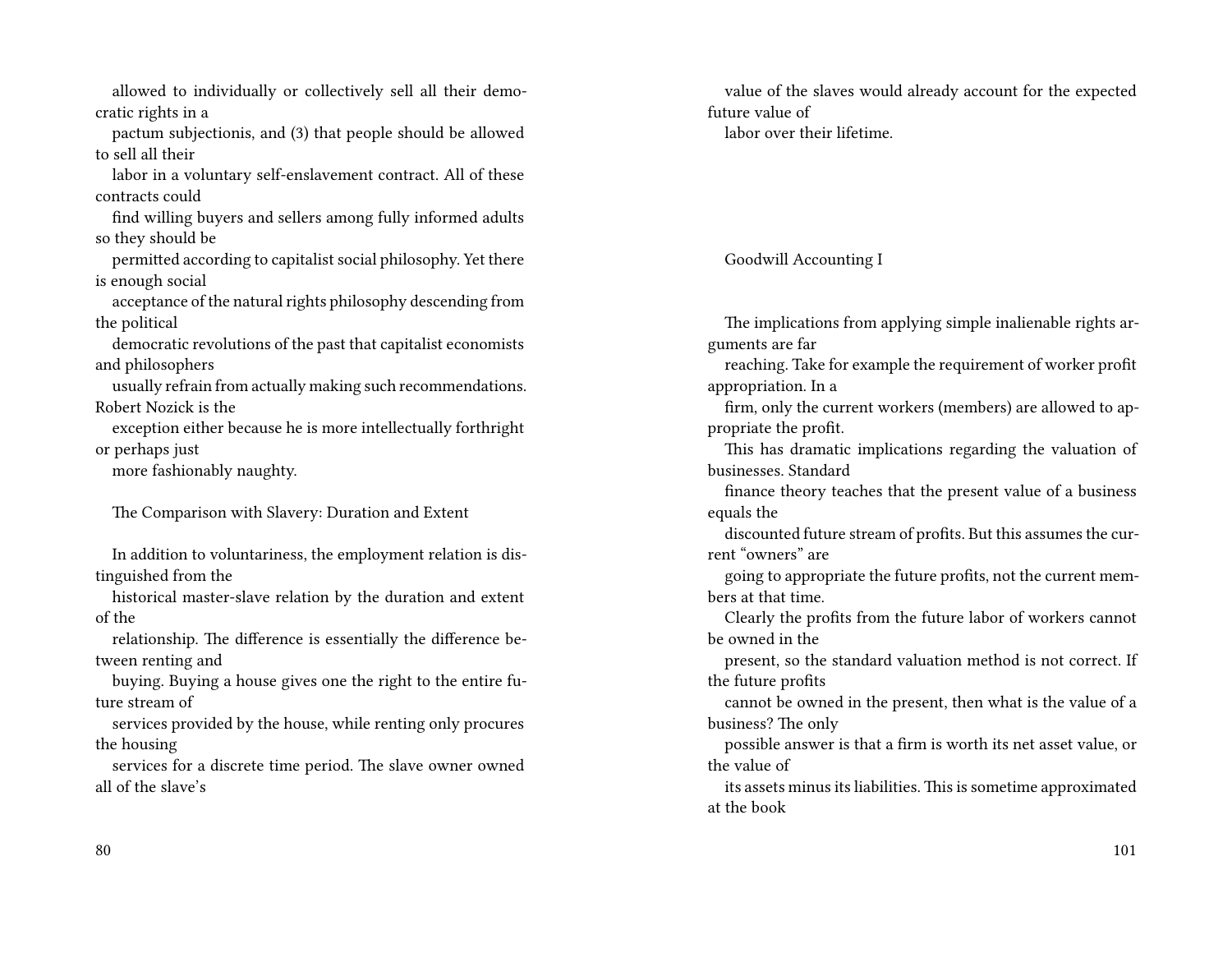with no employees cannot produce any goods or services, and therefore had no

expected future profit. This is true both under the current system of human

rentals or if they were abolished.

Now consider a business with no assets or liabilities but with employees. What

is the value of the business? Under the current system of human rentals the

value of the business is equal to the future stream of profits discounted to

its present value. This can be calculated if one assumes the future profits are

known along with a risk free interest rate. With the abolition of human rentals

the value of the business would be identically zero since only the members

(employees) of the business could appropriate the profit.

More generally, the value of any business in the absence of human rentals is

equal to its net asset value. This has significant implications for the stock

market as share prices would collapse to net asset value with the abolition of

human rentals. By analogy, one can imagine the impact of the abolition of

slavery on the share price of a slave owning firm. The assets of the firm would

be reduce by the value of the slaves, thus lowering the net asset value. Other

(non-human) assets of the firm would still be owned. In a market economy the

labor, while the employer only purchases certain labor services over a given

time period. This relation between owning and renting people has been

understood at least since antiquity. In the third century, the **Stoic** 

philosopher, Chrysippus, held that

no man is a slave "by nature" and that a slave should be treated as a "laborer

hired for life," … . [Sabine 1958, 150]

The comparison between slaves and "hirelings" was commonplace in the South

during the antebellum debate over slavery.

Our property in man is a right and title to human labor. And where is it that

this right and title does not exist on the part of those who have money to buy

it? The only difference in any two cases is the tenure. [Bryan 1858, 10; quoted in Philmore 1982, Ê 43]

James Mill expounded on the distinction between buying and renting people from the employer's viewpoint.

The only difference is, in the mode of purchasing. The owner of the slave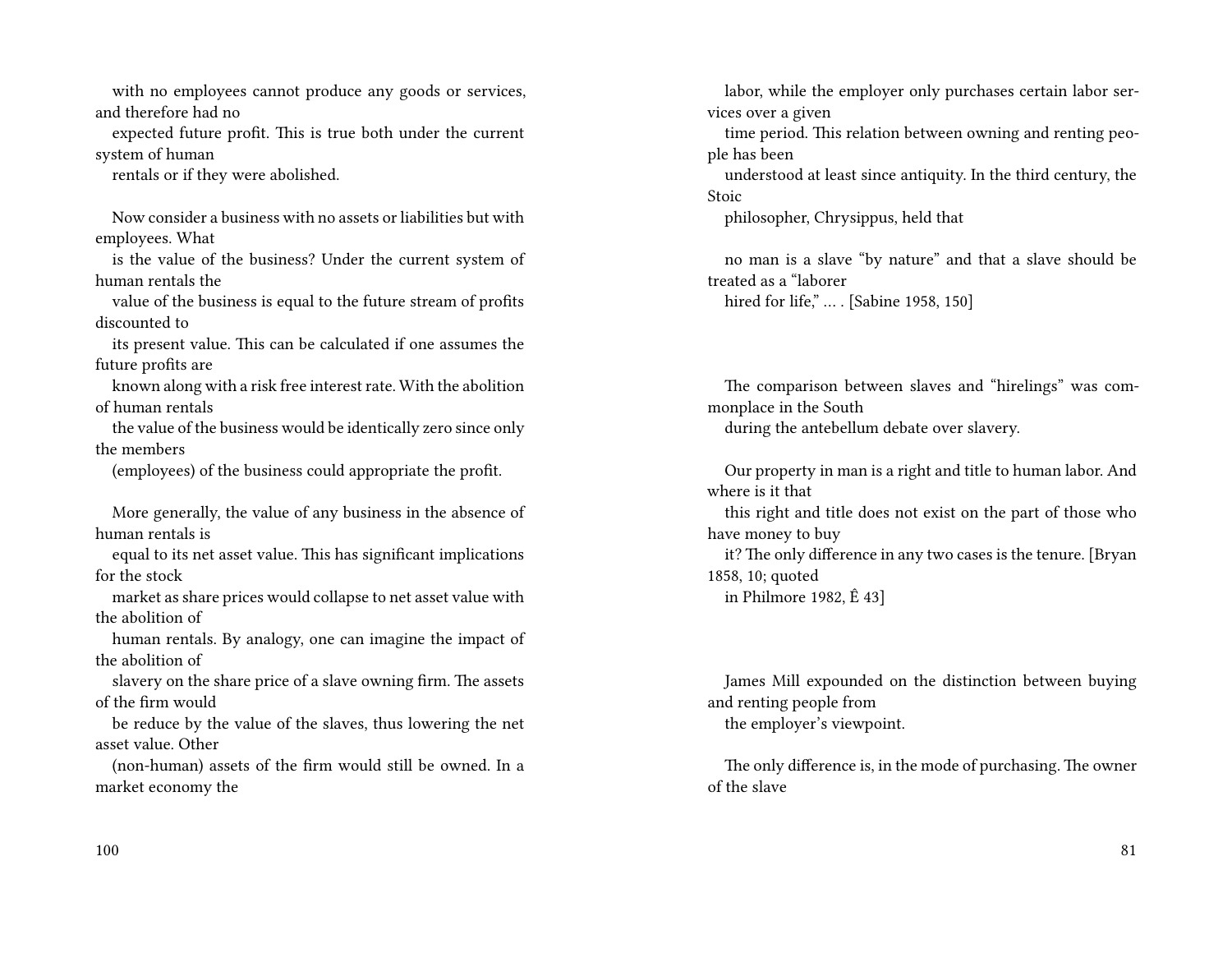purchases, at once, the whole of the labour, which the man can ever perform:

he, who pays wages, purchases only so much of a man's labour as he can perform

in a day, or any other stipulated time. [James Mill 1826, Chapter I, section

II]

If the employment contract is compared not to the historical master-slave

relation but to a hypothetical self-sale contract, then the only basic

difference is the duration and extent of the two voluntary contracts.

Accordingly, a number of classical liberal writers condoned civilized versions

of the self-sale contract prior to the actual abolition of all slavery. In John

Locke's influential Two Treatises of Government(1690), he would not condone a

contract which gave the master the power of life of death over the slave.

For a Man, not having the Power of his own Life, cannot, by Compact or his own

Consent, enslave himself to any one, nor put himself under the Absolute,

Arbitrary Power of another, to take away his Life, when he pleases. [Second

Treatise, section 23]

The clever packaging of labor and assets into business ownership is the marvel

of modern finance through which labor is currently capitalized. It also serves

another function useful to maintaining the perception of legitimacy of the

employment system, obscuring the ownership of labor. It is fairly

straightforward to see that owning a slave is owning the labor of person. But

intermixing the labor of many people on an interchangeable basis and combining

it with other assets in a firm diverts attention from the underlying labor

ownership. Owners (stockholders) of a typical business today own the labor of

the employees. The value of the employees' future labor is incorporated in the

price of the business. Labor ownership is represented by the difference between

the market value of a business (the number of shares outstanding times the

current price) and its net asset value (assets minus liabilities). That

difference, called "goodwill" is the capitalized value of labor. A few examples

will clarify the issue.

First consider a business with some assets and liabilities, but no employees.

What is the value of the business? In this case the answer is obvious, the

business is worth its net assets value (assets minus liabilities). A business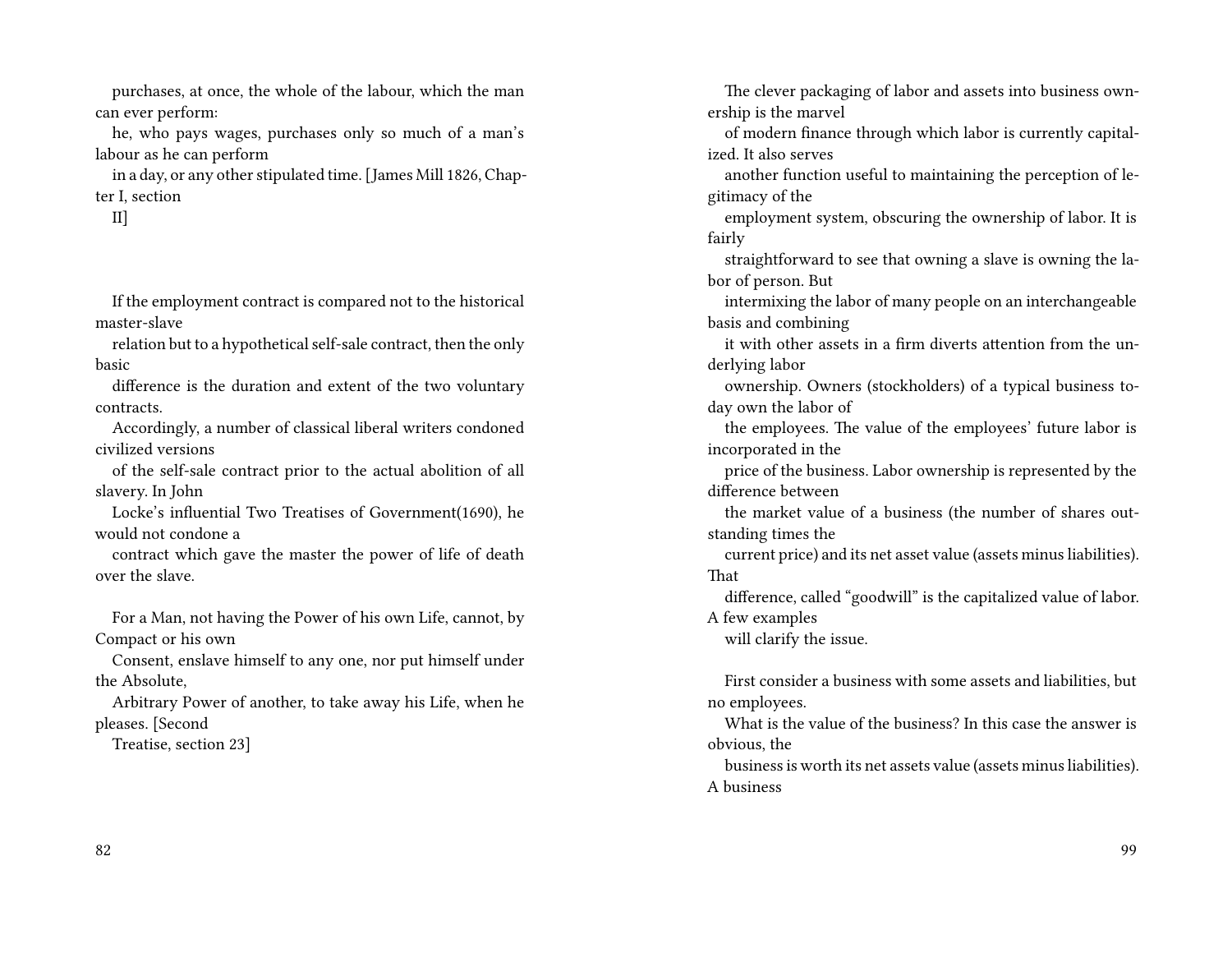## Economics

Interestingly enough most of society's economic income cannot be capitalized

into private property. Since slavery was abolished, human earning power is

forbidden by law to be capitalized. A man is not even free to sell himself: he

must rent himself at a wage. [p. 52, his emphasis]

We focus here on the capitalization of labor which Samuelson says is legally

forbidden. However, the statement that labor cannot be capitalized is not

strictly true. Human labor is forbidden to be capitalized through direct human

ownership. But through the marvel of modern finance human labor continues to be

capitalized. Labor capitalization today is carried out through the ownership of

businesses. The most familiar example today is the stock market where pieces of

businesses are regularly bought and sold.

Labor capitalization is also present in private (non workerowned) business

that are not actively traded on a public exchange. Labor which was once sold

through slave markets, is today packaged with other assets and sold as a

business. By owning a business, human labor can now be owned, sold, and traded.

But once the contract was put on a civilized footing, it would be a rather

severe form of the master-servant relationship.

For, if once Compact enter between them, and make an agreement for a limited

Power on the one side, and Obedience on the other, the State of War and Slavery

ceases, as long as the Compact endures…. I confess, we find among the Jews, as

well as other Nations, that Men did sell themselves; but, 'tis plain, this was

only to Drudgery, not to Slavery. For, it is evident, the Person sold was not

under an Absolute, Arbitrary, Despotical Power. [Second Treatise, section 24]

With the exception of Nozick's libertarian atavism, the selfsale contract has

not been a topic of active discussion since the abolition of slavery. Yet the

self-sale contract as a sell-labor-by-the-lifetime employment contract has had

a curious secret life in economic theory. A capitalist market economy cannot be

fully efficient if there are restrictions on trade for any commodities with

willing buyers and sellers. By removing the restrictions, trade will make the

buyers and sellers better off and efficiency will be improved. There is one

basic theorem which is so important in capitalist economics that it is called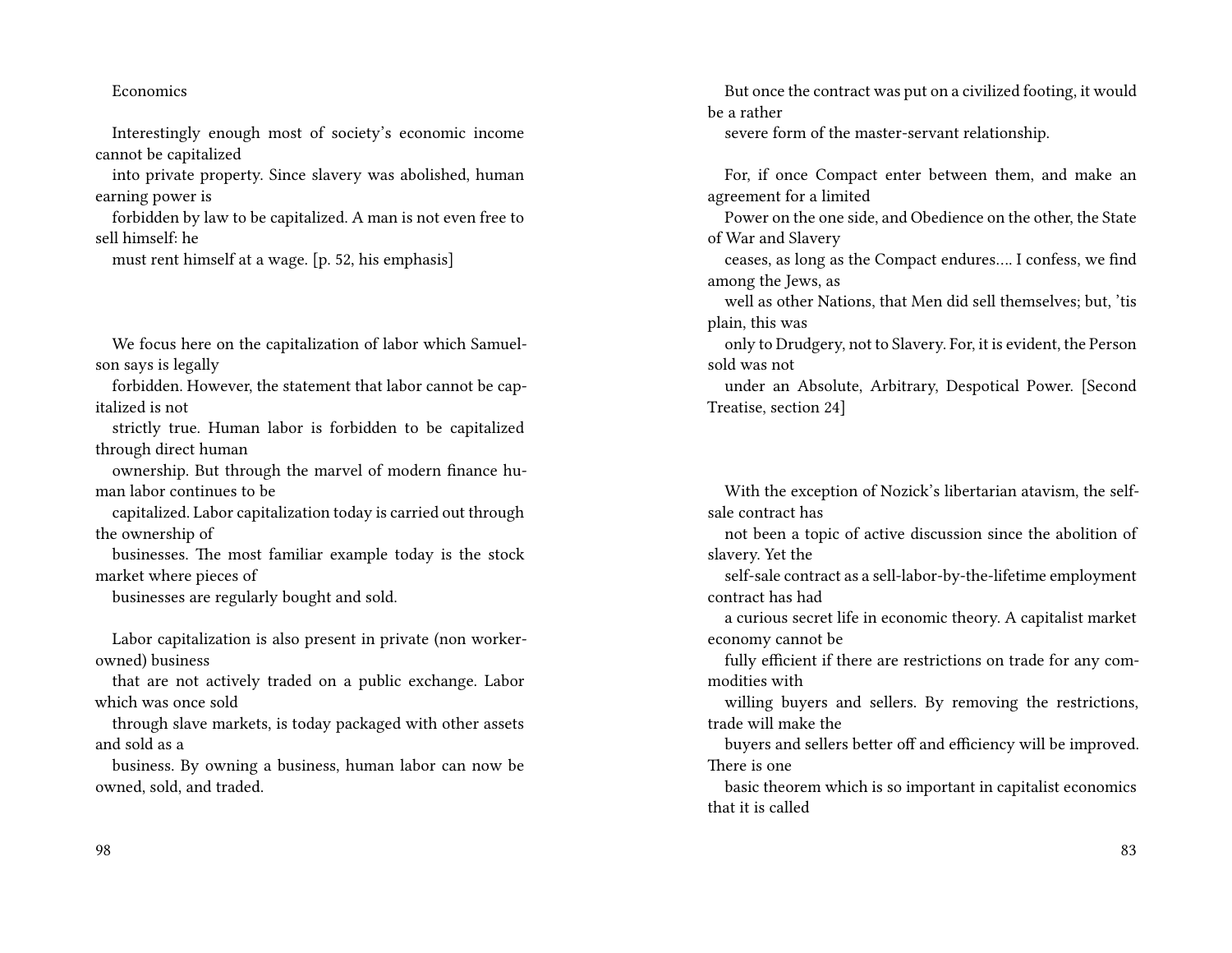the "Fundamental Theorem of Welfare Economics," namely the theorem that a

competitive equilibrium in a capitalist economy is allocatively efficient. If

the sale of future-dated labor services was forbidden, the Fundamental Theorem

would not hold. A buyer and seller might each be made better off if labor were

sold over arbitrary time periods, e.g., by the lifetime. In theoretical models

of competitive capitalism, complete future markets are assumed to exist for all

commodities including labor. A consumer/worker

is to choose (and carry out) a consumption plan made now for the whole future,

i.e., a specification of the quantities of all his inputs and all his outputs.

[Debreu 1959, 50]

In such Arrow-Debreu models [Arrow and Debreu 1954], a consumer/worker is

viewed as making a lifetime of labor contracts all at that initial time (not

necessarily all with the same employer). Restrictions on the sale of

future-dated labor services would be market imperfections precluding the

allocative efficiency of competitive equilibrium. The fundamental efficiency

theorem of capitalist economic theory must assume that the self-sale or

84

misappropriation of private property. In each case, we trace the root cause of

the problem to be the renting of human beings, the employeremployee

relationship.

The alternative to the employment relation is not having everyone employed by

the state. It is having everyone working for themselves (individually or

jointly). This means restructuring companies so the membership rights are

personal rights attached to the functional role of working in the firm. Then

there is no human "employment" since working in the firm makes one a member so

people are always jointly working for themselves.

Capitalization of Labor

The Marvel of Modern Finance

Since the abolition of slavery, humans ownership has been banned. People are no

longer allowed to sell their labor by the lifetime. Instead they must rent

themselves temporarily for a salary or wage. As Paul Samuelson says in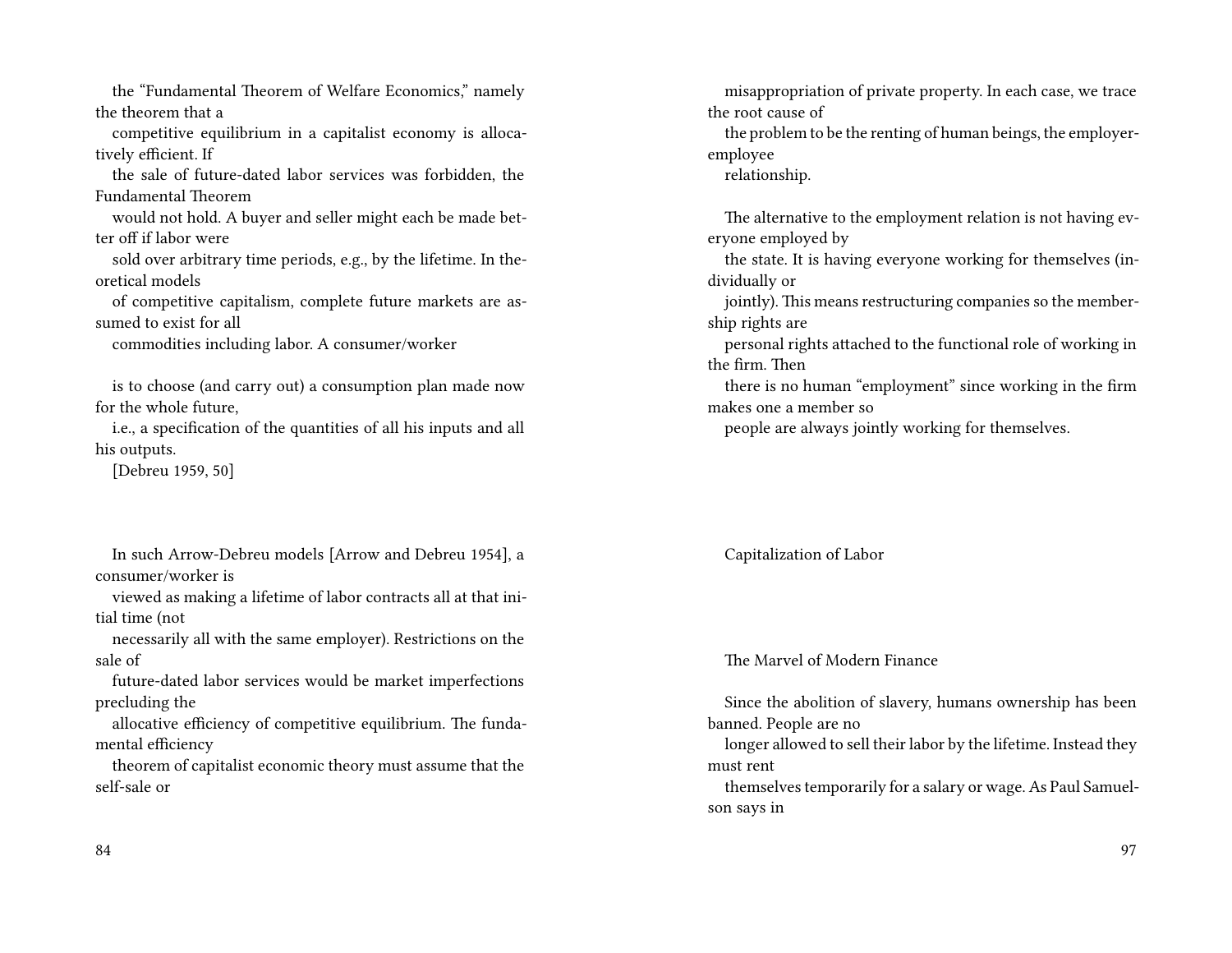selected by and does not represent the employees. Or consider democracy. The

capitalist democracies stands for democracy, but not in the workplace [viz.

Dahl 1985].

In the next chapter, we will review the non-democratic tradition of liberal

thought which founded autocracy on a voluntary contract, the pactum

subjectionis. With the triumph of the democratic revolutions inspired by the

natural rights philosophy of the Enlightenment, that nondemocratic liberalism

retreated to the capitalist workplace where it has flourished ever since as

part of capitalist ideology. The employment contract is the pactum subjectionis

of the employment firm. Or consider justice in the private property system.

Under capitalism, doesn't everyone get what they produce, the fruits of their

labor? We will see quite the opposite, that when labor is hired, the fruits of

labor go elsewhere. Labor is the natural basis for the appropriation of newly

produced property; the natural "wages" of labor are the fruits. Instead of

somehow being the economic system realizing justice in private property,

capitalism systematically violates the basic labor principle of private

property appropriation. It is again the employment relation which sets up the

lifetime labor contract is legally valid, even though the contract is now

legally invalid. It is not surprising that capitalist economists absolutely

loathe to admit this. One exception is the economist and econometrician Carl

Christ who made the point in no less a forum than Congressional testimony.

Now it is time to state the conditions under which private property and free

contract will lead to an optimal allocation of resources…. The institution of

private property and free contract as we know it is modified to permit

individuals to sell or mortgage their persons in return for present and/or

future benefits. [Christ 1975, 334; quoted in Philmore 1982, 52].

The efficiency of perfect competition is surely the most thoroughly analyzed

and discussed topic in mainstream economics. Yet in the textbooks or literature

of the "science" of economics, the author has not been able to find a single

other admission that capitalist efficiency requires that contract law be

"modified to permit individuals to sell or mortgage their persons in return for

present and/or future benefits." In a society allegedly free of thought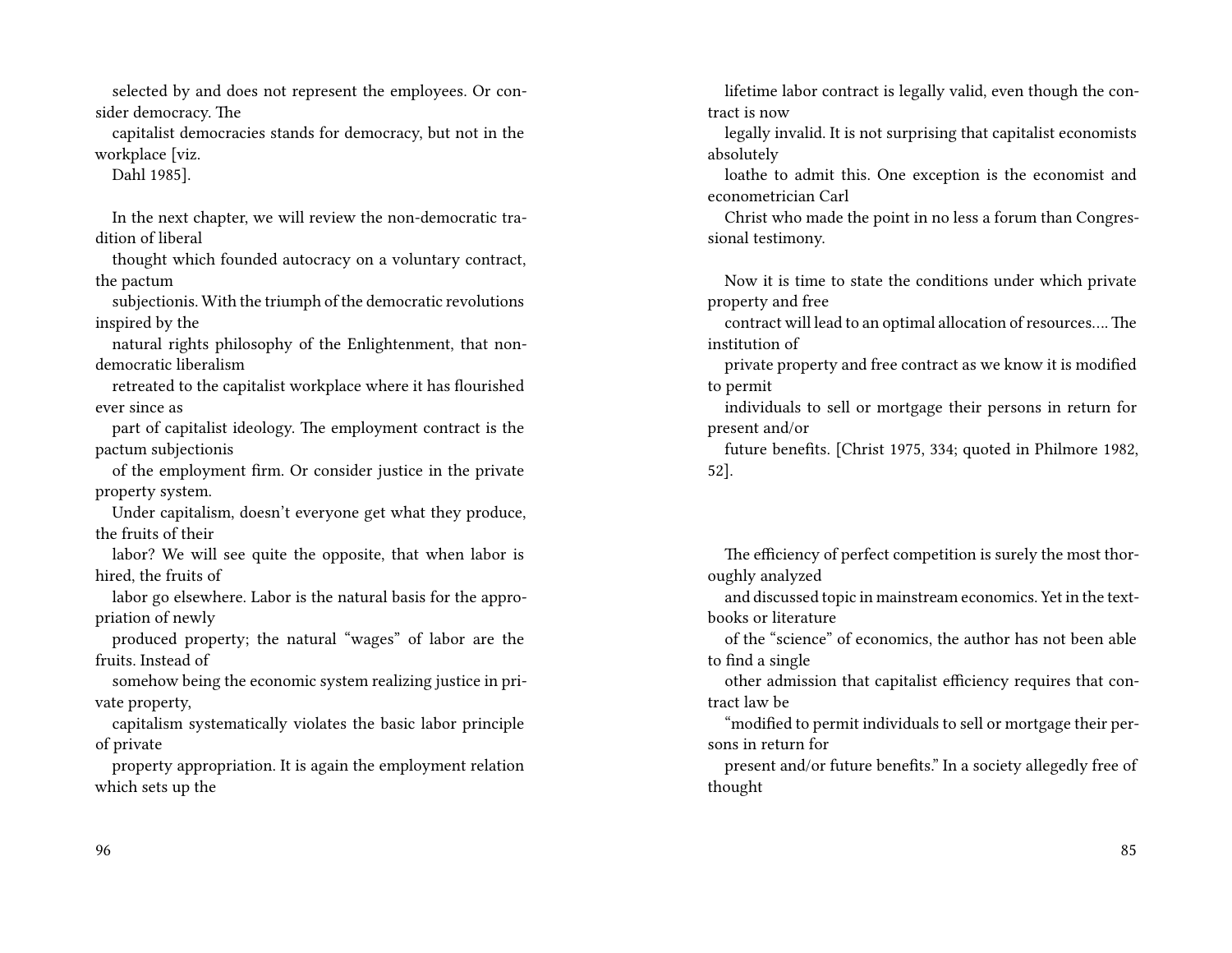control, one would expect to find at least one textbook that would mention such

a point.

The Language of the Employer-Employee Relation

This preliminary analysis of the employment relation must include consideration

of the language of employment because "words tell a story." We previously noted

that a good many people are not even aware that they live in a society based on

the renting of human beings. But before we suggest that "The Big Lie" or

ideological false consciousness may also exist on this side of the erstwhile

Iron Curtain, we should check if people at least know the traditional legal

name of the employment relation. Slaves knew they were slaves, but do employees

know their legal name? "Employer-employee" is not the traditional name; it is

newspeak which has only come into English usage within the last century.

Society seems to have "covered up" in the popular consciousness the fact that

the traditional name is "master and servant." Without special legal or

historical education, one would think "servant" refers only to domestics. But

domestic servants are only domestic servants, while all employees are servants

in the technical legal sense of the word. The master-servant language was used

justice in property, and treating people as persons rather than things. Yet the

employment relation inherently denies all these ideals in the workplace.

Slavery has been abolished both as an involuntary or as a voluntary

relationship. But instead of creating a form of enterprise where people are

treated as persons rather than things, we only have a system where workers are

rented rather than owned. The transition from workers being an owned input to

their being a hired input was certainly a moral improvement. But the

capitalism/socialism debate has paid little attention to the alternative form

of work where the human element is not "employed" at all by public or private

employers where people rent only things rather than the owners of things

renting people.

Consider equality. There is a basic equality of rights in the political sphere.

But prior to the democratic revolutions, there was a fundamental political

inequality between ruler and the ruled where the ruler governed in his own

name, and was not selected by and did not represent the ruled. Today in the

economic sphere, that same type of authority relationship exists between the

master and servant where the employer governs in his own name, and is not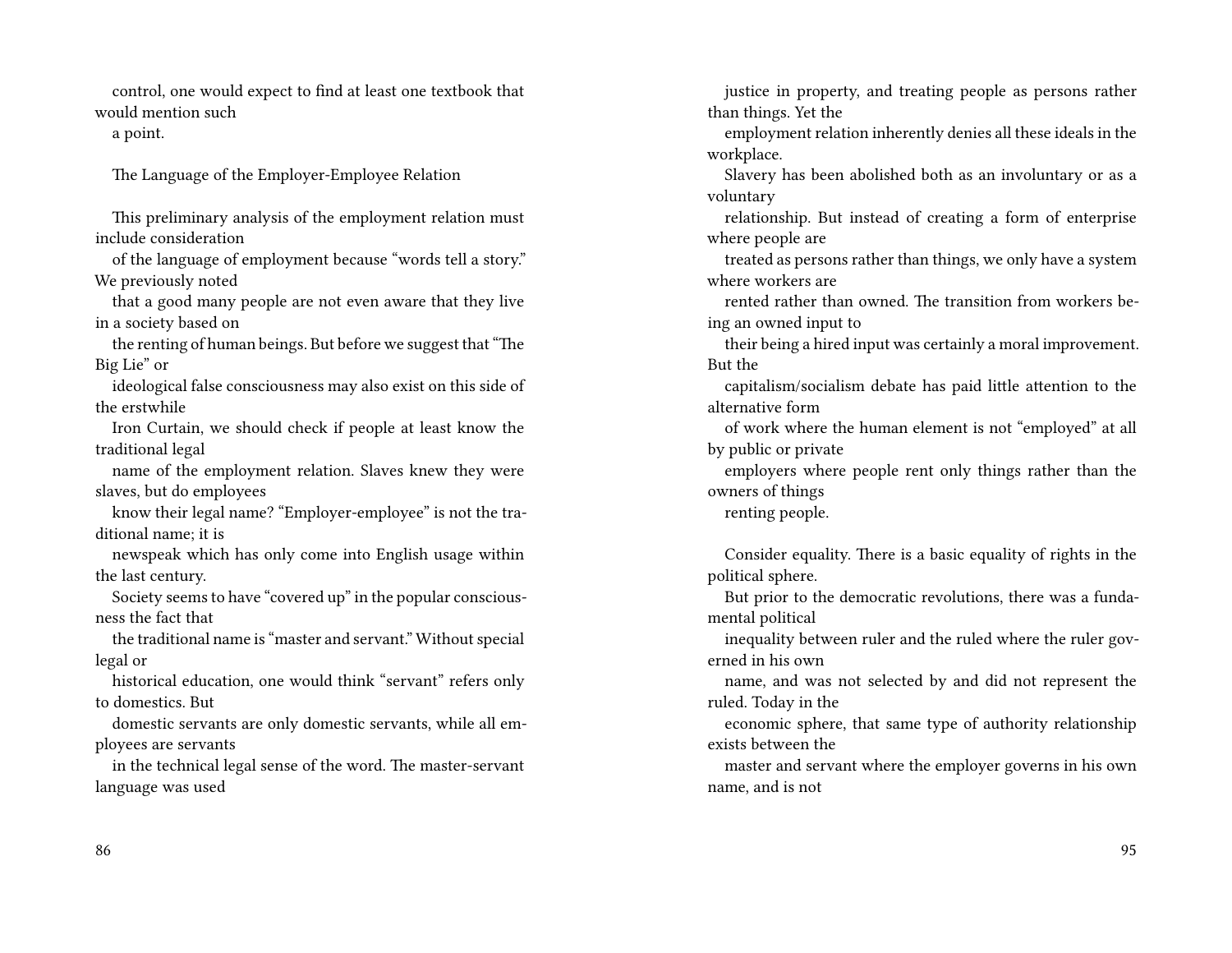to be "unemployed" is to be without work so "employment" has become the same as

work. The employment relationship is accepted as part of the furniture of the

social universe. We have even described the opposite system without the

employment relationship as "universal self-employment" [which is akin to

describing the opposite of the slavery system as universal self-ownership].

How could this happen? Part of the answer must be Marxism. Capitalism has been

able to define its distinguishing features by the contrast with Marxism. The

debate with Marxism has been focused on so many sideline issues that it gives

new meaning to the phrase "red herring." Since Marxist socialism models the

economy as one big capitalist firm, the worker has the choice of being a cog on

a private wheel or a cog on one big public wheel. It is as if slavery

apologists had been able to successfully redefine the issue as the choice

between public or private slave plantations. By diverting the debate, Marxism

has been an absolute godsend to capitalist apologetics. If Marxism did not

exist, capitalist ideology would have to invent it. The capitalism/socialism

debate has not only diverted attention away from the renting of human beings,

it has allowed capitalism to be positively identified with democracy, equality,

by the 18th century Blackstone, but in the 19th century it had acquired such

negative connotations that it had passed out of common usage. For instance,

John Stuart Mill has no standard name for employee/servants in his classic

Principles of Political Economy (1848) since the oldspeak of "servants" was

unacceptable but the newspeak of "employees" had not yet been imported from the

French. Mill referred to employees as hired "operatives," "workpeople,"

"labourers," or even "the employed." Even around the turn of this century, the

English version "employee" of the French "employ" was not fully accepted. In

1890, Webster's Unabridged Dictionarynotes:

The English form of this word, viz., employee, though perfectly conformable to

analogy, and therefore perfectly legitimate, is not sanctioned by the usage of

good writers.

The traditional language of master and servant is still used today in the area

of agency law, the law governing the relationships between principal and agent,

and any involved third parties. The relevant distinction is between a servant

(i.e., an employee) and an independent contractor. A lawyer or plumber in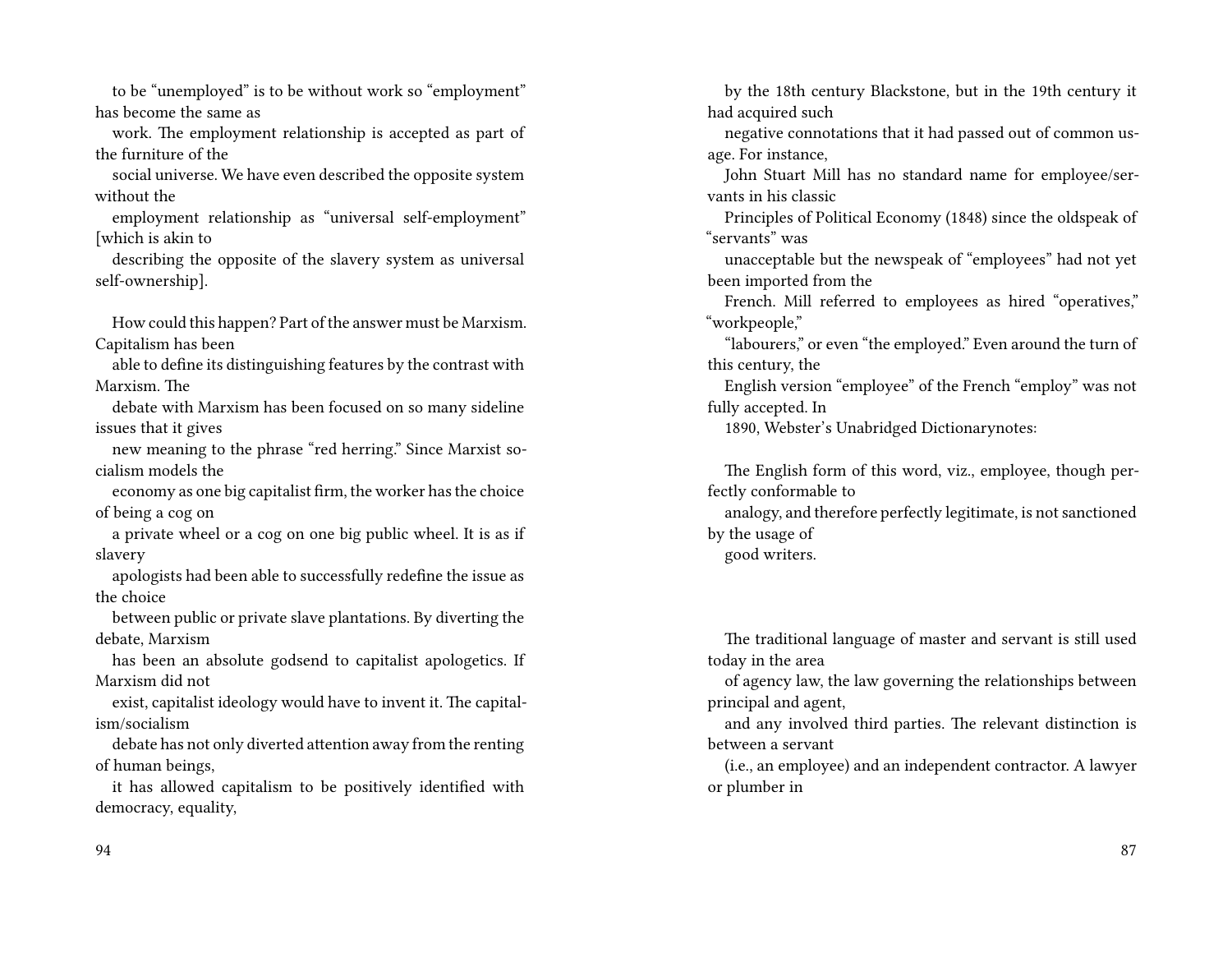independent practice is an independent contractor while a lawyer or plumber on

the staff of a corporation would be a servant or employee. The Chicago

economist, Ronald Coase, quoted from a lawbook to describe the "legal

relationship normally called that of 'master and servant' or 'employer and

employee'" [Coase 1937, 403].

The master must have the right to control the servant's work, either personally

or by another servant or agent. It is this right of control or interference, of

being entitled to tell the servant when to work (within the hours of service)

or when not to work, and what work to do and how to do it (within the terms of

such service), which is the dominant characteristic in this relation and marks

off the servant from an independent contractor, or from one employed merely to

give to his employer the fruits or results of his labor. [Batt 1967, 8; quoted

in Coase 1937, 403]

In addition to not being independent (e.g., not paying for one's inputs), the

servant is marked off from the independent contractor by the employer's control

over the execution of the work. An agent could be either a servant or an

corps. [Bloch 1975, Ê63-64]

In the course of its career, the word "servant" has denoted workers from the

slave to the modern employee as if its own ontogeny had to recapitulate the

servus-serf-servant phylogeny. Although servants are never called "slaves"

(except as hyperbole), slaves were often called "servants" in premodern times.

Even within recent decades, some dictionaries such as the 1959 Webster's New

Collegiate lists "A slave" as a second definition of "servant." At the same

time, lawbooks use "servant" as the technical legal term for the modern

employee. Thus the three word version of Labor History could be shortened to

one word, "Servant."

## Summary

Most people who work, work as employees. Yet they do not know employment is the

rental relation applied to persons and they do not know the traditional name of

the relationship. The system of social indoctrination has been so successful

that the employer-employee relation is not even perceived as something that

could be different. "To be employed" has become synonymous with "having a job,"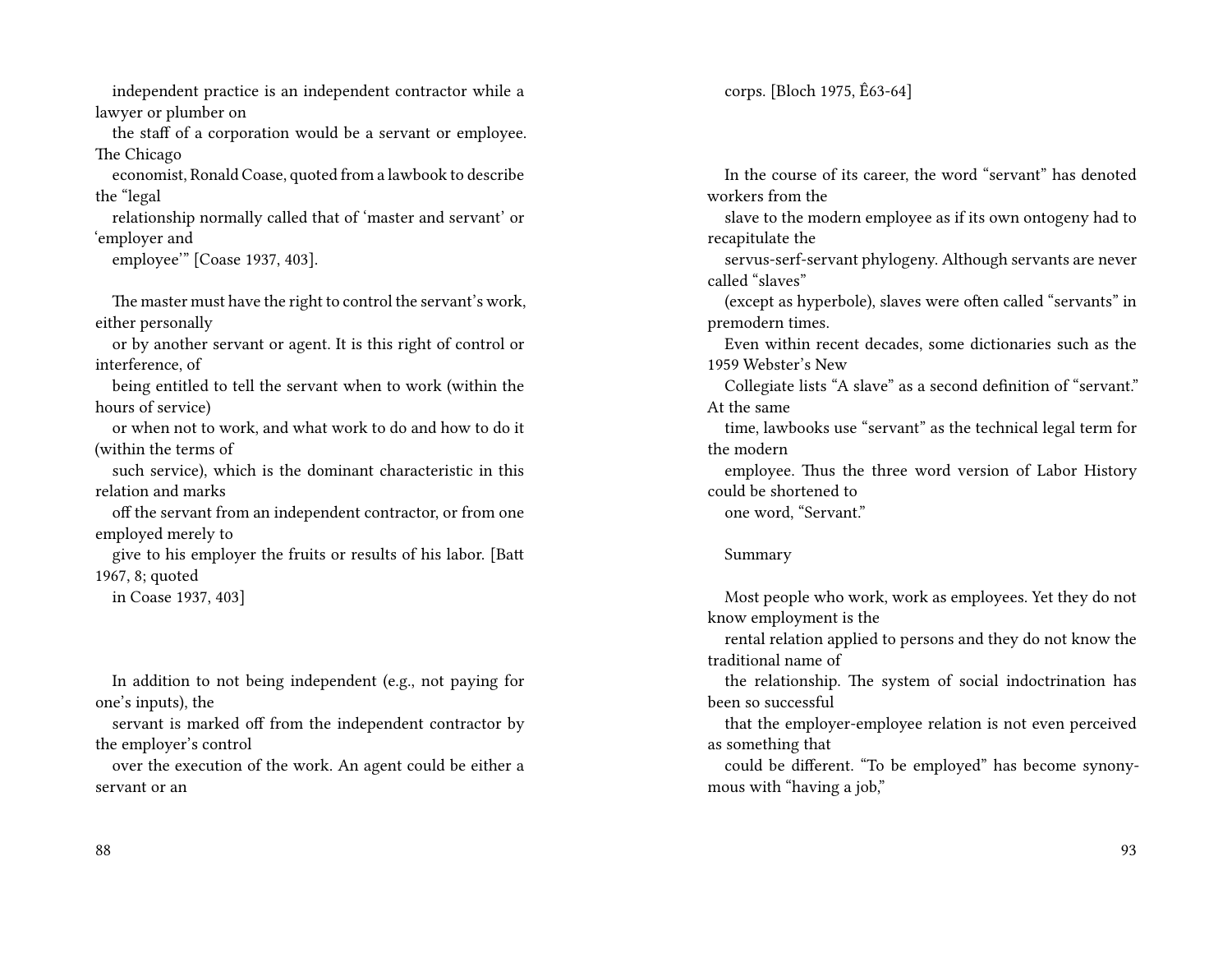version of Labor History is "Servus, Serf, Servant." During the Middle Ages in

France and Italy, there were a few slaves, often of Eastern European origin, in

addition to the multitude of serfs. The presence of the lowly slaves caused

some linguistic dissonance since "serf," "servo" and sometimes even the

original "servus" were used to refer to the serf who had a higher station. In

this case, language readjusted by renaming the actual servi as "slaves."

By the end of the thirteenth century and perhaps in imitation of the Italians,

they were called by a name that recalled the origin of many of them and that

gradually slipped from its ethnic meaning to a purely juridical one: slaves,

i.e., Slavs. [Bloch 1975, 64]

The disturbing linguistic association of "serf" and "servus" also led to

newspeak for "serf."

In order to prevent any misunderstanding and although everyday language,

unafraid of confusion with Roman law, continued to use daily the word serf,

many notaries henceforth carefully avoided servus, judged inconveniently

equivocal, and replaced it in deeds by various synonyms, notably homme de

92

independent contractor. In agency law, the distinction is quite important for

the imputation of legal liability when a third part is injured within the scope

of the agent's work. If the agent worked as a servant rather than as an

independent contractor, the injured party can also sue the master or employer

who would have a "deeper pocket" than the employee. The legal responsibility of

the employer is called "strict liability" or "vicarious liability" since the

injury to the third party was not actually the fruits of the employer's labor.

Modern labor legislation uses the newspeak of "employeremployee." The

continuing use of the traditional "masterservant" language in agency law is not

without controversy. Some writers consider the "masterservant" language to be

so archaic that it can be used as technical terminology without any undue

negative connotations. Other writers disagree.

Another interesting variation in the literature of vicarious liability relates

to the language in which the subject is discussed. Justice Holt spoke of

"masters" and "servants," which were current coin in 17th century speech. These

terms are perpetuated today in many judicial decisions, and in the Restatement

of Agency. Students should be familiar with them but should not, we think,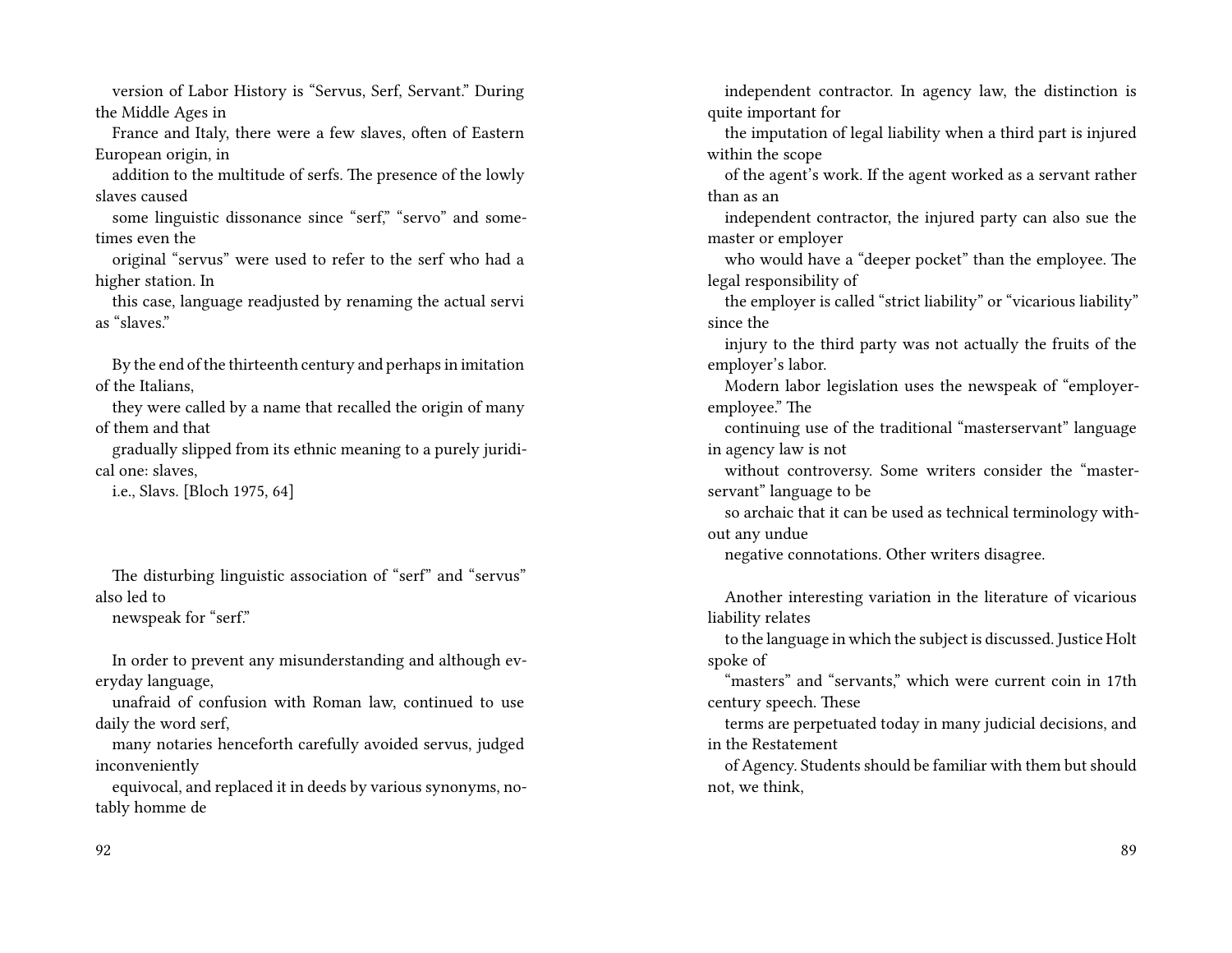acquire the habit of using them. Defenders of the Restatement contend that

these words, precisely because they are archaic, are neutral tokens of

communication. It is clear, however, that the terms are still alive enough to

be offensive to laborers and labor representatives. [Conrad, et.al. 1972, 104]

For our purposes it suffices to highlight the social adjustment mechanism

involved in the evolution from "masterservant" to "employer-employee." When the

social role of being rented acquired excessive negative connotations, society

changed the name rather than change the relationship itself. There are other

examples of proposed or actual language changes to alleviate social stress. For

instance, in the slavery debates before the Civil War, some planters were quite

willing to admit that the "master-slave" language could be objectionable so

they suggested some newspeak.

Slavery is the duty and obligation of the slave to labor for the mutual benefit

of both master and slave, under a warrant to the slave of protection, and a

comfortable subsistence, under all circumstances. The person of the slave is

not property, no matter what the fictions of the law may say; but the right to

90

his labor is property, and may be transferred like any other property, or as

the right to the services of a minor or apprentice may be transferred…. Such is

American slavery, or as Mr. Henry Hughes happily terms it, "Warranteeism."

[Elliott 1860, vii]

The "warrantor-warrantee" newspeak for "master-slave" did not take hold since

the relationship itself was soon abolished. The same social pressures are at

work today. It "sounds bad" to say that people are rented so one is supposed to

say s omething else.

Labor History: Servus, Serf, Servant

The etymology of the word "servant" is of interest. Western history has seen

three general types of economic systems: slavery in ancient times, feudalism in

the Middle Ages, and capitalism (private and public) in modern times. The

worker's role in this evolution can be traced in the evolution of his name. The

Latin word for slave "servus" evolved into the French "serf" (and Italian

"servo") under feudalism, which in turn became "servant" under capitalism. If

the three word version of Economics is "Supply and Demand," the three word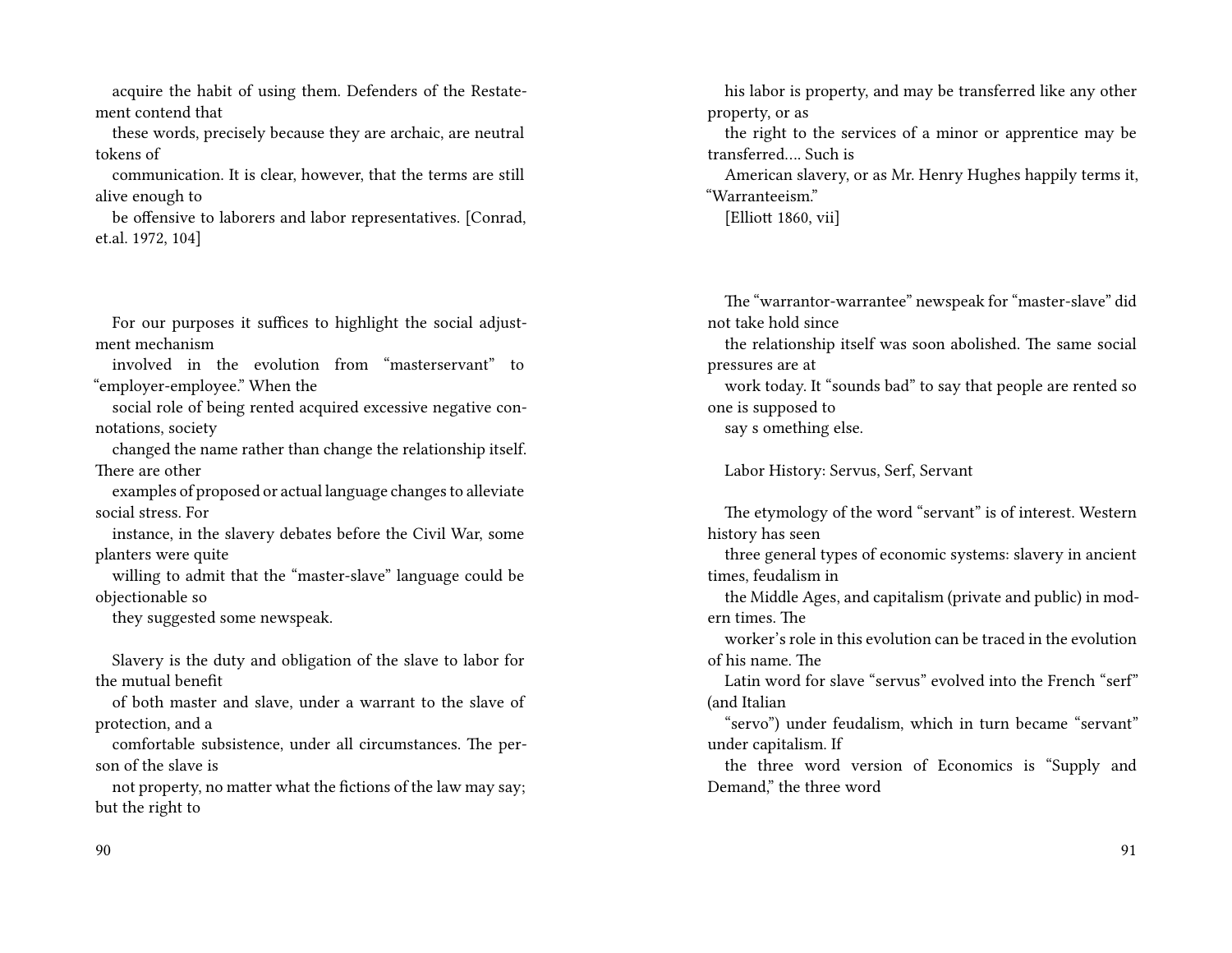The Anarchist Library Anti-Copyright



David P. Ellerman Abolish Human Rentals Support Worker Cooperatives 2015

http://www.abolishhumanrentals.org/

**theanarchistlibrary.org**

When an employee or servant commits a tort out of negligence, the employer or

master can be held liable. The controversy in the field of agency law

surrounding this "vicarious liability" of the employer affords us another

illuminating example of the peculiarities of the employeremployee

relationship. Justice Oliver Wendell Holmes Jr. outlined the usual norm of

imputing or assigning legal responsibility to the de facto responsible party—a

norm which emerges as the labor theory of property when applied to property

appropriation.

I assume that common-sense is opposed to making one man pay for another man's

wrong, unless he actually has brought the wrong to pass according to the

ordinary canons of legal responsibility,—unless, that is to say, he has induced

the immediate wrong-doer to do acts of which the wrong, or, at least, wrong,

was the natural consequence under the circumstances known to the defendant.

[1952, 101]

But in the doctrine of respondeat superior, the master may be held liable for

the negligence of a servant even if the wrongful act was not commanded by the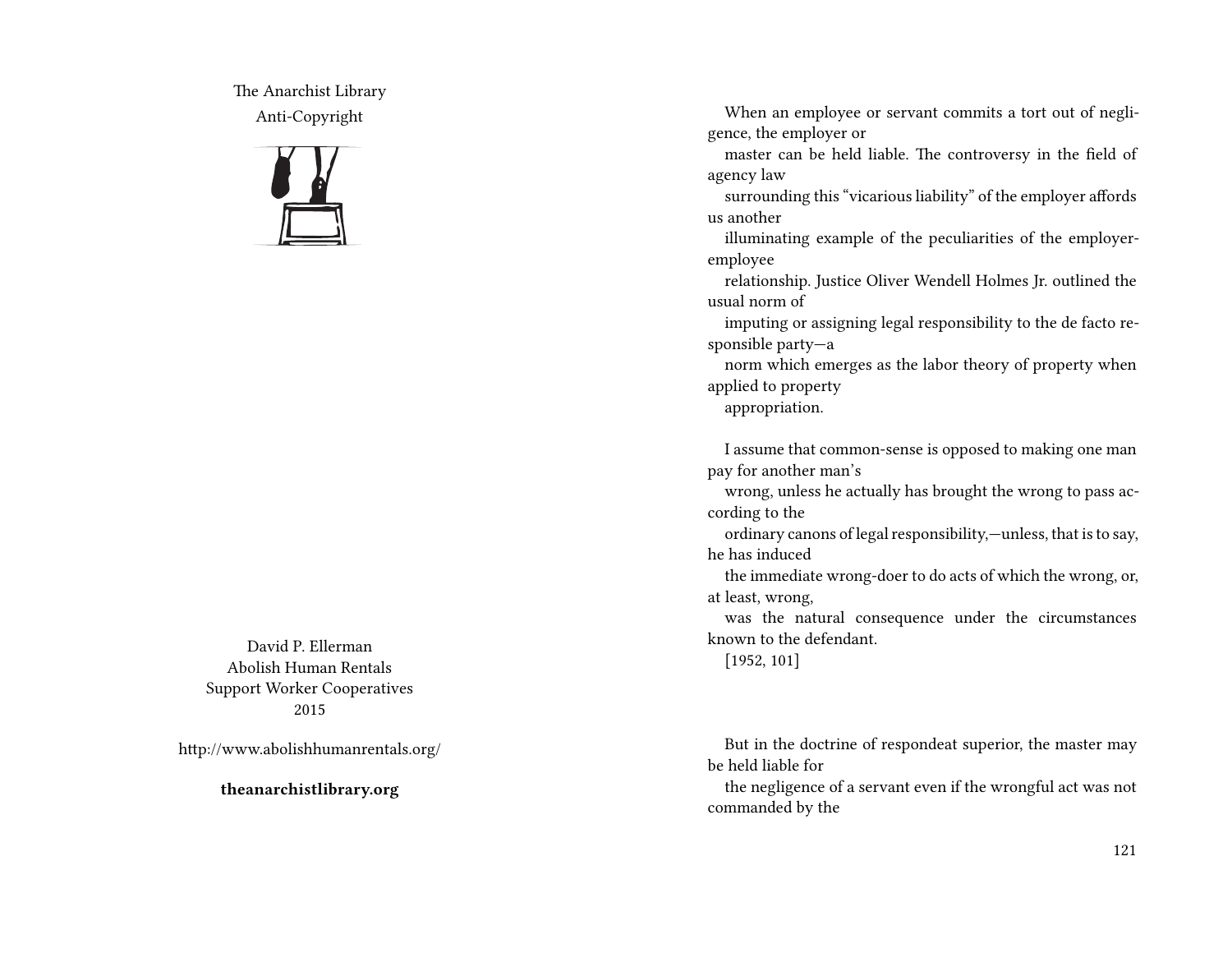master and the master exercised due caution in hiring and instructing the

servant. The servant's act is manifestly not the master's act, so the master is

not de facto responsible for the act. The assignment of legal responsibility to

the master does not follow the usual canon of legal responsibility so it is

called "vicarious liability" or "strict liability." The controversy over

vicarious liability is not as live today as in the past due to workers'

compensation insurance. But there are several points of interest both in what

is said and in what is not said by the jurists commenting on vicarious

liability. We begin by reviewing the legal responsibility of the employer and

the employee in normal lawful work. Employees bear no legal responsibility for

the positive and negative results of their actions within the scope of their

employment. The employer bears all the responsibility. Employees are "employed"

as if they were instruments which serve as "perfect conductors" transmitting

the responsibility back to the employer. When the employer is a corporation,

the natural persons who legally fill the employer's role are the members or

owners of the company, the shareholders. Absentee shareholders, particularly in

a corporation with publicly traded shares, have only a notional connection with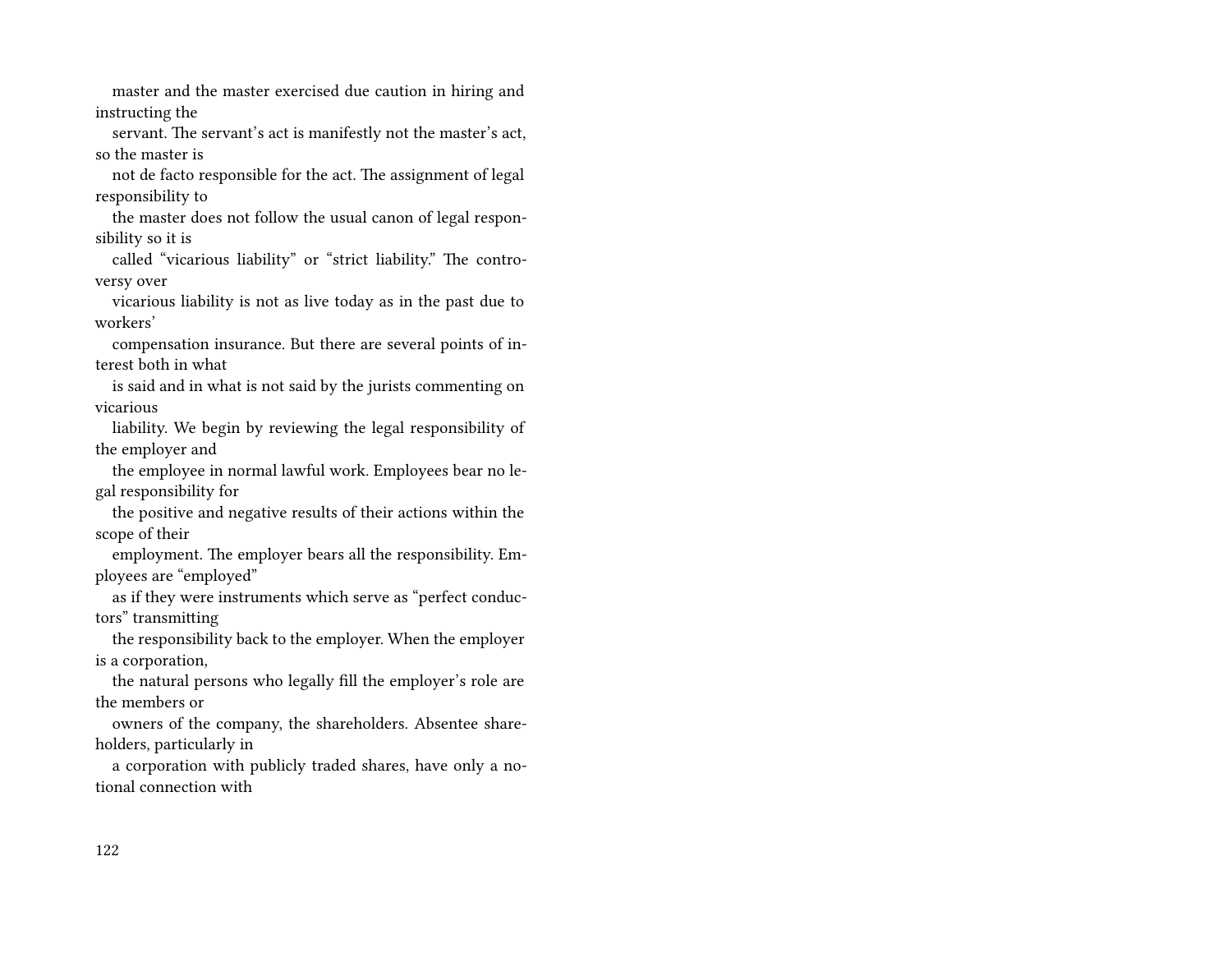the productive process in the corporation. Yet the shareholders are the final

residual claimants in the corporation; they have the ultimate legal

responsibility for the positive and negative results of the lawful actions of

the hired hands and heads of the people (managers and workers) working in the

firm. What happens when an employee commits a negligent tort? As one would

expect from the case of the criminous slave, the tortious servant emerges from

the cocoon of non-responsibility metamorphosed into a responsible human agent.

That is to say, although it is contrary to theory to allow a servant to be sued

for conduct in his capacity as such, he cannot rid himself of his

responsibility as a freeman, and may be sued as a free wrongdoer. This, of

course, is the law to-day. [Holmes 1952, 79]

An employee may be sued for a tort or civil wrong and "being an employee" is

not a defense or shield against legal responsibility for wrongful actions. The

law also allows the victim to sue the employer or master, although the

plaintiff cannot collect damages twice. If the employer is found legally

liable, then it is only liability in a "strict" legal sense since the master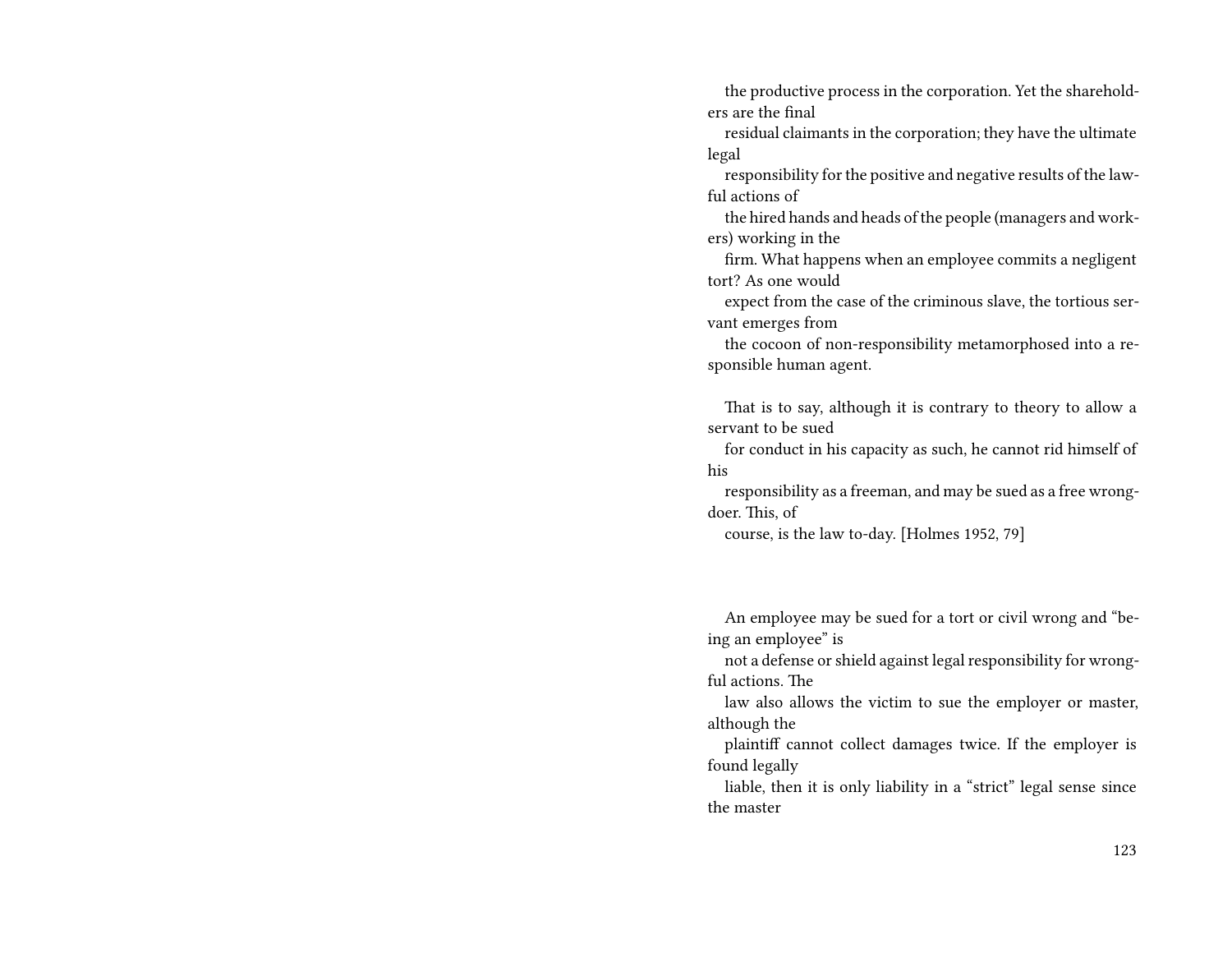was presumed not to be de facto responsible. Justice Holmes attacked strict

liability—"I therefore assume that common sense is opposed to the fundamental

theory of agency" [1952, 102]—because it violated the usual juridical principle

of assigning legal liability in accordance with de facto liability, a liability

established strongly by intentional action or weakly by negligent behavior.

Others supported vicarious liability because the employer has a "deeper pocket"

and because liability for employee negligence should be part of the costs of

modern business enterprise [e.g., "The Basis of Vicarious Liability" in Laski

1921].There has been such a focus on the employer's liability that one is apt

to forget the employee's liability.

We have noticed that students sometimes slip into the fallacious assumption

that because the employer is liable, the employee is not. This idea is wholly

false. The law of agency, which makes employers liable, does not repeal the law

of torts, which makes negligent individuals liable. [Conrad, et. al. 1972, 168]

The employee, after all, is the de facto responsible person. Perhaps the most

astonishing aspect of the vicarious liability debate is the complete failure to

124

is the treatment of the proslavery writers in the American debates. The

proslavery position is usually presented as being based on illiberal racist or

paternalistic arguments. Considerable attention is lavished on illiberal

paternalistic writers such as George Fitzhugh [See, for example, Genovese 1971;

Wish 1960; or Fitzhugh 1960] while consent-based contractual defenders of

slavery are passed over in (embarrassed?) silence.

For example, Rev. Samuel Seabury [1969 (1861)] gave a sophisticated

liberal-contractarian defense of ante-bellum slavery in the Hobbes-Pufendorf

tradition of alienable natural rights theory.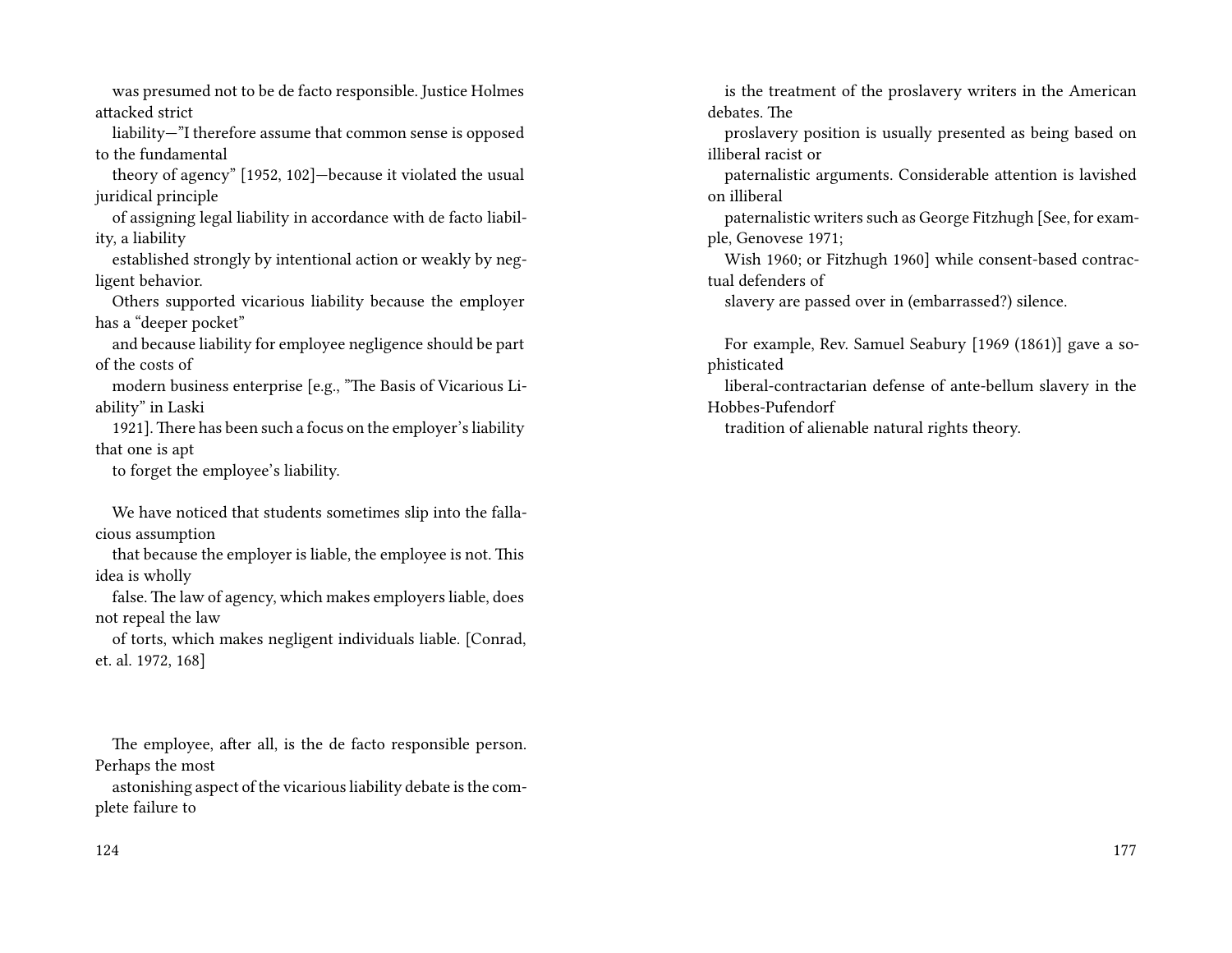Locke seemed to have justified slavery in the Carolinas by interpreting the

raids into Africa as just wars and the slaves as the captives [See Laslett

1960, notes on §24, 325-26].

William Blackstone's (1723-1780) codification of common law was quite important

in the development of English and American jurisprudence. Like Locke,

Blackstone takes a seemingly modern moral stand to rule out a slavery where "an

absolute and unlimited power is given to the master over the life and fortune

of the slave." Such a slave would be free "the instant he lands in England."

Yet, with regard to any right which the master may have lawfully acquired to

the perpetual service of John or Thomas, this will remain exactly in the same

state as before: for this is no more than the same state of subjection for

life, which every apprentice submits to for the space of seven years, or

sometimes for a longer term. [Blackstone 1959 (1765), 72, section on "Master

and Servant"]

The Debates about American Slavery

An interesting case study in the selectiveness of liberal intellectual history

176

apply the "ordinary canons of legal responsibility" to the normal employment

relation. Jurists are perturbed when legal liability is assigned to the

employers who have no de facto responsibility. But there is not a word about

the fact that the employees are jointly de facto responsible, together with a

working employer, for the results of normal lawful work, and yet the employees

have zero legal responsibility for the results of those actions. The employer

has all the legal responsibility for the positive and negative results of the

employees' actions within the scope of lawful employment. No one in the debate

notices that the employment relation seems to "repeal" the ordinary canons of

legal responsibility. No deep analysis of the sociology of knowledge is

required to fathom this blind spot in legal analysis. The basic social

institutions structure the horizons of thought. The application of the ordinary

canon of legal responsibility would reveal an inherent flaw in the employment

relation—a result clearly beyond the pale of responsible jurisprudential

analysis in an economic civilization based on that relationship.

Employees Versus Independent Contractors

Normative principles such as the ordinary canon of legal responsibility (a.k.a.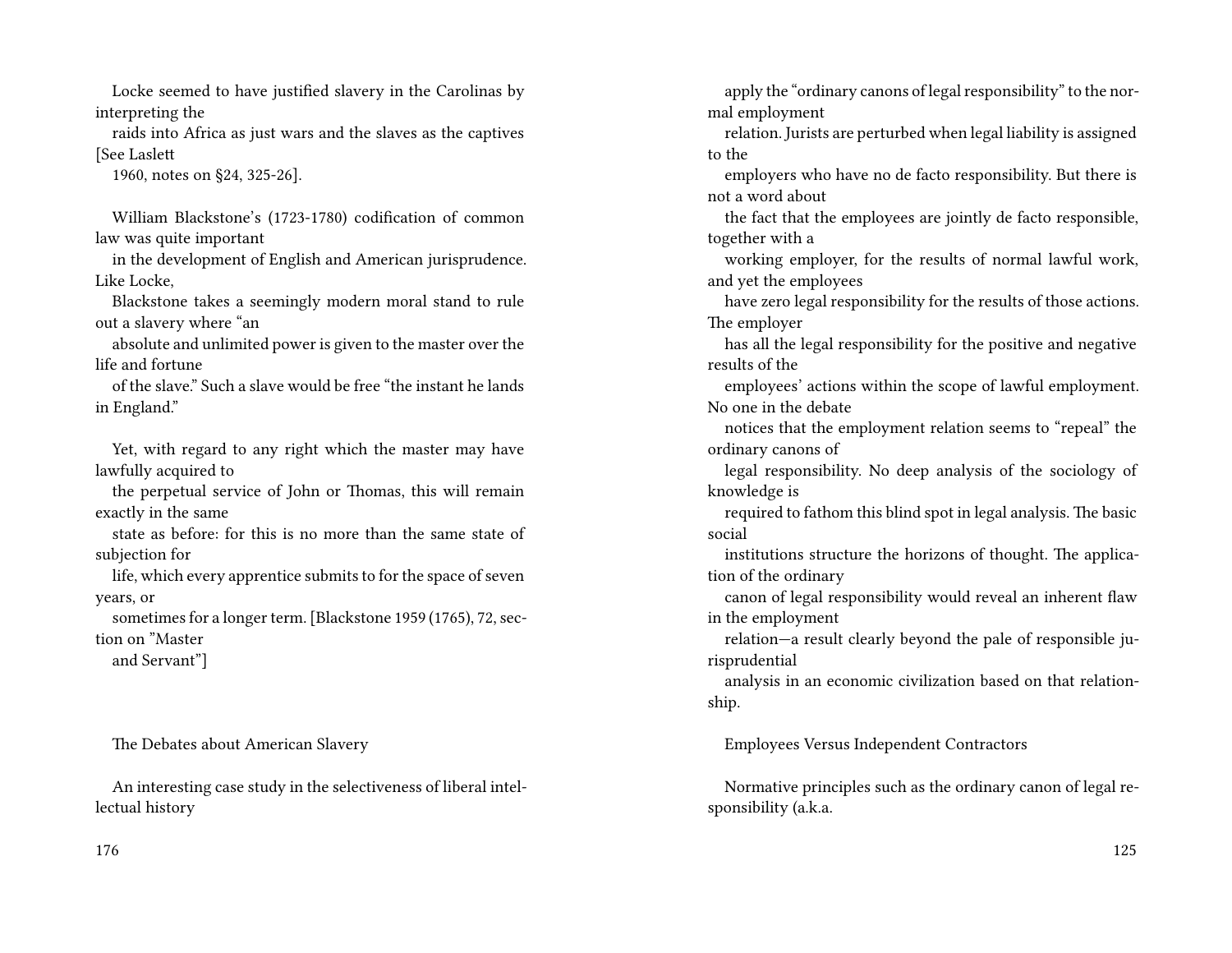the labor theory of property) and the principle of democratic self-determination all converge to attack the institution of renting human

beings, viz. the employer-employee relationship. The alternative to employment

is (individual or joint) self-employment. That is, the alternative to the

private or public enterprise employment firm is the democratic business

enterprise where working in the firm qualifies one for membership in the firm.

The smallest examples of democratic businesses are independent business-people

operating without the benefit of hired labor. If those independent operators

produce and/or sell a tangible appropriable product, there is no possibility of

considering them as employees of their customers. When one buys a pumpkin from

a farmer, there is no possibility of taking the farmer as one's employee. When

the product, however, is not a separate, tangible, and appropriable commodity,

then the possibility does arise of confusing the independent contractor with

the employee. The two legal roles are fundamentally different in theory even

though some grey-area cases can arise in practice. It will be useful to review

the distinction which is particularly important in agency law since the

customer is not vicariously liable for the negligent torts of an independent

contractor. The legal role of the independent contractor does not violate

126

For, if once Compact enter between them, and make an agreement for a limited

Power on the one side, and Obedience on the other, the State of War and Slavery

ceases, as long as the Compact endures…. I confess, we find among the Jews, as

well as other Nations, that Men did sell themselves; but, 'tis plain, this was

only to Drudgery, not to Slavery. For, it is evident, the Person sold was not

under an Absolute, Arbitrary, Despotical Power. [Second Treatise, §24]

Moreover, Locke agreed with Hobbes on the practice of enslaving the captives in

a "Just War" as a quid pro quo exchange based on the ongoing consent of the

captive.

Indeed having, by his fault, forfeited his own Life, by some Act that deserves

Death; he, to whom he has forfeited it, may (when he has him in his Power)

delay to take it, and make use of him to his own Service, and he does him no

injury by it. For, whenever he finds the hardship of his Slavery out-weigh the

value of his Life, 'tis in his Power, by resisting the Will of his Master, to

draw on himself the Death he desires. [Second Treatise, §23]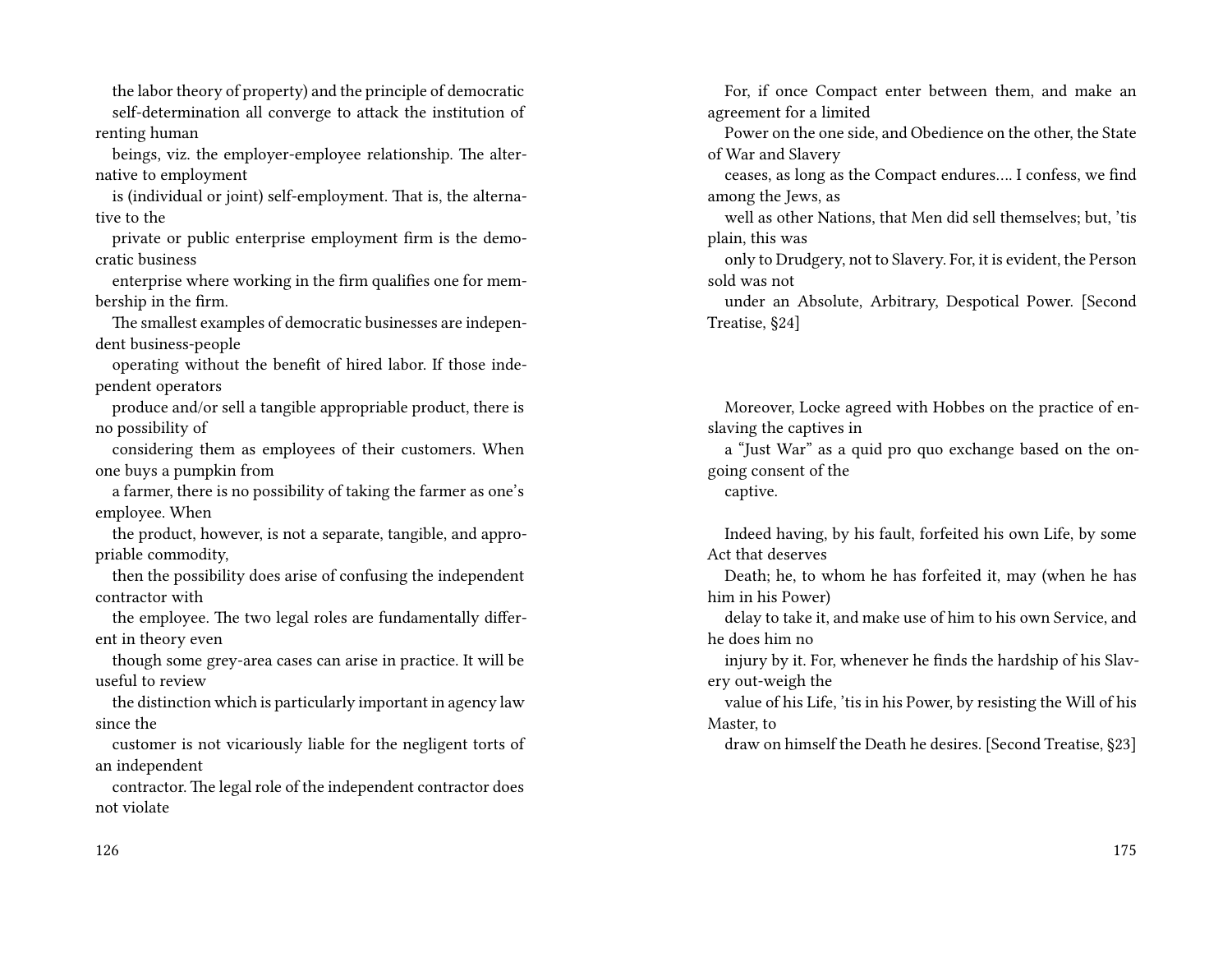Master is obliged to allow perpetual Maintenance, and all Necessaries for this

Life; it being his Duty on the other hand to give his constant Labour in all

Services whereto his Master shall command him, and whatsoever he shall gain

thereby, he is to deliver to him. [Pufendorf 2003 (1673), 185]

John Locke's Two Treatises of Government (1690) is a classic of liberal

thought. Locke gave a ringing condemnation of a contract which gave the master

the power of life or death over the slave.

For a Man, not having the Power of his own Life, cannot, by Compact or his own

Consent, enslave himself to any one, nor put himself under the Absolute,

Arbitrary Power of another, to take away his Life, when he pleases. [Second

Treatise, §23]

Locke is ruling out a voluntary version of the old Roman slavery where the

master could take the life of the slave with impunity. But once the contract

was put on a more civilized footing, Locke saw no problem and nicely renamed it

"drudgery."

democratic principles or the labor theory of property. The independent

contractor self-governs his or her work. Indeed, the "control test" (testing

non-self-government) is one of the most important legal tests used to

distinguish employees from independent contractors. Ronald Coase quotes from a

legal reference book in his classic article on the nature of the (employment)

firm.

The master must have the right to control the servant's work, either personally

or by another servant or agent. It is this right of control or interference, of

being entitled to tell the servant when to work (within the hours of service)

and when not to work, and what work to do and how to do it (within the terms of

such service) which is the dominant characteristic in this relation and marks

off the servant from an independent contractor, or from one employed merely to

give to his employer the fruits of his labour. In the latter case, the

contractor or performer is not under the employer's control in doing the work

or effecting the service; he has to shape and manage his work so as to give the

result he has contracted to effect. [Batt 1929, 6]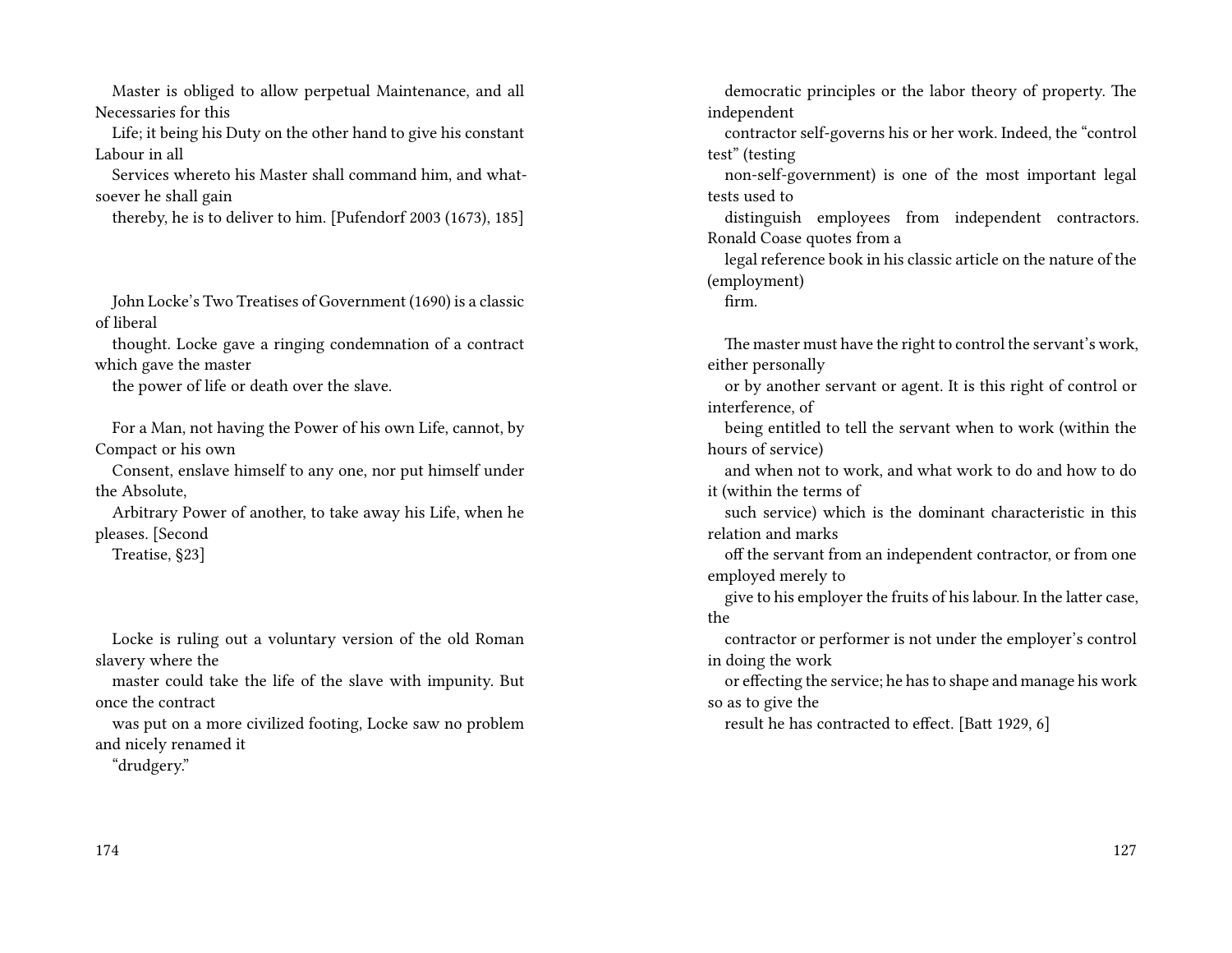The individual independent contractor is self-managing so that legal role does

not violate the principle of democratic self-determination. The independent

contractor does not alienate or transfer control over his or her actions. The

employee sells his capacity to work during a certain time period, or, in

Marxian terms, his labor power; the employer controls the execution of the

services. An independent contractor is not rented by the customer; only a

certain service or effect is sold. This is particularly confusing because the

word "hired" is sometimes applied to independent contractors as well as to

employees. When someone "hires" a lawyer in independent practice, that lawyer

is an independent contractor. If a corporation hires a lawyer onto its legal

staff, that lawyer is an employee of the corporation. The independence of the

role of independent contractors means that they legally appropriate the

positive and negative fruits of their labor. They appropriate and sell the

positive fruits, typically an intangible service or effect (e.g., repairing a

faucet or painting a house). They also directly bear their costs (appropriate

the negative fruits of their labor) even though the costs are passed on to the

customers as part of the price of the product. For instance, an independent

Hobbes, for example, clearly saw a "covenant" in this ancient practice of

enslaving prisoners of war.

And this dominion is then acquired to the victor when the vanquished, to avoid

the present stroke of death, covenants either in express words or by other

sufficient signs of the will that, so long as his life and the liberty of his

body is allowed him, the victor shall have the use thereof at his pleasure. …

It is not, therefore, the victory that gives the right of dominion over the

vanquished but his own covenant. [Hobbes 1958 (1651), Bk. II, chapter 20]

Thus all of the three legal means of becoming a slave in Roman law had explicit

or implicit contractual interpretations.

In addition to giving a contractual interpretation to the slavery of a child

born of a slave mother, Pufendorf noted that an explicit slavery contract was a

lifetime version of the master-servant contract (employment contract in modern

terms) where a servant could be hired or rented for a certain time and would

receive wages.

But to such a Servant as voluntarily offers himself to perpetual Servitude, the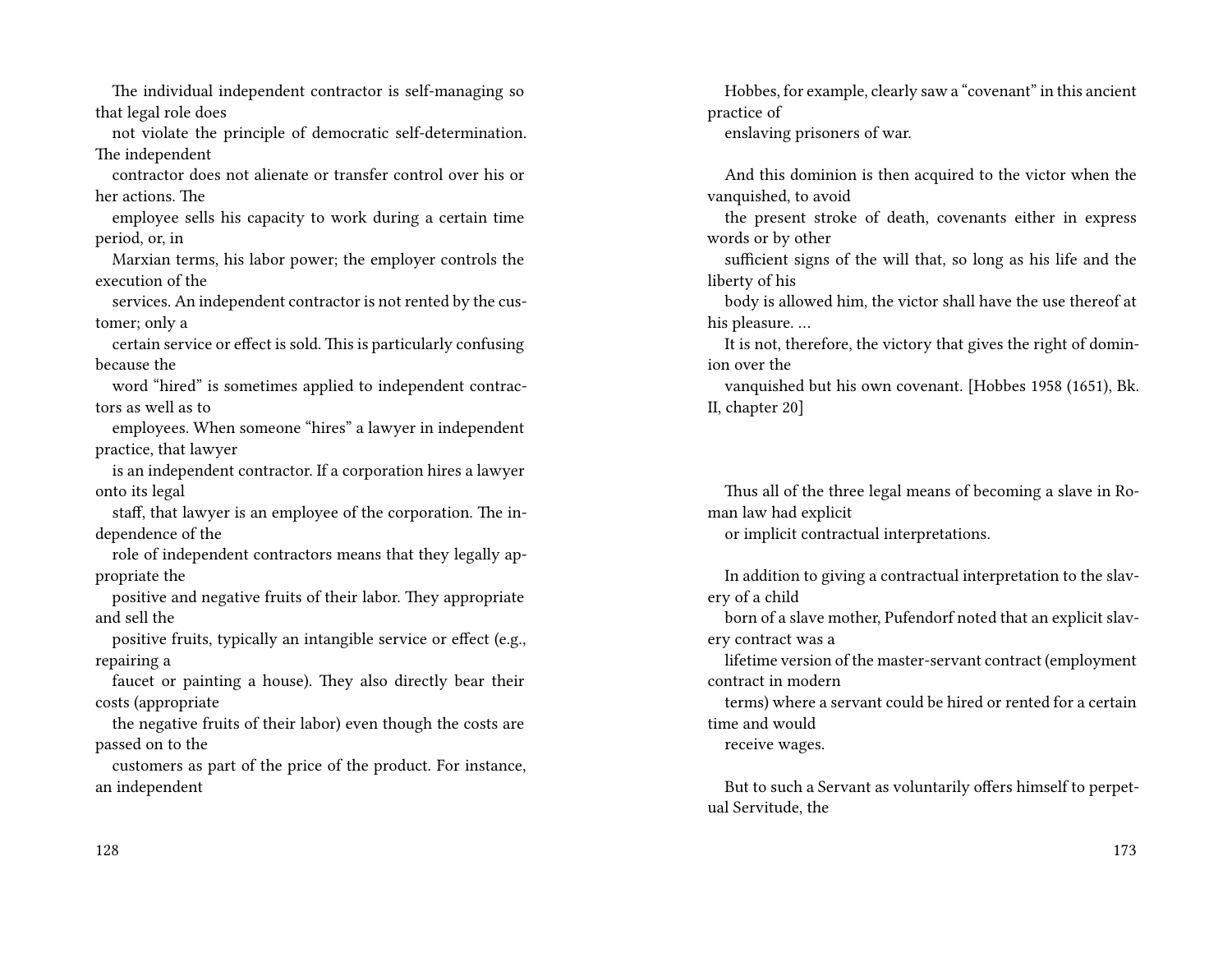In addition to the third means of outright contractual slavery, the other two

means were also seen as having aspects of contract. A person born of a slave

mother and raised using the master's food, clothing, and shelter was considered

as being in a perpetual servitude contract to trade a lifetime of labor for

those past and future provisions. In the natural rights tradition, Samuel

Pufendorf (1632-94) explicitly gave that contractual interpretation.

Whereas, therefore, the Master afforded such Infant Nourishment, long before

his Service could be of any Use to him; and whereas all the following Services

of his Life could not much exceed the Value of his Maintenance, he is not to

leave his Master's Service without his Consent. But 'tis manifest, That since

these Bondmen came into a State of Servitude not by any Fault of their own,

there can be no Pretence that they should be otherwise dealt withal, than as if

they were in the Condition of perpetual hired Servants. [Pufendorf 2003 (1673),

186-7]

Manumission was an early repayment or cancellation of that debt. And Thomas

house painter might present the home owner with a bill itemizing so many hours

of labor and so many gallons of paint. But the homeowner has not purchased the

painter's labor as an employer; the painter has simply itemized the labor and

paint to "justify" the price of the entire paint job.

The Identity Fiction

The case of the tortious servant also gives us the occasion to examine some of

the legal fictions surrounding the employer-employee relationship. We saw in

the case of slavery how jurists could be quite explicit in describing the slave

as having the legal role of a thing (for lawful activities). Such candor is the

exception. There are more subtle ways to legally treat a person as a

non-person. One legal strategy to deny an individual's legal personality is to

"identify" the individual with another person. The baronfeme relationship

established by the coverture marriage contract exemplified the identity fiction

in past domestic law. A female was to pass from the cover of her father to the

cover of her husband; always a "feme covert" instead of the anomalous "feme

sole." The identity fiction for the baron-feme relation was that "the husband

and wife are one person in law" with the implicit or explicit rider, "and that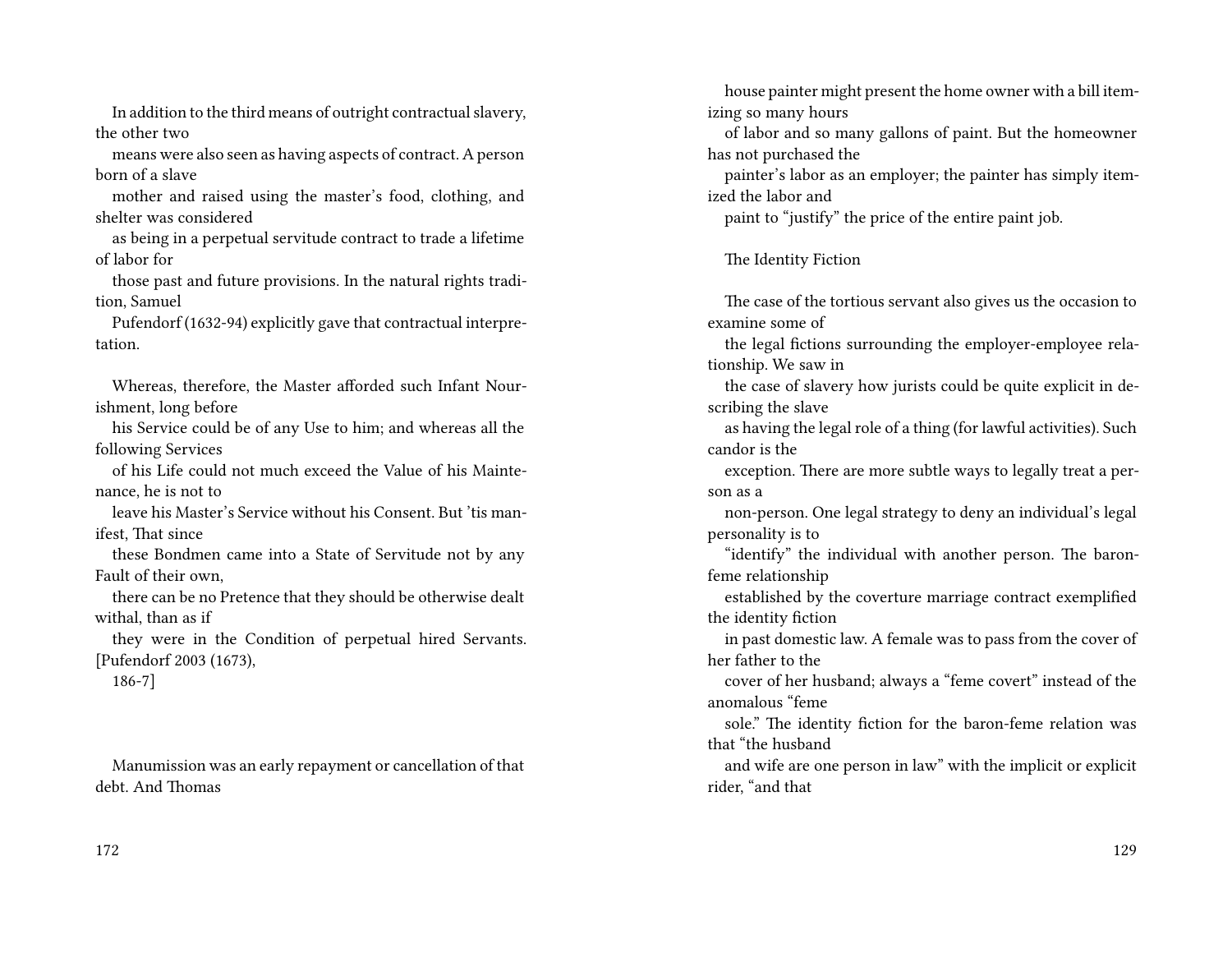one person is the husband." A wife could own property and make contracts, but

only in the name of her husband. For the employment relation, the identity

fiction states that "the master and servant are considered as one person" or

"the act of the servant is the act of the master."

The identity fiction expresses an older mode of legal thought about the

employment relation; it is not needed to understand or explain the employment

relation in modern terms. But it does catch the sense of the employee's

instrumentality. Within the scope of lawful employment, an employee does not

have the legal role of a responsible person. The employer has all the legal

responsibility for the results of the acts of the employees so "the acts of the

servants are the acts of the master." A variation on the identity fiction is

given by the phrase: Qui facit per alium facit per se (that which is done

through another is done oneself). This also captures the instrumental role of

the employee. The employer "acts through" the employees. For the sake of legal

clarity, it is unfortunate that the identity fiction is also applied to

situations where no fiction is appropriate and it is quite unnecessary. The

master-servant relation is usually defined to be a subset of the principal

Intellectual history of the voluntary slavery contract

The Old Testament of the Bible is a convenient starting point. The Old

Testament law was that, after six years of service, any Hebrew slave was to be

set free in the seventh year, the year of the Jubilee.

But if he says to you, "I will not go out from you," because he loves you and

your household, since he fares well with you, then you shall take an awl, and

thrust it through his ear into the door, and he shall be your bondman for ever.

[See Deut. 15:16-17; also Exodus 21:5-6.]

Much of Western jurisprudence was developed out of Roman law. In the Institutes

of Justinian, Roman law provided three legal ways to become a slave.

Slaves either are born or become so. They are born so when their mother is a

slave; they become so either by the law of nations, that is, by captivity, or

by the civil law, as when a free person, above the age of twenty, suffers

himself to be sold, that he may share the price given for him. [Institutes Lib.

I, Tit. III, 4]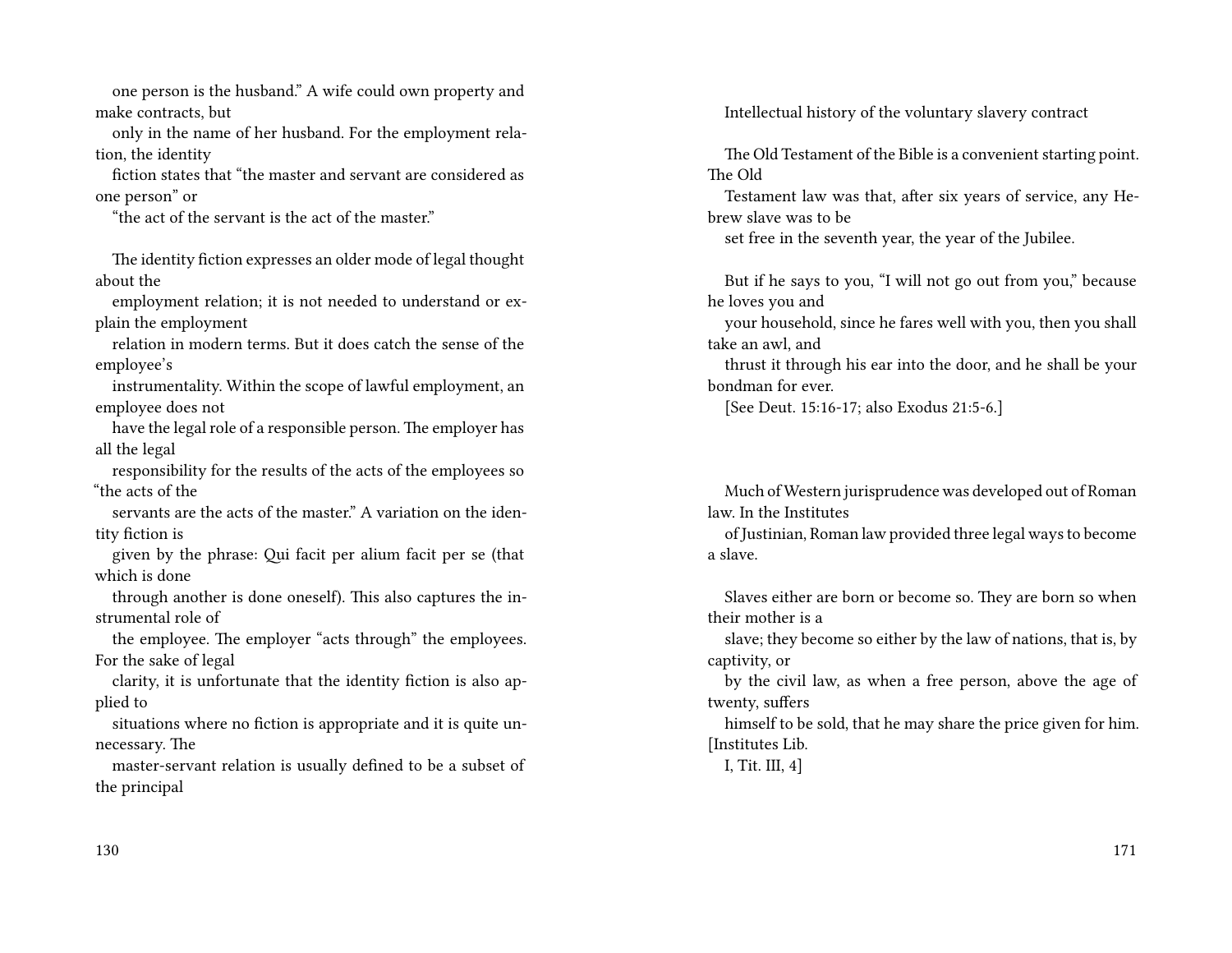"Involuntariness" is the usual answer.

## David Ellerman

Indeed, classical liberalism takes the most basic framing of a social question

as: "consent or coercion?" In this view, democracy is characterized as

government "with the consent of the governed" so slavery and non-democratic

government were both condemned for the lack of consent.

This common condemnation of slavery on the basis of involuntariness has caused

a large amount of intellectual history to just go "down the memory hole." Those

who routinely condemn involuntary slavery have either forgotten or never knew

that from Antiquity down almost to the present there have always been those

pro-slavery writers who: (1) presented a defense of slavery based on consent or

contract, and (2) interpreted much of historical slavery as being based on

implicit or explicit contracts.

My focus here is not on (2), the empirical question of whether or not any

historical slavery could be interpreted as being voluntary, but (1), the fact

of intellectual history that so many classical authorities defended slavery if

based on consent.

170

agent relation (hence the name "agency law") so that a bluecollar production

worker is technically an "agent." But an independent contractor, such as a

lawyer in private practice, can also be an agent. When a lawyer acts as a

properly authorized agent to negotiate a contract, the principal is also said

to "act through" the agent. A principal, however, "acts through" an independent

lawyer in quite a different sense than an employer acts through, say, a

production worker. The lawyer conveys information and can perform symbolic

legal acts (e.g., signing a contract) for the principal. The direct physical

act of an independent contractor would, however, never count as the direct

physical act of the principal. As Justice Holmes observed, "the precise point

of the fiction is that the direct act of one is treated as if it were the

direct act of another" [1952, 111-112]. Therefore the identification fiction is

not required to account for the relationship between a principal and an

independent contractor as agent—even though sloppy habits of legal thought

might apply identification language to that case. The identity fiction only has

a role when the legal personality of an individual (e.g., an employee or a feme

covert) is "subsumed" under the legal personality of an alien legal party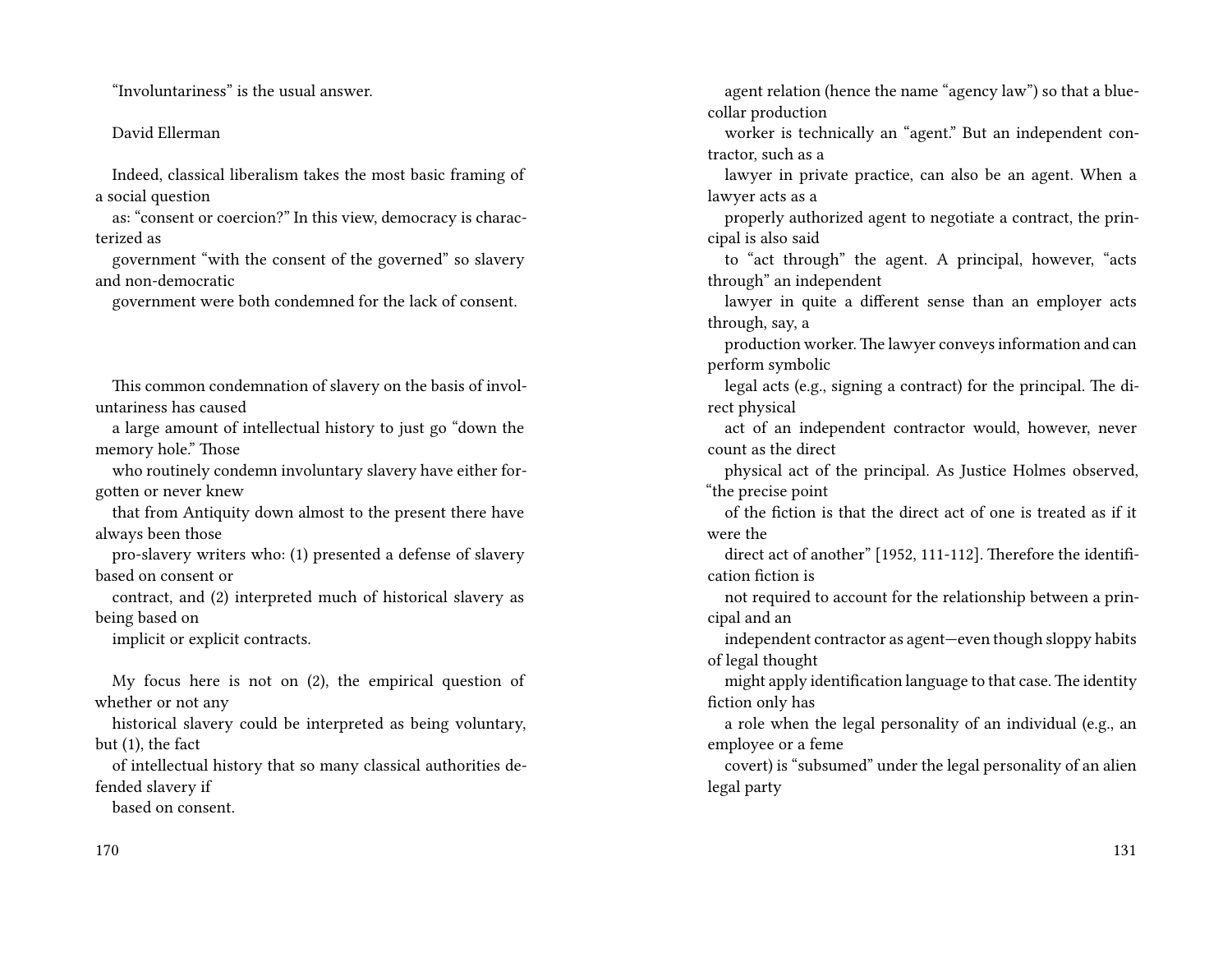("alien" in the sense that the individual is not included in the legal party).

What is the alternative to the employment contract or to any other contract to

alienate and transfer control over certain of one's activities such as the

now-abolished self-enslavement contract or the coverture marriage contract? The

alternative is membership—so the individual is not alien to the redefined

broader legal party. For instance, the alternative to coverture is marriage as

a type of domestic partnership. Each spouse is an equal partner and can make

contracts for the partnership. The alternative to the employment contract is

the democratic firm (also a type of generic "partnership") where work gives

membership. In a democratic firm, there is identification without fiction; the

worker/member is a part of the firm.

The case of the tortious servant has given us the opportunity to make a number

of points. It allowed us to introduce the distinction between employees and

independent contractors. It also showed how the identity fiction was used in

the legal conceptualization of relationships which depersonalized certain

individuals by identifying them with another individual or an alien legal party

(of which they are not a part). Historical examples include the master-slave,

132

argued against W being permitted to sell his or her vote to B so that it became

B's vote. There was no inalienability critique of W casting W's vote as B says.

That may indicate what Hutcheson called a "weak mind" but it would not pretend

to alienate the de facto inalienable capacity for decisionmaking. Would the

abolition of the employment contract impair workers' freedom? Workers would not

be prevented from performing the same (non-institutionally described) voluntary

acts as before, namely deciding to do what B says. But criminals are today

denied the "contractual freedom" to voluntarily contract into the legal role of

an instrument, the de jure role of a non-decision-making non-responsible tool

employed by the employer. With the abolition of the employment contract, that

"contractual freedom" would also be denied to all de facto responsible

decision-making persons.

Slavery

Why was Slavery Wrong? Involuntariness or Treating Persons as Things?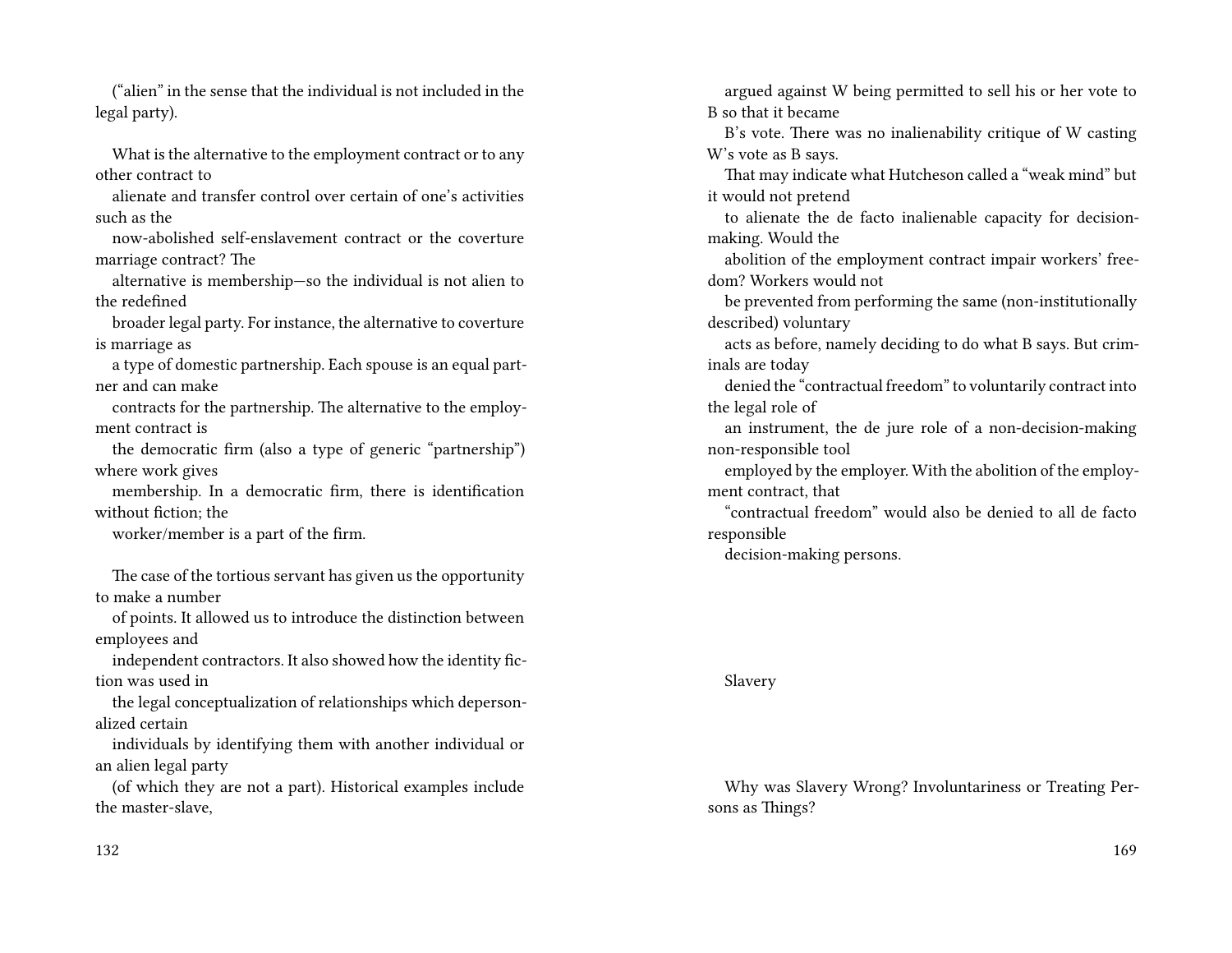its own. In terms of the legal transfers between W and B, the employment

contract transfers the use-rights over W's time, the direct control rights over

W's services, to the employer B. It is a transfer, not a delegation, of

decision-making authority. But the factual transfers cannot match that legal

transfer. Short of some part-time robot concoction, W remains the de facto

decision-maker over W's actions. All W can do is to voluntarily co-operate with

B by deciding to do as B says. The facts cannot be changed to eliminate the

mismatch (science fiction aside); human decision-making capacity is not de

facto transferable. The legal contract should be rewritten in a non-fraudulent

form to fit the facts. The legal relationship between W and B is then one of

delegation, not an alienation or transfer of decision-making capacity. W and

all of W's colleagues in the work process (including B) are the

decision-makers; B acts as their delegate or representative. B's decision

initiatives are taken in the name of the whole group, in the name of the

governed. When the workers decide to do X because the boss B says to do X, that

would legally as well as factually be their decision–even when X is not a

crime. Similar remarks apply to vote selling. The inalienability critique

baron-feme, and employer-employee relationships. The overall theme of this

chapter is inalienability. The employee contracts into a legal role where some

other alien party has all the legal responsibility for the results of the

employee's lawful actions. The ordinary canon of assigning legal responsibility

in accordance with de facto responsibility is violated. But when the employee

commits an unlawful act such as a tort or civil wrong, the law sees no point to

insulating the employee from that responsibility. The employee is said to have

stepped outside the employee's role. Then the usual legal canon applies and the

employee may be sued for the tort. In de facto terms, the employee is, if

anything, more responsible for the fruits of the perfectly deliberate and

intentional actions of lawful work than for an unintentional but negligent

tort. That capacity for de facto responsibility is in fact inalienable. The law

pretends it has been alienated. The law pretends the act of the servant is the

act of the master so long as the pretense is not abused by unlawful actions.

The Case of the Criminous Employee

The unique property of labor, namely responsible agency, is not factually

transferable. The case of the criminous employee is another parable or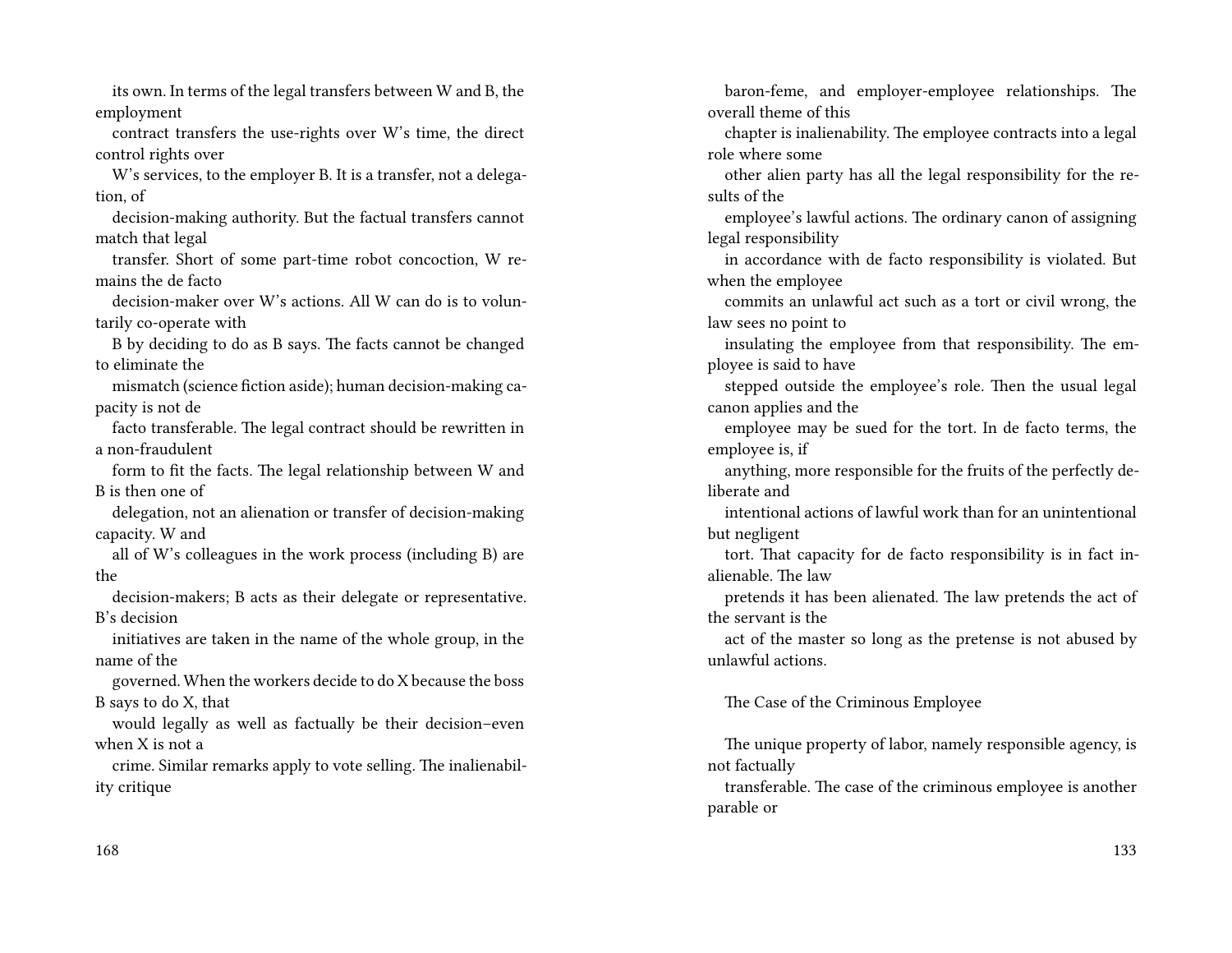"intuition pump" which illustrates that key idea in the theory of

inalienability. Suppose that an entrepreneur hired an employee for general

services (no intimations of criminal intent). The entrepreneur similarly hired

a van, and the owner of the van was not otherwise involved in the

entrepreneur's activities. Eventually the entrepreneur decided to use the

factor services he had purchased (man-hours and vanhours) to rob a bank. After

being caught, the entrepreneur and the employee were charged with the crime. In

court, the worker argued that he was just as innocent as the van owner. Both

had sold the services of factors they owned to the entrepreneur. "Labor Service

is a Commodity" [Alchian and Allen 1969, 469], as one can learn from economics

texts. The use the entrepreneur makes of these commodities is "his own

business." The judge would, no doubt, be unmoved by these arguments. The judge

would point out it was plausible that the van owner was not responsible. He had

given up and transferred the use of his van to the entrepreneur, so unless the

van owner was otherwise personally involved, his absentee ownership of the

factor would not give him any responsibility for the results of the enterprise.

Absentee ownership of a factor is not a source of responsibility (a point which

"discovery" of the fraud thus requires extensive analysis together with heavy

use of intuition pumps like the case of the criminious employee to see that

labor is not de facto transferable after all. And any responsible scholar and

respected businessperson–being embedded in the institutions of the employment

system–has every incentive not to make that discovery.

Voluntarily Following Orders

The analysis has emphasized the property structure of production, but the same

remarks can be applied, mutatis mutandis, to the parallel governance structure

of production. In the employment relation, the worker W decides to do X because

the employer or boss B says to do X. Here again, the problem does not lie in

the factual reality of W choosing to do what B says; the problem lies in the

legal overlay. In the employment relation, the reality, namely a rather

one-sided form of voluntary co-operation between autonomous decision-making

individuals, is legally interpreted as B "employing" W with B as the sole

decision maker. B is the "head," W is the "hand." The head makes the decision

and then employs the hand to carry out the decision. The hired hand is the

conductor of B's intentions, the instrument of B's will; it has no "head" of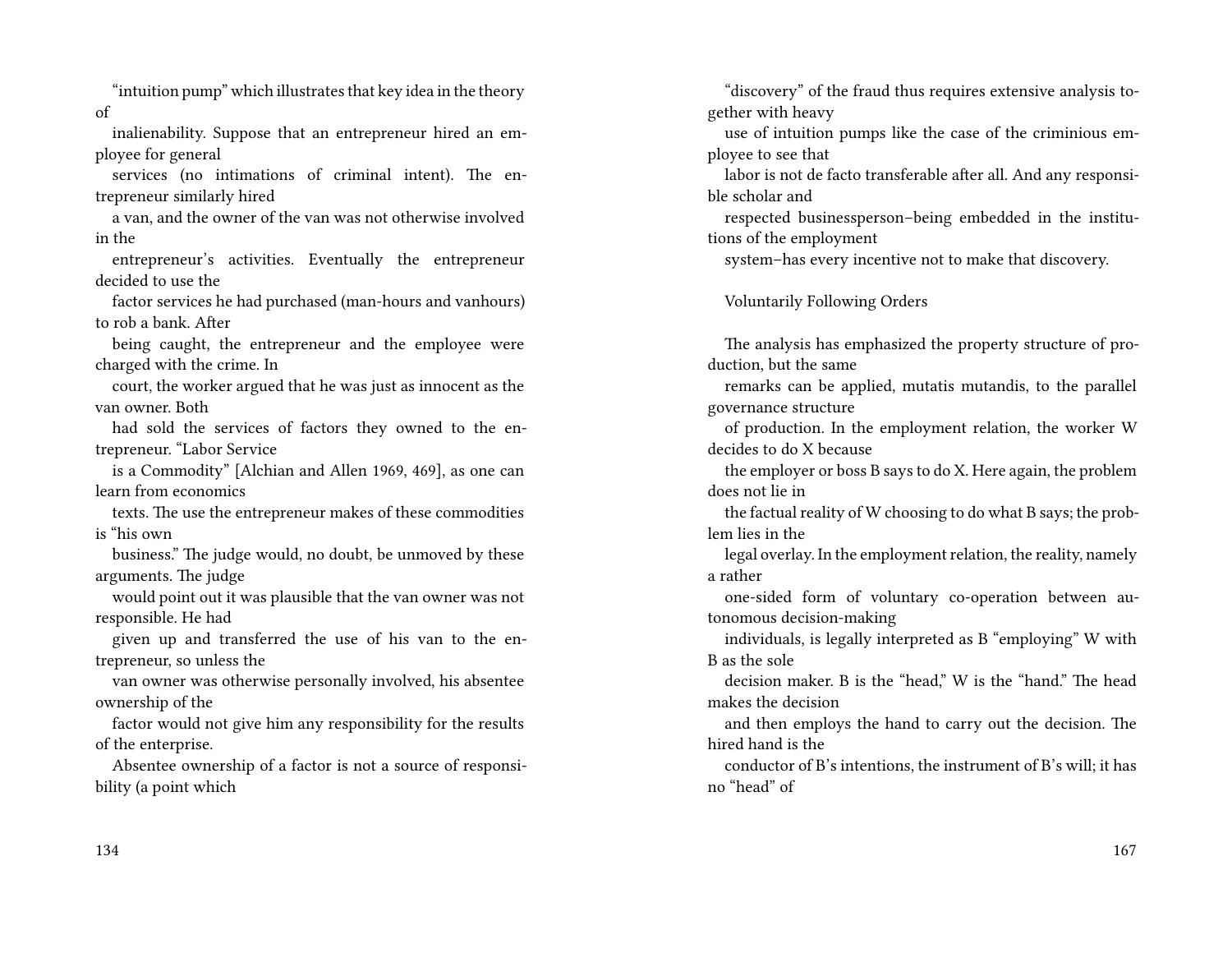Labor to Capital. And that, in effect, is what the fraudulent employment

contract induces Labor to do in conventional production. In a democratic firm,

if the workers want to knowingly donate their profits to Capital or any worthy

cause, they are free to do so. These points serve to mark the non-consequentialist nature of the de facto inalienability critique of the

employment contract. With a different legal overlay, the same de facto

transfers could knowingly and voluntarily take place without involving any

fraud. This also serves to emphasize that there is no inherent conflict between

the de facto inalienability argument and allocative efficiency or Pareto

optimality (applied to non-institutionally specified states of affairs). In a

simple garden-variety fraud, it is presumably always possible to ascertain that

the de facto transfer does not correspond to the agreed-to legal transfer,

e.g., to tell the difference between a pseudo-widget and the genuine article.

The "beauty" of an institutionalized fraud like the employment contract is that

there is no de facto transfer that fulfills the contract; in effect, there is

no genuine widget to contrast with the pseudo-widget. The pseudotransfer of

labor (i.e., voluntary co-operation with the employer) has been accepted for

centuries by the legal authorities themselves as fulfilling the contract. The

166

should not be forgotten in our later discussion of marginal productivity theory

in economics). The judge would point out, however, that the worker could not

help but be personally involved in the robbery (unless he, per imp ossible, was

totally unaware of what he was doing, or rather as an economist might say, of

what was being done with his man-hours). Man-hours are a peculiar commodity in

comparison with van-hours.The worker cannot "give up and transfer" the use of

his own person, as the van owner can the van. Employment contract or not, the

worker remained a fully responsible agent knowingly cooperating with the

entrepreneur. The employee and the employer share the de facto responsibility

for the results of their joint activity, and the law will impute legal

responsibility accordingly.

All who participate in a crime with a guilty intent are liable to punishment. A

master and servant who so participate in a crime are liable criminally, not

because they are master and servant, but because they jointly carried out a

criminal venture and are both criminous. [Batt 1967, 612]

It should be particularly noted that the worker is not de facto responsible for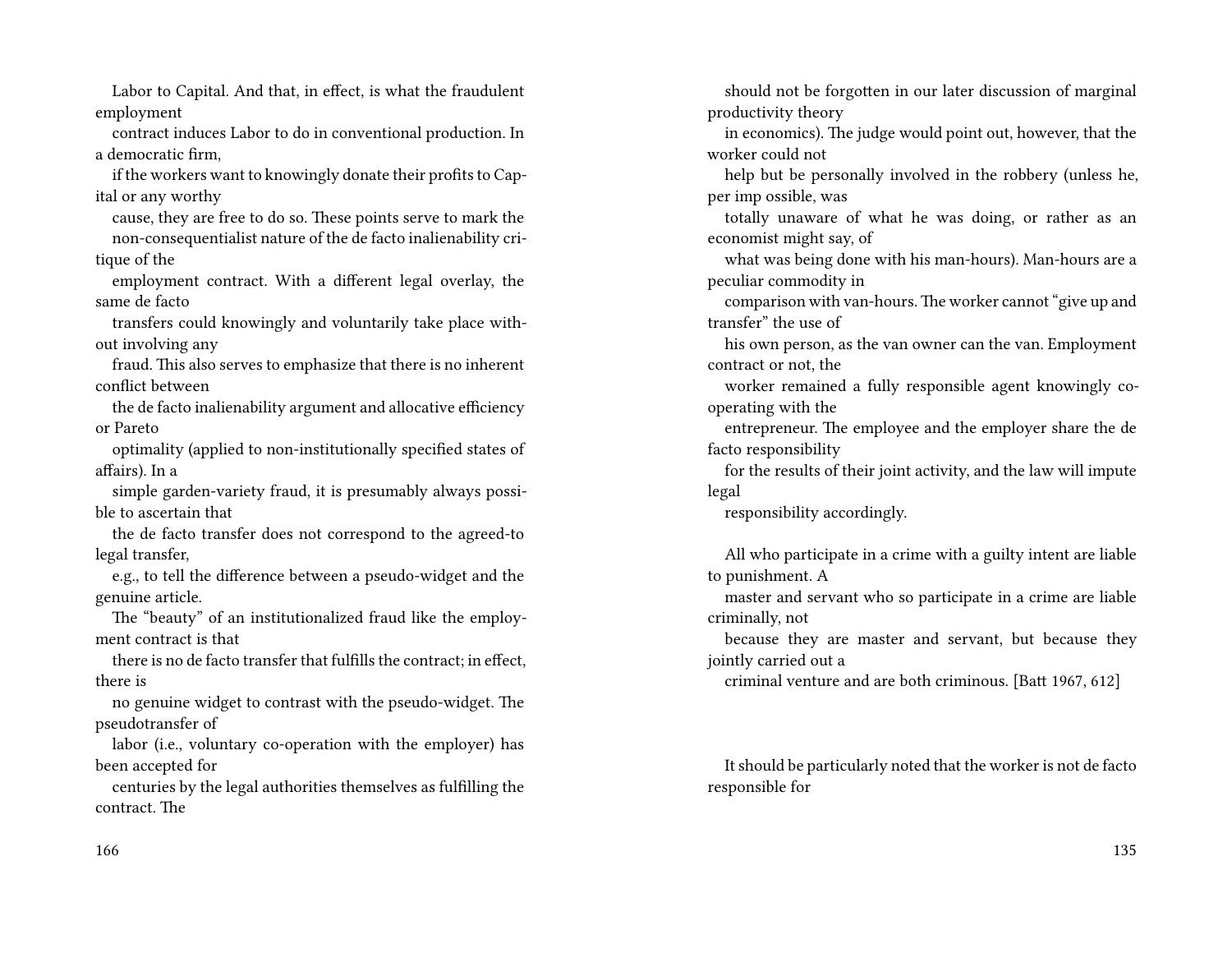the crime because an employment contract which involves a crime is null and

void. Quite the opposite. The employee is de facto responsible because the

employee, together with the employer, committed the crime (not because of the

legal status of the contract). It was his de facto responsibility for the crime

which invalidated the contract, not the contractual invalidity which made him

de facto responsible. The commission of a crime using a rented van does not

automatically invalidate the van rental contract. The legality or illegality of

a contract cannot somehow create de facto responsibility that would not

otherwise exist.

Defenders of the Received Truth about the employment system will have much

difficulty understanding this argument. They might take the legal

superstructure as the reality, and thus they would lose sight of the underlying

factual situation. It is as if one identifies guilt and innocence with what is

decided in a court of law (i.e., with legal guilt or innocence). Such a

"legalistic" viewpoint ignores the factual question of whether the defendant

was de facto responsible for the accused act. It is a miscarriage of justice

when there is a mismatch between legal and factual responsibility, i.e., when

firm involving the parties Labor and Capital. In the noninstitutional factual

description of the transfers, the non-labor inputs K and a sum of money M

(e.g., the wages wL) are factually transferred from Capital to Labor, and Labor

produces the outputs Q and factually transfers them away (say) to Capital. Let

us now rewrite the contracts to fit these realities of "capitalist production,"

and let us further suppose that both parties knowingly agree to these new

contracts. Then there would be no fraud. What do we have? Not an employment

firm, but an example of worker-managed production possibly with transactions at

non-market prices. The non-labor inputs K have been legally purchased by Labor

from Capital, and the outputs Q have been legally appropriated by Labor and

sold to Capital. The net payment \$M goes from Capital to Labor. If the

transfers were at market prices then  $M = \pmb{r}$  =  $\pmb{r}$  =  $\pmb{r}$  =  $\pmb{r}$  =  $\pmb{r}$  =  $\pmb{r}$ parties may knowingly

agree to exchanges at non-market prices. Or such nonmarket transactions can be

interpreted as a market transaction followed by a voluntary gift. For instance,

Labor could knowingly agree to buy K and sell Q all for the net payment of the

money  $M = \text{wL}$ . That, in effect, is the market transaction with the net payment

 $M = \text{SpQ} - rK$  followed by the voluntary gift of the profits  $pQ-rK-wL = p$  from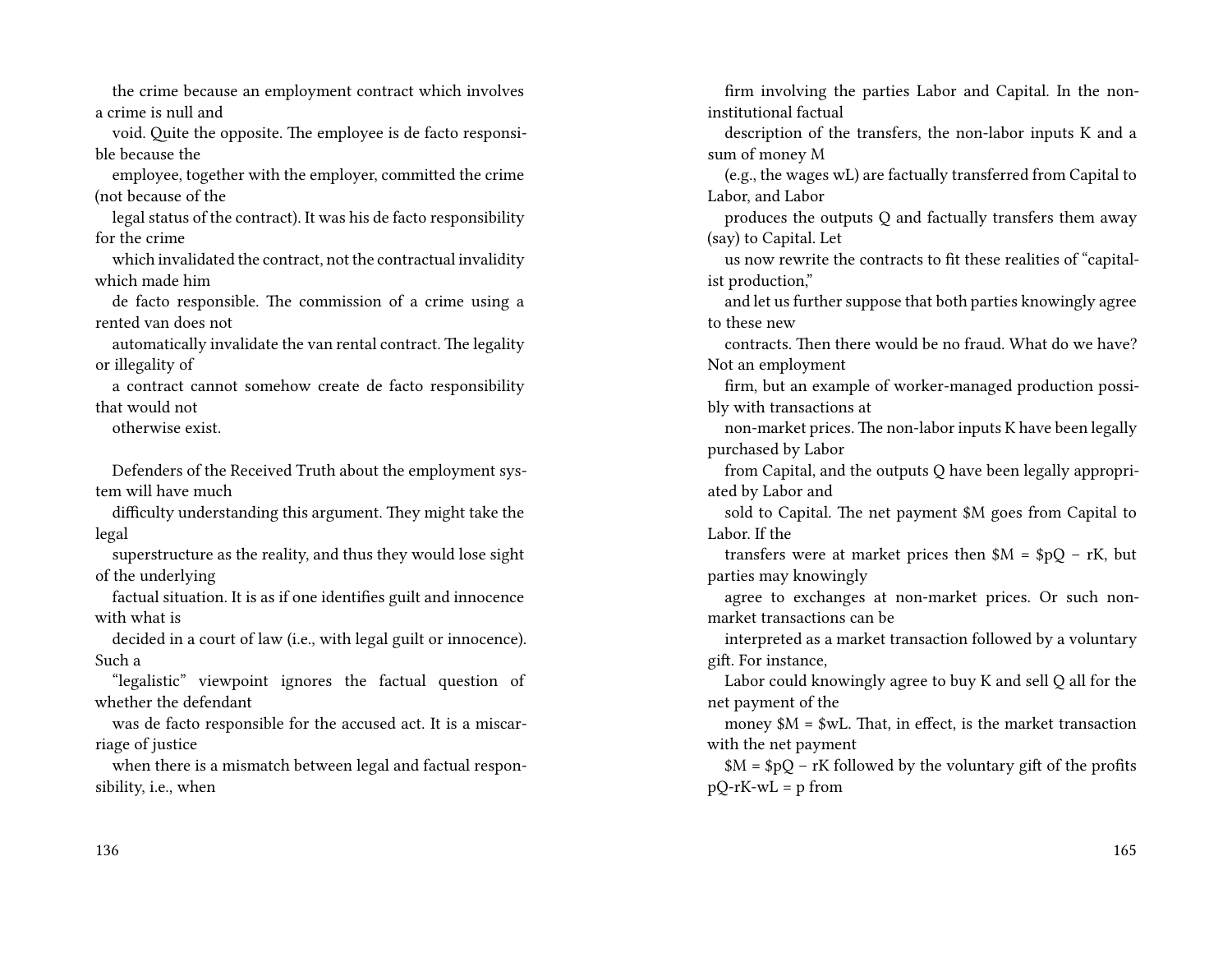The point is that there is no fraud involved if B knowingly agrees to the

rewritten contract to buy the pseudo-widget for the same money (the price of a

real widget). If the same de facto transfers could be carried out with no fraud

involved, then what is the point of a fraud? The point is that– without the

fraud–the defrauded party would very likely not agree to the same de facto

transfers. For example in a democratic firm, Labor might not want to make a

gift of the profits to Capital. What in fact is ruled out by the prohibition

against frauds? No voluntary acts between knowledgeable consenting adults are

prohibited. It is the mismatch between the legal transfers and the factual

transfers to fulfill the contract that is prohibited. In the example, the

voluntary act of knowingly exchanging the price of a genuine widget for a

pseudo-widget was not prohibited. While the de facto inalienability argument

does not rule out any voluntary acts between knowledgeable adults, it does rule

out "capitalist acts between consenting adults." The employment contract

involves a transfer mismatch. But, since labor is de facto nontransferable,

there is only one way to remedy the mismatch, namely rewrite the legal

transfers in some fulfillable form. Consider the simple model of the employment

an innocent person is found legally guilty or when a guilty person is found

legally innocent. A similar neglect of the underlying factual reality is

involved in the standard argument that "responsibility" is determined by the

employment contract (when only legal responsibility is so determined).

Employees voluntarily give up their responsibility for the products of their

labor in the employment contract. There is no inconsistency involved in holding

the "criminous employee" responsible because he is not really an employee. A

contract involving the commission of a crime is null and void, so he stepped

outside of the employment contract when he committed the crime. In the

democratic firm, the workers don't give up their responsibility to an employer;

they are jointly selfemployed. Thus it is quite proper in that case for them to

have the ownership of the product, but not in the case of a normal capitalist

firm.

That argument stays at the legal level of responsibility and does not touch the

question of the underlying factual responsibility. The point is that de facto

responsibility is not transferable; the non-criminous employee in a normal firm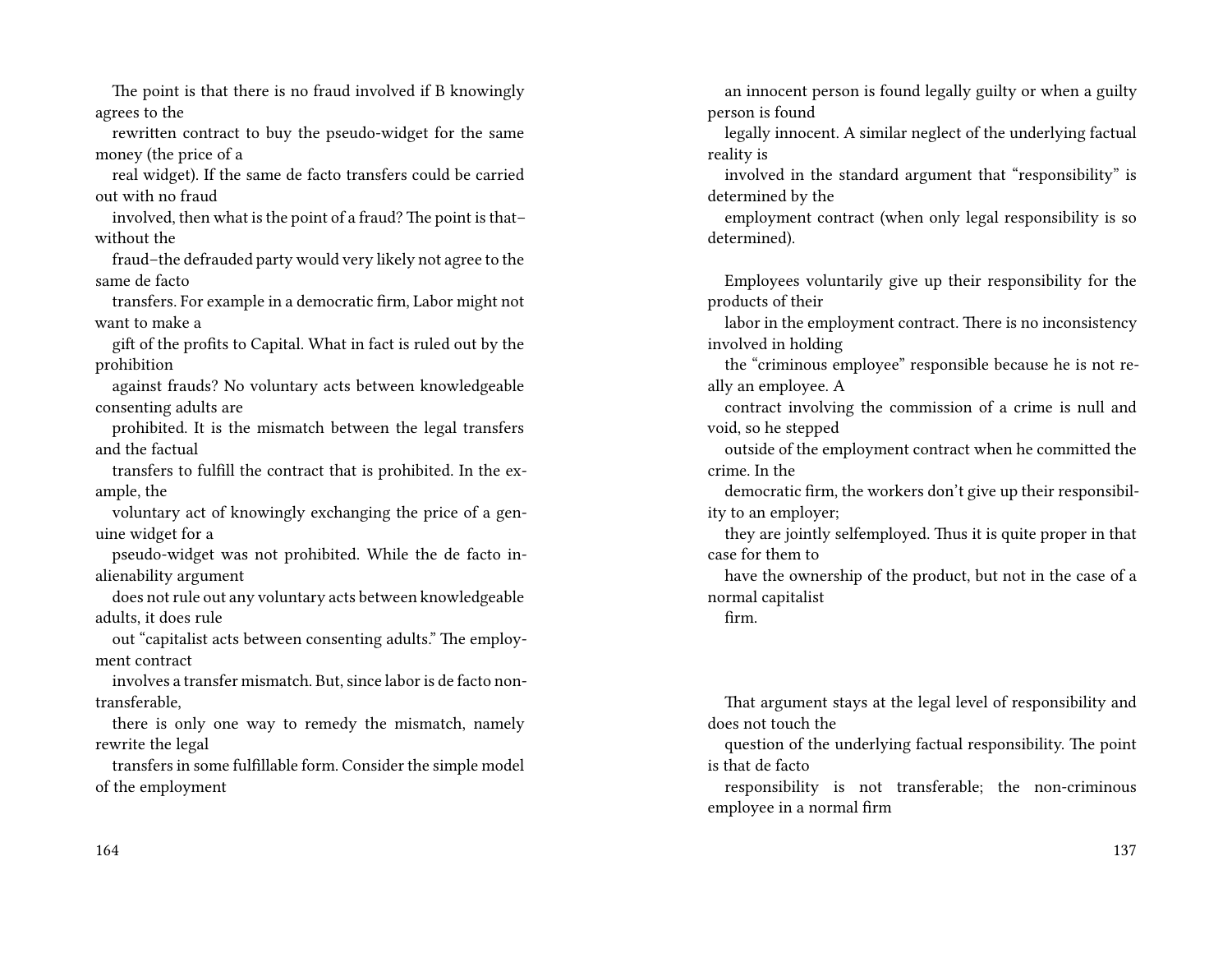is just as de facto responsible as the criminal. It might be helpful to

(roughly) translate the above argument into pegs-and-holes language.

Square pegs consent to fit into round holes in the employment contract. There

is no inconsistency involved in holding the criminous peg responsible (i.e.,

being in the square hole) since he was not really in the round hole. By

committing the crime, he stepped outside the round hole and thus fit in the

square hole. In the democratic arrangement, the square pegs do not agree to fit

in the round holes, so it is quite proper in that case for them to be in the

square holes—but not in the normal capitalist arrangement (where they have

agreed to be in round holes and have not stepped outside by committing crimes).

"Consent" does not improve the fit of the square peg in the round hole. The

point is that the square peg does not fit into the round hole regardless of

whether it is legally agreed to or not. It is again helpful not to confuse (1)

the formal "inconsistency" in a legal system that treated the same individual

legally as a thing (e.g., in normal work) and legally as a person when

non-person. The abolition of the employment contract, like the abolition of the

self-sale contract, does not infringe on the freedom to make (non-fraudulent)

contracts; it only restricts the "freedom" to make inherently unfulfillable and

naturally invalid contracts. The employment contract is, like the self-sale

contract was, a subtle fraud vouchsafed by the legal system itself. Yet the

point about "voluntary acts" can be illustrated by considering a simple fraud.

There are widgets and cheap pseudo-widgets, and it is difficult to tell them

apart. A buyer B legally buys a widget from the seller S and pays its price,

but S transfers a pseudo-widget to B to "fulfill" the contract. There is a

mismatch between the legal transfers and the factual transfers. In this case,

there are two ways to restore a transfer matching:

change the factual transfers–S furnishes a genuine widget to replace the

pseudo-widget–or,

change the legal transfers–rewrite the legal contract as a contract to buy a

pseudo-widget–which may or may not be agreeable to B.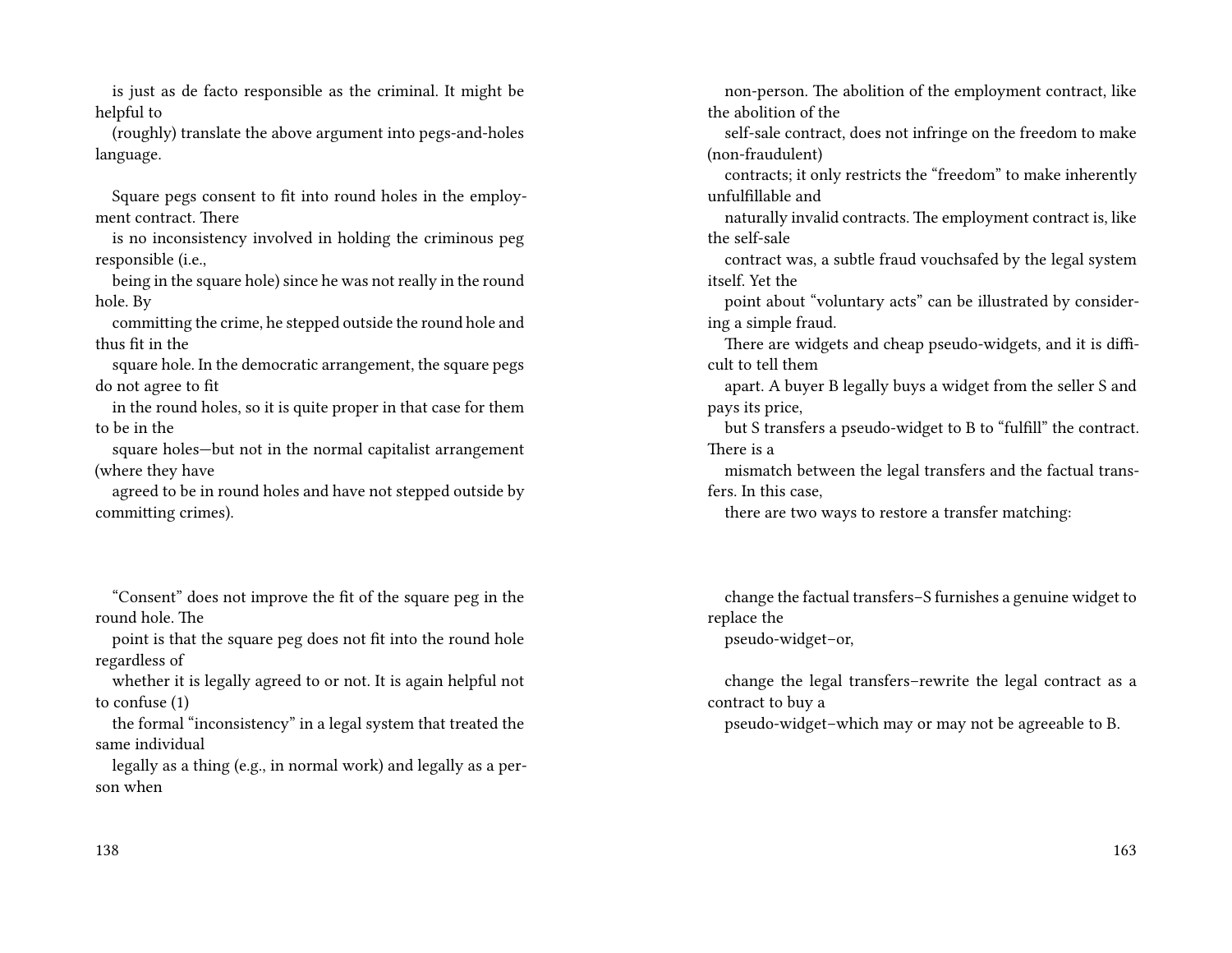requires a keen appreciation of the difference between the institutional (de

jure) overlay and the underlying non-institutional (de facto) realities. The de

facto inalienability argument does not rule out the de facto transfer of labor

since it takes that to be impossible in the first place. What it rules out is

the institutional overlay of the employment contract superimposed on the

reality where labor has in fact not been transferred. What the argument

excludes is at the institutional level, not at the underlying non-institutional

level. It forbids the legal validation of an inherently unfulfillable contract.

It does not forbid any non-institutionally described voluntary acts between

knowledge consenting adults. Nozick pointedly uses the expression "capitalist

acts between consenting adults" [1974, 163]. The adjective "capitalist" is

institutional so Nozick is not simply arguing for allowing voluntary acts

between knowledgeable consenting adults. He is arguing for certain

institutional superstructures to be laid over those voluntary acts. Nozick,

with admirable consistency, argues not only for "capitalist acts" but also for

the slavish acts involved in the voluntary self-enslavement contract [331]–as

if there were no problem for a person to de facto fit the legal role of a

committing a crime, and (2) the substantive contradiction in a legal system

that accepts a de facto person as fulfilling the de jure role of a thing (e.g.,

the employee in normal work). By rendering the criminous employment contract

null and void, the law escapes the formal "inconsistency" of having an

individual simultaneously in the legal role of a responsible person and in the

legal role of an employed instrument. That keeps the bookkeeping straight at

the legalistic level. The problem is not with the imputation of legal

responsibility to the criminous employee. That is a correct assignment since

the worker was de facto responsible together with the entrepreneur for the

results of their joint activity. The problem is with normal work when the

employment contract is treated as being "valid." When the "venture" being

"jointly carried out" is non-criminal, the employee does not suddenly become an

instrument like the van. The worker is still jointly de facto responsible, but

then the employer gets all the legal responsibility. The problem is that

substantive contradiction in the normal employment relation wherein a de facto

responsible person has the legal role of a "non-responsible" instrumentality

being "employed" by the employer.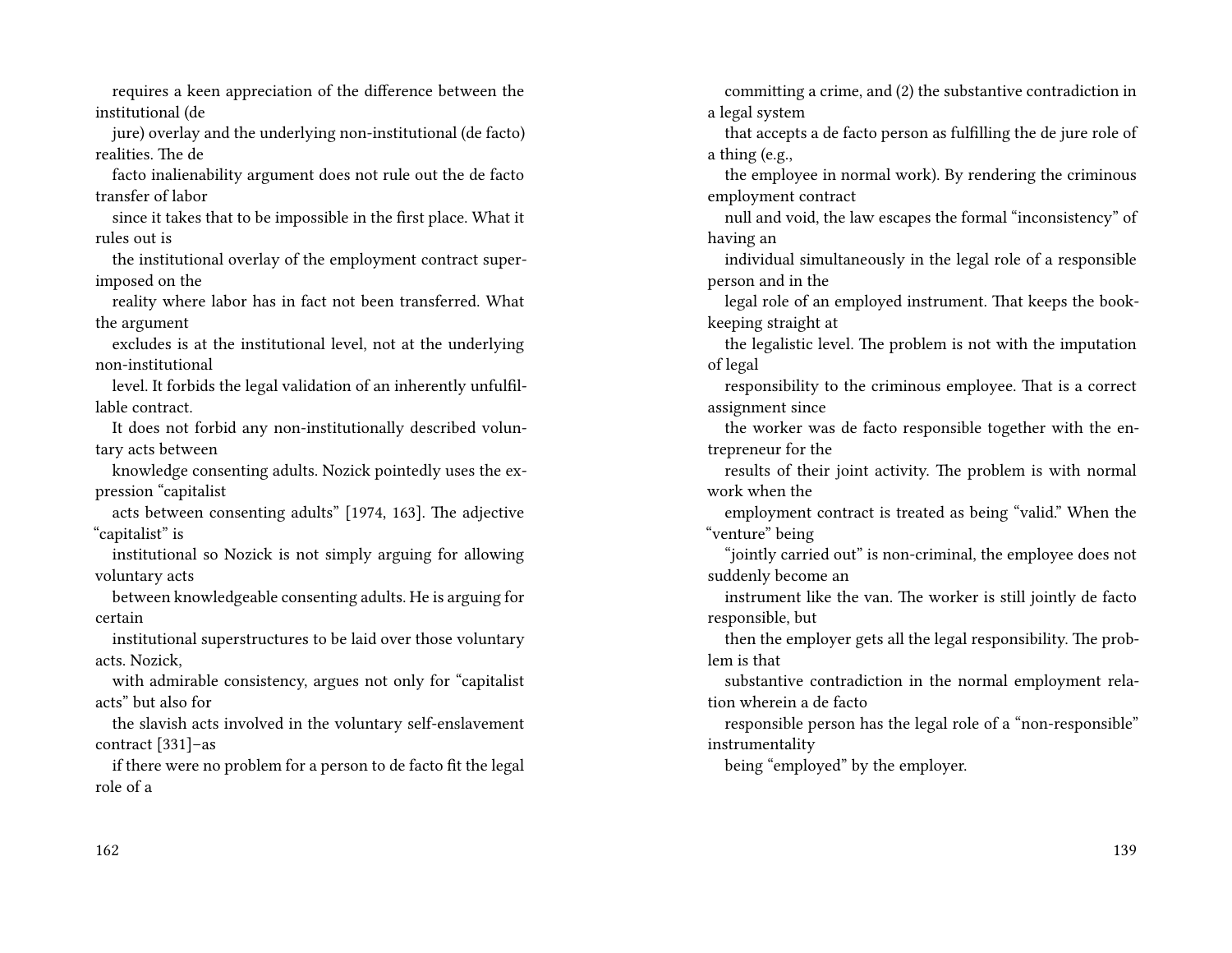Those who place great stock in the voluntariness of the labor contract should

heed these examples of inalienability. The criminous employee would most

certainly voluntarily alienate his responsibility for the fruits of his labor,

i.e., for robbing the bank. He would love, for once, to be legally treated as

just an instrument employed by the employer. But the law says no. The law would

not validate such a contract, and yet, with no hint of personal involvement,

there is no reason to invalidate the van owner's contract. Why the difference?

Does the law arbitrarily decide to validate some contracts and to invalidate

others? No, the difference is quite clear. The van owner can in fact give up

and alienate the use of his van; the worker cannot do the same with his person.

It is that factual inalienability and nontransferability of the responsible

agency of human action (a.k.a. labor services) that is the foundation of the de

facto theory of inalienable rights.

The Case of the Part-time Robot

The example of a person who functioned as a part-time robot is another

intuition pump to illustrate the de facto inalienability argument. Since the

argument is based on the facts about human nature, we might assume that science

the employment of another person. The van user's employment of the van is not

an authority relation over the will of the van owner. If the van owner chooses

to continue the at-will rental contract when the van user chooses to use the

van to go shopping for a can of tuna instead of going to mail a letter, then

the van owner is, in effect, supplying the van user with

tuna-shopping-van-services rather than letter-mailing-vanservices. If labor

services could in fact be similarly severed and de facto transferred into the

employment of another person, then there would be no de facto inalienability

critique of the contract. But that is not the case. The imaginative restatement

of the employee as an independent producer of labor does nothing to change

those facts.

"Voluntary Acts Between Knowledgeable Consenting Adults"

Liberalism, and particularly libertarianism, argues that at least a prima facie

case can be made for allowing any voluntary acts between knowledgeable

consenting adults. Does the de facto inalienability argument rule out any such

voluntary acts between consenting adults? The (surprising) answer is "No" [at

least not at the underlying noninstitutional level]. Understanding this answer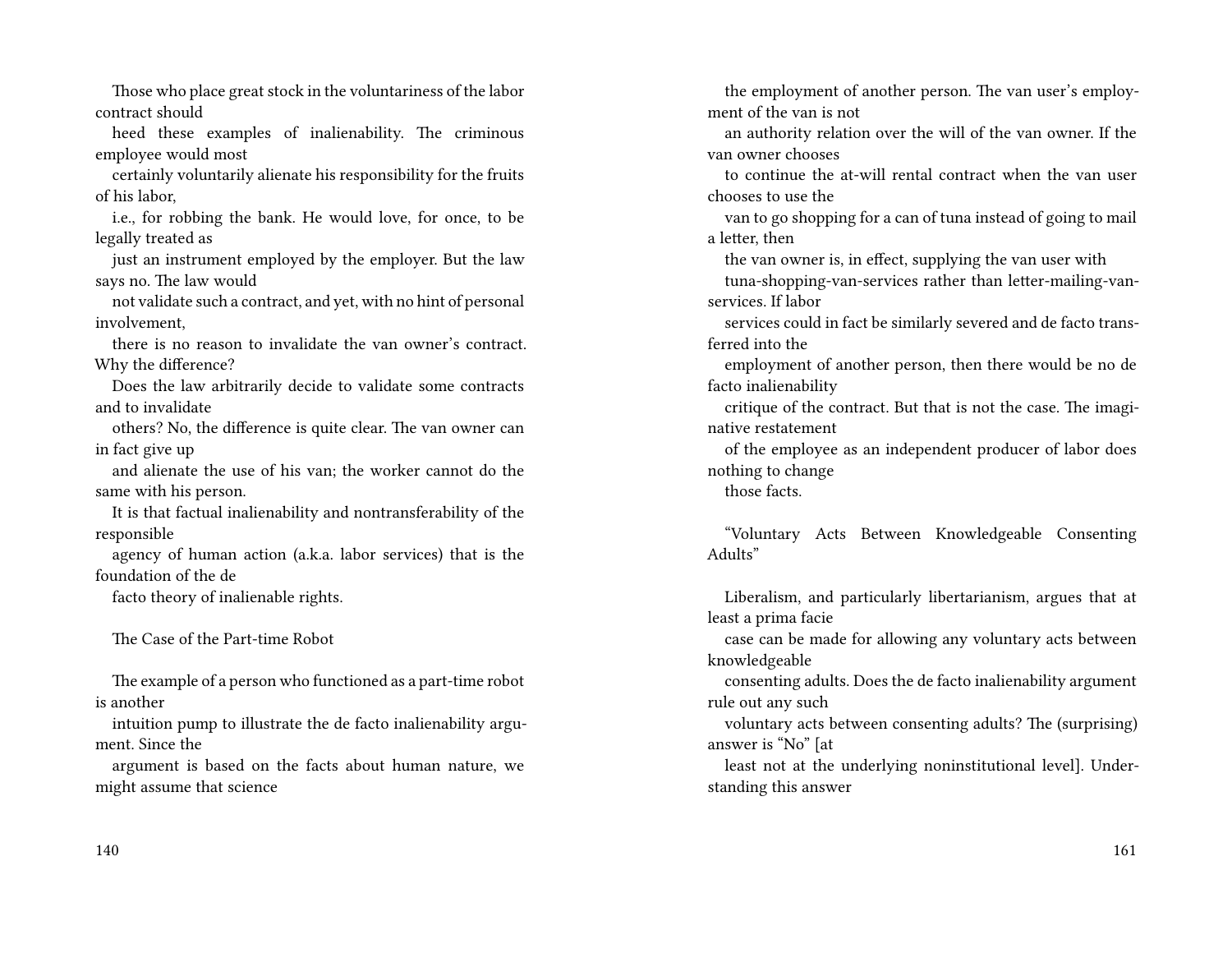sell the labor L as a commodity, and that the employer employs the labor L and

the other inputs K to produce the product Q. The problem with the theory never

was its legal coherence; it hangs together beautifully. The problem was at the

factual level. Labor did not fit the mold of a transferable commodity; labor

services are not transferable like a can of tuna, a loaf of bread, or the

services of an apartment or a van.

Take, for example, the idea of severing the connection between performing the

labor L and producing the product Q. There are times when an individual wants

to be severed from the results of his actions. For instance, the hired killer

does not want responsibility for the fruits of his labor. That even shows in

the language; he is a "trigger-man." The hired killer bears no personal animus

against the victim; he is only hired to "pull the trigger." He would like to

sever the labor–"pulling the trigger"–from the resulting murder. But the facts

cannot be so easily "reinterpreted." He together with the "entrepreneur" is de

facto responsible for the murder. In contrast, consider the de facto

transferable services of a truck or van. A van and its owner can be parted. The

services of the van can be severed from the owner and de facto transferred into

fiction technology can modify human nature enough to defeat the argument.

Suppose that it were possible to electronically implant a small computer in a

person's brain so that by flipping a switch the individual was "taken over" and

"driven" by the computer under the control of an external user or employer.

When in the robot mode, the individual would have no ability to deliberately

terminate or even influence his or her "actions" (or rather behaviors). When

the computer was externally switched off, the individual would regain conscious

control and be able to act in the usual deliberate and responsible manner. One

could vary the example by imagining some drugs that would temporarily turn a

person into a part-time zombie, but we will stick to the hightech imagery of a

computer-driven part-time robot.The part-time robotization would change human

nature to make it safe for the employment system. The person as a part-time

robot would not be de facto responsible for the positive or negative fruits of

"its" services. The person as a part-time robot would not have decision-making

direct control over "its" services. Those labor-services would be de facto

transferable like the services of a van—so the legal validation of the

employment contract for the transfer of those robot services would not be an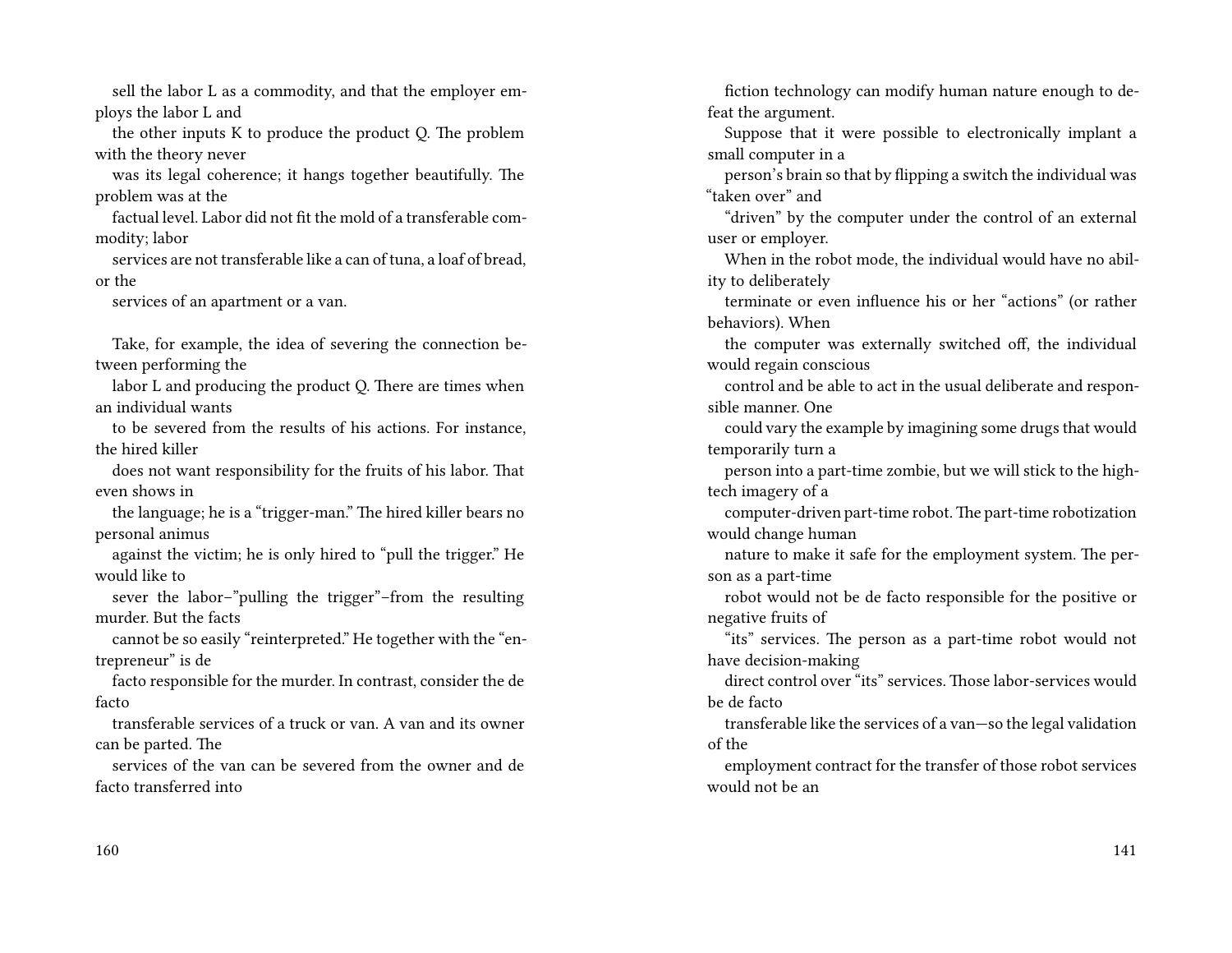institutionalized fraud. The examp le of the part-time robot is illuminating

from another viewpoint. Since the employment contract fits the part-time robot

without involving any fraud, that means the employment contract applied to

ordinary persons treats them as if they were such part-time robots within the

scope of their employment.That is, the employment contract imputes zero legal

responsibility to the employees for the positive or negative fruits of their

labor as if they were part time robots employed by an employer. In short,

renting people treats them as if they were things.

The Inalienability of Decision-Making

The inalienability of de facto responsibility is central to the labor theory of

property and to the analysis of the employment contract as it affects the

property relations of the firm. But the labor theory of property is only one

leg of the analysis of the employer-employee system and of the alternative of

democratic worker ownership or universal self-employment. The other leg is

democratic theory. It analyzes the employment firm and the democratic or

self-employment firm as governance systems, and it views the employment

contract in the employment firm as an instrument of governance. The general

buy (like the can of tuna or the loaf of bread). The worker produces and sells

that labor in a made-to-order fashion in his or her labor-jobshop. This

interpretation of the labor contract can be stated using our description of

Labor's Product.

Labor's Product =  $(Q, -K, 0) = (Q, -K, -L) + (0, 0, L) =$  Whole Product + Labor.

The interpretation of the employees as independent producers of labor, in

effect, makes an incision and cuts the causal connection between the labor (0,

0, L) and the whole product  $(Q, -K, -L)$ . The workers are pictured as only

producing and selling the labor L; the whole product is produced by the

employer. Like the watchmaker who assembles the watch so that it will run

correctly, the employer makes all the right contracts for L and K so that the

whole product (Q, –K, –L) will be produced as the result. This independent-producer interpretation of the employee's role looks, at first,

like a novel theory, but it turns out to be only an ingenious and elaborate

restatement of the conventional theory. The usual theory is that the employees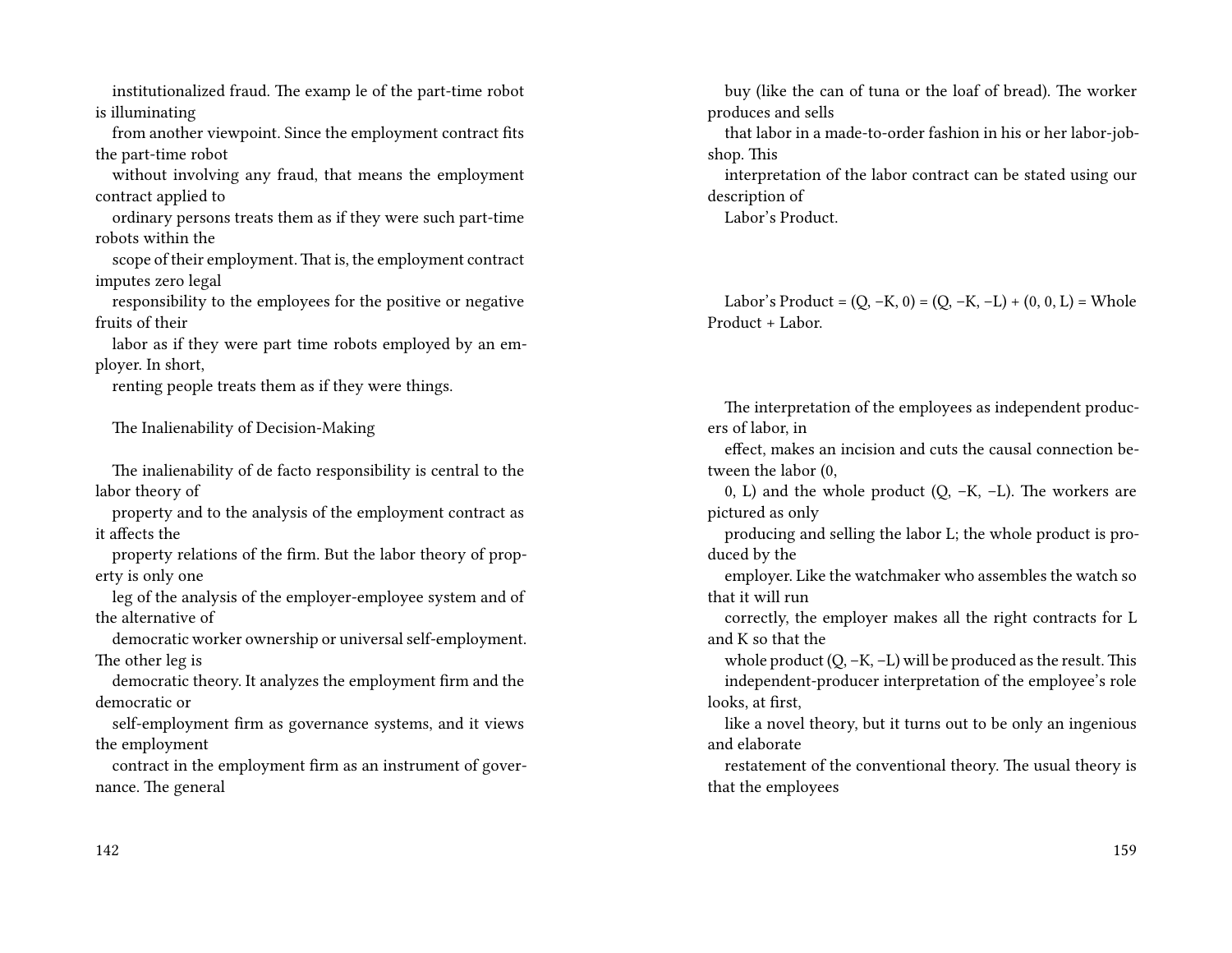wants. This continuous-renegotiation view of the labor contract goes back to

John R. Commons.

The labor contract is not a contract, it is a continuing renewal of a contract

at every successive moment, implied simply from the fact that the laborer keeps

at work and the employer accepts his product. . . [The employee] does not own

the job–his employer is under no duty to keep him–he owns the liberty to be

continuously bargaining with his employer to be kept on the job by virtue of

continuously delivering a service which the employer continuously accepts,

thereby impliedly renewing continuously the contract. [Commons 1968, 285-286]

This is true of any at-will rental contract, such as an at-will lease of an

apartment, so it does not address the specific critique of the labor contract.

The important part of the Alchian-Demsetz argument is not the point about

continuous renegotiation but the reinterpretation of the employment relation as

a non-authority relation like a contract with an independent producer. The

customer is not in an authority relationship with the grocer. The typing-labor

or filing-labor is the only product of the worker that the employer decides to

point of the de facto inalienability analysis is that a person's factual status

as a person is unchanged by consent or contract. Hence any legal contract to

take on the legal role of a non-person or thing cannot be fulfilled and is

inherently null and void. The law can only pretend that certain appropriate

behavior "fulfills" the contract— and that pretense is dropped when the person

commits a crime. The intuition pumps of the criminous slave, the tortious

servant, the criminous employee, and the part-time robot have illustrated the

argument by focusing on responsibility, the central theme in the labor theory

of property. The inalienability argument can also be illustrated by focusing on

decision-making, the central theme in democratic theory. The employment

contract does not "short-circuit" or bypass an individual's decision-making

capacity just as it does not bypass the person's responsible agency. The

employee is inexorably a co-decision-maker just as he or she is inexorably

co-responsible for the results of voluntary joint activity with the employer.

For instance in the bank robbery example, the entrepreneur may well have taken

the initiative to rob the bank. But the employee participates in the robbery as

a (by assumption) conscious voluntary human activity. Thus the employee must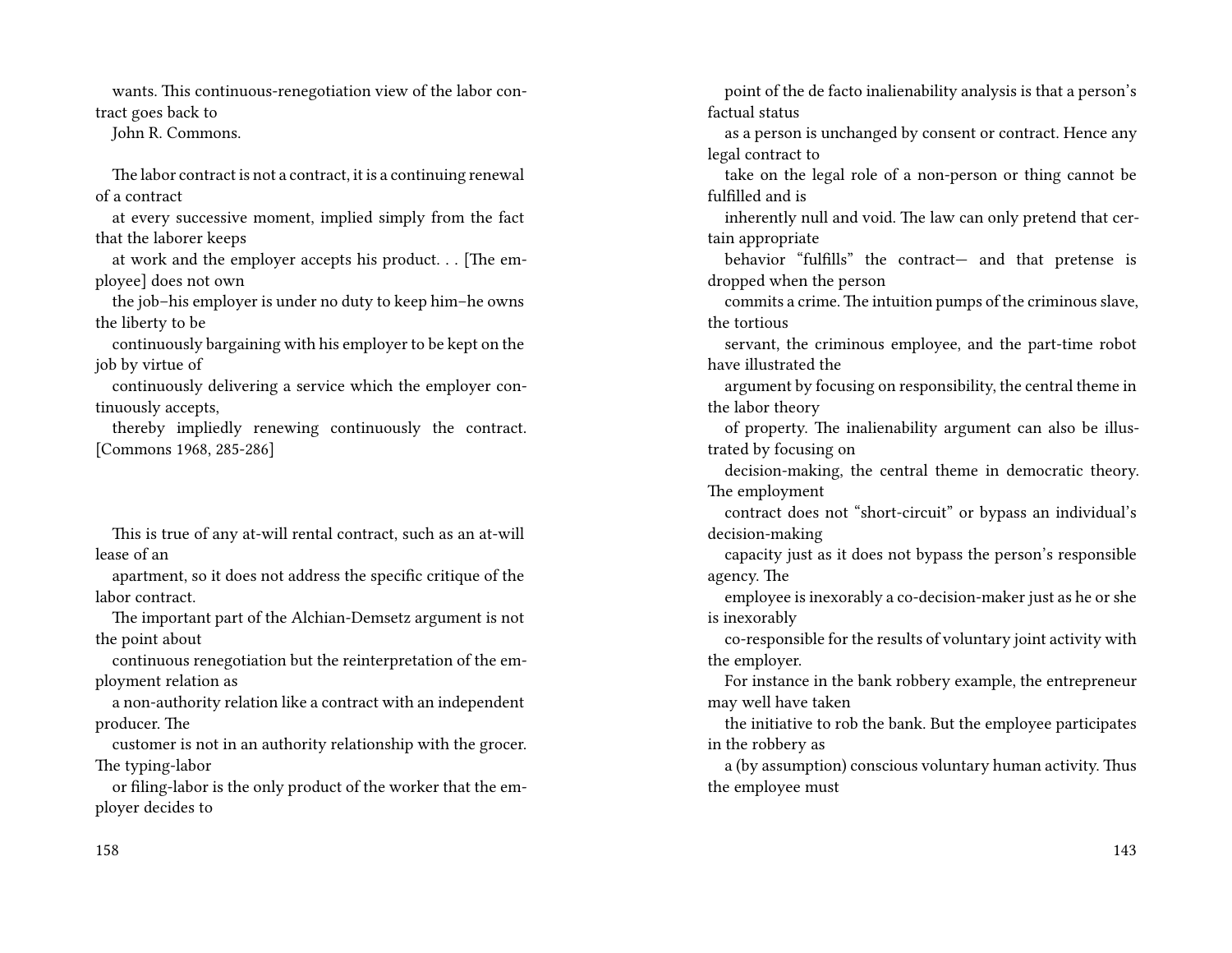have also made the decision to participate in that activity. "Taking orders" to

do X is only another way of deciding to do X. The van owner, by way of

contrast, can in fact alienate the decisions about the specific uses of the

van. In the example of the part-time robot, the person qua person has the role

of the van-owner, and the part-time robot has the role of the van. The

entrepreneur makes the decision to use the van to rob a bank rather than, say,

to move furniture, and the van owner is not involved in that decision. Both the

employee and the van owner alienate the legal control rights over the specific

uses of their man-hours and van-hours (within certain limits) in their

respective rental contracts. The difference is at the factual level, not the

legal level. The van owner can in fact give up any involvement in those

specific use decisions; the employee cannot.

The legal relationship of hiring an entity (i.e., buying the entity's services)

may be applied without any inherent fraud to the hiring of a van (or part-time

robot); it cannot be similarly applied to hiring a responsible human being. In

a joint or social human activity such as most production processes, individual

responsibility may be difficult or impossible to determine, and individual

up K. The only activity the employees are performing is the production of the

labor services L, and they do pay for the food, clothing, and shelter involved

in producing that labor. Independent producers also have direct control of

their services. Therefore, let's "reinterpret" the employment relationship as

not involving authority.

To speak of managing, directing, or assigning workers to various tasks is a

deceptive way of noting that the employer continually is involved in

renegotiation of contracts on terms that must be acceptable to both parties.

Telling an employee to type this letter rather than to file that document is

like my telling a grocer to sell me this brand of tuna rather than that brand

of bread. I have no contract to continue to purchase from the grocer and

neither the employer nor the employee is bound by any contractual obligations

to continue their relationship. [Alchian and Demsetz 1972, reprinted in

Putterman 1986, 112]

Thus each employee is interpreted as an independent selfemployed job shopper

producing either typing-labor or filing-labor according to what the customer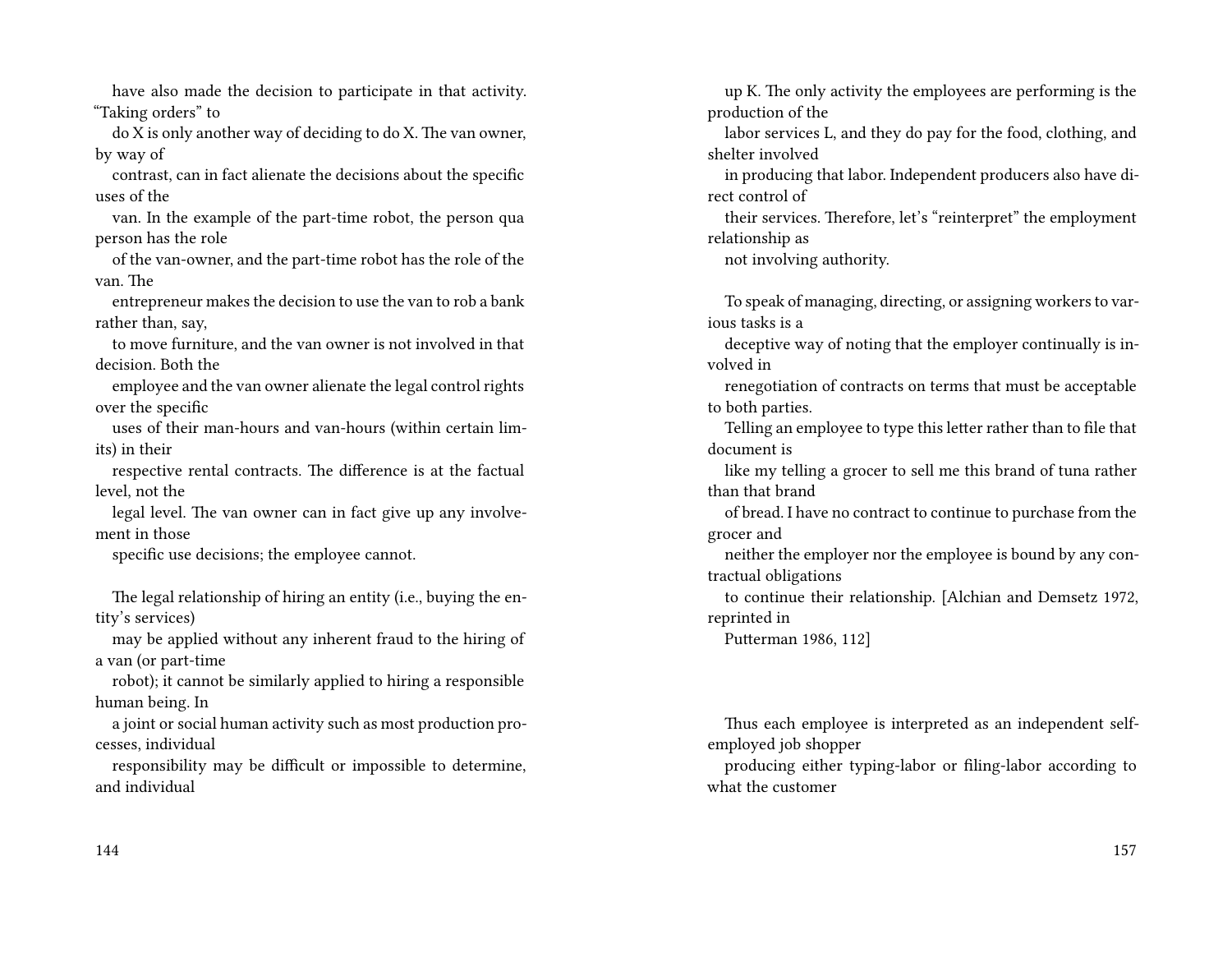at will. For example, let's "say" the workers are selling their outputs instead

of their labor. However, that is not the way the employment firm is legally

structured. In order to sell their outputs, the workers must first own them,

and that requires paying for the inputs. One could also "say" the workers

bought the inputs–but that is only more "flapping one's wings in the void"–so

let's try another tack. Another flight of fancy is to "interpret" all employees

as independent producers of labor. The labor services themselves are

"interpreted" as the only fruits of their labor, so in that sense the workers

can be "said" to produce, own, and sell the fruits of their labor. In terms of

the stylized model, the labor services L are taken as the only fruits of the

workers' labor; the tangible product Q is taken as being produced by the

employer who set up all the contracts. The basic idea is to sever–at the level

of legal interpretation–the connection between the performance of the labor L

and the production of the product Q. The employees produce only L, while the

employer produces Q. Independent producers pay for their own inputs. Thus to

continue the "reinterpretation," one must also sever the connection between

performing L and using up the non-labor inputs K. Let's "say" the employer uses

decision-making may be equally infeasible. Responsibility is joint, and

decision-making needs to be coordinated, often around a unified center. How

then should a joint human activity be organized recognizing that all human

participants are de facto coresponsible and de facto codecision-makers? There

needs to be a unified legal party to be legally responsible for the results of

the joint activity and to be the locus of unified decisionmaking authority.

The employment firm provides a unified legal entity for the joint human

activity of production, but it legally denies the employees' co-responsibility

and their co-decision-making (for lawful activities). It is not "their

business." The alternative to employment is membership in a jointly

self-employed group or team. The alternative to the nonresponsible instrumental

role of the employee is not individual legal responsibility (since it is a

joint activity) but membership in the unified legal party that is legally

responsible for the results of the joint activity. Thus the analysis focusing

on responsibility leads to the notion of the democratic worker-owned firm, a

firm where the members are the people working in the firm. The analysis of

decision-making leads to the same conclusion. The employment contract legally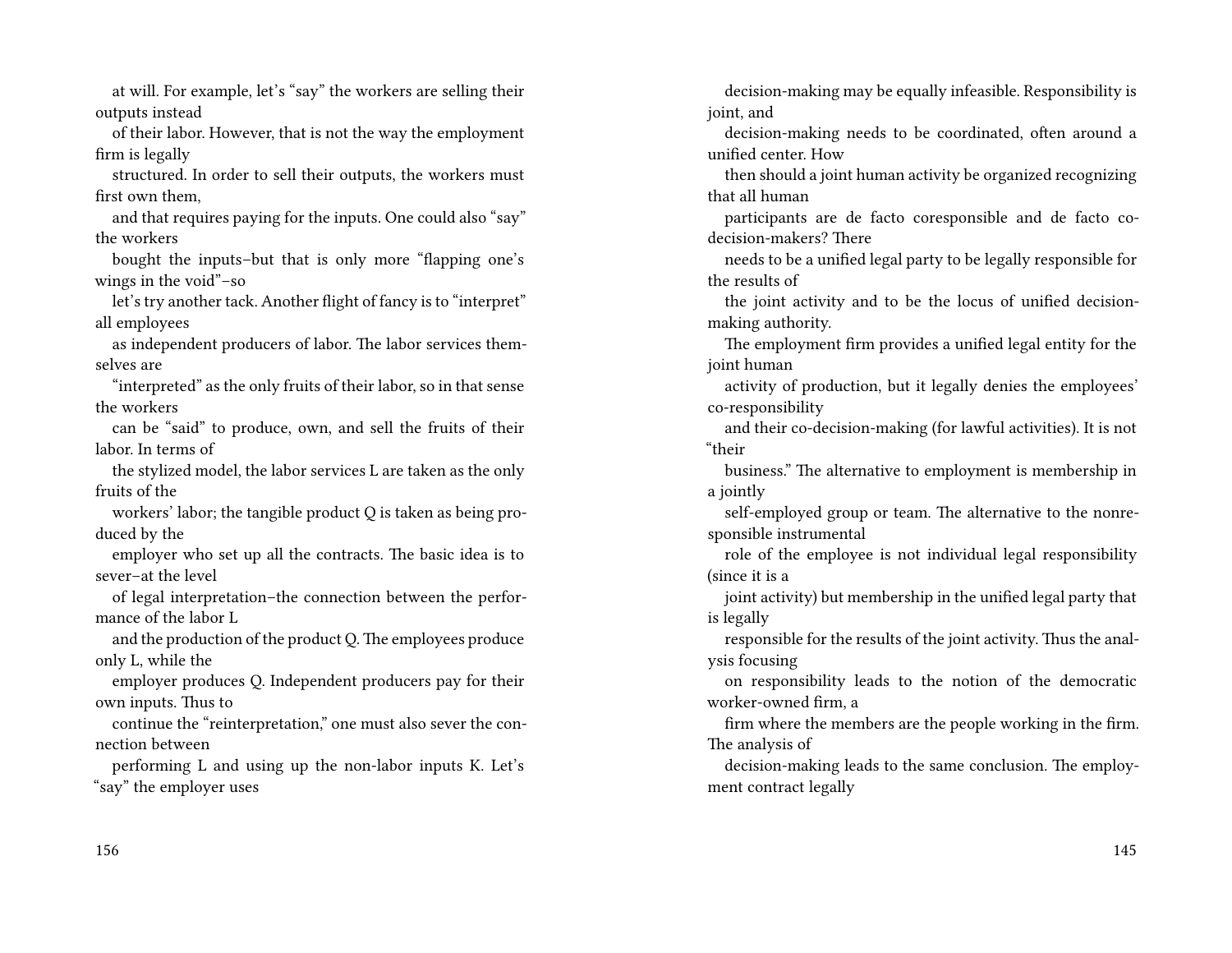alienates decision making just as it legally alienates responsibility—even

though both are factually inalienable. The alternative to alienating

("translatio") decision-making is the delegation ("concessio") of

decision-making authority to a unified center such as the management in a

democratic firm. Then the decisions are made for and in the name of those who

are managed. Thus the alternative to non-democratic management in the

employment firm is not the chaos of individual decisionmaking but democratic

management which unifies and coordinates decisionmaking using authority

delegated from those who are managed. By delegating that authority and

ultimately accepting and ratifying the decisions in action, the workers are

jointly (not individually) self-governing their activities in a democratic

firm.

Misinterpretations of the De Facto Inalienability Argument

David Ellerman

dangerous firearms), and you are expressing the value judgment that labor

should also be made non-transferable.

That is a misunderstanding of the de facto inalienability argument. Controlled

drugs, rare animals, and dangerous firearms are all de facto alienable and

transferable. The de facto inalienability argument was never used as an

argument against the legal sales of those items [see Rose-Ackerman 1985 for

some of the arguments]. Labor is different. It is not a value judgment that

labor is de facto inalienable and nontransferable; that is an empirical factual

judgment. If true, then the legal contract to transfer that which is inherently

non-transferable would be fraudulent. There is a value judgment involved here,

namely that inherently fraudulent contracts should not be legally validated.

But the Defenders of the Received Truth would rather not defend the employment

contract by taking issue with that value judgment.

"Interpreting" Employees as Independent Producers

One strategy for the Defense is simply to "reinterpret" the employment contract

in some more palatable form–as if the contract was putty that could be remolded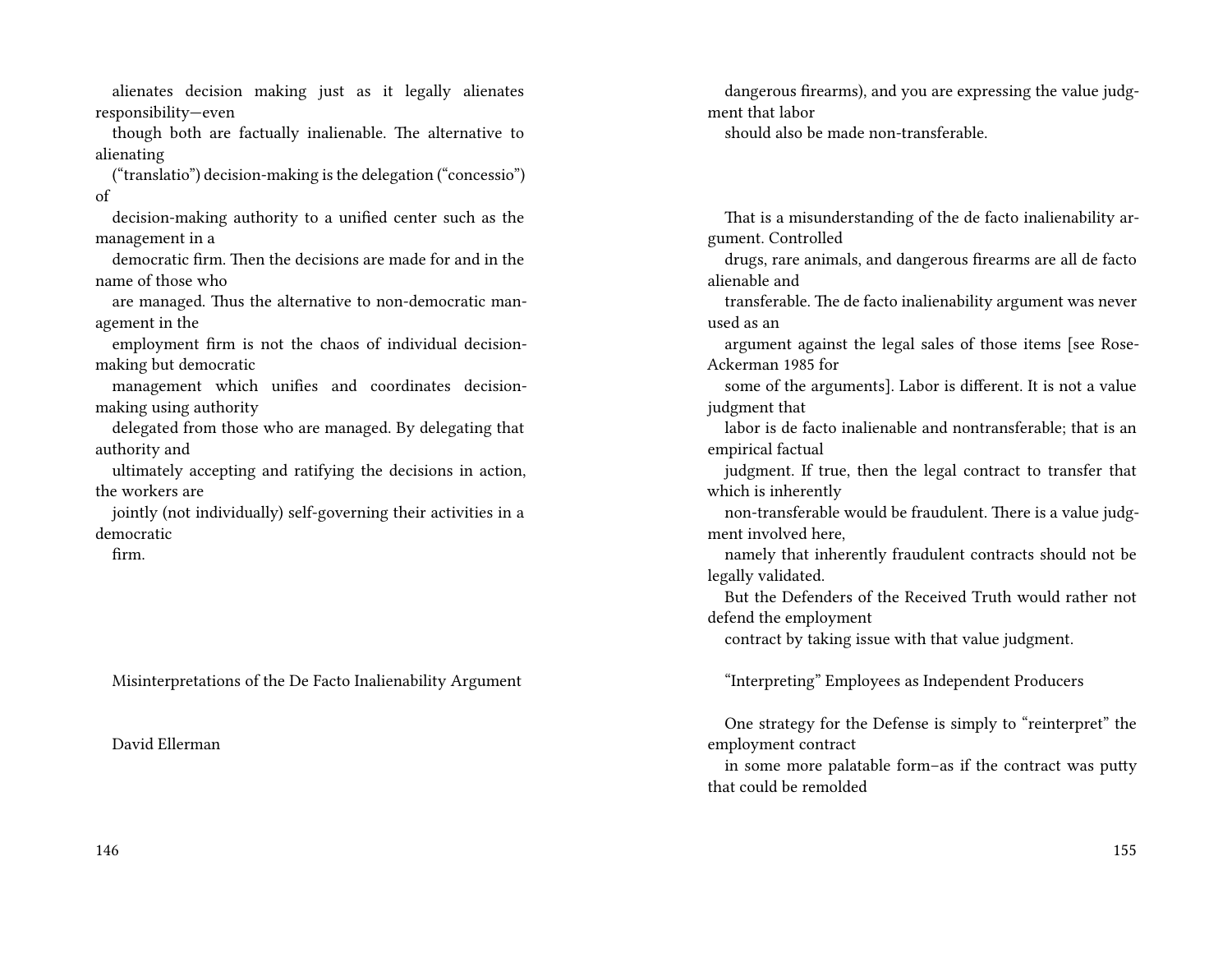institutionalized fraud. There is no testimony about this fraud as telling as

the testimony of the legal system itself in the case of the criminous employee.

In order to hold the employee legally responsible for his or her de facto

responsible actions, the legal system has to render that employment contract

null, void, and invalid. That is the correct juridical response, and we have

only argued that it should be extended to all employment contracts. People

should always be held legally responsible for the positive and negative results

of their de facto responsible actions, and thus the employment contract should

always be considered null, void, and invalid.

De Facto Inalienability Theory as a "Value Judgment"

Economists are much more comfortable about a normative argument if they can

label it as a "value judgment"–as in "I hate pink plastic flamingos." Then the

interpretation of the de facto inalienability argument is as follows.

Everyone has a right to their value judgments. You think that pink plastic

flamingos should be banned, that anchovy pizzas should be banned, and that

employment contracts should also be banned. There are already laws against

selling various items (e.g., certain controlled drugs, rare animals, and

There are a number of common misunderstandings of the de facto inalienability

argument. For example, it is possible to misunderstand the point of the case of

the criminous slave particularly when stated in contractual terms. A contract

which involves the commission of a crime is not enforceable and is null and

void. Hence when a contractual slave committed a crime, he or she voided the

contract and thus stepped outside of the contractual role of a thing. Thus the

legal system could without any actual inconsistency or embarrassment hold the

person legally responsible for the crime. There is a right and proper legal

reason to move the square peg from the round hole to the square hole. This

point is quite correct but irrelevant to the substantive mismatch, the

contradiction between the legal role of the non-criminous contractual slave and

factual status of the person [the square peg not fitting in the round hole in

the first place]. Obviously the non-criminous slave was not in fact a thing

that (who?) suddenly blossomed into personhood when he, she, or it detoured

into crime. The non-criminous contractual slave had the factual status of a

person just as the criminous slave. The real issue is the

factual-status/legal-role mismatch for the contractual slave (square peg/round

hole mismatch). When a legal system recognizes such a contract as valid, then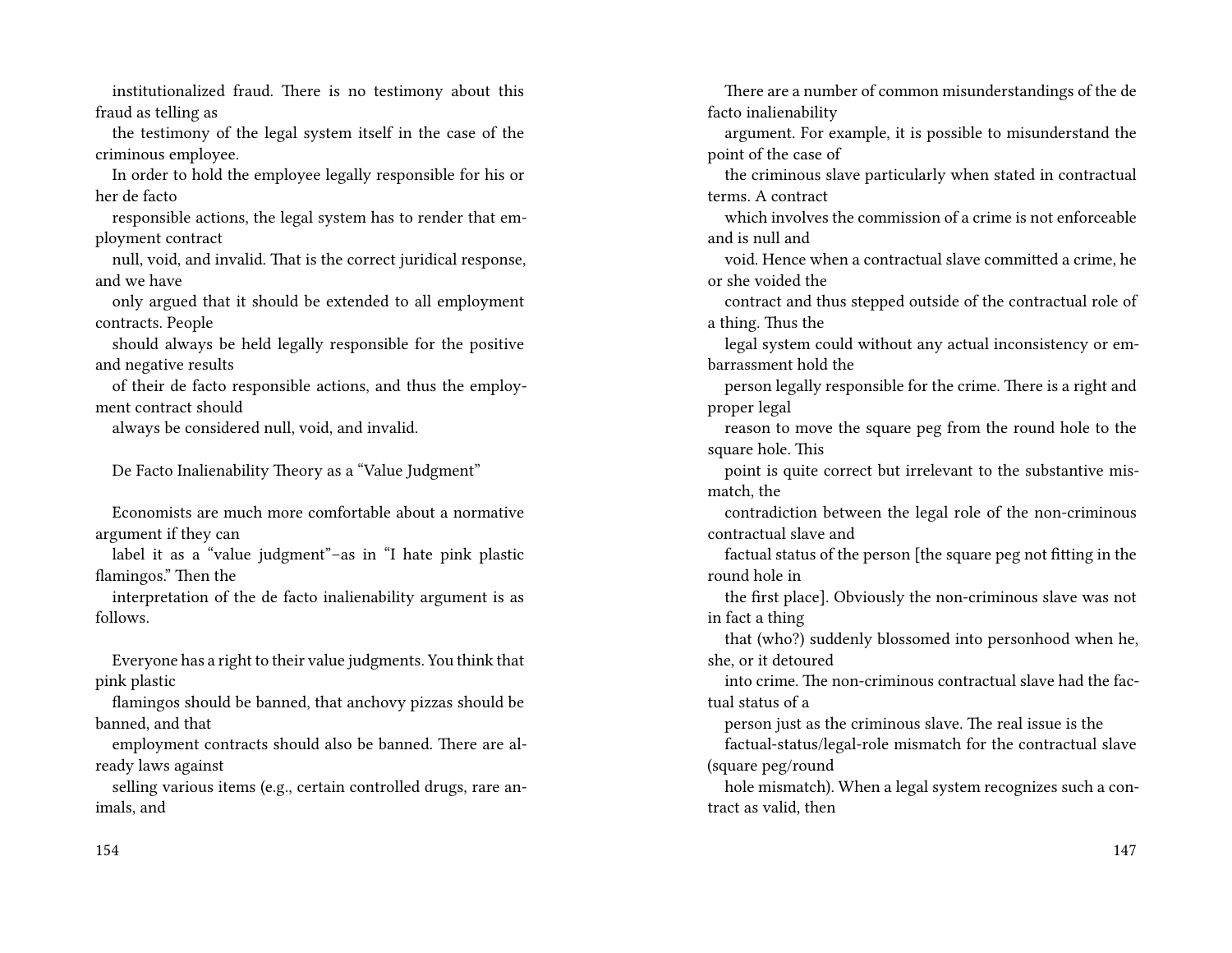the legal system is adopting a pretense or fiction. There always seem to be

other misunderstandings of the inalienability argument.

Surely you are arguing that the self-sale contract is invalid because the

worker is paid too little. What adequate compensation can there be for a

lifetime of labor? Freedom is priceless so there can be no real quid pro quo in

a self-sale contract.

That is a complete misunderstanding of the de facto inalienability argument, an

argument which never considers the terms of the contract. The argument is

similarly independent of assertions that slaves or servants were or are

mistreated, overworked, and exploited. The mistreatment arguments are only

qualitative variations on the more quantitative underpayment argument. The

underpayment analysis of the self-sale contract is as superficial as the

official Marxist argument that the problem with renting human beings is that

they are not paid the full value of the labor they actually perform. Another

misunderstanding concerns the role of voluntariness in the inalienability

analysis.

round hole. It is argued that once the employer and employee commit a crime (or

conspire to do so), they step outside of and invalidate the employment

contract. They become partners carrying out a joint venture, and the law treats

them both as being legally responsible for the results of their actions. Thus

there is no legal inconsistency in treating the criminous exemployee as being

legally responsible. That is correct, and that was not the point of the example

of the criminous employee. The fact that the criminous activity invalidates the

employment contract does indeed keep the legal bookkeeping straight. The

substantive inconsistency is the point of the criminous employee example. The

employee does not suddenly burst into personhood when committing a crime and

then lapse into automatism in normal work (e.g., as in the hypothetical

part-time robot example). The person is just as much de facto responsible for

non-criminous work as for committing a crime in cooperation with the employer.

It is a factual point, not a legal point. The example of the criminous employee

forcefully brings this fact to light. The foundation of the legal framework for

the employment system is the legal validation of the employer-employee

contract, the acceptance of the employees' de facto responsible cooperation

with their employer as fulfilling the labor contract. It is an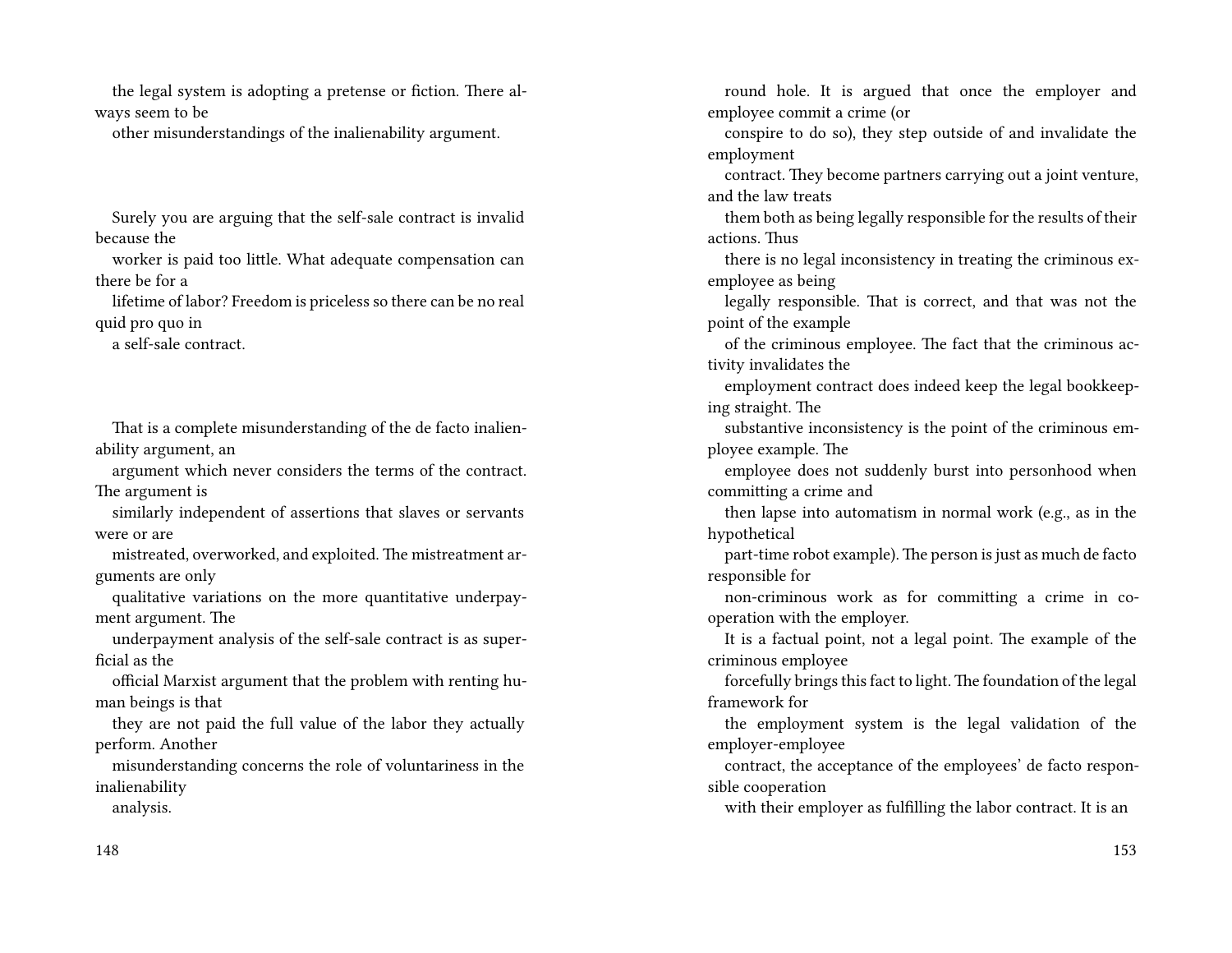in favor of the facts. The worker whose labor was sold by the lifetime or by

the hour is now recognized as co-responsible with the master for the results of

their joint activity. The instrument in work is promoted to a partner in crime.

A Misunderstanding of the Criminous Employee Example

One of the principal intuition pumps of de facto inalienability theory is the

criminous employee example. There is not one but two "inconsistencies," and

they should not be confused; (1) the formal or legalistic inconsistency of

treating the same person legally as a thing (e.g., in the normal employee's

role) and legally as a person (e.g., when committing a crime), and (2) the

substantive inconsistency in a legal system that accepts a de facto person as

fulfilling the de jure role of a thing (e.g., the employee in normal work).

These inconsistencies could be restated using the analogy of the square peg (de

facto person), the round hole (legal role of a thing), and the square hole

(legal role of a person). In terms of the hole/peg analogy, one should not

confuse: (1) the formal or legalistic inconsistency of treating the same peg as

fitting in both a round hole and a square hole, and (2) the substantive

inconsistency in a legal system that accepts a square peg as fitting in the

Surely you are arguing that a self-sale contract is invalid because it is

really involuntary in spite of the surface characteristic of formal consent.

Look at the historical examples. Fearing the example set by free blacks, there

was agitation in several slave states in the years immediately preceding the

Civil War to require that free blacks select a master and voluntarily resubmit

to slavery or else leave the state [see Franklin 1969; Gray 1958]. Any such

re–enslavements would hardly pass muster as "voluntary contracts."

The analysis is totally independent of the historical question of the degree of

involuntariness in the self-sale contracts of the past. The de facto

inalienability critique assumes a perfectly voluntary contract. An involuntary

"contract" would be a fortiori null and void. If "the problem" with historical

self-sale contracts was their involuntariness, then the presupposition is that

the contract would be acceptable if it were genuinely voluntary. Because if the

contract embodied some deeper flaw that would render it invalid even if

perfectly voluntary, then there is no need to consider degrees of historical